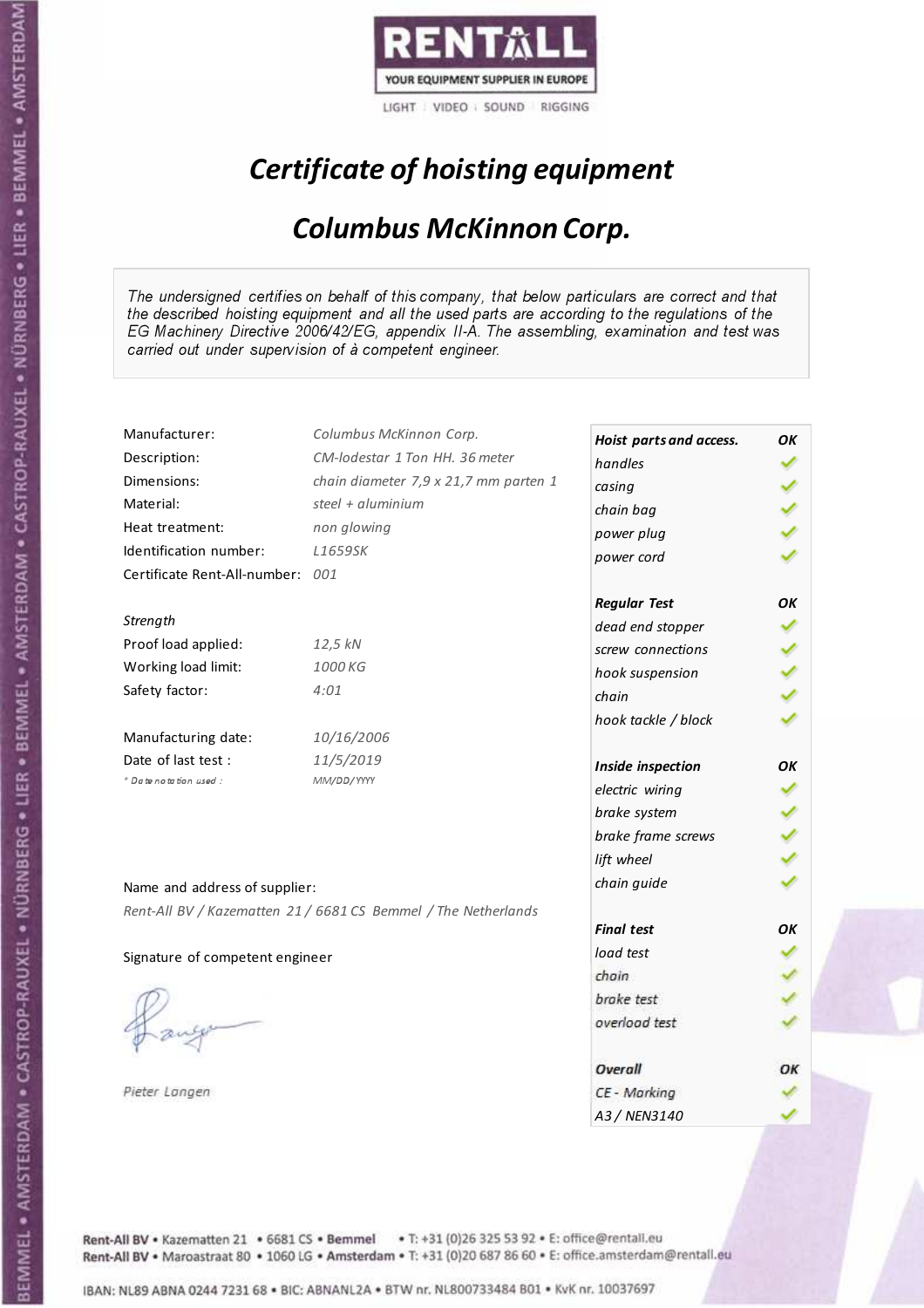

# Certificate of hoisting equipment

### Columbus McKinnon Corp.

The undersigned certifies on behalf of this company, that below particulars are correct and that the described hoisting equipment and all the used parts are according to the regulations of the EG Machinery Directive 2006/42/EG, appendix II-A. The assembling, examination and test was carried out under supervision of à competent engineer.

| Manufacturer:                    | Columbus McKinnon Corp.                                        | Hoist parts and access. | ΟK |
|----------------------------------|----------------------------------------------------------------|-------------------------|----|
| Description:                     | CM-lodestar 1 Ton HH, 36 meter                                 | handles                 |    |
| Dimensions:                      | chain diameter 7,9 x 21,7 mm parten 1                          | casing                  |    |
| Material:                        | steel + aluminium                                              | chain bag               |    |
| Heat treatment:                  | non glowing                                                    | power plug              |    |
| Identification number:           | L1671SK                                                        | power cord              |    |
| Certificate Rent-All-number: 002 |                                                                |                         |    |
|                                  |                                                                | <b>Regular Test</b>     | OK |
| Strength                         |                                                                | dead end stopper        |    |
| Proof load applied:              | 12,5 kN                                                        | screw connections       |    |
| Working load limit:              | 1000 KG                                                        | hook suspension         |    |
| Safety factor:                   | 4:01                                                           | chain                   |    |
|                                  |                                                                | hook tackle / block     |    |
| Manufacturing date:              | 10/16/2006                                                     |                         |    |
| Date of last test :              | 2/3/2020                                                       | Inside inspection       | ОΚ |
| + Date notation used:            | MM/DD/YYYY                                                     | electric wiring         |    |
|                                  |                                                                | brake system            |    |
|                                  |                                                                | brake frame screws      |    |
|                                  |                                                                | lift wheel              |    |
|                                  |                                                                | chain guide             |    |
| Name and address of supplier:    |                                                                |                         |    |
|                                  | Rent-All BV / Kazematten 21 / 6681 CS Bemmel / The Netherlands | <b>Final test</b>       | OK |
|                                  |                                                                | load test               |    |
| Signature of competent engineer  |                                                                | chain                   |    |
|                                  |                                                                | brake test              |    |
|                                  |                                                                | overload test           |    |
|                                  |                                                                |                         |    |
|                                  |                                                                | Overall                 | ОК |
| Pieter Langen                    |                                                                | CE - Marking            |    |
|                                  |                                                                | A3/NFN3140              |    |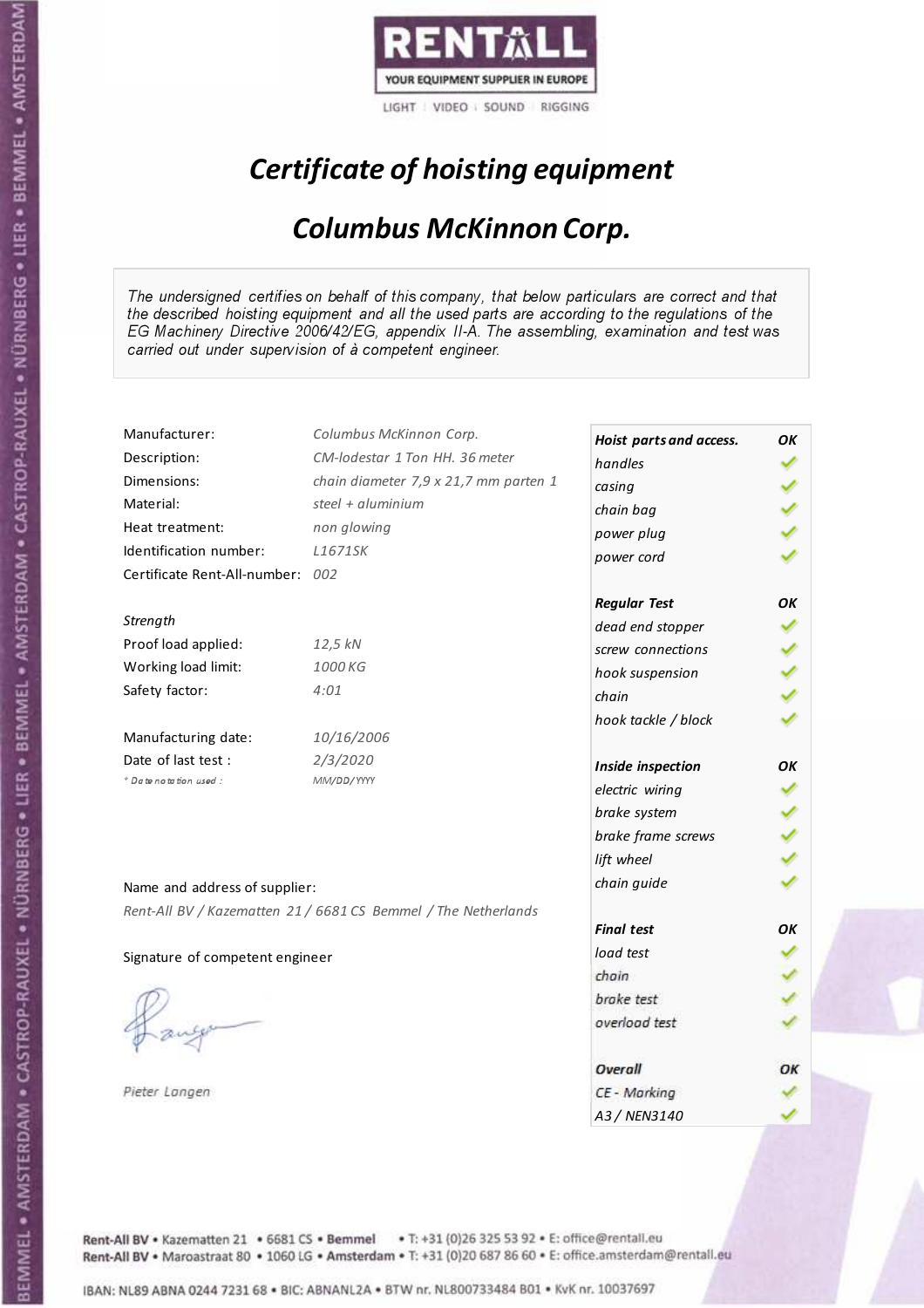

# Certificate of hoisting equipment

### Columbus McKinnon Corp.

The undersigned certifies on behalf of this company, that below particulars are correct and that the described hoisting equipment and all the used parts are according to the regulations of the EG Machinery Directive 2006/42/EG, appendix II-A. The assembling, examination and test was carried out under supervision of à competent engineer.

| Manufacturer:                   | Columbus McKinnon Corp.                                        |                         |    |
|---------------------------------|----------------------------------------------------------------|-------------------------|----|
|                                 | CM-lodestar 1 Ton HH, 36 meter                                 | Hoist parts and access. | ΟK |
| Description:                    |                                                                | handles                 |    |
| Dimensions:                     | chain diameter 7,9 x 21,7 mm parten 1                          | casing                  |    |
| Material:                       | steel + aluminium                                              | chain bag               |    |
| Heat treatment:                 | non glowing                                                    | power plug              |    |
| Identification number:          | L1663SK                                                        | power cord              |    |
| Certificate Rent-All-number:    | 004                                                            |                         |    |
|                                 |                                                                | <b>Regular Test</b>     | OΚ |
| Strength                        |                                                                | dead end stopper        |    |
| Proof load applied:             | 12,5 kN                                                        | screw connections       |    |
| Working load limit:             | 1000 KG                                                        | hook suspension         |    |
| Safety factor:                  | 4:01                                                           | chain                   |    |
|                                 |                                                                | hook tackle / block     |    |
| Manufacturing date:             | 10/16/2006                                                     |                         |    |
| Date of last test :             | 11/6/2019                                                      | Inside inspection       | OK |
| + Date notation used:           | MM/DD/YYYY                                                     | electric wiring         |    |
|                                 |                                                                | brake system            |    |
|                                 |                                                                | brake frame screws      |    |
|                                 |                                                                | lift wheel              |    |
|                                 |                                                                |                         |    |
| Name and address of supplier:   |                                                                | chain guide             |    |
|                                 | Rent-All BV / Kazematten 21 / 6681 CS Bemmel / The Netherlands |                         |    |
|                                 |                                                                | <b>Final test</b>       | OK |
| Signature of competent engineer |                                                                | load test               |    |
|                                 |                                                                | chain                   |    |
|                                 |                                                                | brake test              |    |
|                                 |                                                                | overload test           |    |
|                                 |                                                                | Overall                 | ОΚ |
| Pieter Langen                   |                                                                | CE - Marking            |    |
|                                 |                                                                | A3/NFN3140              |    |

Rent-All BV . Kazematten 21 . 6681 CS . Bemmel . T: +31 (0)26 325 53 92 . E: office@rentall.eu Rent-All BV · Maroastraat 80 · 1060 LG · Amsterdam · T: +31 (0)20 687 86 60 · E: office.amsterdam@rentall.eu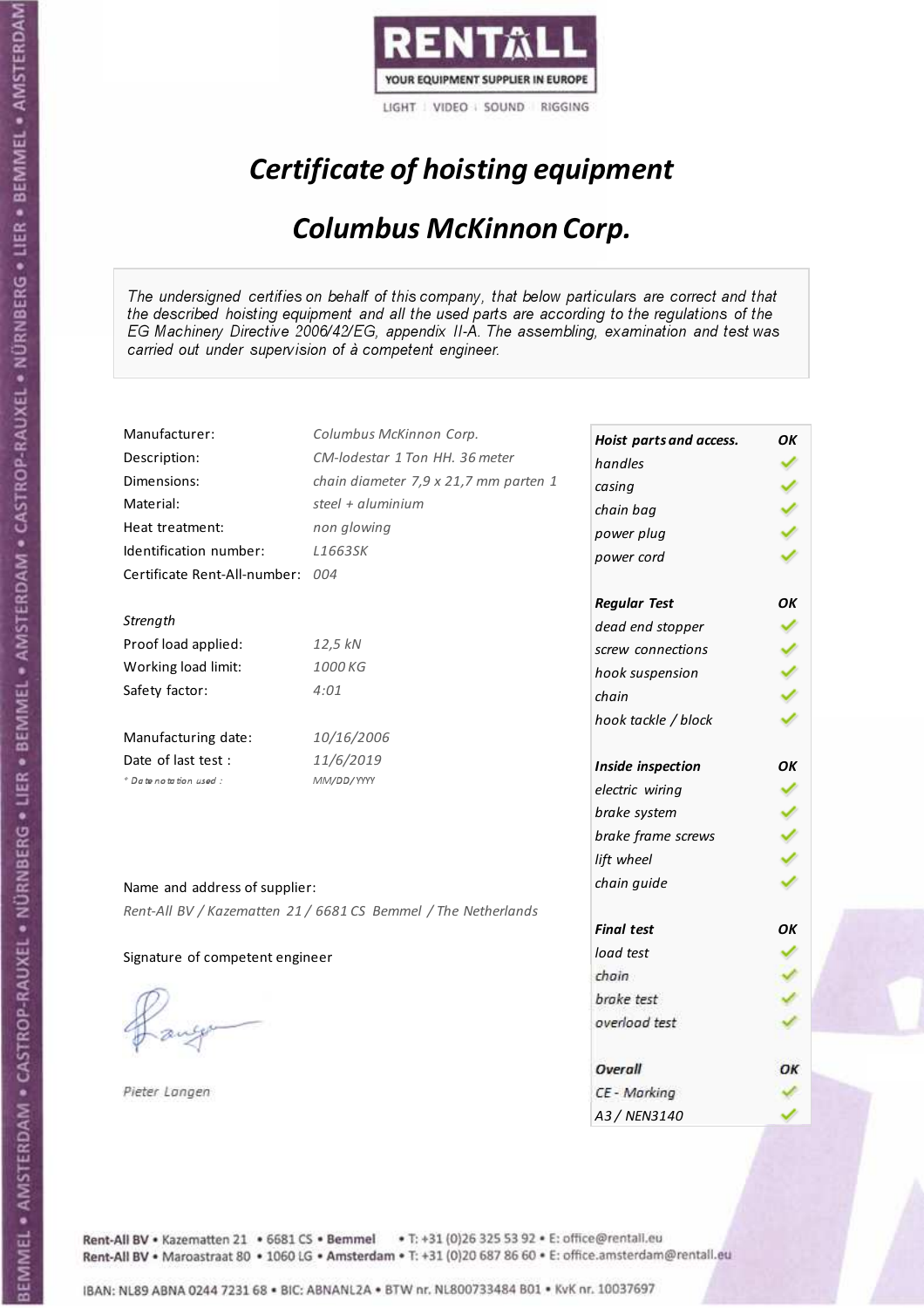

# Certificate of hoisting equipment

### Columbus McKinnon Corp.

The undersigned certifies on behalf of this company, that below particulars are correct and that the described hoisting equipment and all the used parts are according to the regulations of the EG Machinery Directive 2006/42/EG, appendix II-A. The assembling, examination and test was carried out under supervision of à competent engineer.

| Manufacturer:                   | Columbus McKinnon Corp.                                        | Hoist parts and access. | ΟK |
|---------------------------------|----------------------------------------------------------------|-------------------------|----|
| Description:                    | CM-lodestar 1 Ton HH, 36 meter                                 | handles                 |    |
| Dimensions:                     | chain diameter 7,9 x 21,7 mm parten 1                          | casing                  |    |
| Material:                       | steel + aluminium                                              | chain bag               |    |
| Heat treatment:                 | non glowing                                                    | power plug              |    |
| Identification number:          | L0897RM                                                        | power cord              |    |
| Certificate Rent-All-number:    | 005                                                            |                         |    |
|                                 |                                                                | <b>Regular Test</b>     | ΟK |
| Strength                        |                                                                | dead end stopper        |    |
| Proof load applied:             | 12,5 kN                                                        | screw connections       |    |
| Working load limit:             | 1000 KG                                                        | hook suspension         |    |
| Safety factor:                  | 4:01                                                           | chain                   |    |
|                                 |                                                                |                         |    |
| Manufacturing date:             | 12/15/2004                                                     | hook tackle / block     |    |
| Date of last test:              | 3/4/2019                                                       |                         |    |
| * Date notation used :          | MM/DD/YYYY                                                     | Inside inspection       | ΟK |
|                                 |                                                                | electric wiring         |    |
|                                 |                                                                | brake system            |    |
|                                 |                                                                | brake frame screws      |    |
|                                 |                                                                | lift wheel              |    |
| Name and address of supplier:   |                                                                | chain guide             |    |
|                                 | Rent-All BV / Kazematten 21 / 6681 CS Bemmel / The Netherlands |                         |    |
|                                 |                                                                | <b>Final test</b>       | OK |
| Signature of competent engineer |                                                                | load test               |    |
|                                 |                                                                | chain                   |    |
|                                 |                                                                | brake test              |    |
|                                 |                                                                | overload test           |    |
|                                 |                                                                | Overall                 | ОΚ |
| Pieter Langen                   |                                                                | CE - Marking            |    |
|                                 |                                                                | A3/NFN3140              |    |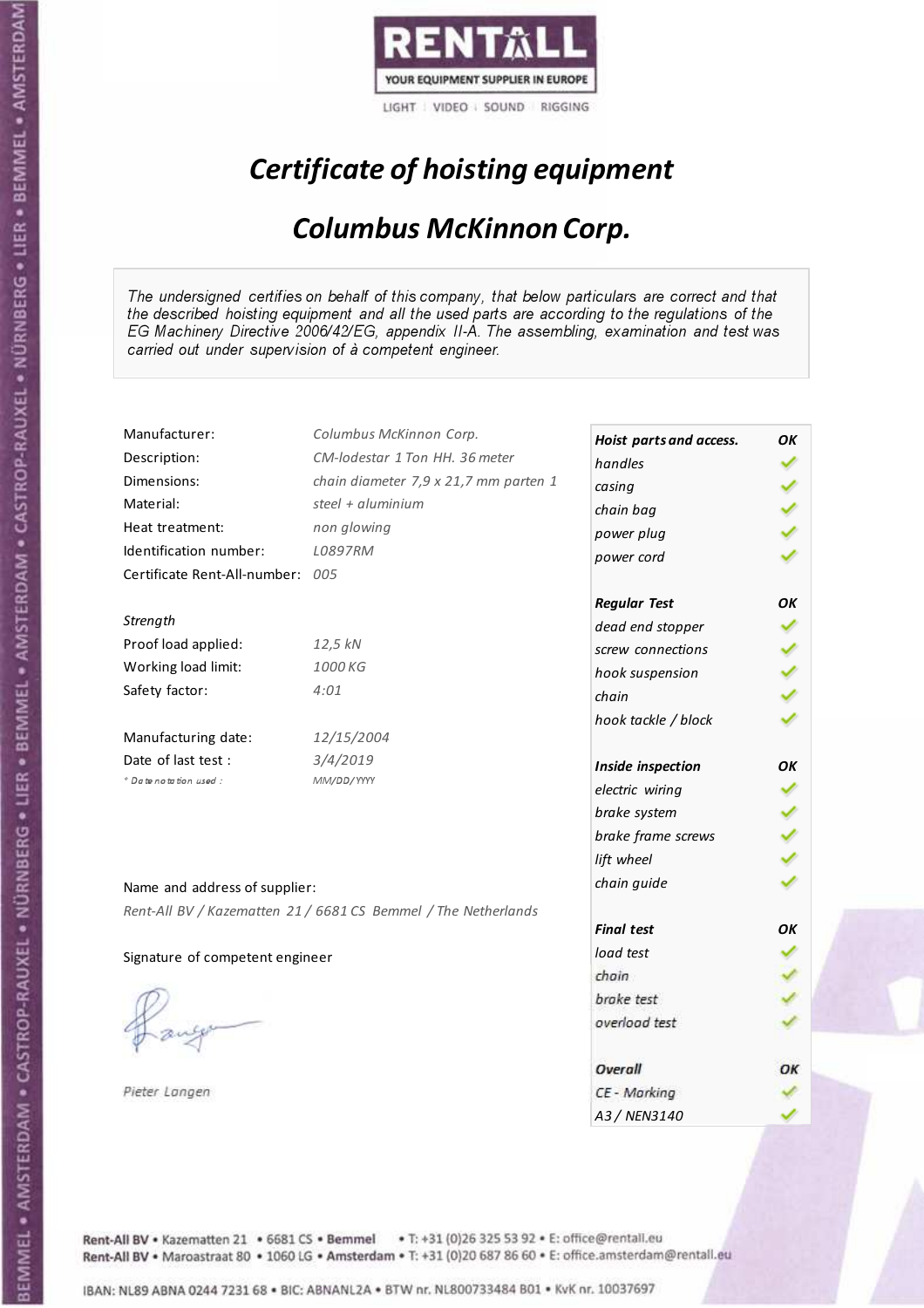

# Certificate of hoisting equipment

### Columbus McKinnon Corp.

The undersigned certifies on behalf of this company, that below particulars are correct and that the described hoisting equipment and all the used parts are according to the regulations of the EG Machinery Directive 2006/42/EG, appendix II-A. The assembling, examination and test was carried out under supervision of à competent engineer.

| Manufacturer:                    | Columbus McKinnon Corp.                                        | Hoist parts and access. | OK  |
|----------------------------------|----------------------------------------------------------------|-------------------------|-----|
| Description:                     | CM-lodestar 1 Ton HH. 36 meter                                 | handles                 |     |
| Dimensions:                      | chain diameter 7,9 x 21,7 mm parten 1                          | casing                  |     |
| Material:                        | steel + aluminium                                              | chain bag               |     |
| Heat treatment:                  | non glowing                                                    | power plug              |     |
| Identification number:           | L3842QA                                                        | power cord              |     |
| Certificate Rent-All-number: 006 |                                                                |                         |     |
|                                  |                                                                | <b>Regular Test</b>     | OK  |
| Strength                         |                                                                | dead end stopper        |     |
| Proof load applied:              | 12,5 kN                                                        | screw connections       |     |
| Working load limit:              | 1000 KG                                                        | hook suspension         | くりょ |
| Safety factor:                   | 4:01                                                           | chain                   |     |
|                                  |                                                                | hook tackle / block     |     |
| Manufacturing date:              | 2/15/2002                                                      |                         |     |
| Date of last test:               | 11/6/2019                                                      | Inside inspection       | OK  |
| * Date notation used :           | MM/DD/YYYY                                                     | electric wiring         |     |
|                                  |                                                                | brake system            |     |
|                                  |                                                                | brake frame screws      |     |
|                                  |                                                                | lift wheel              |     |
| Name and address of supplier:    |                                                                | chain guide             |     |
|                                  | Rent-All BV / Kazematten 21 / 6681 CS Bemmel / The Netherlands |                         |     |
|                                  |                                                                | <b>Final test</b>       | OK  |
| Signature of competent engineer  |                                                                | load test               |     |
|                                  |                                                                | chain                   |     |
|                                  |                                                                | brake test              |     |
|                                  |                                                                | overload test           |     |
|                                  |                                                                |                         |     |
|                                  |                                                                | Overall                 | ОΚ  |
| Pieter Langen                    |                                                                | CE - Marking            |     |
|                                  |                                                                | A3/NFN3140              |     |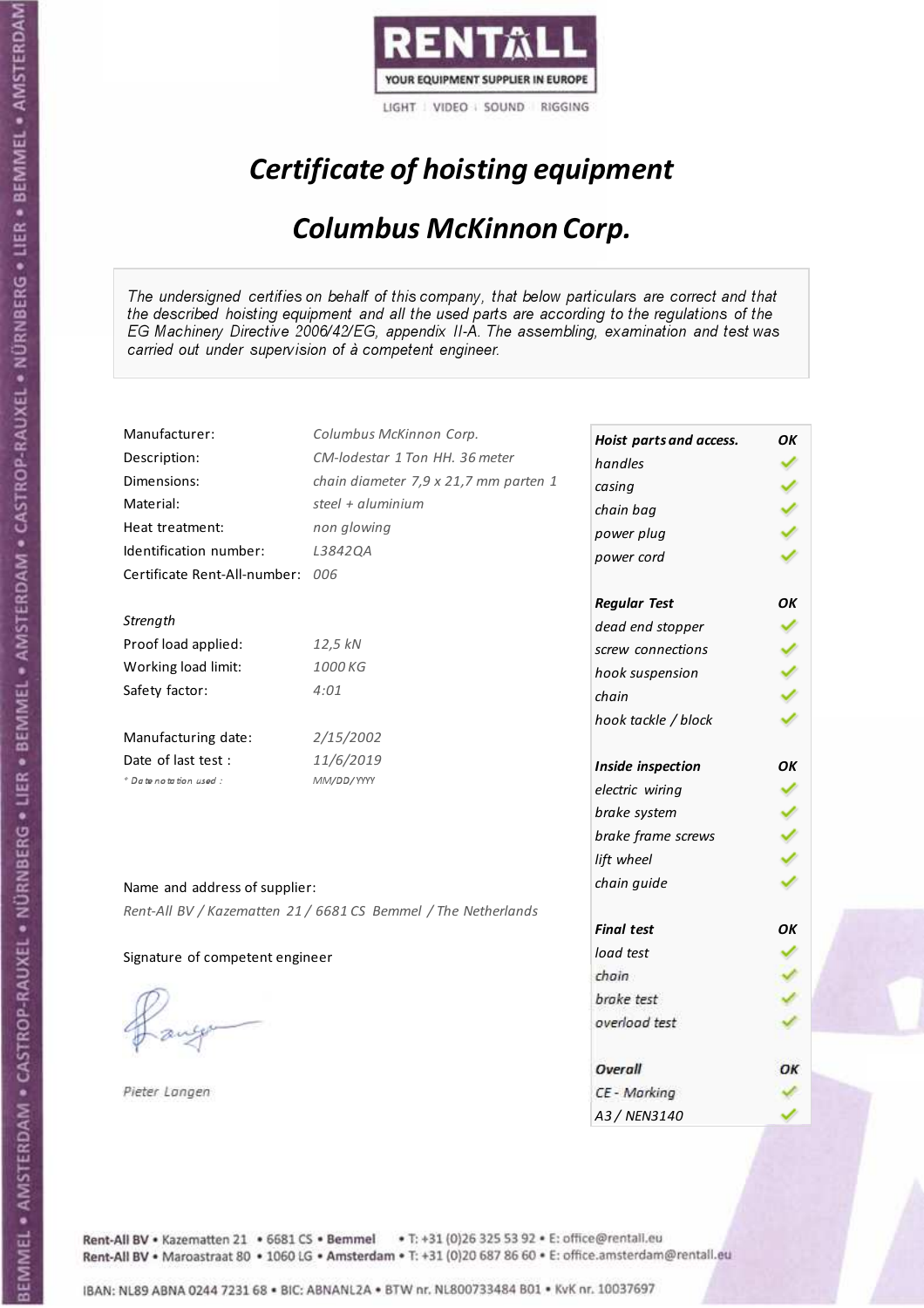

# Certificate of hoisting equipment

### Columbus McKinnon Corp.

The undersigned certifies on behalf of this company, that below particulars are correct and that the described hoisting equipment and all the used parts are according to the regulations of the EG Machinery Directive 2006/42/EG, appendix II-A. The assembling, examination and test was carried out under supervision of à competent engineer.

| Manufacturer:                                | Columbus McKinnon Corp.                                        | Hoist parts and access. | ΟK |
|----------------------------------------------|----------------------------------------------------------------|-------------------------|----|
| Description:                                 | CM-lodestar 1 Ton HH. 36 meter                                 | handles                 |    |
| Dimensions:                                  | chain diameter 7,9 x 21,7 mm parten 1                          | casing                  |    |
| Material:                                    | steel + aluminium                                              |                         |    |
| Heat treatment:                              | non glowing                                                    | chain bag               |    |
| Identification number:                       | L0003QE                                                        | power plug              |    |
| Certificate Rent-All-number: 007             |                                                                | power cord              |    |
|                                              |                                                                |                         | ΟK |
| Strength                                     |                                                                | <b>Regular Test</b>     |    |
| Proof load applied:                          | 12,5 kN                                                        | dead end stopper        |    |
| Working load limit:                          | 1000 KG                                                        | screw connections       |    |
| Safety factor:                               | 4:01                                                           | hook suspension         |    |
|                                              |                                                                | chain                   |    |
|                                              | 5/16/2002                                                      | hook tackle / block     |    |
| Manufacturing date:                          |                                                                |                         |    |
| Date of last test :<br>+ Date notation used: | 11/14/2019<br>MM/DD/YYYY                                       | Inside inspection       | ОΚ |
|                                              |                                                                | electric wiring         |    |
|                                              |                                                                | brake system            |    |
|                                              |                                                                | brake frame screws      |    |
|                                              |                                                                | lift wheel              |    |
| Name and address of supplier:                |                                                                | chain guide             |    |
|                                              | Rent-All BV / Kazematten 21 / 6681 CS Bemmel / The Netherlands |                         |    |
|                                              |                                                                | <b>Final test</b>       | OK |
| Signature of competent engineer              |                                                                | load test               |    |
|                                              |                                                                | chain                   |    |
|                                              |                                                                | brake test              |    |
|                                              |                                                                | overload test           |    |
|                                              |                                                                |                         |    |
|                                              |                                                                | Overall                 | ОК |
| Pieter Langen                                |                                                                | CE - Marking            |    |
|                                              |                                                                | A3 / NEN3140            |    |

Rent-All BV . Kazematten 21 . 6681 CS . Bemmel . T: +31 (0)26 325 53 92 . E: office@rentall.eu Rent-All BV · Maroastraat 80 · 1060 LG · Amsterdam · T: +31 (0)20 687 86 60 · E: office.amsterdam@rentall.eu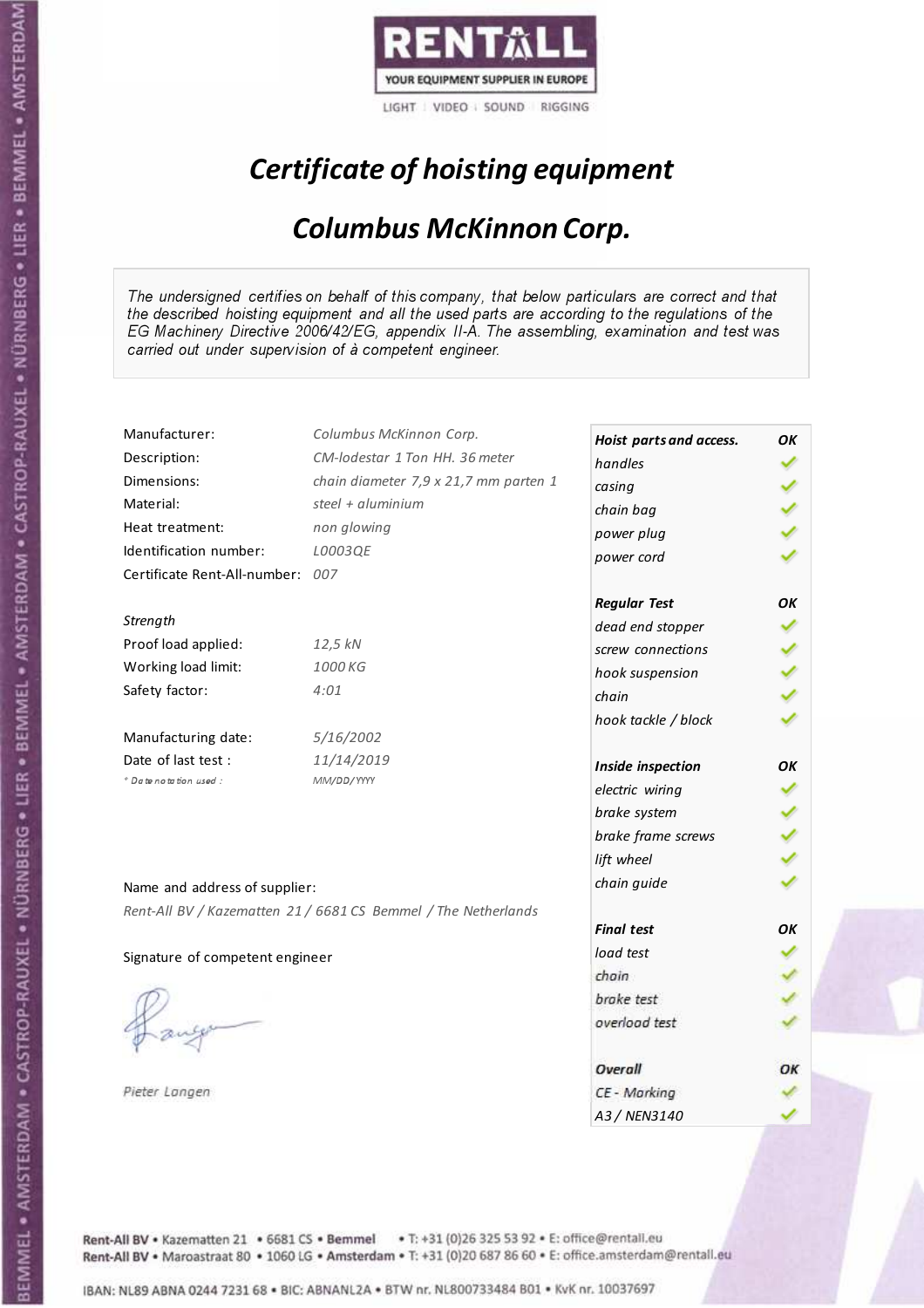

# Certificate of hoisting equipment

### Columbus McKinnon Corp.

The undersigned certifies on behalf of this company, that below particulars are correct and that the described hoisting equipment and all the used parts are according to the regulations of the EG Machinery Directive 2006/42/EG, appendix II-A. The assembling, examination and test was carried out under supervision of à competent engineer.

| Manufacturer:                   | Columbus McKinnon Corp.                                        | Hoist parts and access. | OK |
|---------------------------------|----------------------------------------------------------------|-------------------------|----|
| Description:                    | CM-lodestar 1 Ton HH. 36 meter                                 | handles                 |    |
| Dimensions:                     | chain diameter 7,9 x 21,7 mm parten 1                          | casing                  |    |
| Material:                       | steel + aluminium                                              | chain bag               |    |
| Heat treatment:                 | non glowing                                                    | power plug              |    |
| Identification number:          | L2377QS                                                        | power cord              |    |
| Certificate Rent-All-number:    | 008                                                            |                         |    |
|                                 |                                                                | <b>Regular Test</b>     | ΟK |
| Strength                        |                                                                | dead end stopper        |    |
| Proof load applied:             | 12,5 kN                                                        | screw connections       |    |
| Working load limit:             | 1000 KG                                                        | hook suspension         |    |
| Safety factor:                  | 4:01                                                           | chain                   |    |
|                                 |                                                                | hook tackle / block     |    |
| Manufacturing date:             | 5/17/2003                                                      |                         |    |
| Date of last test :             | 11/6/2019                                                      | Inside inspection       | OΚ |
| + Date notation used:           | MM/DD/YYYY                                                     | electric wiring         |    |
|                                 |                                                                | brake system            |    |
|                                 |                                                                | brake frame screws      |    |
|                                 |                                                                | lift wheel              |    |
| Name and address of supplier:   |                                                                | chain guide             |    |
|                                 | Rent-All BV / Kazematten 21 / 6681 CS Bemmel / The Netherlands |                         |    |
|                                 |                                                                | <b>Final test</b>       | OK |
| Signature of competent engineer |                                                                | load test               |    |
|                                 |                                                                | chain                   |    |
|                                 |                                                                | brake test              |    |
|                                 |                                                                | overload test           |    |
|                                 |                                                                |                         |    |
|                                 |                                                                | Overall                 | ОΚ |
| Pieter Langen                   |                                                                | CE - Marking            |    |
|                                 |                                                                | A3/NFN3140              |    |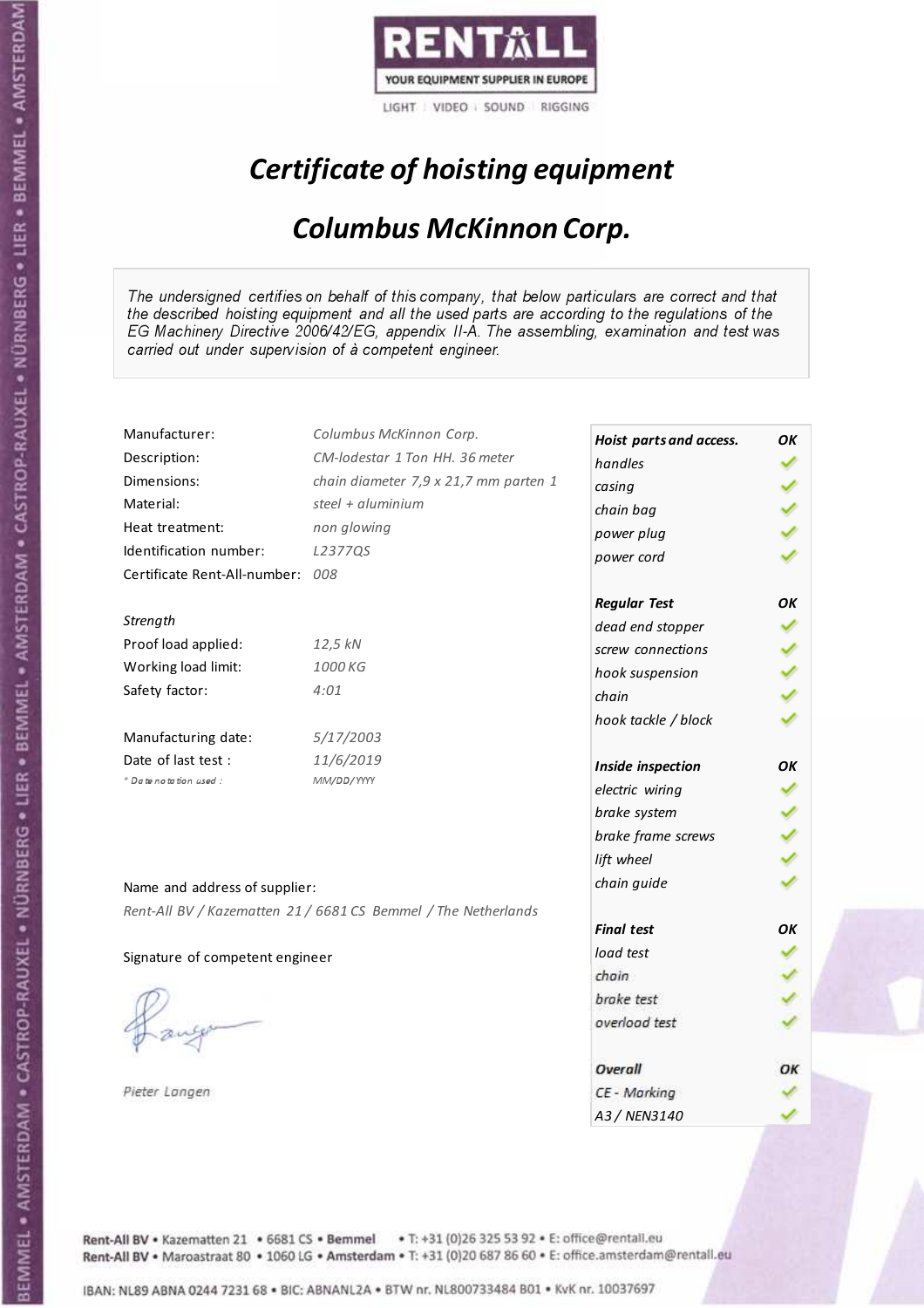

# Certificate of hoisting equipment

### Columbus McKinnon Corp.

The undersigned certifies on behalf of this company, that below particulars are correct and that the described hoisting equipment and all the used parts are according to the regulations of the EG Machinery Directive 2006/42/EG, appendix II-A. The assembling, examination and test was carried out under supervision of à competent engineer.

| Manufacturer:                   | Columbus McKinnon Corp.                                        | Hoist parts and access. | OK  |
|---------------------------------|----------------------------------------------------------------|-------------------------|-----|
| Description:                    | CM-lodestar 1 Ton HH, 36 meter                                 | handles                 |     |
| Dimensions:                     | chain diameter 7,9 x 21,7 mm parten 1                          | casing                  |     |
| Material:                       | steel + aluminium                                              | chain bag               |     |
| Heat treatment:                 | non glowing                                                    | power plug              |     |
| Identification number:          | L1220QE                                                        | power cord              |     |
| Certificate Rent-All-number:    | 009                                                            |                         |     |
|                                 |                                                                | <b>Regular Test</b>     | OK  |
| Strength                        |                                                                | dead end stopper        |     |
| Proof load applied:             | 12,5 kN                                                        | screw connections       |     |
| Working load limit:             | 1000 KG                                                        | hook suspension         | くりょ |
| Safety factor:                  | 4:01                                                           | chain                   |     |
|                                 |                                                                | hook tackle / block     |     |
| Manufacturing date:             | 5/16/2002                                                      |                         |     |
| Date of last test :             | 11/6/2019                                                      | Inside inspection       | OK  |
| + Date notation used:           | MM/DD/YYYY                                                     | electric wiring         |     |
|                                 |                                                                | brake system            |     |
|                                 |                                                                | brake frame screws      |     |
|                                 |                                                                | lift wheel              |     |
| Name and address of supplier:   |                                                                | chain guide             |     |
|                                 | Rent-All BV / Kazematten 21 / 6681 CS Bemmel / The Netherlands |                         |     |
|                                 |                                                                | <b>Final test</b>       | OК  |
| Signature of competent engineer |                                                                | load test               |     |
|                                 |                                                                | chain                   |     |
|                                 |                                                                | brake test              |     |
|                                 |                                                                | overload test           |     |
|                                 |                                                                |                         |     |
|                                 |                                                                | Overall                 | ОΚ  |
| Pieter Langen                   |                                                                | CE - Marking            |     |
|                                 |                                                                | A3 / NEN3140            |     |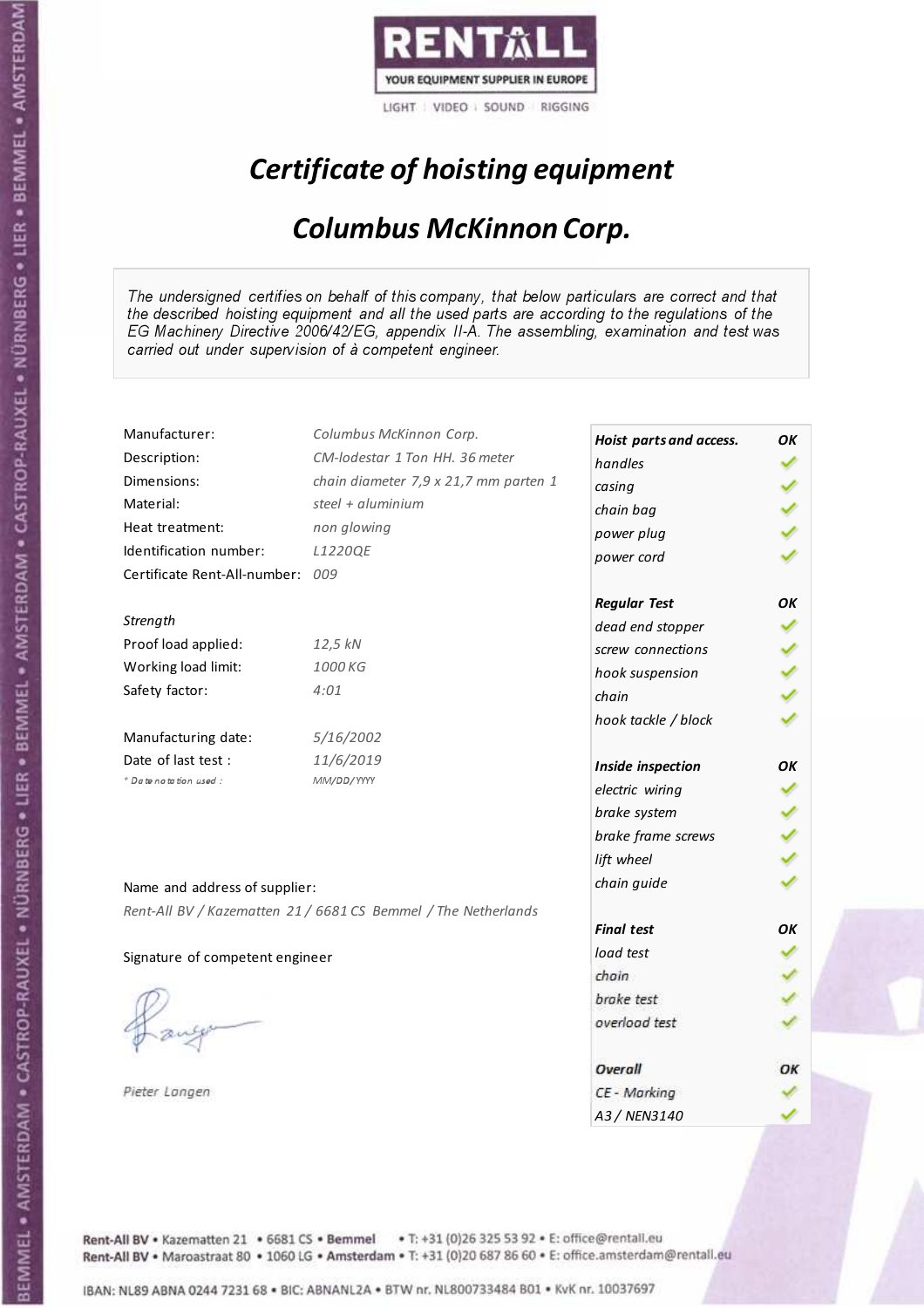

# Certificate of hoisting equipment

### Columbus McKinnon Corp.

The undersigned certifies on behalf of this company, that below particulars are correct and that the described hoisting equipment and all the used parts are according to the regulations of the EG Machinery Directive 2006/42/EG, appendix II-A. The assembling, examination and test was carried out under supervision of à competent engineer.

| Manufacturer:                    | Columbus McKinnon Corp.                                        | Hoist parts and access. | OK |
|----------------------------------|----------------------------------------------------------------|-------------------------|----|
| Description:                     | CM-lodestar 1 Ton HH. 36 meter                                 | handles                 |    |
| Dimensions:                      | chain diameter 7,9 x 21,7 mm parten 1                          | casing                  |    |
| Material:                        | steel + aluminium                                              | chain bag               |    |
| Heat treatment:                  | non glowing                                                    | power plug              |    |
| Identification number:           | L2010QL                                                        | power cord              |    |
| Certificate Rent-All-number: 010 |                                                                |                         |    |
|                                  |                                                                | <b>Regular Test</b>     | ΟK |
| Strength                         |                                                                | dead end stopper        |    |
| Proof load applied:              | 12,5 kN                                                        | screw connections       |    |
| Working load limit:              | 1000 KG                                                        | hook suspension         |    |
| Safety factor:                   | 4:01                                                           | chain                   |    |
|                                  |                                                                | hook tackle / block     |    |
| Manufacturing date:              | 11/16/2002                                                     |                         |    |
| Date of last test :              | 11/5/2019                                                      | Inside inspection       | OΚ |
| + Date notation used:            | MM/DD/YYYY                                                     | electric wiring         |    |
|                                  |                                                                | brake system            |    |
|                                  |                                                                | brake frame screws      |    |
|                                  |                                                                | lift wheel              |    |
| Name and address of supplier:    |                                                                | chain guide             |    |
|                                  | Rent-All BV / Kazematten 21 / 6681 CS Bemmel / The Netherlands |                         |    |
|                                  |                                                                | <b>Final test</b>       | OK |
| Signature of competent engineer  |                                                                | load test               |    |
|                                  |                                                                | chain                   |    |
|                                  |                                                                | brake test              |    |
|                                  |                                                                | overload test           |    |
|                                  |                                                                |                         |    |
|                                  |                                                                | Overall                 | ОΚ |
| Pieter Langen                    |                                                                | CE - Marking            |    |
|                                  |                                                                | A3/NFN3140              |    |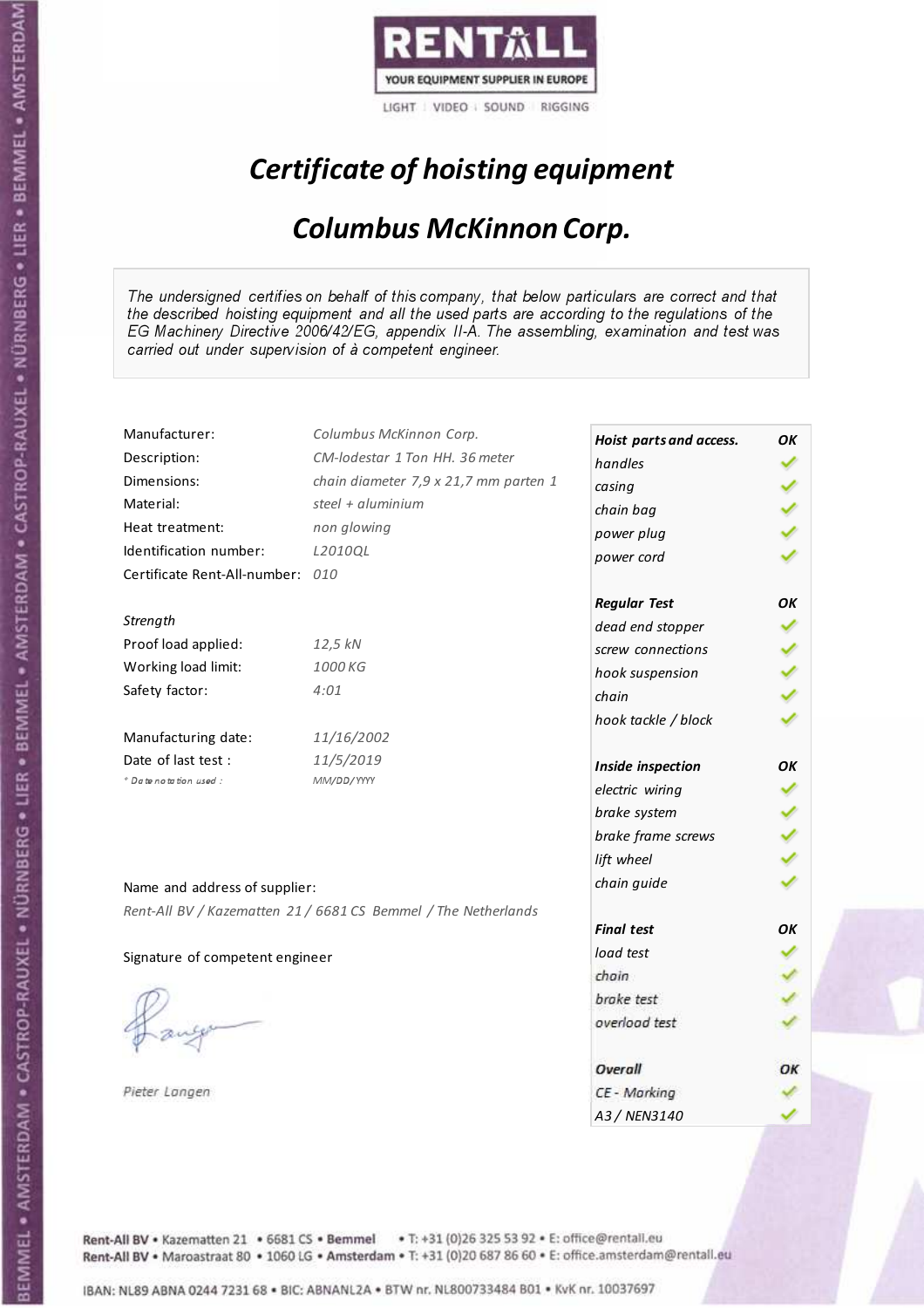

# Certificate of hoisting equipment

### Columbus McKinnon Corp.

The undersigned certifies on behalf of this company, that below particulars are correct and that the described hoisting equipment and all the used parts are according to the regulations of the EG Machinery Directive 2006/42/EG, appendix II-A. The assembling, examination and test was carried out under supervision of à competent engineer.

| Manufacturer:                    | Columbus McKinnon Corp.                                        | Hoist parts and access. | OΚ |
|----------------------------------|----------------------------------------------------------------|-------------------------|----|
| Description:                     | CM-lodestar 1 Ton HH. 36 meter                                 | handles                 |    |
| Dimensions:                      | chain diameter 7,9 x 21,7 mm parten 1                          | casing                  |    |
| Material:                        | steel + $aluminim$                                             | chain bag               |    |
| Heat treatment:                  | non glowing                                                    | power plug              |    |
| Identification number:           | <b>L1397RE</b>                                                 | power cord              |    |
| Certificate Rent-All-number: 011 |                                                                |                         |    |
|                                  |                                                                | <b>Regular Test</b>     | ΟK |
| Strength                         |                                                                | dead end stopper        |    |
| Proof load applied:              | 12,5 kN                                                        | screw connections       |    |
| Working load limit:              | 1000 KG                                                        | hook suspension         |    |
| Safety factor:                   | 4:01                                                           | chain                   |    |
|                                  |                                                                | hook tackle / block     |    |
| Manufacturing date:              | 5/15/2004                                                      |                         |    |
| Date of last test :              | 11/5/2019                                                      | Inside inspection       | ОΚ |
| + Date notation used:            | MM/DD/YYYY                                                     | electric wiring         |    |
|                                  |                                                                | brake system            |    |
|                                  |                                                                | brake frame screws      |    |
|                                  |                                                                | lift wheel              |    |
|                                  |                                                                | chain guide             |    |
| Name and address of supplier:    |                                                                |                         |    |
|                                  | Rent-All BV / Kazematten 21 / 6681 CS Bemmel / The Netherlands | <b>Final test</b>       | OК |
| Signature of competent engineer  |                                                                | load test               |    |
|                                  |                                                                | chain                   |    |
|                                  |                                                                | brake test              |    |
|                                  |                                                                | overload test           |    |
|                                  |                                                                |                         |    |
|                                  |                                                                | Overall                 | ОК |
| Pieter Langen                    |                                                                | CE - Marking            |    |
|                                  |                                                                | A3 / NEN3140            |    |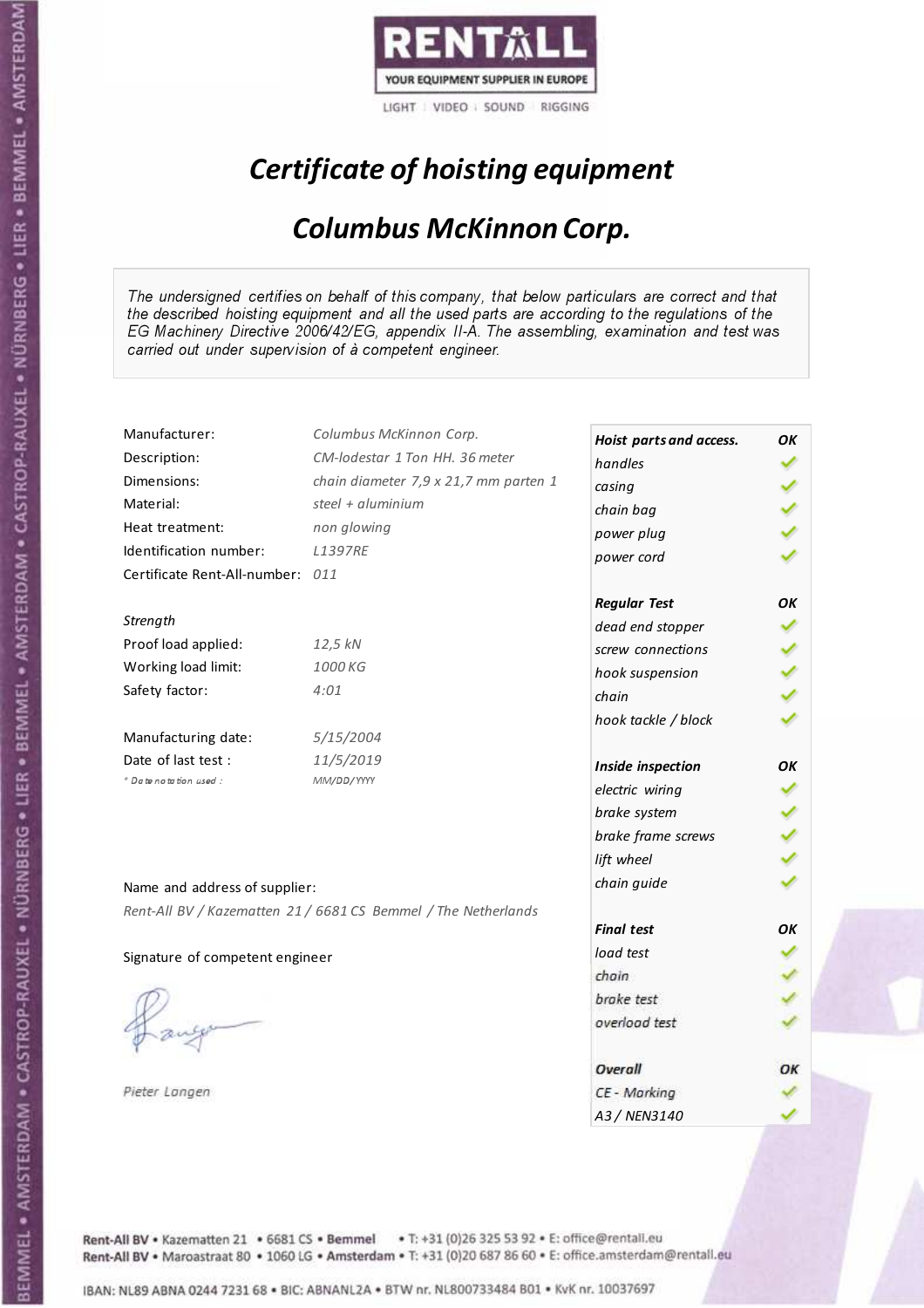

# Certificate of hoisting equipment

### Columbus McKinnon Corp.

The undersigned certifies on behalf of this company, that below particulars are correct and that the described hoisting equipment and all the used parts are according to the regulations of the EG Machinery Directive 2006/42/EG, appendix II-A. The assembling, examination and test was carried out under supervision of à competent engineer.

| Manufacturer:                    | Columbus McKinnon Corp.                                        | Hoist parts and access. | OK  |
|----------------------------------|----------------------------------------------------------------|-------------------------|-----|
| Description:                     | CM-lodestar 1 Ton HH, 36 meter                                 | handles                 |     |
| Dimensions:                      | chain diameter 7,9 x 21,7 mm parten 1                          | casing                  |     |
| Material:                        | steel + aluminium                                              | chain bag               |     |
| Heat treatment:                  | non glowing                                                    | power plug              |     |
| Identification number:           | L0531QE                                                        | power cord              |     |
| Certificate Rent-All-number: 012 |                                                                |                         |     |
|                                  |                                                                | <b>Regular Test</b>     | OK  |
| Strength                         |                                                                | dead end stopper        |     |
| Proof load applied:              | 12,5 kN                                                        | screw connections       |     |
| Working load limit:              | 1000 KG                                                        | hook suspension         | くりょ |
| Safety factor:                   | 4:01                                                           | chain                   |     |
|                                  |                                                                | hook tackle / block     |     |
| Manufacturing date:              | 5/16/2002                                                      |                         |     |
| Date of last test :              | 11/5/2019                                                      | Inside inspection       | OK  |
| + Date notation used:            | MM/DD/YYYY                                                     | electric wiring         |     |
|                                  |                                                                | brake system            |     |
|                                  |                                                                | brake frame screws      |     |
|                                  |                                                                | lift wheel              |     |
| Name and address of supplier:    |                                                                | chain guide             |     |
|                                  | Rent-All BV / Kazematten 21 / 6681 CS Bemmel / The Netherlands |                         |     |
|                                  |                                                                | <b>Final test</b>       | OК  |
| Signature of competent engineer  |                                                                | load test               |     |
|                                  |                                                                | chain                   |     |
|                                  |                                                                | brake test              |     |
|                                  |                                                                | overload test           |     |
|                                  |                                                                |                         |     |
|                                  |                                                                | Overall                 | ОΚ  |
| Pieter Langen                    |                                                                | CE - Marking            |     |
|                                  |                                                                | A3 / NEN3140            |     |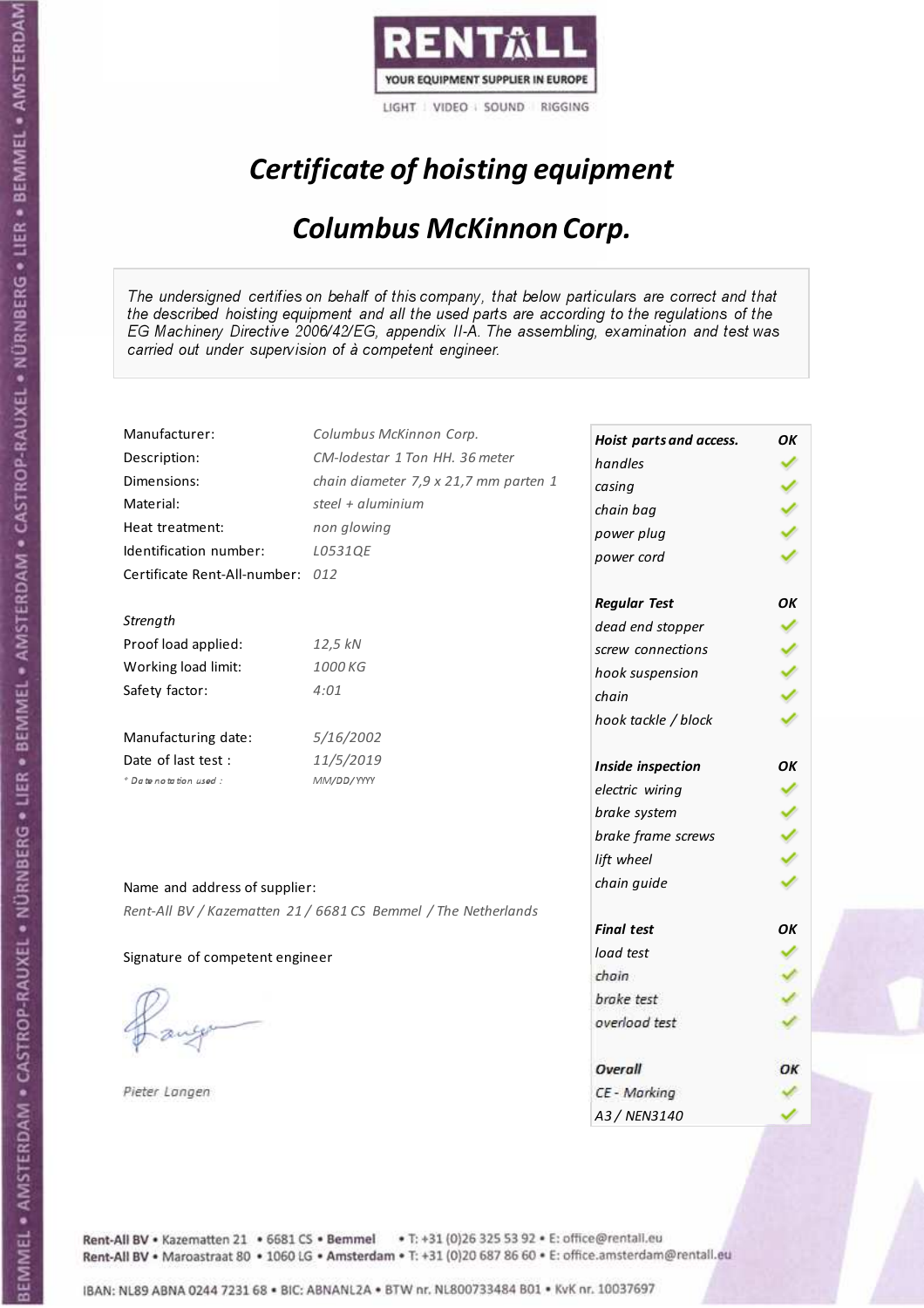

# Certificate of hoisting equipment

### Columbus McKinnon Corp.

The undersigned certifies on behalf of this company, that below particulars are correct and that the described hoisting equipment and all the used parts are according to the regulations of the EG Machinery Directive 2006/42/EG, appendix II-A. The assembling, examination and test was carried out under supervision of à competent engineer.

| Manufacturer:                    | Columbus McKinnon Corp.                                        | Hoist parts and access. | OK  |
|----------------------------------|----------------------------------------------------------------|-------------------------|-----|
| Description:                     | CM-lodestar 1 Ton HH, 36 meter                                 | handles                 |     |
| Dimensions:                      | chain diameter 7,9 x 21,7 mm parten 1                          | casing                  |     |
| Material:                        | steel + aluminium                                              | chain bag               |     |
| Heat treatment:                  | non glowing                                                    | power plug              |     |
| Identification number:           | <b>L2732RD</b>                                                 | power cord              |     |
| Certificate Rent-All-number: 013 |                                                                |                         |     |
|                                  |                                                                | <b>Regular Test</b>     | OK  |
| Strength                         |                                                                | dead end stopper        |     |
| Proof load applied:              | 12,5 kN                                                        | screw connections       |     |
| Working load limit:              | 1000 KG                                                        | hook suspension         | くりょ |
| Safety factor:                   | 4:01                                                           | chain                   |     |
|                                  |                                                                | hook tackle / block     |     |
| Manufacturing date:              | 4/15/2004                                                      |                         |     |
| Date of last test :              | 11/6/2019                                                      | Inside inspection       | OK  |
| + Date notation used:            | MM/DD/YYYY                                                     | electric wiring         |     |
|                                  |                                                                | brake system            |     |
|                                  |                                                                | brake frame screws      |     |
|                                  |                                                                | lift wheel              |     |
| Name and address of supplier:    |                                                                | chain guide             |     |
|                                  | Rent-All BV / Kazematten 21 / 6681 CS Bemmel / The Netherlands |                         |     |
|                                  |                                                                | <b>Final test</b>       | OК  |
| Signature of competent engineer  |                                                                | load test               |     |
|                                  |                                                                | chain                   |     |
|                                  |                                                                | brake test              |     |
|                                  |                                                                | overload test           |     |
|                                  |                                                                |                         |     |
|                                  |                                                                | Overall                 | ОΚ  |
| Pieter Langen                    |                                                                | CE - Marking            |     |
|                                  |                                                                | A3 / NEN3140            |     |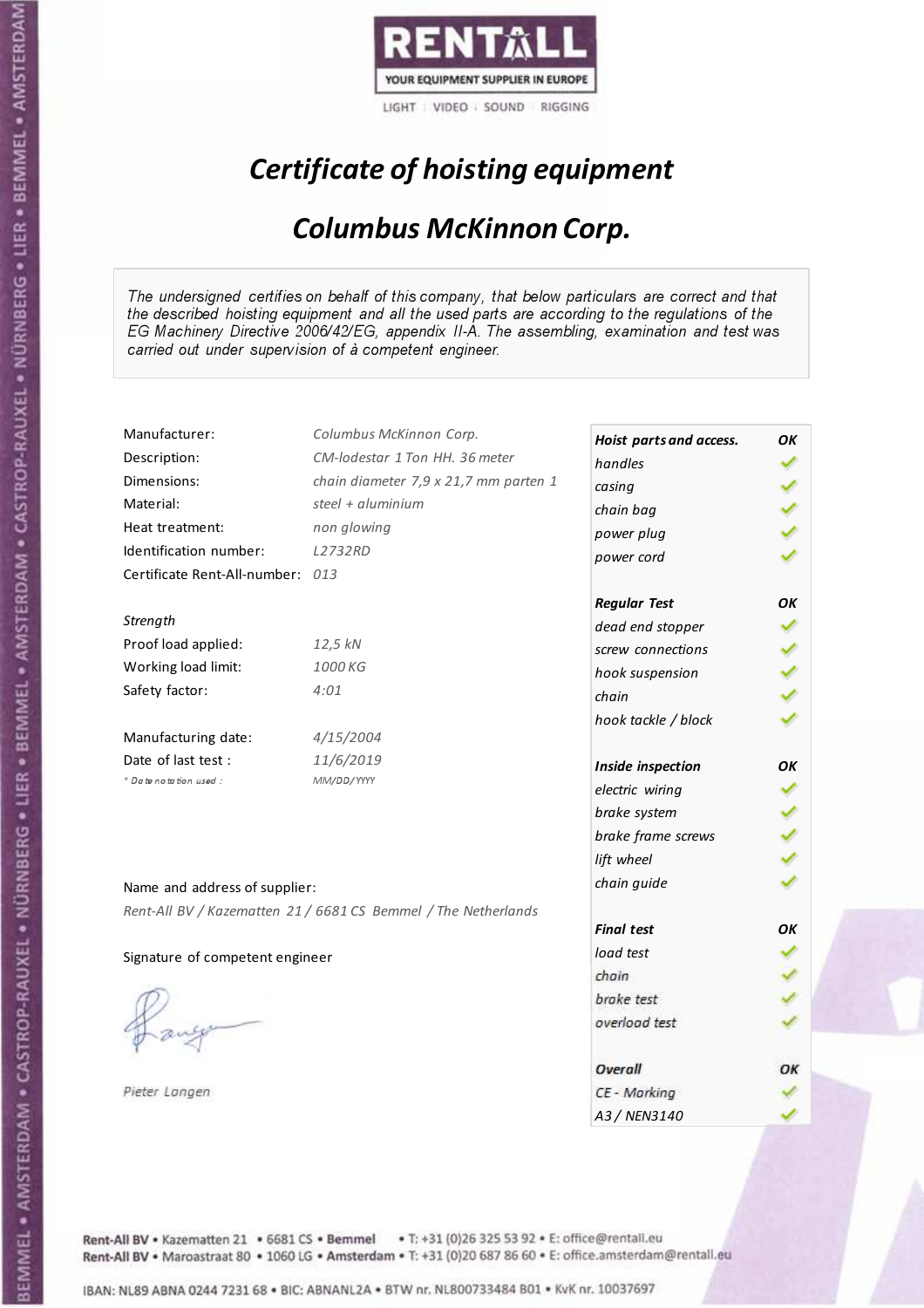

# Certificate of hoisting equipment

### Columbus McKinnon Corp.

The undersigned certifies on behalf of this company, that below particulars are correct and that the described hoisting equipment and all the used parts are according to the regulations of the EG Machinery Directive 2006/42/EG, appendix II-A. The assembling, examination and test was carried out under supervision of à competent engineer.

| Manufacturer:                    | Columbus McKinnon Corp.                                        | Hoist parts and access. | OK |
|----------------------------------|----------------------------------------------------------------|-------------------------|----|
| Description:                     | CM-lodestar 1 Ton HH, 36 meter                                 | handles                 |    |
| Dimensions:                      | chain diameter 7,9 x 21,7 mm parten 1                          | casing                  |    |
| Material:                        | steel + aluminium                                              | chain bag               |    |
| Heat treatment:                  | non glowing                                                    | power plug              |    |
| Identification number:           | L3399QM                                                        | power cord              |    |
| Certificate Rent-All-number: 014 |                                                                |                         |    |
|                                  |                                                                | <b>Regular Test</b>     | OK |
| Strength                         |                                                                | dead end stopper        |    |
| Proof load applied:              | 12,5 kN                                                        | screw connections       |    |
| Working load limit:              | 1000 KG                                                        | hook suspension         |    |
| Safety factor:                   | 4:01                                                           | chain                   |    |
|                                  |                                                                | hook tackle / block     |    |
| Manufacturing date:              | 12/16/2002                                                     |                         |    |
| Date of last test :              | 11/5/2019                                                      | Inside inspection       | OK |
| + Date notation used:            | MM/DD/YYYY                                                     | electric wiring         |    |
|                                  |                                                                | brake system            |    |
|                                  |                                                                | brake frame screws      |    |
|                                  |                                                                | lift wheel              |    |
| Name and address of supplier:    |                                                                | chain guide             |    |
|                                  | Rent-All BV / Kazematten 21 / 6681 CS Bemmel / The Netherlands |                         |    |
|                                  |                                                                | <b>Final test</b>       | OK |
| Signature of competent engineer  |                                                                | load test               |    |
|                                  |                                                                | chain                   |    |
|                                  |                                                                | brake test              |    |
|                                  |                                                                | overload test           |    |
|                                  |                                                                |                         |    |
|                                  |                                                                | Overall                 | ОΚ |
| Pieter Langen                    |                                                                | CE - Marking            |    |
|                                  |                                                                | A3 / NEN3140            |    |

Rent-All BV . Kazematten 21 . 6681 CS . Bemmel . T: +31 (0)26 325 53 92 . E: office@rentall.eu Rent-All BV · Maroastraat 80 · 1060 LG · Amsterdam · T: +31 (0)20 687 86 60 · E: office.amsterdam@rentall.eu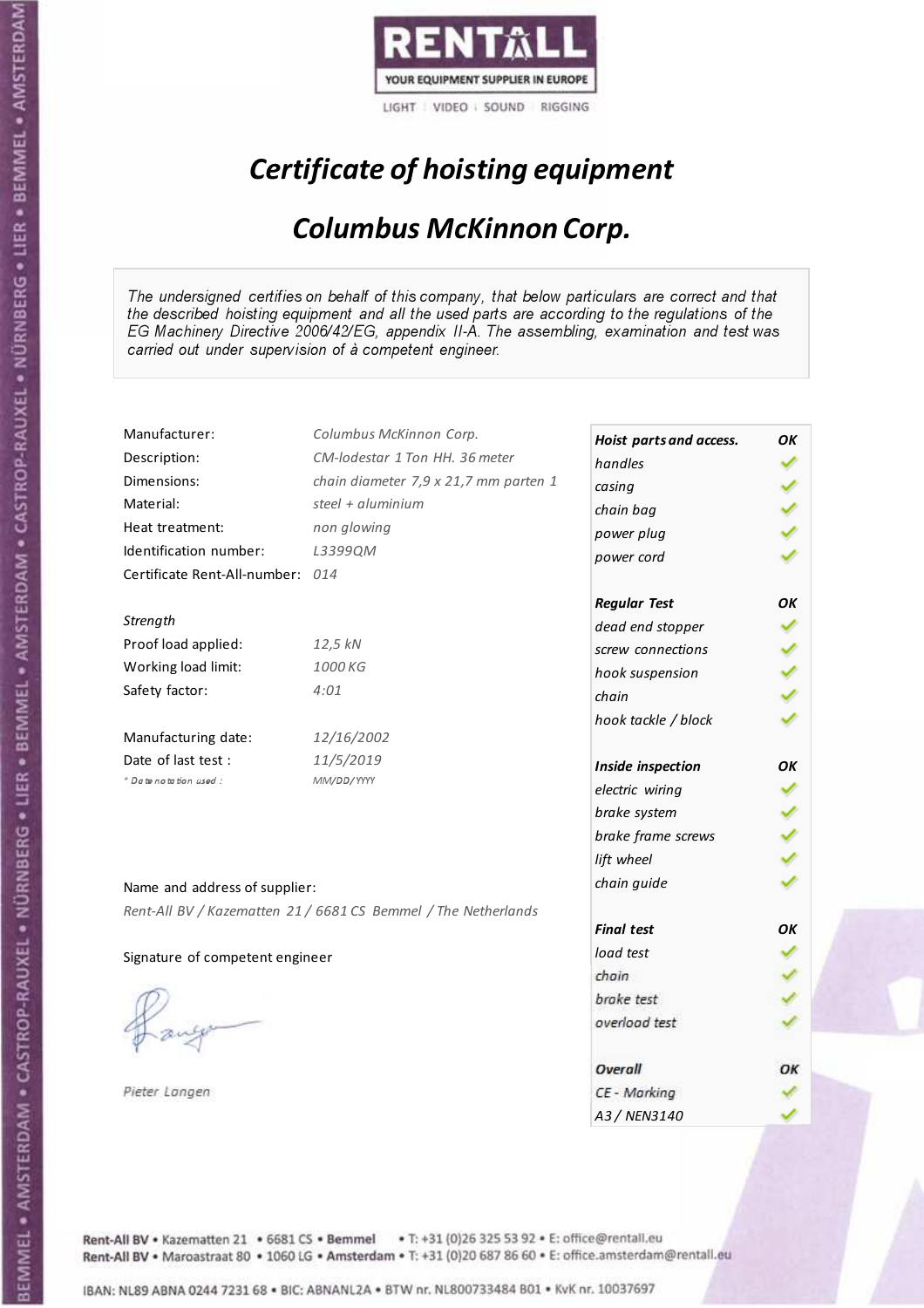

# Certificate of hoisting equipment

### Columbus McKinnon Corp.

The undersigned certifies on behalf of this company, that below particulars are correct and that the described hoisting equipment and all the used parts are according to the regulations of the EG Machinery Directive 2006/42/EG, appendix II-A. The assembling, examination and test was carried out under supervision of à competent engineer.

| Manufacturer:                    | Columbus McKinnon Corp.                                        | Hoist parts and access. | OK |
|----------------------------------|----------------------------------------------------------------|-------------------------|----|
| Description:                     | CM-lodestar 1 Ton HH. 36 meter                                 | handles                 |    |
| Dimensions:                      | chain diameter 7,9 x 21,7 mm parten 1                          | casing                  |    |
| Material:                        | steel + aluminium                                              | chain bag               |    |
| Heat treatment:                  | non glowing                                                    | power plug              |    |
| Identification number:           | L0007QE                                                        | power cord              |    |
| Certificate Rent-All-number: 016 |                                                                |                         |    |
|                                  |                                                                | <b>Regular Test</b>     | ΟK |
| Strength                         |                                                                | dead end stopper        |    |
| Proof load applied:              | 12,5 kN                                                        | screw connections       |    |
| Working load limit:              | 1000 KG                                                        | hook suspension         |    |
| Safety factor:                   | 4:01                                                           | chain                   |    |
|                                  |                                                                | hook tackle / block     |    |
| Manufacturing date:              | 5/16/2002                                                      |                         |    |
| Date of last test :              | 2/3/2020                                                       | Inside inspection       | OΚ |
| + Date notation used:            | MM/DD/YYYY                                                     | electric wiring         |    |
|                                  |                                                                | brake system            |    |
|                                  |                                                                | brake frame screws      |    |
|                                  |                                                                | lift wheel              |    |
| Name and address of supplier:    |                                                                | chain guide             |    |
|                                  |                                                                |                         |    |
|                                  | Rent-All BV / Kazematten 21 / 6681 CS Bemmel / The Netherlands | <b>Final test</b>       | OK |
| Signature of competent engineer  |                                                                | load test               |    |
|                                  |                                                                | chain                   |    |
|                                  |                                                                | brake test              |    |
|                                  |                                                                | overload test           |    |
|                                  |                                                                |                         |    |
|                                  |                                                                | Overall                 | ОΚ |
| Pieter Langen                    |                                                                | CE - Marking            |    |
|                                  |                                                                | A3/NFN3140              |    |

Rent-All BV . Kazematten 21 . 6681 CS . Bemmel . T: +31 (0)26 325 53 92 . E: office@rentall.eu Rent-All BV · Maroastraat 80 · 1060 LG · Amsterdam · T: +31 (0)20 687 86 60 · E: office.amsterdam@rentall.eu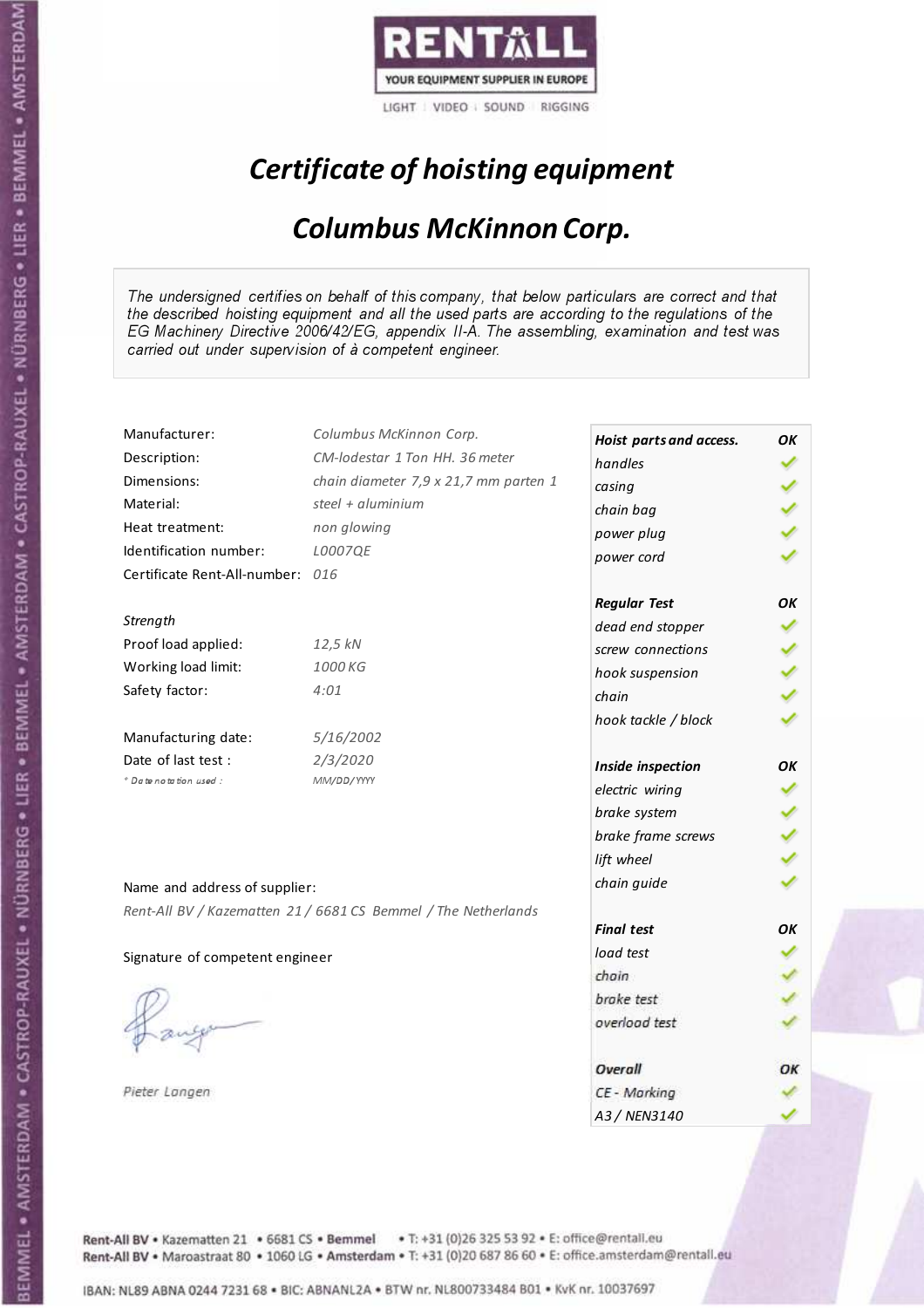

# Certificate of hoisting equipment

### Columbus McKinnon Corp.

The undersigned certifies on behalf of this company, that below particulars are correct and that the described hoisting equipment and all the used parts are according to the regulations of the EG Machinery Directive 2006/42/EG, appendix II-A. The assembling, examination and test was carried out under supervision of à competent engineer.

| Manufacturer:                    | Columbus McKinnon Corp.                                        | Hoist parts and access. | OK |
|----------------------------------|----------------------------------------------------------------|-------------------------|----|
| Description:                     | CM-lodestar 1 Ton HH, 36 meter                                 | handles                 |    |
| Dimensions:                      | chain diameter 7,9 x 21,7 mm parten 1                          | casing                  |    |
| Material:                        | steel + aluminium                                              | chain bag               |    |
| Heat treatment:                  | non glowing                                                    | power plug              |    |
| Identification number:           | L1981QL                                                        | power cord              |    |
| Certificate Rent-All-number: 017 |                                                                |                         |    |
|                                  |                                                                | <b>Regular Test</b>     | OK |
| Strength                         |                                                                | dead end stopper        |    |
| Proof load applied:              | 12,5 kN                                                        | screw connections       |    |
| Working load limit:              | 1000 KG                                                        | hook suspension         |    |
| Safety factor:                   | 4:01                                                           | chain                   |    |
|                                  |                                                                | hook tackle / block     |    |
| Manufacturing date:              | 11/16/2002                                                     |                         |    |
| Date of last test :              | 11/6/2019                                                      | Inside inspection       | OK |
| * Date notation used :           | MM/DD/YYYY                                                     | electric wiring         |    |
|                                  |                                                                | brake system            |    |
|                                  |                                                                | brake frame screws      |    |
|                                  |                                                                | lift wheel              |    |
|                                  |                                                                | chain guide             |    |
| Name and address of supplier:    |                                                                |                         |    |
|                                  | Rent-All BV / Kazematten 21 / 6681 CS Bemmel / The Netherlands | <b>Final test</b>       | OK |
|                                  |                                                                | load test               |    |
| Signature of competent engineer  |                                                                | chain                   |    |
|                                  |                                                                | brake test              |    |
|                                  |                                                                | overload test           |    |
|                                  |                                                                |                         |    |
|                                  |                                                                | Overall                 | ОΚ |
| Pieter Langen                    |                                                                | CE - Marking            |    |
|                                  |                                                                | A3 / NEN3140            |    |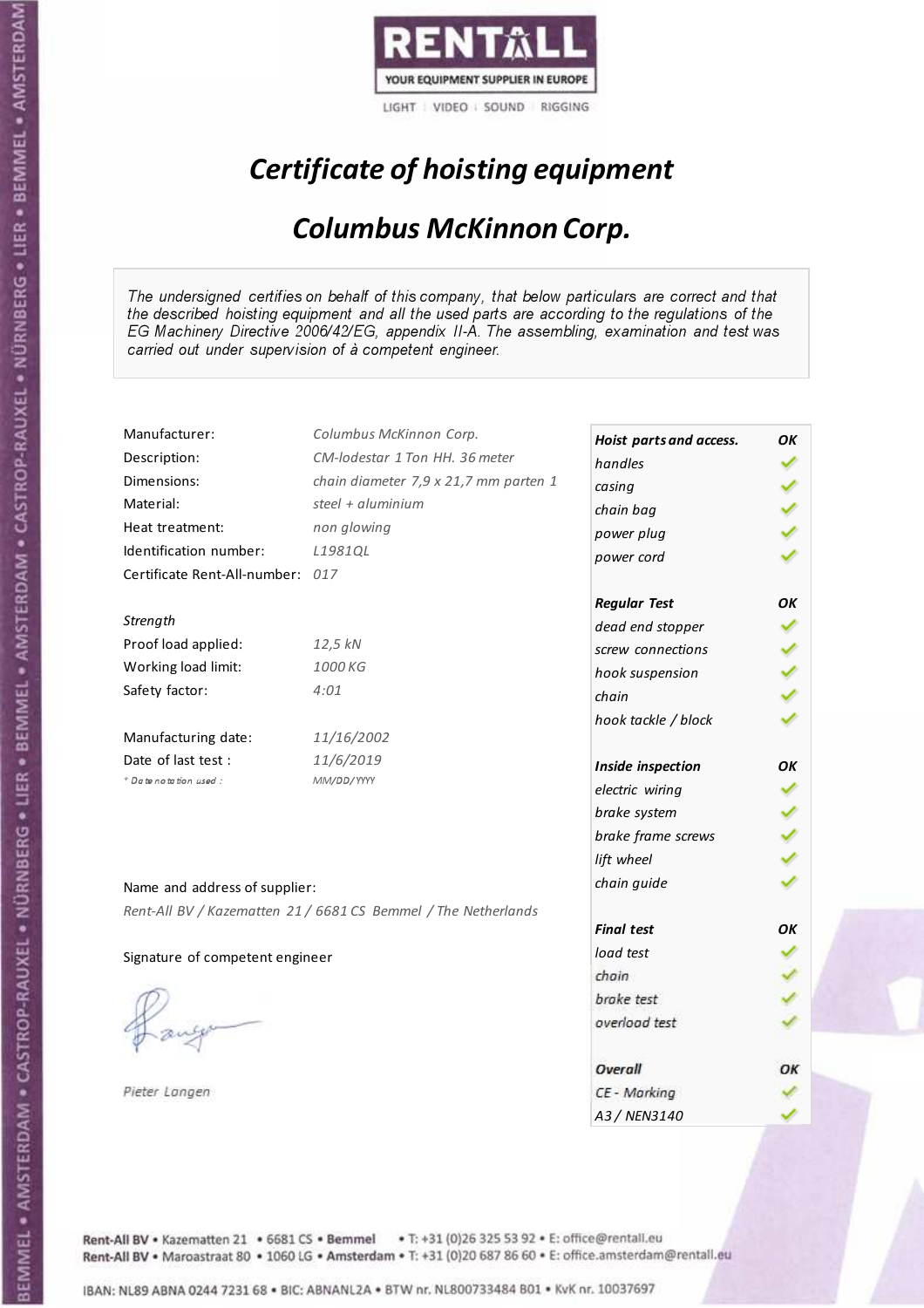

# Certificate of hoisting equipment

### Columbus McKinnon Corp.

The undersigned certifies on behalf of this company, that below particulars are correct and that the described hoisting equipment and all the used parts are according to the regulations of the EG Machinery Directive 2006/42/EG, appendix II-A. The assembling, examination and test was carried out under supervision of à competent engineer.

| Manufacturer:                    | Columbus McKinnon Corp.                                        | Hoist parts and access. | OK |
|----------------------------------|----------------------------------------------------------------|-------------------------|----|
| Description:                     | CM-lodestar 1 Ton HH, 36 meter                                 | handles                 |    |
| Dimensions:                      | chain diameter 7,9 x 21,7 mm parten 1                          | casing                  |    |
| Material:                        | steel + aluminium                                              | chain bag               |    |
| Heat treatment:                  | non glowing                                                    | power plug              |    |
| Identification number:           | L3402QM                                                        | power cord              |    |
| Certificate Rent-All-number: 018 |                                                                |                         |    |
|                                  |                                                                | <b>Regular Test</b>     | OK |
| Strength                         |                                                                | dead end stopper        |    |
| Proof load applied:              | 12,5 kN                                                        | screw connections       |    |
| Working load limit:              | 1000 KG                                                        | hook suspension         |    |
| Safety factor:                   | 4:01                                                           | chain                   |    |
|                                  |                                                                | hook tackle / block     |    |
| Manufacturing date:              | 12/16/2002                                                     |                         |    |
| Date of last test:               | 11/5/2019                                                      | Inside inspection       | OΚ |
| * Date notation used :           | MM/DD/YYYY                                                     | electric wiring         |    |
|                                  |                                                                | brake system            |    |
|                                  |                                                                | brake frame screws      |    |
|                                  |                                                                | lift wheel              |    |
| Name and address of supplier:    |                                                                | chain guide             |    |
|                                  | Rent-All BV / Kazematten 21 / 6681 CS Bemmel / The Netherlands |                         |    |
|                                  |                                                                | <b>Final test</b>       | OK |
| Signature of competent engineer  |                                                                | load test               |    |
|                                  |                                                                | chain                   |    |
|                                  |                                                                | brake test              |    |
|                                  |                                                                | overload test           |    |
|                                  |                                                                |                         |    |
|                                  |                                                                | Overall                 | ОΚ |
| Pieter Langen                    |                                                                | CE - Marking            |    |
|                                  |                                                                | A3/NFN3140              |    |

Rent-All BV . Kazematten 21 . 6681 CS . Bemmel . T: +31 (0)26 325 53 92 . E: office@rentall.eu Rent-All BV · Maroastraat 80 · 1060 LG · Amsterdam · T: +31 (0)20 687 86 60 · E: office.amsterdam@rentall.eu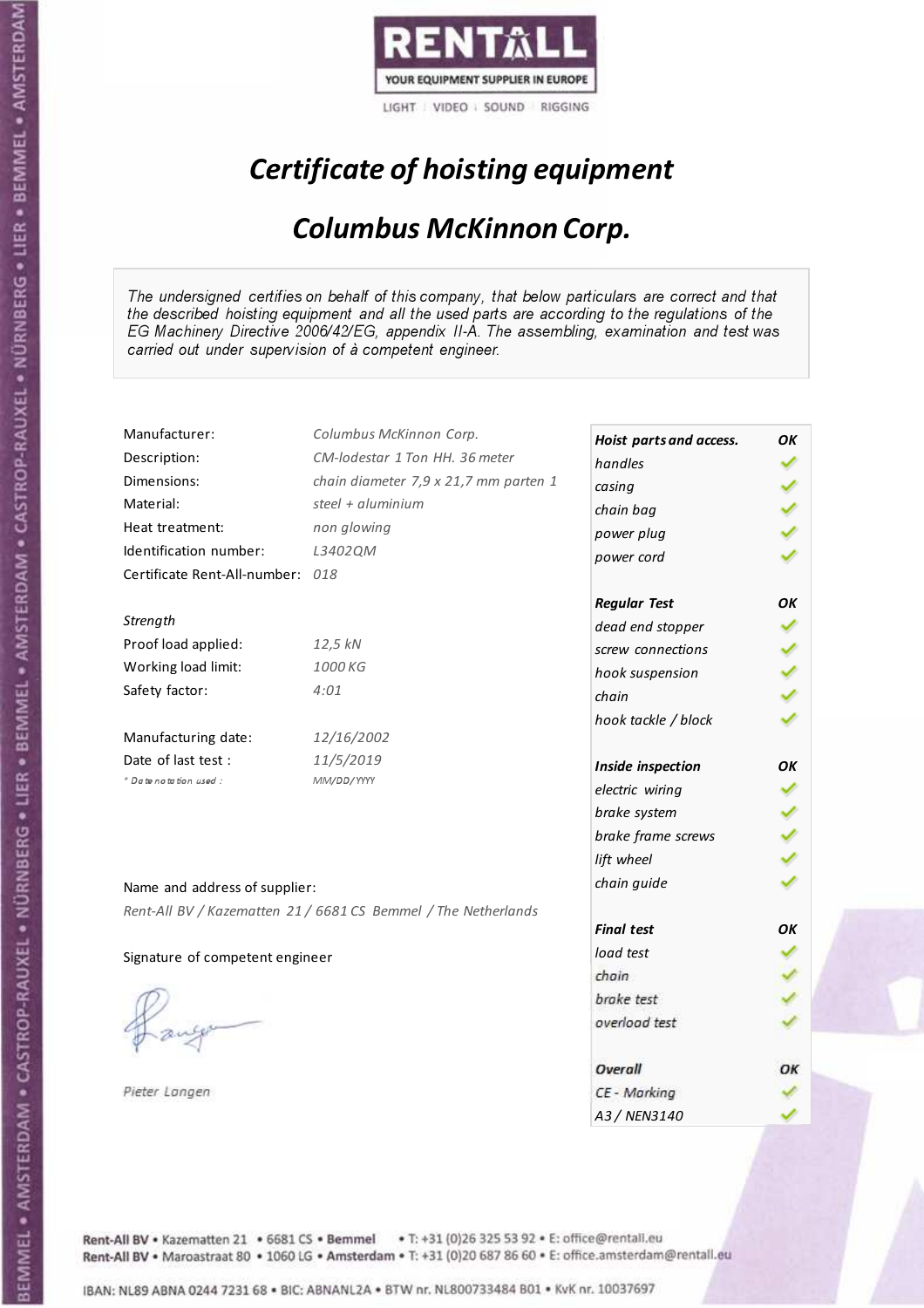

# Certificate of hoisting equipment

### Columbus McKinnon Corp.

The undersigned certifies on behalf of this company, that below particulars are correct and that the described hoisting equipment and all the used parts are according to the regulations of the EG Machinery Directive 2006/42/EG, appendix II-A. The assembling, examination and test was carried out under supervision of à competent engineer.

| Manufacturer:                    | Columbus McKinnon Corp.                                        | Hoist parts and access. | OK |
|----------------------------------|----------------------------------------------------------------|-------------------------|----|
| Description:                     | CM-lodestar 1 Ton HH, 36 meter                                 | handles                 |    |
| Dimensions:                      | chain diameter 7,9 x 21,7 mm parten 1                          | casing                  |    |
| Material:                        | steel + aluminium                                              | chain bag               |    |
| Heat treatment:                  | non glowing                                                    | power plug              |    |
| Identification number:           | L1668SK                                                        | power cord              |    |
| Certificate Rent-All-number: 019 |                                                                |                         |    |
|                                  |                                                                | <b>Regular Test</b>     | OK |
| Strength                         |                                                                | dead end stopper        |    |
| Proof load applied:              | 12,5 kN                                                        | screw connections       |    |
| Working load limit:              | 1000 KG                                                        | hook suspension         |    |
| Safety factor:                   | 4:01                                                           | chain                   |    |
|                                  |                                                                | hook tackle / block     |    |
| Manufacturing date:              | 10/16/2006                                                     |                         |    |
| Date of last test :              | 11/4/2019                                                      | Inside inspection       | OK |
| * Date notation used :           | MM/DD/YYYY                                                     | electric wiring         |    |
|                                  |                                                                | brake system            |    |
|                                  |                                                                | brake frame screws      |    |
|                                  |                                                                | lift wheel              |    |
|                                  |                                                                | chain guide             |    |
| Name and address of supplier:    |                                                                |                         |    |
|                                  | Rent-All BV / Kazematten 21 / 6681 CS Bemmel / The Netherlands | <b>Final test</b>       | OK |
|                                  |                                                                | load test               |    |
| Signature of competent engineer  |                                                                | chain                   |    |
|                                  |                                                                |                         |    |
|                                  |                                                                | brake test              |    |
|                                  |                                                                | overload test           |    |
|                                  |                                                                | Overall                 | ОΚ |
| Pieter Langen                    |                                                                | CE - Marking            |    |
|                                  |                                                                | A3 / NEN3140            |    |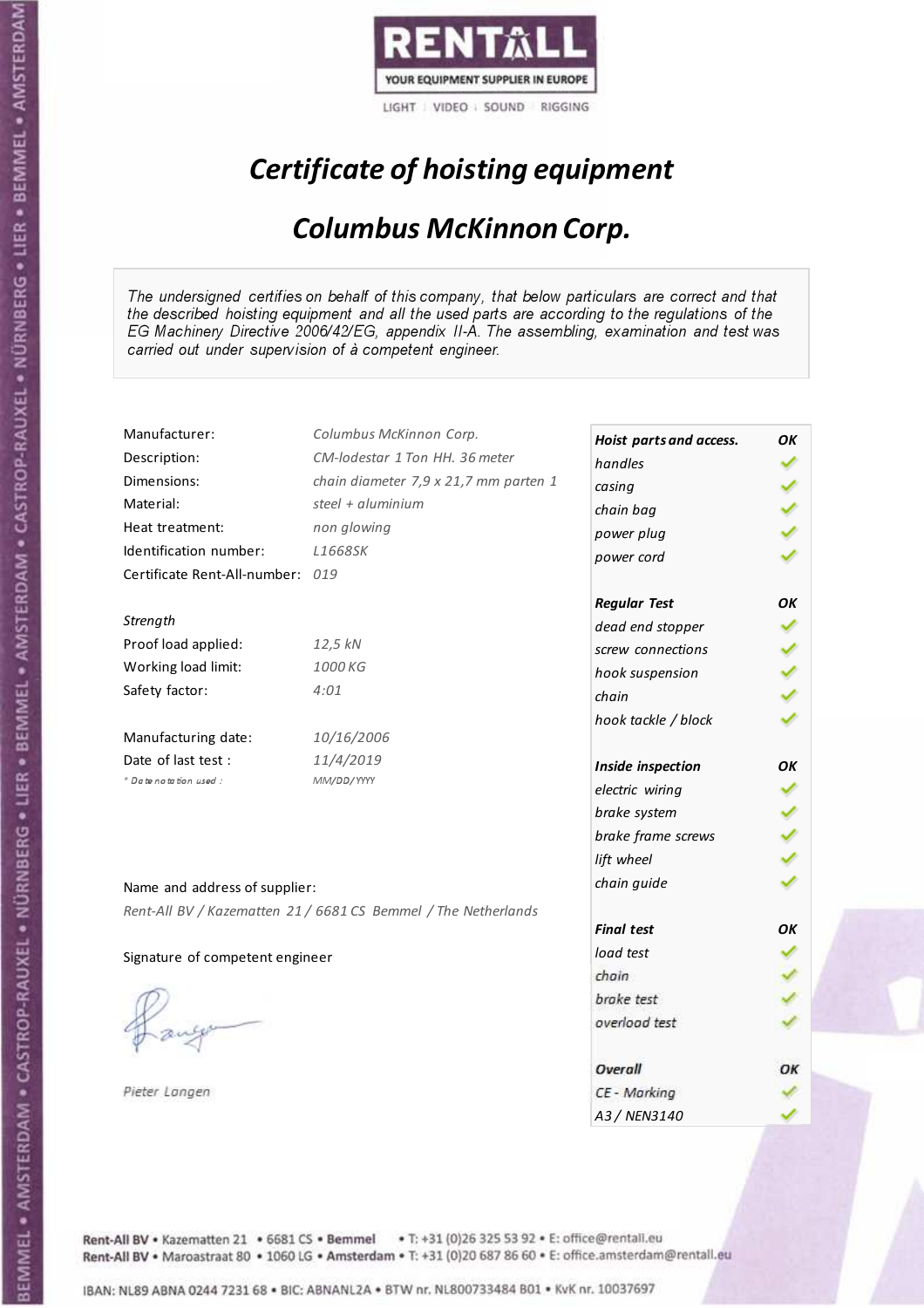

# Certificate of hoisting equipment

### Columbus McKinnon Corp.

The undersigned certifies on behalf of this company, that below particulars are correct and that the described hoisting equipment and all the used parts are according to the regulations of the EG Machinery Directive 2006/42/EG, appendix II-A. The assembling, examination and test was carried out under supervision of à competent engineer.

| Manufacturer:                    | Columbus McKinnon Corp.                                        | Hoist parts and access. | ΟK |
|----------------------------------|----------------------------------------------------------------|-------------------------|----|
| Description:                     | CM-lodestar 1 Ton HH, 36 meter                                 | handles                 |    |
| Dimensions:                      | chain diameter 7,9 x 21,7 mm parten 1                          | casing                  |    |
| Material:                        | steel + aluminium                                              | chain bag               |    |
| Heat treatment:                  | non glowing                                                    | power plug              |    |
| Identification number:           | <b>L1660SK</b>                                                 | power cord              |    |
| Certificate Rent-All-number: 020 |                                                                |                         |    |
|                                  |                                                                | <b>Regular Test</b>     | OK |
| Strength                         |                                                                | dead end stopper        |    |
| Proof load applied:              | 12,5 kN                                                        | screw connections       |    |
| Working load limit:              | 1000 KG                                                        | hook suspension         |    |
| Safety factor:                   | 4:01                                                           | chain                   |    |
|                                  |                                                                | hook tackle / block     |    |
| Manufacturing date:              | 10/16/2006                                                     |                         |    |
| Date of last test:               | 11/6/2019                                                      | Inside inspection       | OК |
| + Date notation used:            | MM/DD/YYYY                                                     | electric wiring         |    |
|                                  |                                                                | brake system            |    |
|                                  |                                                                | brake frame screws      |    |
|                                  |                                                                | lift wheel              |    |
|                                  |                                                                | chain guide             |    |
| Name and address of supplier:    |                                                                |                         |    |
|                                  | Rent-All BV / Kazematten 21 / 6681 CS Bemmel / The Netherlands | <b>Final test</b>       | OΚ |
|                                  |                                                                | load test               |    |
| Signature of competent engineer  |                                                                | chain                   |    |
|                                  |                                                                | brake test              |    |
|                                  |                                                                | overload test           |    |
|                                  |                                                                |                         |    |
|                                  |                                                                | Overall                 | ОК |
| Pieter Langen                    |                                                                | CE - Marking            |    |
|                                  |                                                                | A3 / NEN3140            |    |

Rent-All BV . Kazematten 21 . 6681 CS . Bemmel . T: +31 (0)26 325 53 92 . E: office@rentall.eu Rent-All BV · Maroastraat 80 · 1060 LG · Amsterdam · T: +31 (0)20 687 86 60 · E: office.amsterdam@rentall.eu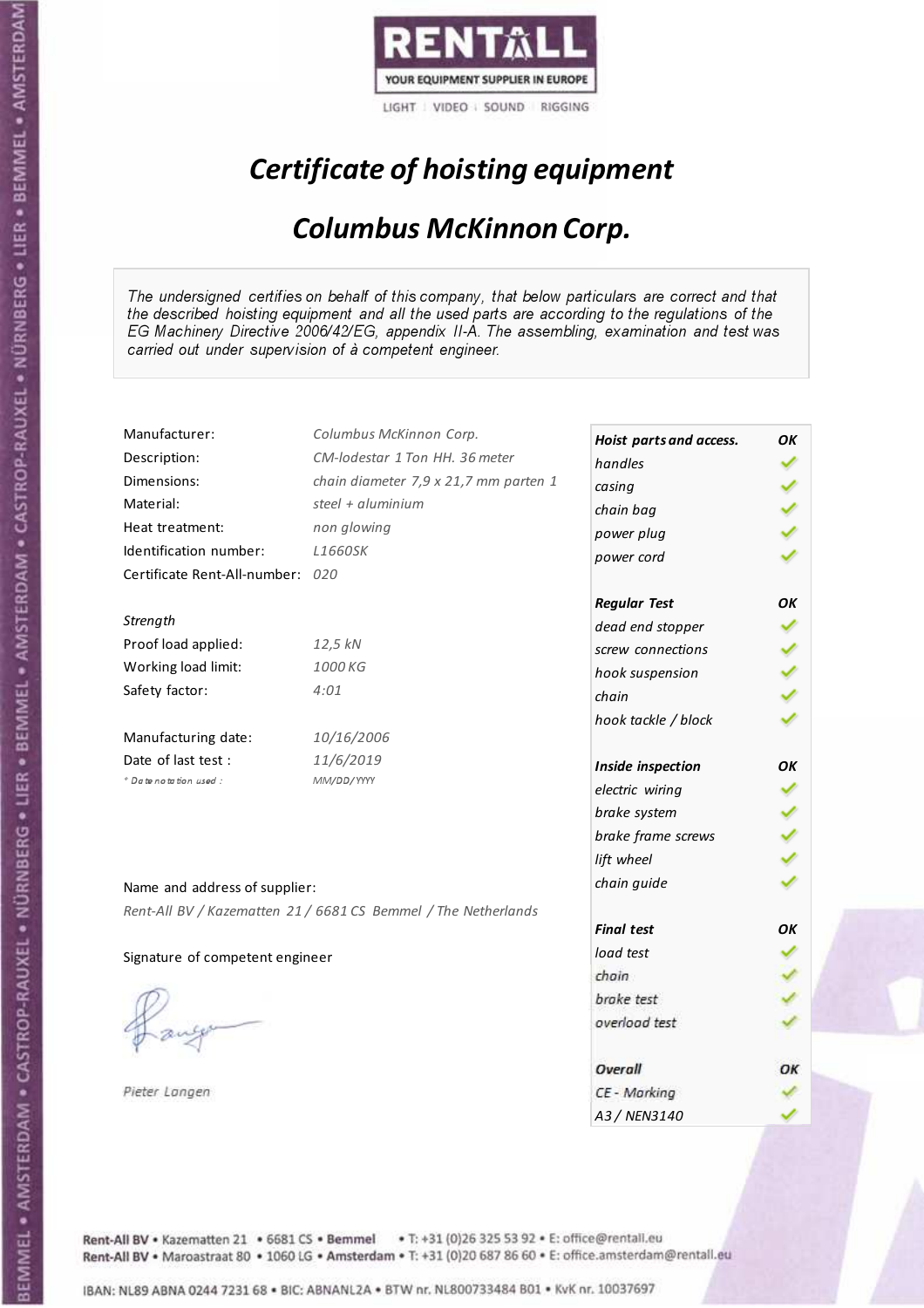

# Certificate of hoisting equipment

### Columbus McKinnon Corp.

The undersigned certifies on behalf of this company, that below particulars are correct and that the described hoisting equipment and all the used parts are according to the regulations of the EG Machinery Directive 2006/42/EG, appendix II-A. The assembling, examination and test was carried out under supervision of à competent engineer.

| Manufacturer:                    | Columbus McKinnon Corp.                                        | Hoist parts and access. | OK |
|----------------------------------|----------------------------------------------------------------|-------------------------|----|
| Description:                     | CM-lodestar 1 Ton HH, 36 meter                                 | handles                 |    |
| Dimensions:                      | chain diameter 7,9 x 21,7 mm parten 1                          | casing                  |    |
| Material:                        | steel + aluminium                                              | chain bag               |    |
| Heat treatment:                  | non glowing                                                    | power plug              |    |
| Identification number:           | <b>L1415RE</b>                                                 | power cord              |    |
| Certificate Rent-All-number: 021 |                                                                |                         |    |
|                                  |                                                                | <b>Regular Test</b>     | OK |
| Strength                         |                                                                | dead end stopper        |    |
| Proof load applied:              | 12,5 kN                                                        | screw connections       |    |
| Working load limit:              | 1000 KG                                                        | hook suspension         |    |
| Safety factor:                   | 4:01                                                           | chain                   |    |
|                                  |                                                                | hook tackle / block     |    |
| Manufacturing date:              | 5/15/2004                                                      |                         |    |
| Date of last test:               | 11/6/2019                                                      | Inside inspection       | OК |
| * Date notation used :           | MM/DD/YYYY                                                     | electric wiring         |    |
|                                  |                                                                | brake system            |    |
|                                  |                                                                | brake frame screws      |    |
|                                  |                                                                | lift wheel              |    |
| Name and address of supplier:    |                                                                | chain guide             |    |
|                                  | Rent-All BV / Kazematten 21 / 6681 CS Bemmel / The Netherlands |                         |    |
|                                  |                                                                | <b>Final test</b>       | OK |
| Signature of competent engineer  |                                                                | load test               |    |
|                                  |                                                                | chain                   |    |
|                                  |                                                                | brake test              |    |
|                                  |                                                                | overload test           |    |
|                                  |                                                                |                         |    |
|                                  |                                                                | Overall                 | ОΚ |
| Pieter Langen                    |                                                                | CE - Marking            |    |
|                                  |                                                                | A3 / NEN3140            |    |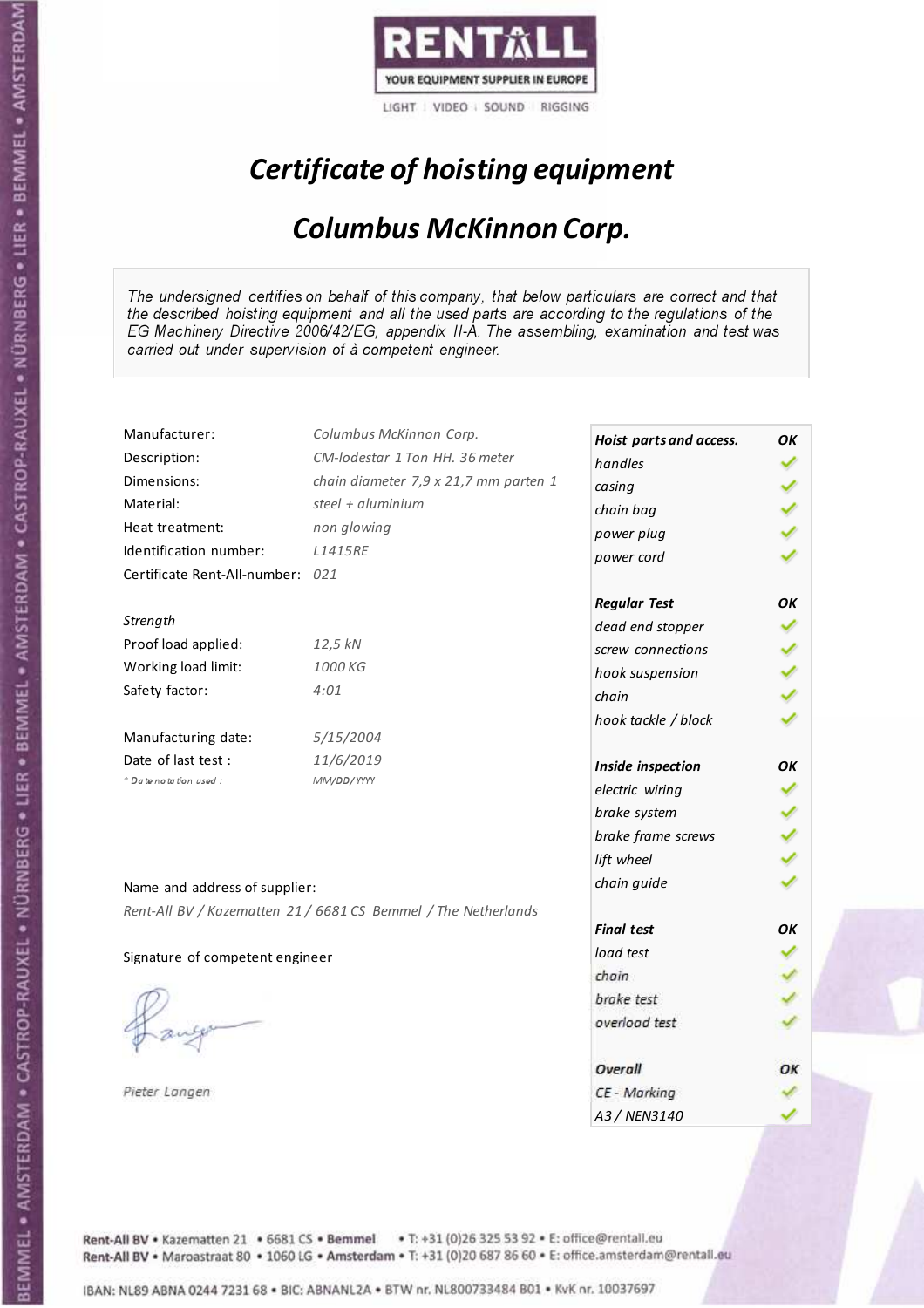

# Certificate of hoisting equipment

### Columbus McKinnon Corp.

The undersigned certifies on behalf of this company, that below particulars are correct and that the described hoisting equipment and all the used parts are according to the regulations of the EG Machinery Directive 2006/42/EG, appendix II-A. The assembling, examination and test was carried out under supervision of à competent engineer.

| Manufacturer:                    | Columbus McKinnon Corp.                                        | Hoist parts and access. | OK |
|----------------------------------|----------------------------------------------------------------|-------------------------|----|
| Description:                     | CM-lodestar 1 Ton HH. 36 meter                                 | handles                 |    |
| Dimensions:                      | chain diameter 7,9 x 21,7 mm parten 1                          | casing                  |    |
| Material:                        | steel + aluminium                                              | chain bag               |    |
| Heat treatment:                  | non glowing                                                    | power plug              |    |
| Identification number:           | L0921RM                                                        | power cord              |    |
| Certificate Rent-All-number: 022 |                                                                |                         |    |
|                                  |                                                                | <b>Regular Test</b>     | ΟK |
| Strength                         |                                                                | dead end stopper        |    |
| Proof load applied:              | 12,5 kN                                                        | screw connections       |    |
| Working load limit:              | 1000 KG                                                        | hook suspension         |    |
| Safety factor:                   | 4:01                                                           | chain                   |    |
|                                  |                                                                | hook tackle / block     |    |
| Manufacturing date:              | 12/15/2004                                                     |                         |    |
| Date of last test :              | 11/5/2019                                                      | Inside inspection       | OK |
| + Date notation used:            | MM/DD/YYYY                                                     | electric wiring         |    |
|                                  |                                                                | brake system            |    |
|                                  |                                                                | brake frame screws      |    |
|                                  |                                                                | lift wheel              |    |
| Name and address of supplier:    |                                                                | chain guide             |    |
|                                  | Rent-All BV / Kazematten 21 / 6681 CS Bemmel / The Netherlands |                         |    |
|                                  |                                                                | <b>Final test</b>       | OK |
| Signature of competent engineer  |                                                                | load test               |    |
|                                  |                                                                | chain                   |    |
|                                  |                                                                | brake test              |    |
|                                  |                                                                | overload test           |    |
|                                  |                                                                |                         |    |
|                                  |                                                                | Overall                 | ОΚ |
| Pieter Langen                    |                                                                | CE - Marking            |    |
|                                  |                                                                | A3/NFN3140              |    |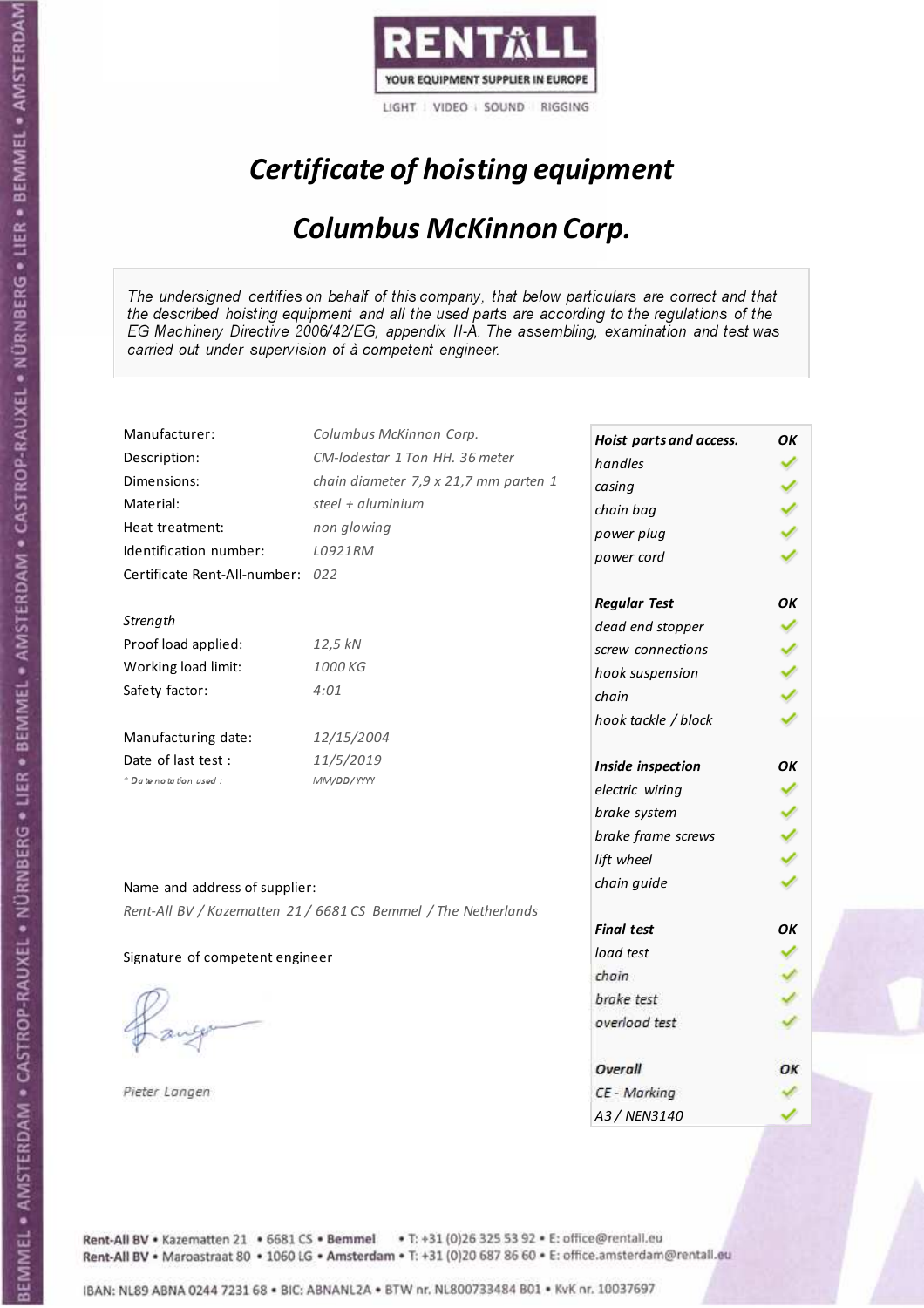

# Certificate of hoisting equipment

### Columbus McKinnon Corp.

The undersigned certifies on behalf of this company, that below particulars are correct and that the described hoisting equipment and all the used parts are according to the regulations of the EG Machinery Directive 2006/42/EG, appendix II-A. The assembling, examination and test was carried out under supervision of à competent engineer.

| Manufacturer:                    | Columbus McKinnon Corp.                                        | Hoist parts and access. | OK |
|----------------------------------|----------------------------------------------------------------|-------------------------|----|
| Description:                     | CM-lodestar 1 Ton HH, 36 meter                                 | handles                 |    |
| Dimensions:                      | chain diameter 7,9 x 21,7 mm parten 1                          | casing                  |    |
| Material:                        | steel + aluminium                                              | chain bag               |    |
| Heat treatment:                  | non glowing                                                    | power plug              |    |
| Identification number:           | L1978QL                                                        | power cord              |    |
| Certificate Rent-All-number: 023 |                                                                |                         |    |
|                                  |                                                                | <b>Regular Test</b>     | OK |
| Strength                         |                                                                | dead end stopper        |    |
| Proof load applied:              | 12,5 kN                                                        | screw connections       |    |
| Working load limit:              | 1000 KG                                                        | hook suspension         |    |
| Safety factor:                   | 4:01                                                           | chain                   |    |
|                                  |                                                                | hook tackle / block     |    |
| Manufacturing date:              | 11/16/2002                                                     |                         |    |
| Date of last test :              | 11/4/2019                                                      | Inside inspection       | OK |
| + Date notation used:            | MM/DD/YYYY                                                     | electric wiring         |    |
|                                  |                                                                | brake system            |    |
|                                  |                                                                | brake frame screws      |    |
|                                  |                                                                | lift wheel              |    |
| Name and address of supplier:    |                                                                | chain guide             |    |
|                                  | Rent-All BV / Kazematten 21 / 6681 CS Bemmel / The Netherlands |                         |    |
|                                  |                                                                | <b>Final test</b>       | OK |
| Signature of competent engineer  |                                                                | load test               |    |
|                                  |                                                                | chain                   |    |
|                                  |                                                                | brake test              |    |
|                                  |                                                                | overload test           |    |
|                                  |                                                                |                         |    |
|                                  |                                                                | Overall                 | ОΚ |
| Pieter Langen                    |                                                                | CE - Marking            |    |
|                                  |                                                                | A3 / NEN3140            |    |

Rent-All BV . Kazematten 21 . 6681 CS . Bemmel . T: +31 (0)26 325 53 92 . E: office@rentall.eu Rent-All BV · Maroastraat 80 · 1060 LG · Amsterdam · T: +31 (0)20 687 86 60 · E: office.amsterdam@rentall.eu

IBAN: NL89 ABNA 0244 7231 68 . BIC: ABNANL2A . BTW nr. NL800733484 B01 . KvK nr. 10037697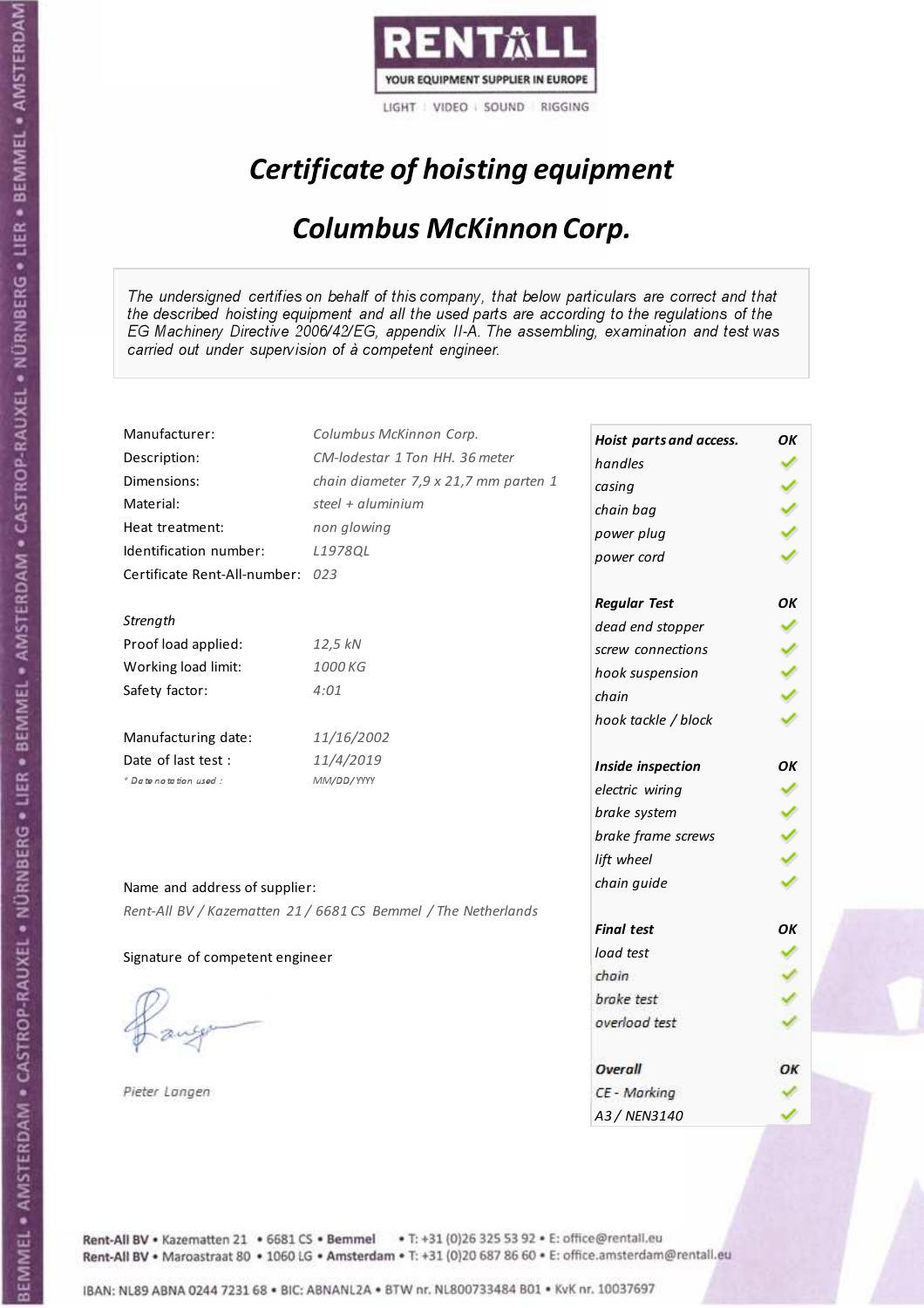

# Certificate of hoisting equipment

### Columbus McKinnon Corp.

The undersigned certifies on behalf of this company, that below particulars are correct and that the described hoisting equipment and all the used parts are according to the regulations of the EG Machinery Directive 2006/42/EG, appendix II-A. The assembling, examination and test was carried out under supervision of à competent engineer.

| Manufacturer:                    | Columbus McKinnon Corp.                                        | Hoist parts and access. | OK |
|----------------------------------|----------------------------------------------------------------|-------------------------|----|
| Description:                     | CM-lodestar 1 Ton HH. 36 meter                                 | handles                 |    |
| Dimensions:                      | chain diameter 7,9 x 21,7 mm parten 1                          | casing                  |    |
| Material:                        | steel + aluminium                                              | chain bag               |    |
| Heat treatment:                  | non glowing                                                    | power plug              |    |
| Identification number:           | L1675SK                                                        | power cord              |    |
| Certificate Rent-All-number: 024 |                                                                |                         |    |
|                                  |                                                                | <b>Regular Test</b>     | ΟK |
| Strength                         |                                                                | dead end stopper        |    |
| Proof load applied:              | 12,5 kN                                                        | screw connections       |    |
| Working load limit:              | 1000 KG                                                        | hook suspension         |    |
| Safety factor:                   | 4:01                                                           | chain                   |    |
|                                  |                                                                | hook tackle / block     |    |
| Manufacturing date:              | 10/16/2006                                                     |                         |    |
| Date of last test :              | 11/5/2019                                                      | Inside inspection       | OΚ |
| + Date notation used:            | MM/DD/YYYY                                                     | electric wiring         |    |
|                                  |                                                                | brake system            |    |
|                                  |                                                                | brake frame screws      |    |
|                                  |                                                                | lift wheel              |    |
| Name and address of supplier:    |                                                                | chain guide             |    |
|                                  | Rent-All BV / Kazematten 21 / 6681 CS Bemmel / The Netherlands |                         |    |
|                                  |                                                                | <b>Final test</b>       | OK |
| Signature of competent engineer  |                                                                | load test               |    |
|                                  |                                                                | chain                   |    |
|                                  |                                                                | brake test              |    |
|                                  |                                                                | overload test           |    |
|                                  |                                                                |                         |    |
|                                  |                                                                | Overall                 | ОΚ |
| Pieter Langen                    |                                                                | CE - Marking            |    |
|                                  |                                                                | A3/NFN3140              |    |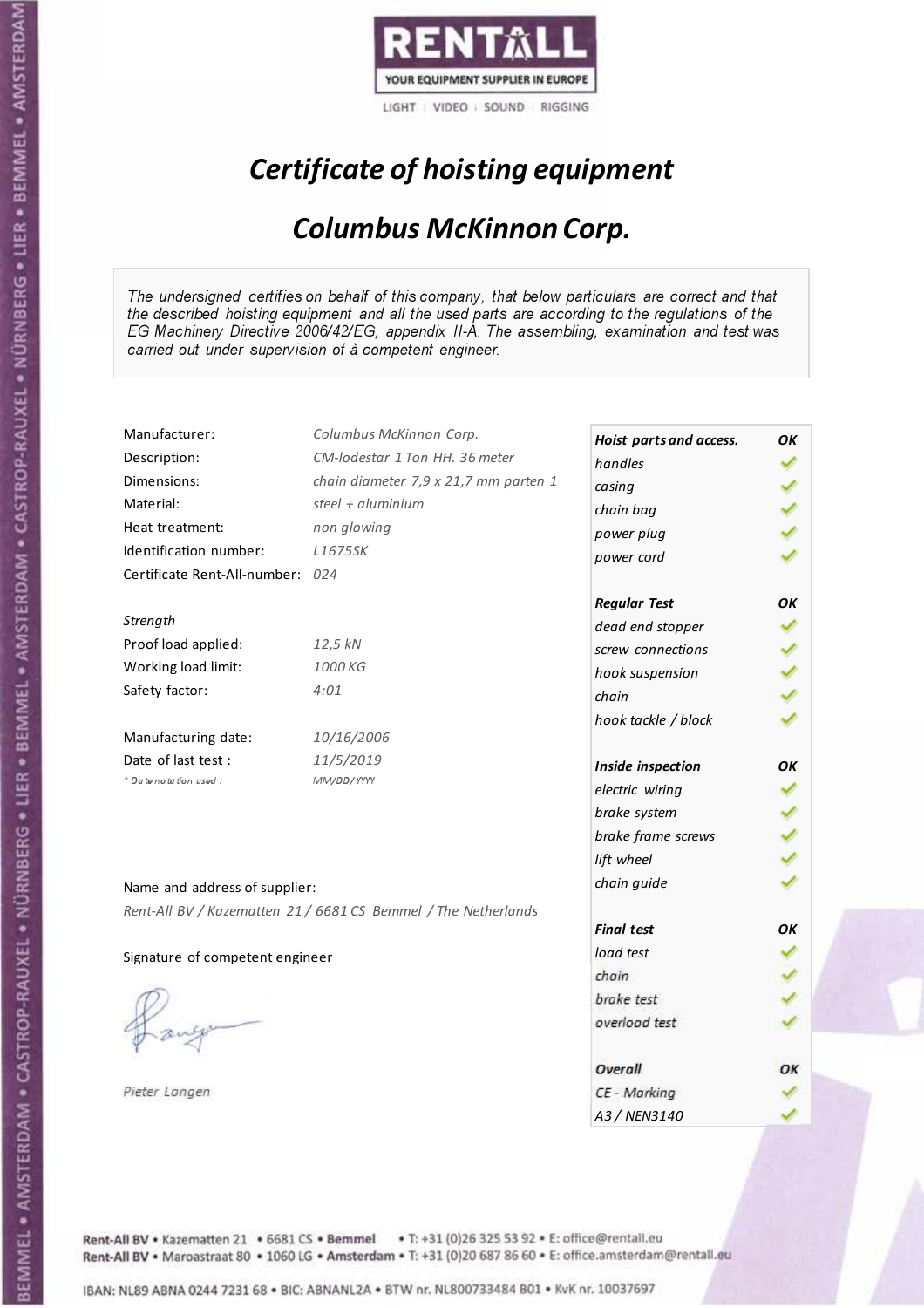

# Certificate of hoisting equipment

### Columbus McKinnon Corp.

The undersigned certifies on behalf of this company, that below particulars are correct and that the described hoisting equipment and all the used parts are according to the regulations of the EG Machinery Directive 2006/42/EG, appendix II-A. The assembling, examination and test was carried out under supervision of à competent engineer.

| Manufacturer:                    | Columbus McKinnon Corp.                                        | Hoist parts and access. | ΟK |
|----------------------------------|----------------------------------------------------------------|-------------------------|----|
| Description:                     | CM-lodestar 1 Ton HH, 36 meter                                 | handles                 |    |
| Dimensions:                      | chain diameter 7,9 x 21,7 mm parten 1                          | casing                  |    |
| Material:                        | steel + aluminium                                              | chain bag               |    |
| Heat treatment:                  | non glowing                                                    |                         |    |
| Identification number:           | L1652SK                                                        | power plug              |    |
| Certificate Rent-All-number: 025 |                                                                | power cord              |    |
|                                  |                                                                |                         | OK |
| Strength                         |                                                                | <b>Regular Test</b>     |    |
| Proof load applied:              | 12,5 kN                                                        | dead end stopper        |    |
| Working load limit:              | 1000 KG                                                        | screw connections       |    |
| Safety factor:                   | 4:01                                                           | hook suspension         |    |
|                                  |                                                                | chain                   |    |
| Manufacturing date:              | 10/16/2006                                                     | hook tackle / block     |    |
| Date of last test :              |                                                                |                         |    |
| * Date notation used :           | 11/4/2019<br>MM/DD/YYYY                                        | Inside inspection       | OK |
|                                  |                                                                | electric wiring         |    |
|                                  |                                                                | brake system            |    |
|                                  |                                                                | brake frame screws      |    |
|                                  |                                                                | lift wheel              |    |
| Name and address of supplier:    |                                                                | chain guide             |    |
|                                  | Rent-All BV / Kazematten 21 / 6681 CS Bemmel / The Netherlands |                         |    |
|                                  |                                                                | <b>Final test</b>       | OK |
| Signature of competent engineer  |                                                                | load test               |    |
|                                  |                                                                | chain                   |    |
|                                  |                                                                | brake test              |    |
|                                  |                                                                | overload test           |    |
|                                  |                                                                |                         |    |
|                                  |                                                                | Overall                 | ОΚ |
| Pieter Langen                    |                                                                | CE - Marking            |    |
|                                  |                                                                | A3 / NEN3140            |    |

Rent-All BV . Kazematten 21 . 6681 CS . Bemmel . T: +31 (0)26 325 53 92 . E: office@rentall.eu Rent-All BV · Maroastraat 80 · 1060 LG · Amsterdam · T: +31 (0)20 687 86 60 · E: office.amsterdam@rentall.eu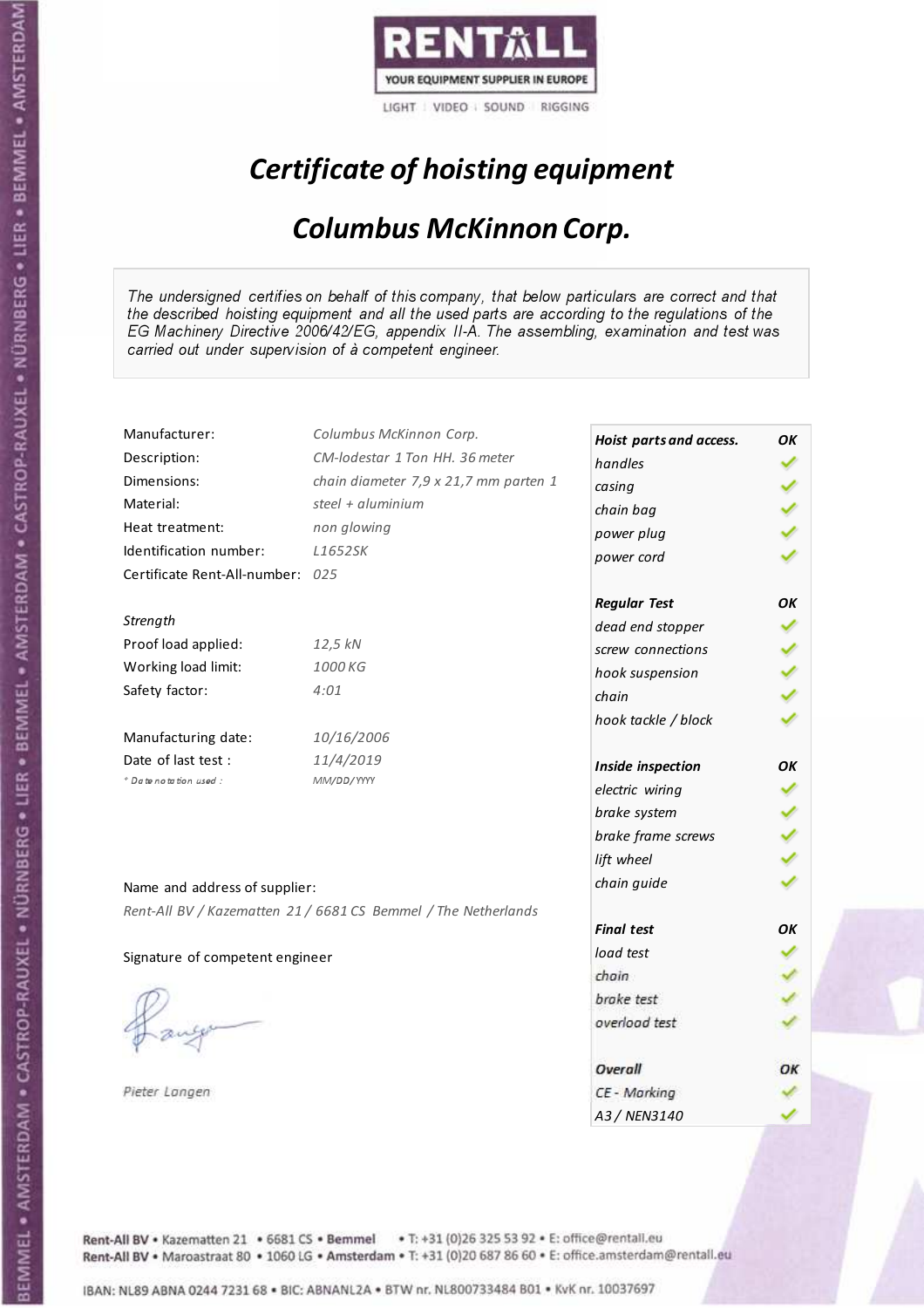

# Certificate of hoisting equipment

### Columbus McKinnon Corp.

The undersigned certifies on behalf of this company, that below particulars are correct and that the described hoisting equipment and all the used parts are according to the regulations of the EG Machinery Directive 2006/42/EG, appendix II-A. The assembling, examination and test was carried out under supervision of à competent engineer.

| Manufacturer:                    | Columbus McKinnon Corp.                                        | Hoist parts and access. | OK  |
|----------------------------------|----------------------------------------------------------------|-------------------------|-----|
| Description:                     | CM-lodestar 1 Ton HH, 36 meter                                 | handles                 |     |
| Dimensions:                      | chain diameter 7,9 x 21,7 mm parten 1                          | casing                  |     |
| Material:                        | steel + aluminium                                              | chain bag               |     |
| Heat treatment:                  | non glowing                                                    | power plug              |     |
| Identification number:           | L2384QS                                                        | power cord              |     |
| Certificate Rent-All-number: 027 |                                                                |                         |     |
|                                  |                                                                | <b>Regular Test</b>     | OK  |
| Strength                         |                                                                | dead end stopper        |     |
| Proof load applied:              | 12,5 kN                                                        | screw connections       |     |
| Working load limit:              | 1000 KG                                                        | hook suspension         | くりょ |
| Safety factor:                   | 4:01                                                           | chain                   |     |
|                                  |                                                                | hook tackle / block     |     |
| Manufacturing date:              | 5/17/2003                                                      |                         |     |
| Date of last test :              | 11/5/2019                                                      | Inside inspection       | OK  |
| + Date notation used:            | MM/DD/YYYY                                                     | electric wiring         |     |
|                                  |                                                                | brake system            |     |
|                                  |                                                                | brake frame screws      |     |
|                                  |                                                                | lift wheel              |     |
| Name and address of supplier:    |                                                                | chain guide             |     |
|                                  | Rent-All BV / Kazematten 21 / 6681 CS Bemmel / The Netherlands |                         |     |
|                                  |                                                                | <b>Final test</b>       | OК  |
| Signature of competent engineer  |                                                                | load test               |     |
|                                  |                                                                | chain                   |     |
|                                  |                                                                | brake test              |     |
|                                  |                                                                | overload test           |     |
|                                  |                                                                |                         |     |
|                                  |                                                                | Overall                 | ОΚ  |
| Pieter Langen                    |                                                                | CE - Marking            |     |
|                                  |                                                                | A3 / NEN3140            |     |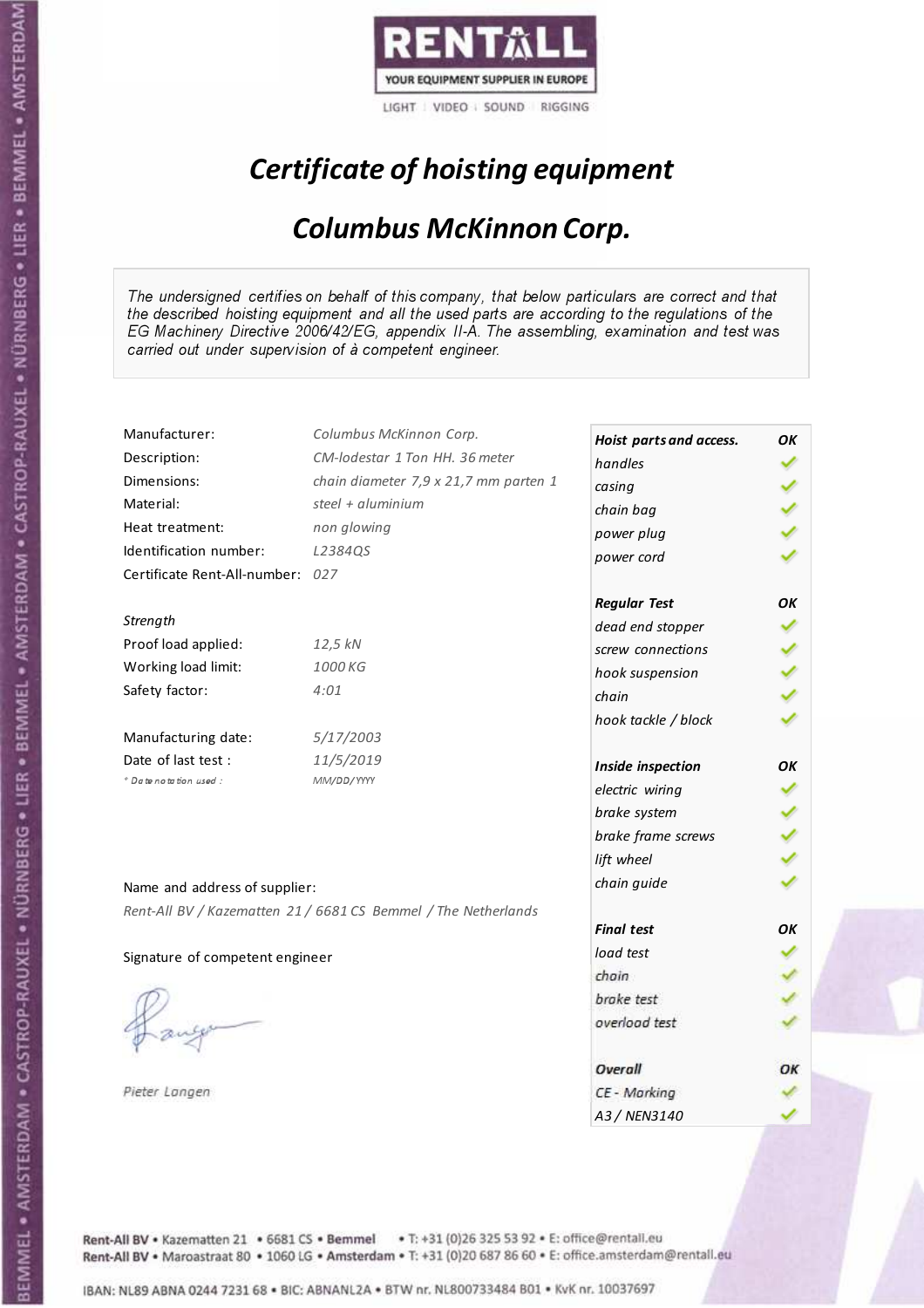

# Certificate of hoisting equipment

### Columbus McKinnon Corp.

The undersigned certifies on behalf of this company, that below particulars are correct and that the described hoisting equipment and all the used parts are according to the regulations of the EG Machinery Directive 2006/42/EG, appendix II-A. The assembling, examination and test was carried out under supervision of à competent engineer.

| Manufacturer:                    | Columbus McKinnon Corp.                                        | Hoist parts and access. | OK |
|----------------------------------|----------------------------------------------------------------|-------------------------|----|
| Description:                     | CM-lodestar 1 Ton HH, 36 meter                                 | handles                 |    |
| Dimensions:                      | chain diameter 7,9 x 21,7 mm parten 1                          | casing                  |    |
| Material:                        | steel + aluminium                                              | chain bag               |    |
| Heat treatment:                  | non glowing                                                    | power plug              |    |
| Identification number:           | <b>L1355RE</b>                                                 | power cord              |    |
| Certificate Rent-All-number: 028 |                                                                |                         |    |
|                                  |                                                                | <b>Regular Test</b>     | OK |
| Strength                         |                                                                | dead end stopper        |    |
| Proof load applied:              | 12,5 kN                                                        | screw connections       |    |
| Working load limit:              | 1000 KG                                                        | hook suspension         |    |
| Safety factor:                   | 4:01                                                           | chain                   |    |
|                                  |                                                                | hook tackle / block     |    |
| Manufacturing date:              | 5/15/2004                                                      |                         |    |
| Date of last test:               | 2/3/2020                                                       | Inside inspection       | OК |
| * Date notation used :           | MM/DD/YYYY                                                     | electric wiring         |    |
|                                  |                                                                | brake system            |    |
|                                  |                                                                | brake frame screws      |    |
|                                  |                                                                | lift wheel              |    |
| Name and address of supplier:    |                                                                | chain guide             |    |
|                                  | Rent-All BV / Kazematten 21 / 6681 CS Bemmel / The Netherlands |                         |    |
|                                  |                                                                | <b>Final test</b>       | OK |
| Signature of competent engineer  |                                                                | load test               |    |
|                                  |                                                                | chain                   |    |
|                                  |                                                                | brake test              |    |
|                                  |                                                                | overload test           |    |
|                                  |                                                                |                         |    |
|                                  |                                                                | Overall                 | ОΚ |
| Pieter Langen                    |                                                                | CE - Marking            |    |
|                                  |                                                                | A3 / NEN3140            |    |

Rent-All BV . Kazematten 21 . 6681 CS . Bemmel . T: +31 (0)26 325 53 92 . E: office@rentall.eu Rent-All BV · Maroastraat 80 · 1060 LG · Amsterdam · T: +31 (0)20 687 86 60 · E: office.amsterdam@rentall.eu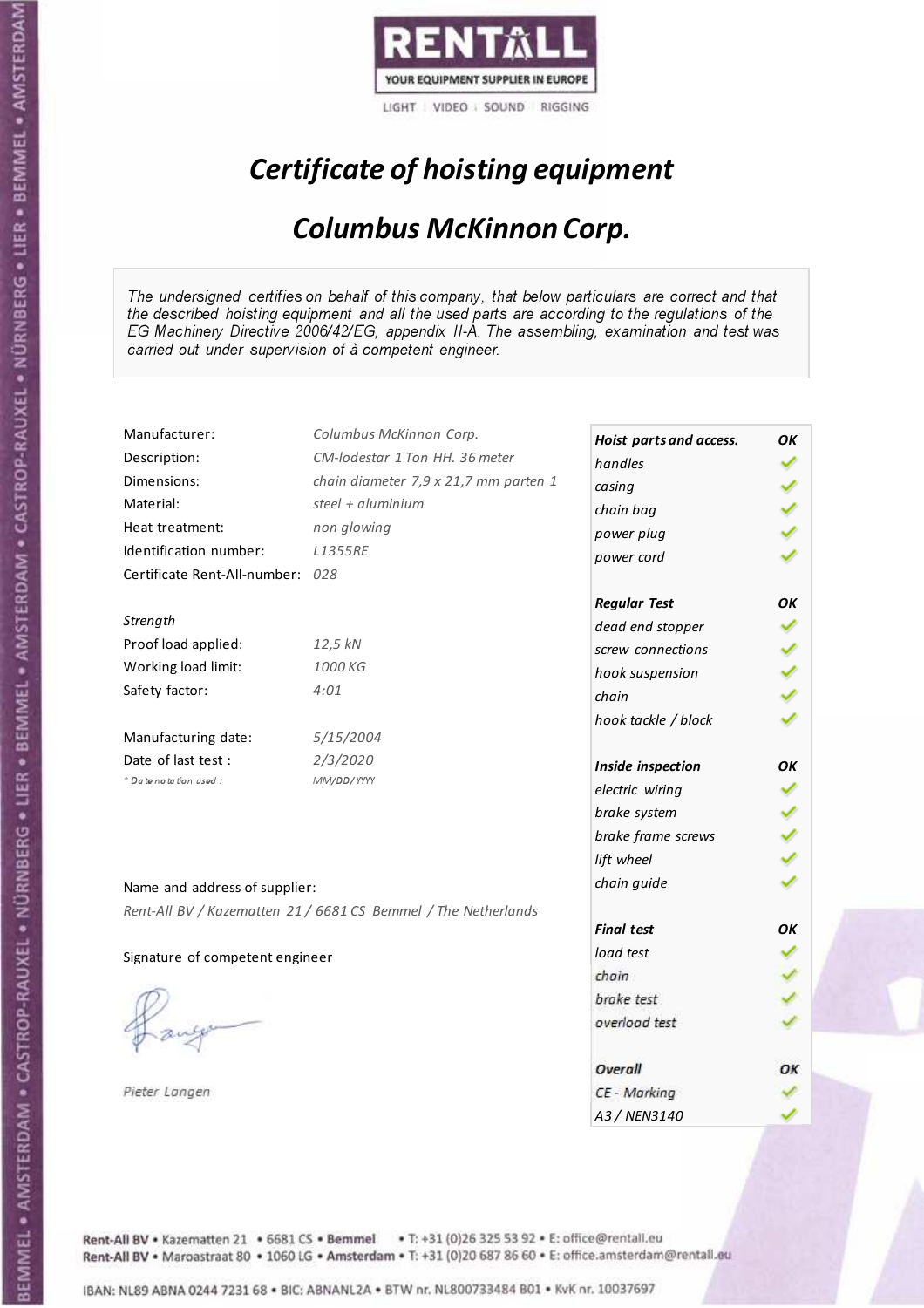

# Certificate of hoisting equipment

### Columbus McKinnon Corp.

The undersigned certifies on behalf of this company, that below particulars are correct and that the described hoisting equipment and all the used parts are according to the regulations of the EG Machinery Directive 2006/42/EG, appendix II-A. The assembling, examination and test was carried out under supervision of à competent engineer.

| Manufacturer:                    | Columbus McKinnon Corp.                                        | Hoist parts and access. | OK  |
|----------------------------------|----------------------------------------------------------------|-------------------------|-----|
| Description:                     | CM-lodestar 1 Ton HH, 36 meter                                 | handles                 |     |
| Dimensions:                      | chain diameter 7,9 x 21,7 mm parten 1                          | casing                  |     |
| Material:                        | steel + aluminium                                              | chain bag               |     |
| Heat treatment:                  | non glowing                                                    | power plug              |     |
| Identification number:           | L2739RD                                                        | power cord              |     |
| Certificate Rent-All-number: 029 |                                                                |                         |     |
|                                  |                                                                | <b>Regular Test</b>     | OK  |
| Strength                         |                                                                | dead end stopper        |     |
| Proof load applied:              | 12,5 kN                                                        | screw connections       |     |
| Working load limit:              | 1000 KG                                                        | hook suspension         | くりょ |
| Safety factor:                   | 4:01                                                           | chain                   |     |
|                                  |                                                                | hook tackle / block     |     |
| Manufacturing date:              | 4/15/2004                                                      |                         |     |
| Date of last test :              | 11/4/2019                                                      | Inside inspection       | OK  |
| + Date notation used:            | MM/DD/YYYY                                                     | electric wiring         |     |
|                                  |                                                                | brake system            |     |
|                                  |                                                                | brake frame screws      |     |
|                                  |                                                                | lift wheel              |     |
|                                  |                                                                | chain guide             |     |
| Name and address of supplier:    |                                                                |                         |     |
|                                  | Rent-All BV / Kazematten 21 / 6681 CS Bemmel / The Netherlands | <b>Final test</b>       | OК  |
| Signature of competent engineer  |                                                                | load test               |     |
|                                  |                                                                | chain                   |     |
|                                  |                                                                | brake test              |     |
|                                  |                                                                | overload test           |     |
|                                  |                                                                |                         |     |
|                                  |                                                                | Overall                 | ОΚ  |
| Pieter Langen                    |                                                                | CE - Marking            |     |
|                                  |                                                                | A3 / NEN3140            |     |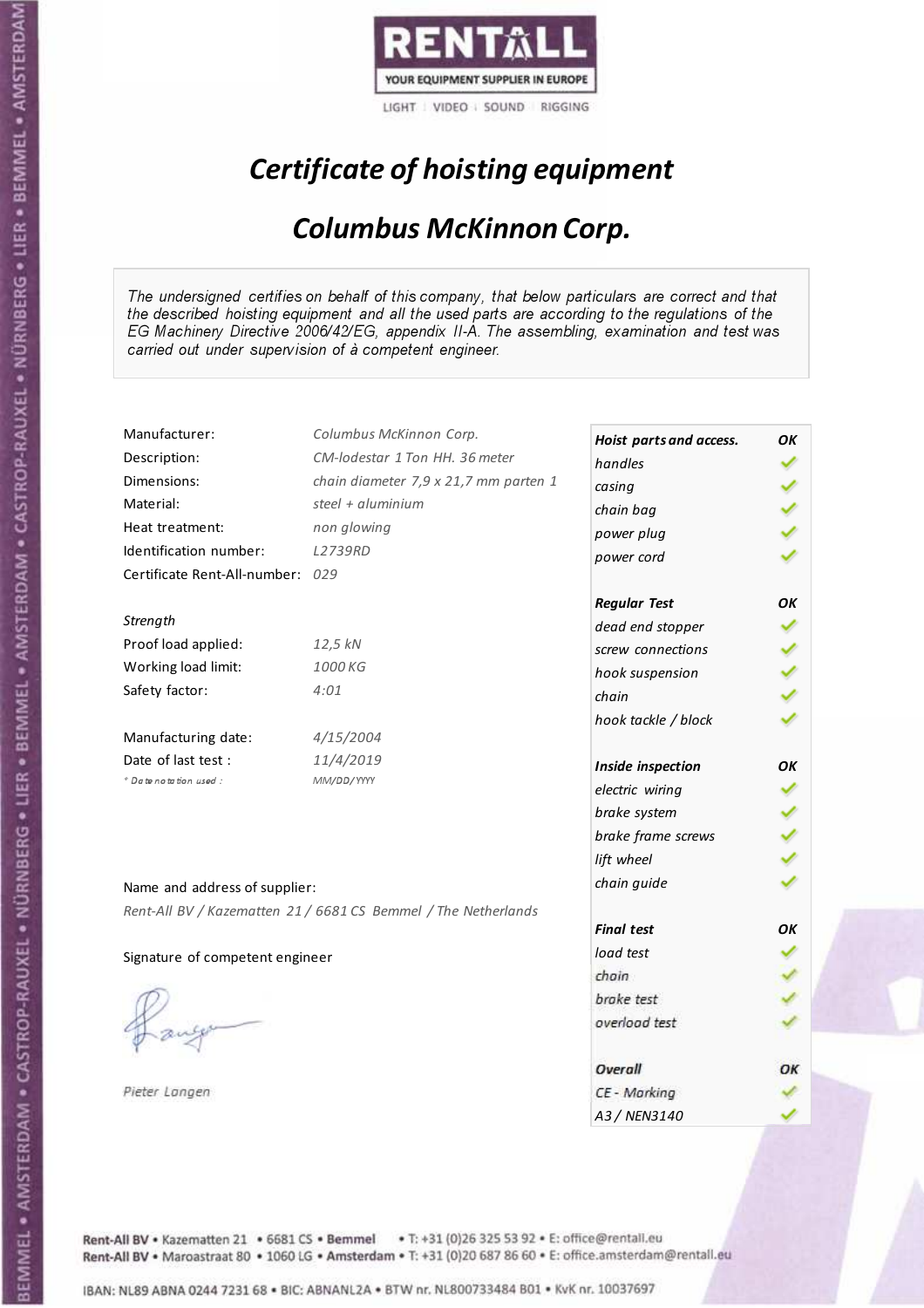

# Certificate of hoisting equipment

### Columbus McKinnon Corp.

The undersigned certifies on behalf of this company, that below particulars are correct and that the described hoisting equipment and all the used parts are according to the regulations of the EG Machinery Directive 2006/42/EG, appendix II-A. The assembling, examination and test was carried out under supervision of à competent engineer.

| Manufacturer:                    | Columbus McKinnon Corp.                                        | Hoist parts and access. | OK |
|----------------------------------|----------------------------------------------------------------|-------------------------|----|
| Description:                     | CM-lodestar 1 Ton HH, 36 meter                                 | handles                 |    |
| Dimensions:                      | chain diameter 7,9 x 21,7 mm parten 1                          | casing                  |    |
| Material:                        | steel + aluminium                                              | chain bag               |    |
| Heat treatment:                  | non glowing                                                    | power plug              |    |
| Identification number:           | L0541QE                                                        | power cord              |    |
| Certificate Rent-All-number: 030 |                                                                |                         |    |
|                                  |                                                                | <b>Regular Test</b>     | OK |
| Strength                         |                                                                | dead end stopper        |    |
| Proof load applied:              | 12,5 kN                                                        | screw connections       |    |
| Working load limit:              | 1000 KG                                                        | hook suspension         |    |
| Safety factor:                   | 4:01                                                           | chain                   |    |
|                                  |                                                                | hook tackle / block     |    |
| Manufacturing date:              | 5/16/2002                                                      |                         |    |
| Date of last test :              | 11/5/2019                                                      | Inside inspection       | OK |
| + Date notation used:            | MM/DD/YYYY                                                     | electric wiring         |    |
|                                  |                                                                | brake system            |    |
|                                  |                                                                | brake frame screws      |    |
|                                  |                                                                | lift wheel              |    |
| Name and address of supplier:    |                                                                | chain guide             |    |
|                                  | Rent-All BV / Kazematten 21 / 6681 CS Bemmel / The Netherlands |                         |    |
|                                  |                                                                | <b>Final test</b>       | OK |
| Signature of competent engineer  |                                                                | load test               |    |
|                                  |                                                                | chain                   |    |
|                                  |                                                                | brake test              |    |
|                                  |                                                                | overload test           |    |
|                                  |                                                                |                         |    |
|                                  |                                                                | Overall                 | ОΚ |
| Pieter Langen                    |                                                                | CE - Marking            |    |
|                                  |                                                                | A3 / NEN3140            |    |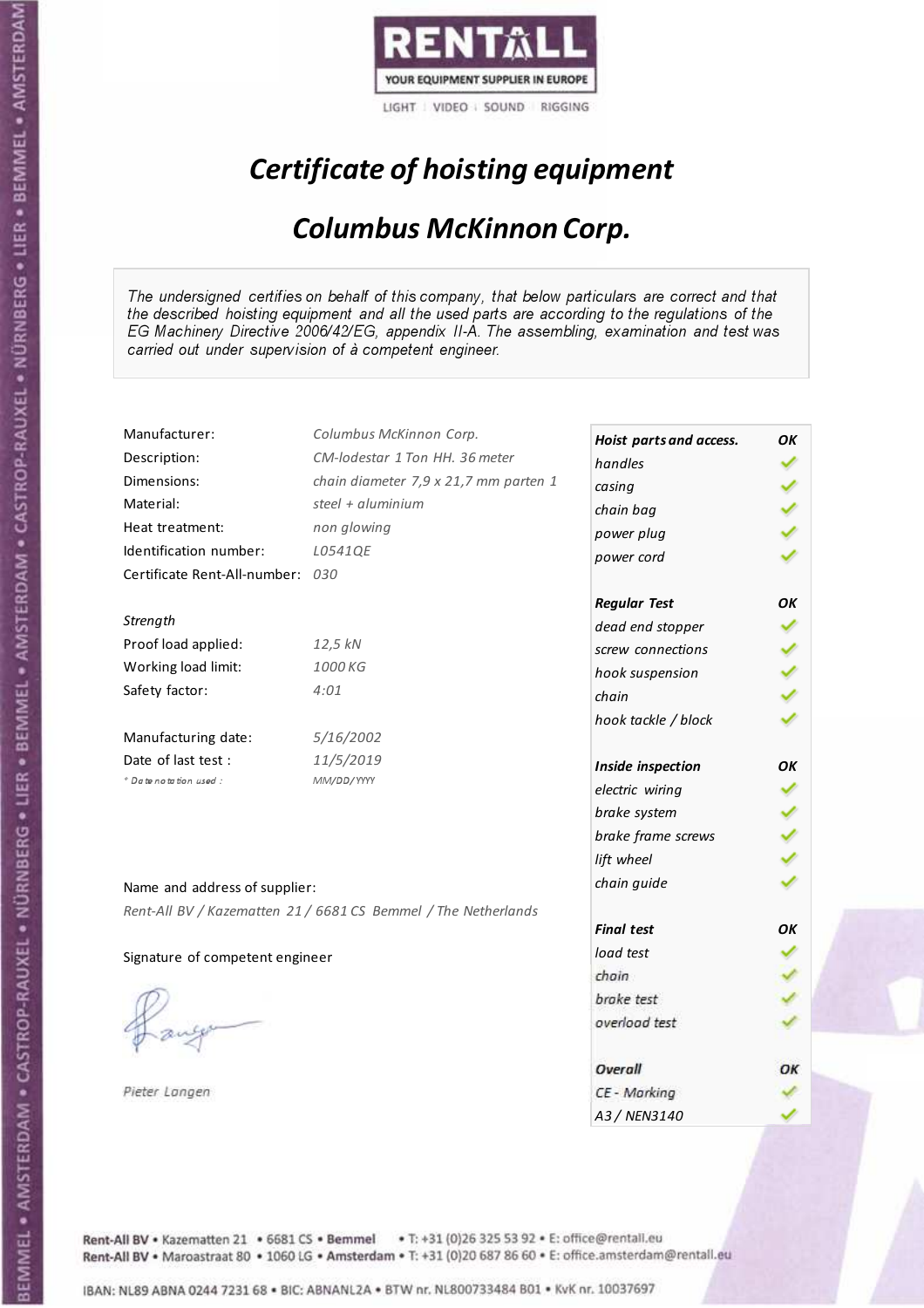

# Certificate of hoisting equipment

### Columbus McKinnon Corp.

The undersigned certifies on behalf of this company, that below particulars are correct and that the described hoisting equipment and all the used parts are according to the regulations of the EG Machinery Directive 2006/42/EG, appendix II-A. The assembling, examination and test was carried out under supervision of à competent engineer.

| Manufacturer:                    | Columbus McKinnon Corp.                                        | Hoist parts and access. | OK |
|----------------------------------|----------------------------------------------------------------|-------------------------|----|
| Description:                     | CM-lodestar 1 Ton HH, 36 meter                                 | handles                 |    |
| Dimensions:                      | chain diameter 7,9 x 21,7 mm parten 1                          | casing                  |    |
| Material:                        | steel + aluminium                                              | chain bag               |    |
| Heat treatment:                  | non glowing                                                    | power plug              |    |
| Identification number:           | L1657SK                                                        | power cord              |    |
| Certificate Rent-All-number: 031 |                                                                |                         |    |
|                                  |                                                                | <b>Regular Test</b>     | OK |
| Strength                         |                                                                | dead end stopper        |    |
| Proof load applied:              | 12,5 kN                                                        | screw connections       |    |
| Working load limit:              | 1000 KG                                                        | hook suspension         |    |
| Safety factor:                   | 4:01                                                           | chain                   |    |
|                                  |                                                                | hook tackle / block     |    |
| Manufacturing date:              | 10/16/2006                                                     |                         |    |
| Date of last test :              | 11/4/2019                                                      | Inside inspection       | OK |
| * Date notation used :           | MM/DD/YYYY                                                     | electric wiring         |    |
|                                  |                                                                | brake system            |    |
|                                  |                                                                | brake frame screws      |    |
|                                  |                                                                | lift wheel              |    |
|                                  |                                                                | chain guide             |    |
| Name and address of supplier:    |                                                                |                         |    |
|                                  | Rent-All BV / Kazematten 21 / 6681 CS Bemmel / The Netherlands | <b>Final test</b>       | OK |
|                                  |                                                                | load test               |    |
| Signature of competent engineer  |                                                                | chain                   |    |
|                                  |                                                                |                         |    |
|                                  |                                                                | brake test              |    |
|                                  |                                                                | overload test           |    |
|                                  |                                                                | Overall                 | ОΚ |
| Pieter Langen                    |                                                                | CE - Marking            |    |
|                                  |                                                                | A3 / NEN3140            |    |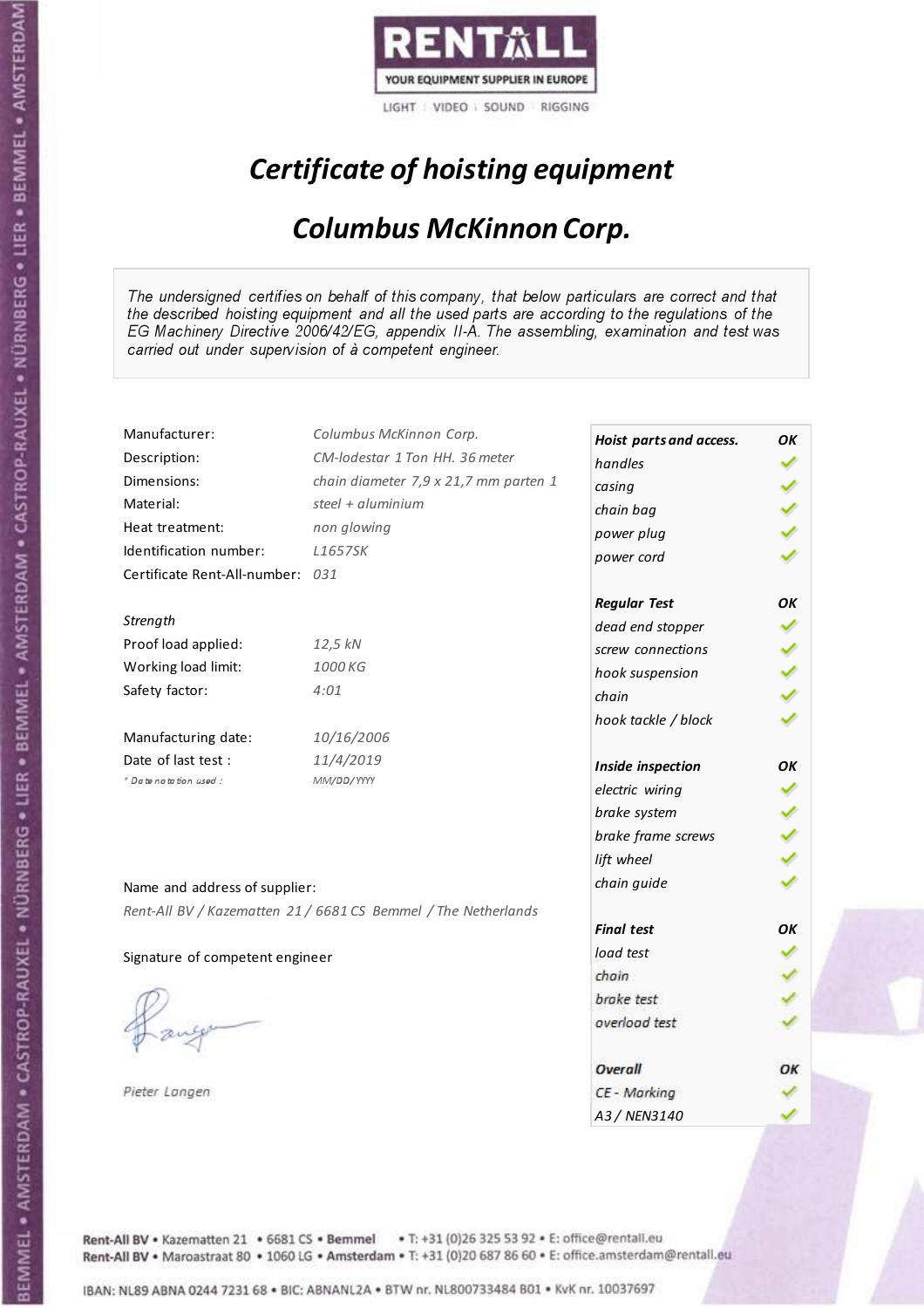

# Certificate of hoisting equipment

### Columbus McKinnon Corp.

The undersigned certifies on behalf of this company, that below particulars are correct and that the described hoisting equipment and all the used parts are according to the regulations of the EG Machinery Directive 2006/42/EG, appendix II-A. The assembling, examination and test was carried out under supervision of à competent engineer.

| Manufacturer:                    | Columbus McKinnon Corp.                                        | Hoist parts and access. | ΟK |
|----------------------------------|----------------------------------------------------------------|-------------------------|----|
| Description:                     | CM-lodestar 1 Ton HH, 36 meter                                 | handles                 |    |
| Dimensions:                      | chain diameter 7,9 x 21,7 mm parten 1                          | casing                  |    |
| Material:                        | steel + aluminium                                              | chain bag               |    |
| Heat treatment:                  | non glowing                                                    | power plug              |    |
| Identification number:           | <b>L1670SK</b>                                                 | power cord              |    |
| Certificate Rent-All-number: 032 |                                                                |                         |    |
|                                  |                                                                | <b>Regular Test</b>     | OK |
| Strength                         |                                                                | dead end stopper        |    |
| Proof load applied:              | 12,5 kN                                                        | screw connections       |    |
| Working load limit:              | 1000 KG                                                        | hook suspension         |    |
| Safety factor:                   | 4:01                                                           | chain                   |    |
|                                  |                                                                | hook tackle / block     |    |
| Manufacturing date:              | 10/16/2006                                                     |                         |    |
| Date of last test:               | 11/7/2019                                                      | Inside inspection       | OК |
| + Date notation used:            | MM/DD/YYYY                                                     | electric wiring         |    |
|                                  |                                                                | brake system            |    |
|                                  |                                                                | brake frame screws      |    |
|                                  |                                                                | lift wheel              |    |
|                                  |                                                                |                         |    |
| Name and address of supplier:    |                                                                | chain guide             |    |
|                                  | Rent-All BV / Kazematten 21 / 6681 CS Bemmel / The Netherlands | <b>Final test</b>       | OΚ |
|                                  |                                                                | load test               |    |
| Signature of competent engineer  |                                                                | chain                   |    |
|                                  |                                                                | brake test              |    |
|                                  |                                                                |                         |    |
|                                  |                                                                | overload test           |    |
|                                  |                                                                | Overall                 | ОК |
| Pieter Langen                    |                                                                | CE - Marking            |    |
|                                  |                                                                | A3 / NEN3140            |    |

Rent-All BV . Kazematten 21 . 6681 CS . Bemmel . T: +31 (0)26 325 53 92 . E: office@rentall.eu Rent-All BV · Maroastraat 80 · 1060 LG · Amsterdam · T: +31 (0)20 687 86 60 · E: office.amsterdam@rentall.eu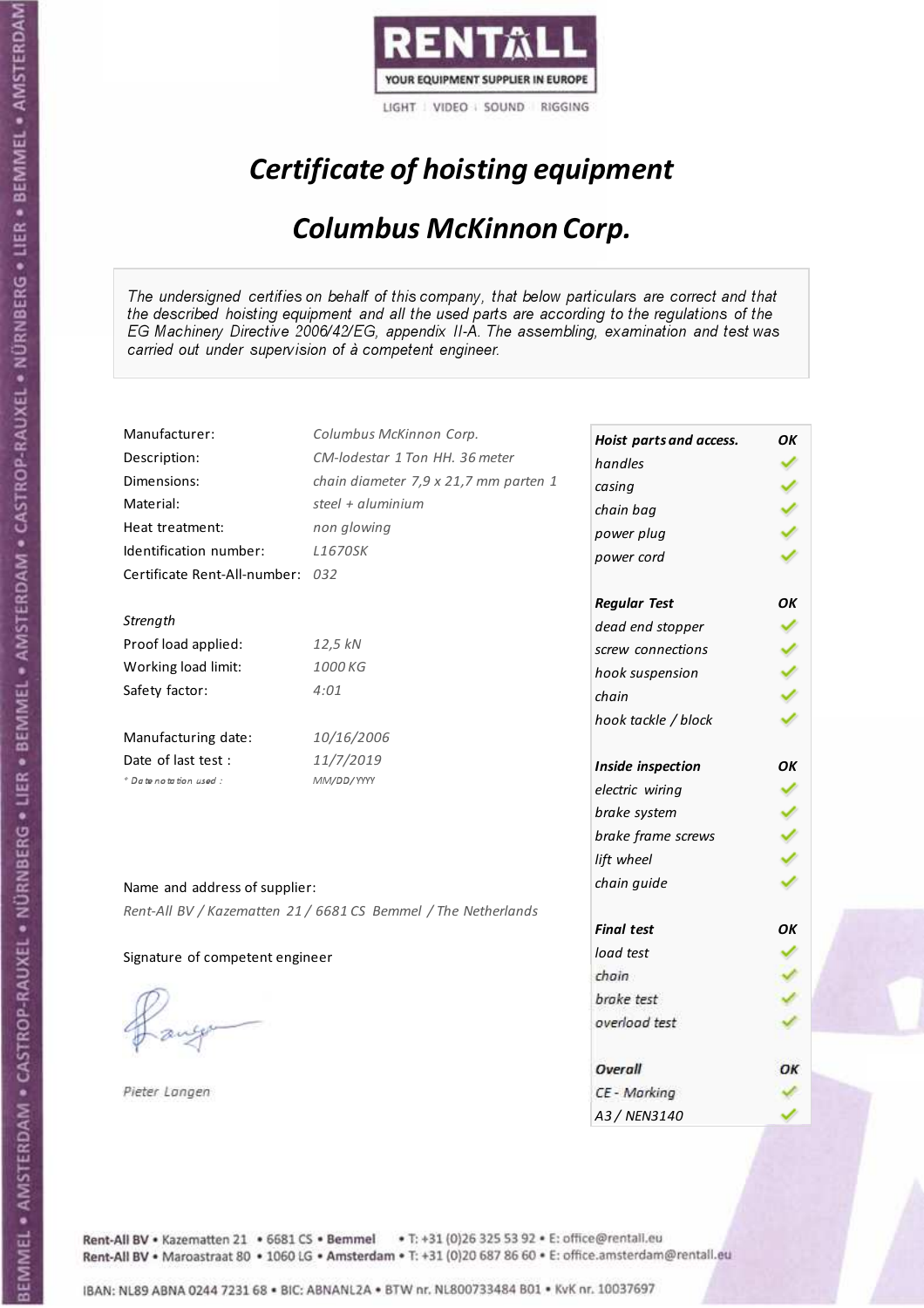

# Certificate of hoisting equipment

### Columbus McKinnon Corp.

The undersigned certifies on behalf of this company, that below particulars are correct and that the described hoisting equipment and all the used parts are according to the regulations of the EG Machinery Directive 2006/42/EG, appendix II-A. The assembling, examination and test was carried out under supervision of à competent engineer.

| Manufacturer:                    | Columbus McKinnon Corp.                                        | Hoist parts and access. | OK |
|----------------------------------|----------------------------------------------------------------|-------------------------|----|
| Description:                     | CM-lodestar 1 Ton HH, 36 meter                                 | handles                 |    |
| Dimensions:                      | chain diameter 7,9 x 21,7 mm parten 1                          | casing                  |    |
| Material:                        | steel + aluminium                                              | chain bag               |    |
| Heat treatment:                  | non glowing                                                    | power plug              |    |
| Identification number:           | L0542QE                                                        | power cord              |    |
| Certificate Rent-All-number: 034 |                                                                |                         |    |
|                                  |                                                                | <b>Regular Test</b>     | OK |
| Strength                         |                                                                | dead end stopper        |    |
| Proof load applied:              | 12,5 kN                                                        | screw connections       |    |
| Working load limit:              | 1000 KG                                                        | hook suspension         |    |
| Safety factor:                   | 4:01                                                           | chain                   |    |
|                                  |                                                                | hook tackle / block     |    |
| Manufacturing date:              | 5/16/2002                                                      |                         |    |
| Date of last test:               | 2/3/2020                                                       | Inside inspection       | OΚ |
| * Date notation used :           | MM/DD/YYYY                                                     | electric wiring         |    |
|                                  |                                                                | brake system            |    |
|                                  |                                                                | brake frame screws      |    |
|                                  |                                                                | lift wheel              |    |
| Name and address of supplier:    |                                                                | chain guide             |    |
|                                  | Rent-All BV / Kazematten 21 / 6681 CS Bemmel / The Netherlands |                         |    |
|                                  |                                                                | <b>Final test</b>       | OK |
| Signature of competent engineer  |                                                                | load test               |    |
|                                  |                                                                | chain                   |    |
|                                  |                                                                | brake test              |    |
|                                  |                                                                | overload test           |    |
|                                  |                                                                |                         |    |
|                                  |                                                                | Overall                 | ОΚ |
| Pieter Langen                    |                                                                | CE - Marking            |    |
|                                  |                                                                | A3/NFN3140              |    |

Rent-All BV . Kazematten 21 . 6681 CS . Bemmel . T: +31 (0)26 325 53 92 . E: office@rentall.eu Rent-All BV · Maroastraat 80 · 1060 LG · Amsterdam · T: +31 (0)20 687 86 60 · E: office.amsterdam@rentall.eu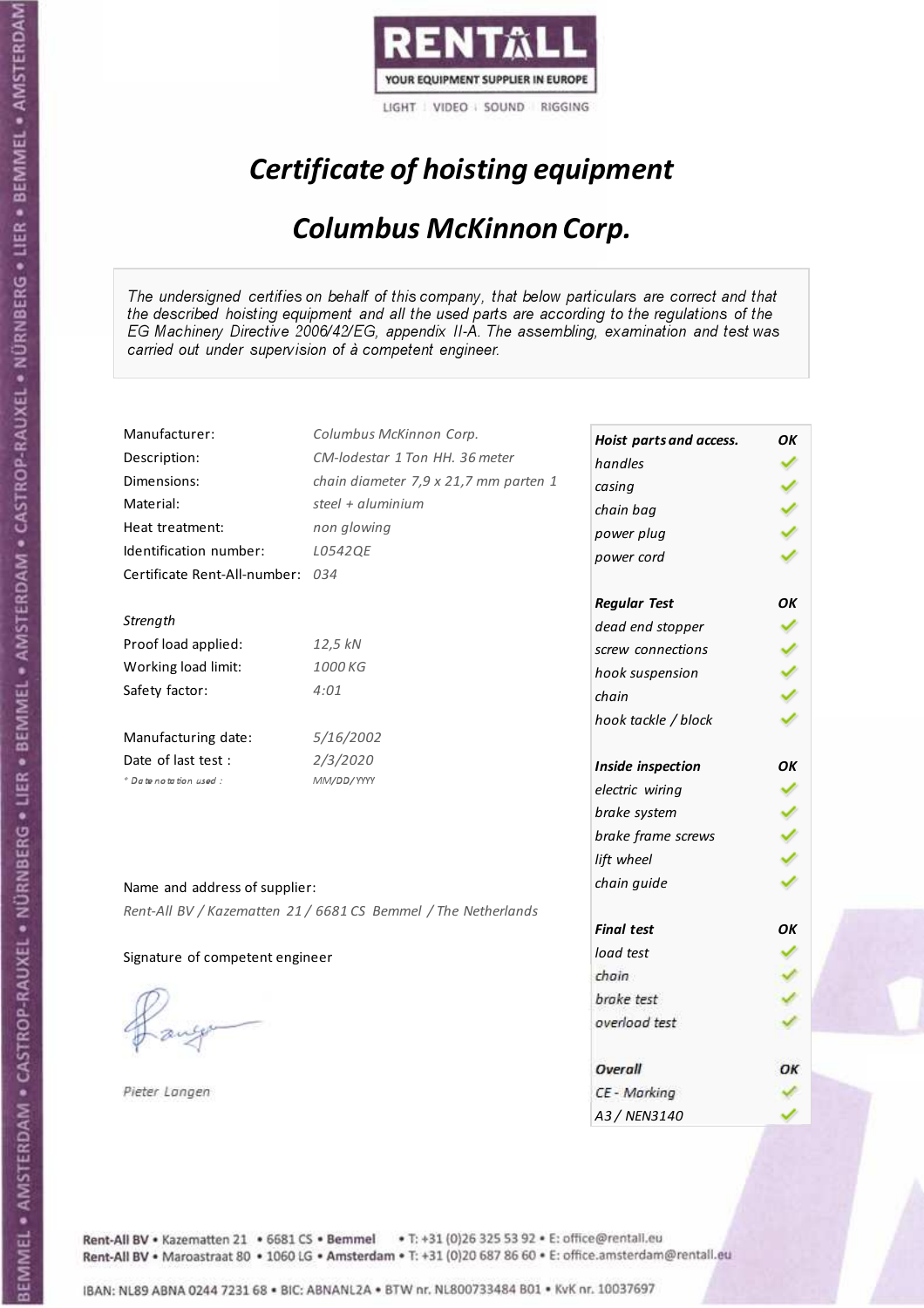

# Certificate of hoisting equipment

### Columbus McKinnon Corp.

The undersigned certifies on behalf of this company, that below particulars are correct and that the described hoisting equipment and all the used parts are according to the regulations of the EG Machinery Directive 2006/42/EG, appendix II-A. The assembling, examination and test was carried out under supervision of à competent engineer.

| Manufacturer:                    | Columbus McKinnon Corp.                                        | Hoist parts and access. | OK  |
|----------------------------------|----------------------------------------------------------------|-------------------------|-----|
| Description:                     | CM-lodestar 1 Ton HH, 36 meter                                 | handles                 |     |
| Dimensions:                      | chain diameter 7,9 x 21,7 mm parten 1                          | casing                  |     |
| Material:                        | steel + aluminium                                              | chain bag               |     |
| Heat treatment:                  | non glowing                                                    | power plug              |     |
| Identification number:           | L2378QS                                                        | power cord              |     |
| Certificate Rent-All-number: 035 |                                                                |                         |     |
|                                  |                                                                | <b>Regular Test</b>     | OK  |
| Strength                         |                                                                | dead end stopper        |     |
| Proof load applied:              | 12,5 kN                                                        | screw connections       |     |
| Working load limit:              | 1000 KG                                                        | hook suspension         | くりょ |
| Safety factor:                   | 4:01                                                           | chain                   |     |
|                                  |                                                                | hook tackle / block     |     |
| Manufacturing date:              | 5/17/2003                                                      |                         |     |
| Date of last test:               | 11/5/2019                                                      | Inside inspection       | OК  |
| * Date notation used :           | MM/DD/YYYY                                                     | electric wiring         |     |
|                                  |                                                                | brake system            |     |
|                                  |                                                                | brake frame screws      |     |
|                                  |                                                                | lift wheel              |     |
|                                  |                                                                | chain guide             |     |
| Name and address of supplier:    |                                                                |                         |     |
|                                  | Rent-All BV / Kazematten 21 / 6681 CS Bemmel / The Netherlands | <b>Final test</b>       | OК  |
|                                  |                                                                | load test               |     |
| Signature of competent engineer  |                                                                | chain                   |     |
|                                  |                                                                | brake test              |     |
|                                  |                                                                | overload test           |     |
|                                  |                                                                |                         |     |
|                                  |                                                                | Overall                 | ОΚ  |
| Pieter Langen                    |                                                                | CE - Marking            |     |
|                                  |                                                                | 43 / NFN3140            |     |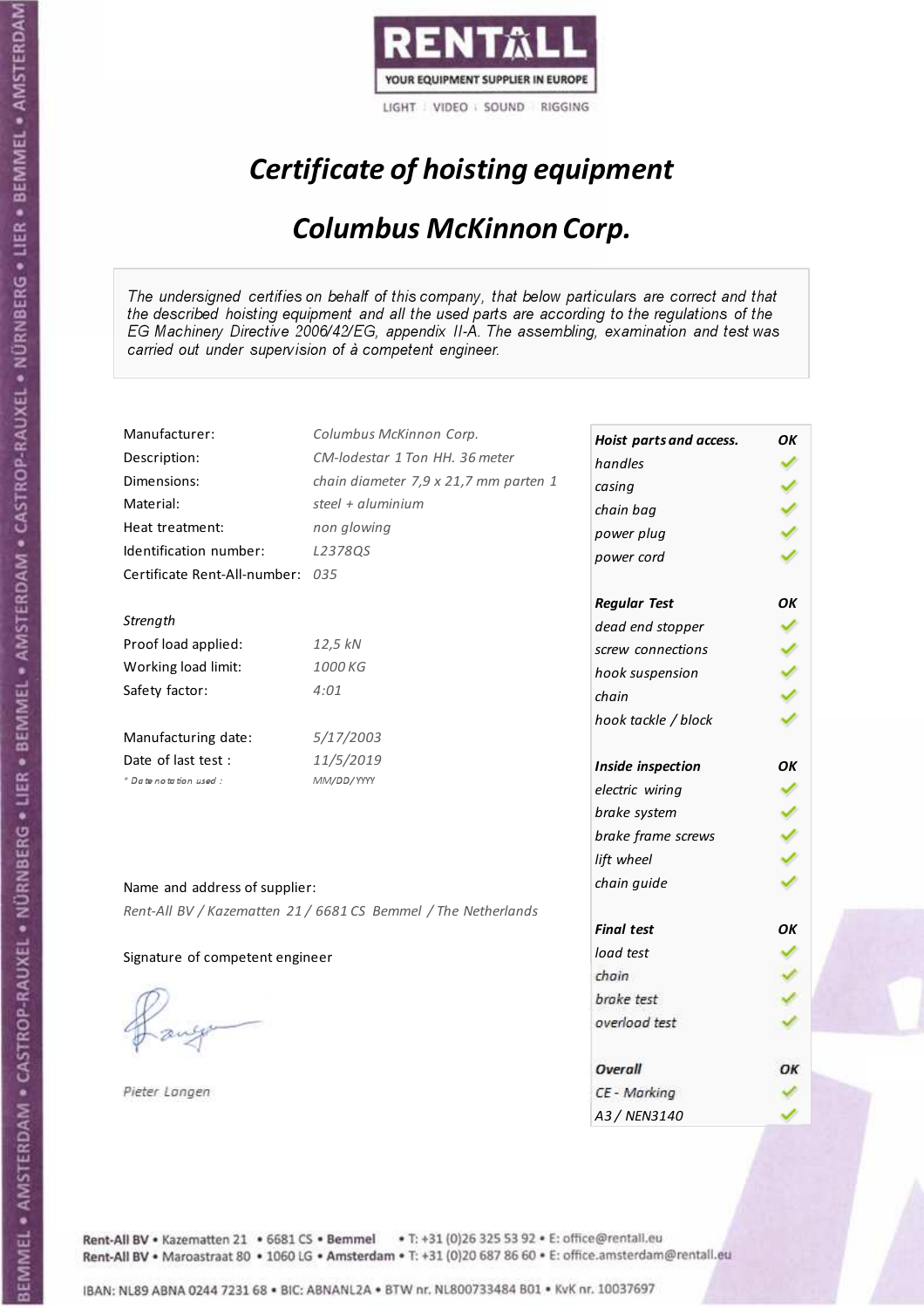

# Certificate of hoisting equipment

### Columbus McKinnon Corp.

The undersigned certifies on behalf of this company, that below particulars are correct and that the described hoisting equipment and all the used parts are according to the regulations of the EG Machinery Directive 2006/42/EG, appendix II-A. The assembling, examination and test was carried out under supervision of à competent engineer.

| Manufacturer:                    | Columbus McKinnon Corp.                                        | Hoist parts and access. | OK |
|----------------------------------|----------------------------------------------------------------|-------------------------|----|
| Description:                     | CM-lodestar 1 Ton HH, 36 meter                                 | handles                 |    |
| Dimensions:                      | chain diameter 7,9 x 21,7 mm parten 1                          | casing                  |    |
| Material:                        | steel + aluminium                                              | chain bag               |    |
| Heat treatment:                  | non glowing                                                    | power plug              |    |
| Identification number:           | L0552QE                                                        | power cord              |    |
| Certificate Rent-All-number: 036 |                                                                |                         |    |
|                                  |                                                                | <b>Regular Test</b>     | OK |
| Strength                         |                                                                | dead end stopper        |    |
| Proof load applied:              | 12,5 kN                                                        | screw connections       |    |
| Working load limit:              | 1000 KG                                                        | hook suspension         |    |
| Safety factor:                   | 4:01                                                           | chain                   |    |
|                                  |                                                                | hook tackle / block     |    |
| Manufacturing date:              | 5/16/2002                                                      |                         |    |
| Date of last test :              | 11/7/2019                                                      | Inside inspection       | OK |
| + Date notation used:            | MM/DD/YYYY                                                     | electric wiring         |    |
|                                  |                                                                | brake system            |    |
|                                  |                                                                | brake frame screws      |    |
|                                  |                                                                | lift wheel              |    |
| Name and address of supplier:    |                                                                | chain guide             |    |
|                                  | Rent-All BV / Kazematten 21 / 6681 CS Bemmel / The Netherlands |                         |    |
|                                  |                                                                | <b>Final test</b>       | OK |
| Signature of competent engineer  |                                                                | load test               |    |
|                                  |                                                                | chain                   |    |
|                                  |                                                                | brake test              |    |
|                                  |                                                                | overload test           |    |
|                                  |                                                                |                         |    |
|                                  |                                                                | Overall                 | ОΚ |
| Pieter Langen                    |                                                                | CE - Marking            |    |
|                                  |                                                                | A3 / NEN3140            |    |

Rent-All BV . Kazematten 21 . 6681 CS . Bemmel . T: +31 (0)26 325 53 92 . E: office@rentall.eu Rent-All BV · Maroastraat 80 · 1060 LG · Amsterdam · T: +31 (0)20 687 86 60 · E: office.amsterdam@rentall.eu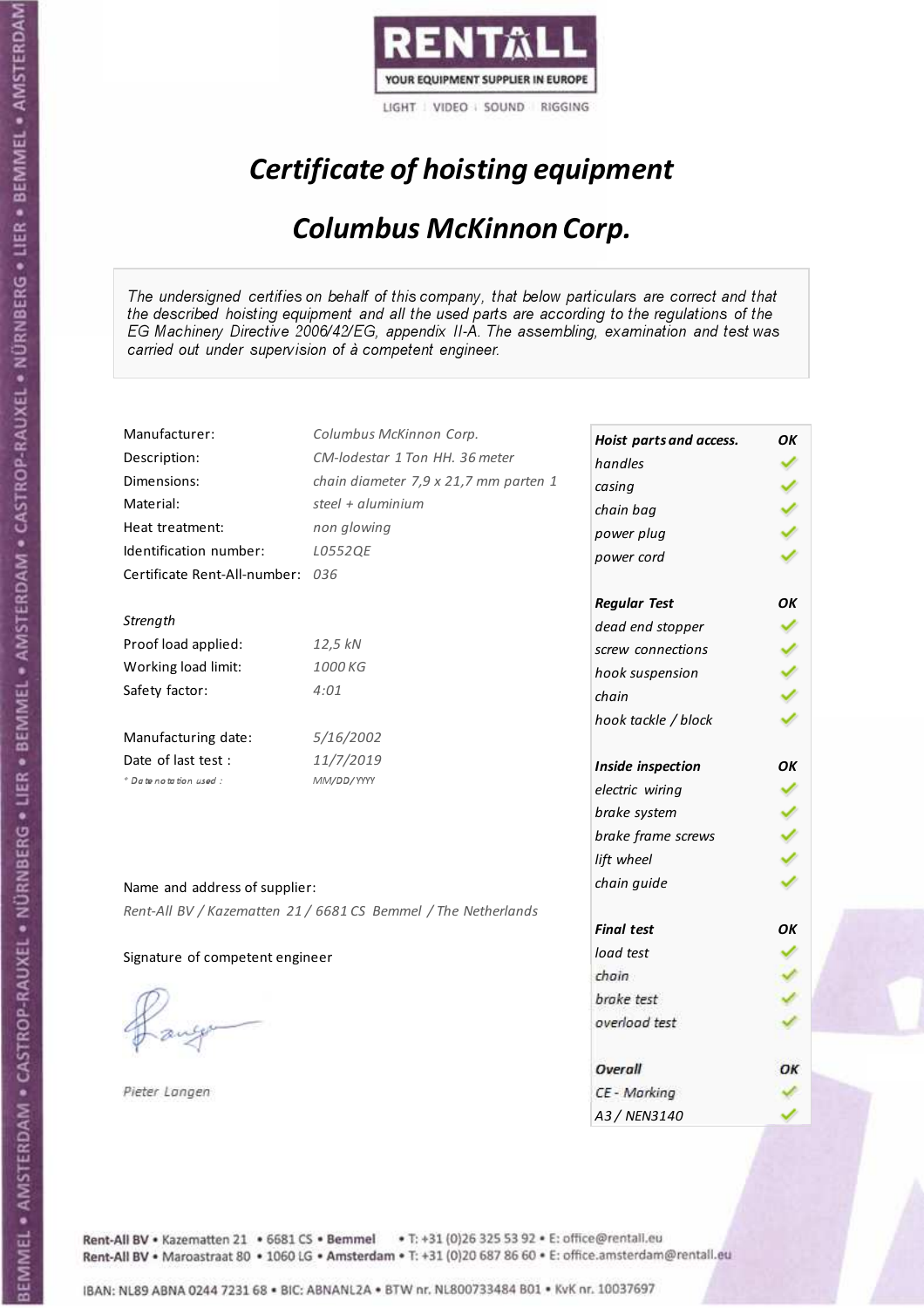

# Certificate of hoisting equipment

### Columbus McKinnon Corp.

The undersigned certifies on behalf of this company, that below particulars are correct and that the described hoisting equipment and all the used parts are according to the regulations of the EG Machinery Directive 2006/42/EG, appendix II-A. The assembling, examination and test was carried out under supervision of à competent engineer.

| Manufacturer:                    | Columbus McKinnon Corp.                                        | Hoist parts and access. | OK |
|----------------------------------|----------------------------------------------------------------|-------------------------|----|
| Description:                     | CM-lodestar 1 Ton HH. 36 meter                                 | handles                 |    |
| Dimensions:                      | chain diameter 7,9 x 21,7 mm parten 1                          | casing                  |    |
| Material:                        | steel + aluminium                                              | chain bag               |    |
| Heat treatment:                  | non glowing                                                    | power plug              |    |
| Identification number:           | L1277QJ                                                        | power cord              |    |
| Certificate Rent-All-number: 038 |                                                                |                         |    |
|                                  |                                                                | <b>Regular Test</b>     | ΟK |
| Strength                         |                                                                | dead end stopper        |    |
| Proof load applied:              | 12,5 kN                                                        | screw connections       |    |
| Working load limit:              | 1000 KG                                                        | hook suspension         |    |
| Safety factor:                   | 4:01                                                           | chain                   |    |
|                                  |                                                                | hook tackle / block     |    |
| Manufacturing date:              | 9/16/2002                                                      |                         |    |
| Date of last test :              | 3/4/2019                                                       | Inside inspection       | OΚ |
| + Date notation used:            | MM/DD/YYYY                                                     | electric wiring         |    |
|                                  |                                                                | brake system            |    |
|                                  |                                                                | brake frame screws      |    |
|                                  |                                                                | lift wheel              |    |
| Name and address of supplier:    |                                                                | chain guide             |    |
|                                  | Rent-All BV / Kazematten 21 / 6681 CS Bemmel / The Netherlands |                         |    |
|                                  |                                                                | <b>Final test</b>       | OK |
| Signature of competent engineer  |                                                                | load test               |    |
|                                  |                                                                | chain                   |    |
|                                  |                                                                | brake test              |    |
|                                  |                                                                | overload test           |    |
|                                  |                                                                |                         |    |
|                                  |                                                                | Overall                 | ОΚ |
| Pieter Langen                    |                                                                | CE - Marking            |    |
|                                  |                                                                | A3/NFN3140              |    |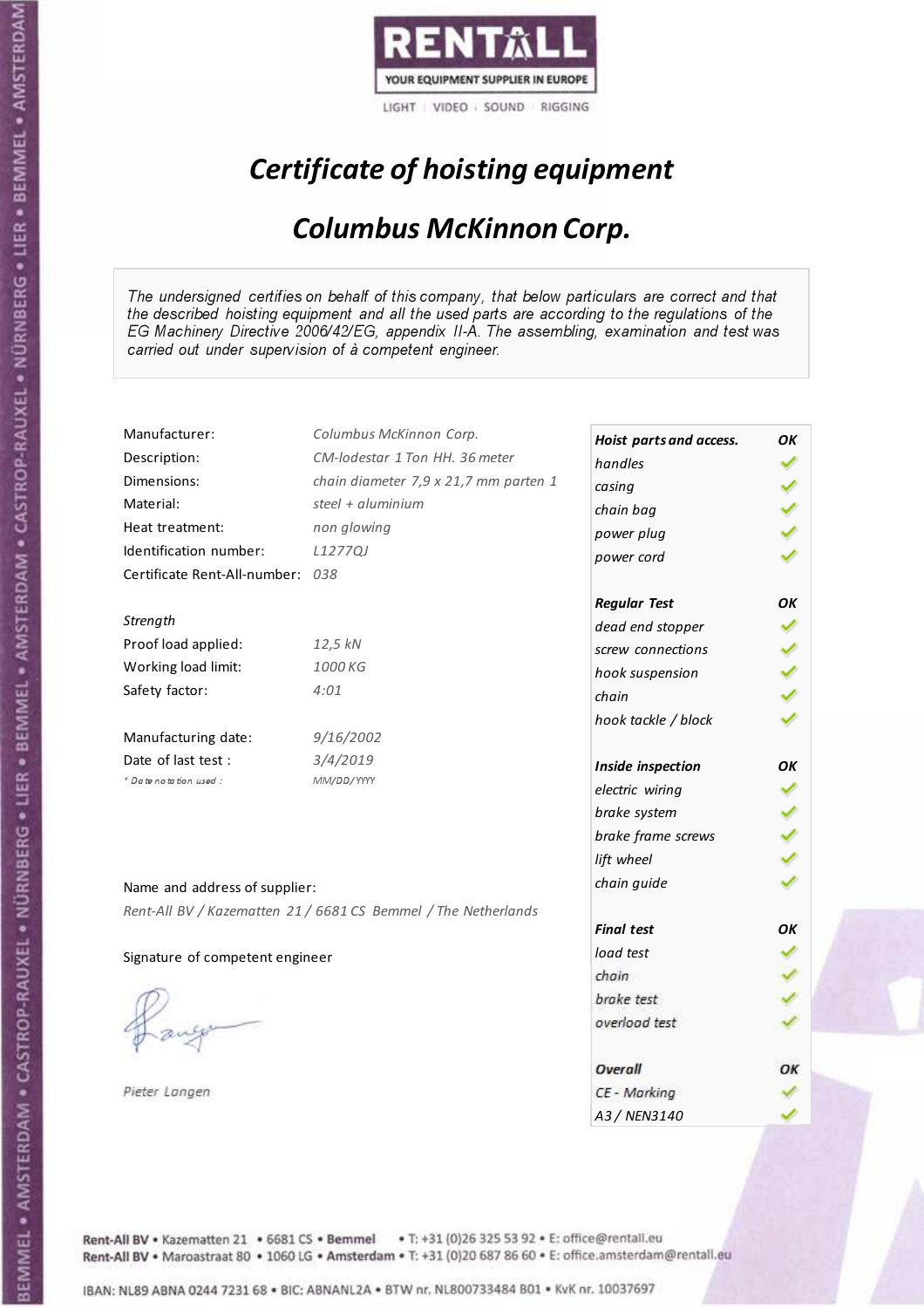

# Certificate of hoisting equipment

### Columbus McKinnon Corp.

The undersigned certifies on behalf of this company, that below particulars are correct and that the described hoisting equipment and all the used parts are according to the regulations of the EG Machinery Directive 2006/42/EG, appendix II-A. The assembling, examination and test was carried out under supervision of à competent engineer.

| Manufacturer:                   | Columbus McKinnon Corp.                                        | Hoist parts and access. | ΟK |
|---------------------------------|----------------------------------------------------------------|-------------------------|----|
| Description:                    | CM-lodestar 1 Ton HH, 36 meter                                 | handles                 |    |
| Dimensions:                     | chain diameter 7,9 x 21,7 mm parten 1                          | casing                  |    |
| Material:                       | steel + aluminium                                              | chain bag               |    |
| Heat treatment:                 | non glowing                                                    | power plug              |    |
| Identification number:          | L1653SK                                                        | power cord              |    |
| Certificate Rent-All-number:    | 039                                                            |                         |    |
|                                 |                                                                | <b>Regular Test</b>     | ΟK |
| Strength                        |                                                                | dead end stopper        |    |
| Proof load applied:             | 12,5 kN                                                        | screw connections       |    |
| Working load limit:             | 1000 KG                                                        | hook suspension         |    |
| Safety factor:                  | 4:01                                                           | chain                   |    |
|                                 |                                                                |                         |    |
| Manufacturing date:             | 10/16/2006                                                     | hook tackle / block     |    |
| Date of last test:              | 2/3/2020                                                       |                         |    |
| * Date notation used :          | MM/DD/YYYY                                                     | Inside inspection       | ΟK |
|                                 |                                                                | electric wiring         |    |
|                                 |                                                                | brake system            |    |
|                                 |                                                                | brake frame screws      |    |
|                                 |                                                                | lift wheel              |    |
| Name and address of supplier:   |                                                                | chain guide             |    |
|                                 | Rent-All BV / Kazematten 21 / 6681 CS Bemmel / The Netherlands |                         |    |
|                                 |                                                                | <b>Final test</b>       | OK |
| Signature of competent engineer |                                                                | load test               |    |
|                                 |                                                                | chain                   |    |
|                                 |                                                                | brake test              |    |
|                                 |                                                                | overload test           |    |
|                                 |                                                                |                         |    |
|                                 |                                                                | Overall                 | ОΚ |
| Pieter Langen                   |                                                                | CE - Marking            |    |
|                                 |                                                                | A3/NFN3140              |    |

Rent-All BV . Kazematten 21 . 6681 CS . Bemmel . T: +31 (0)26 325 53 92 . E: office@rentall.eu Rent-All BV · Maroastraat 80 · 1060 LG · Amsterdam · T: +31 (0)20 687 86 60 · E: office.amsterdam@rentall.eu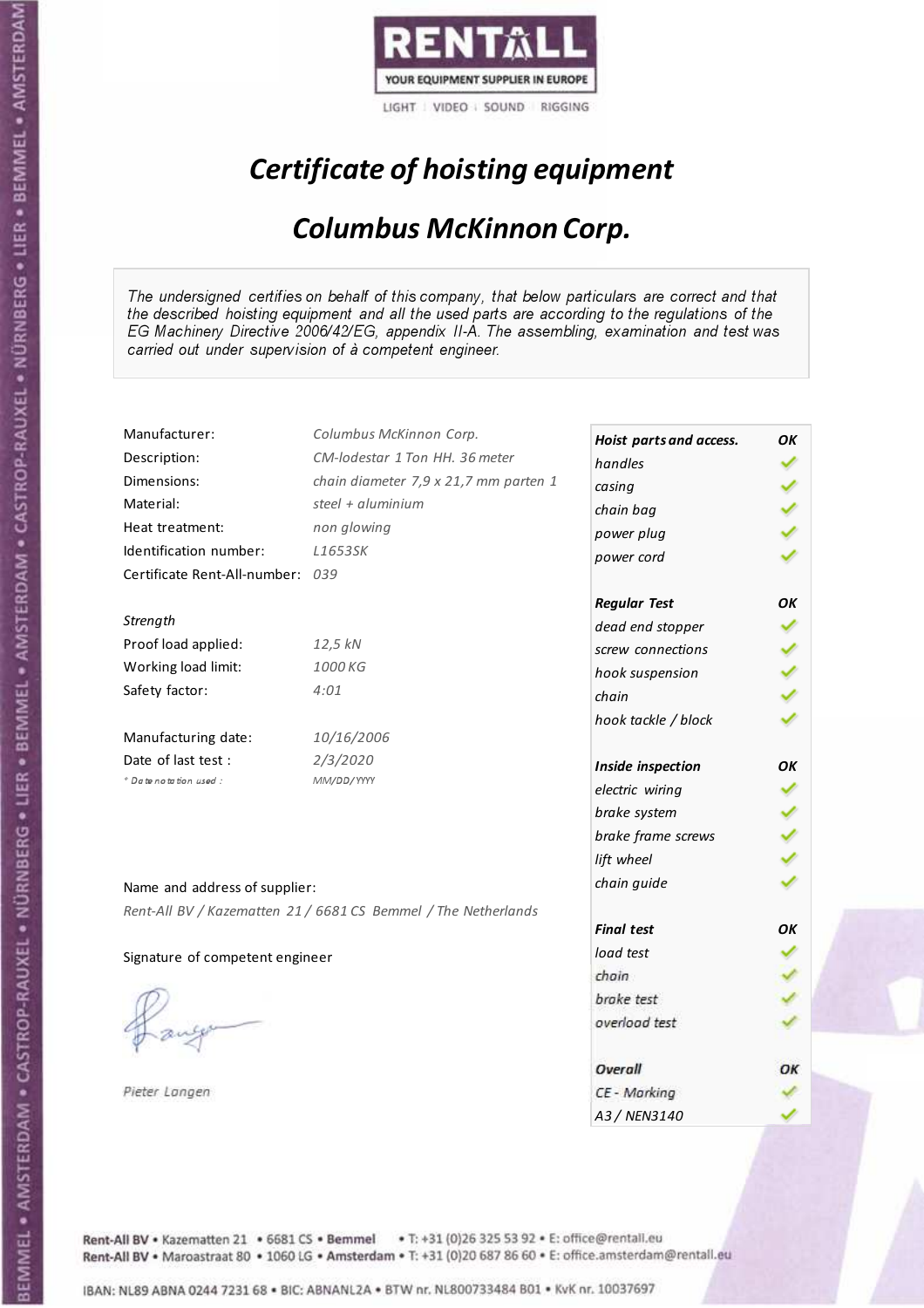

# Certificate of hoisting equipment

### Columbus McKinnon Corp.

The undersigned certifies on behalf of this company, that below particulars are correct and that the described hoisting equipment and all the used parts are according to the regulations of the EG Machinery Directive 2006/42/EG, appendix II-A. The assembling, examination and test was carried out under supervision of à competent engineer.

| Manufacturer:                   | Columbus McKinnon Corp.                                        | Hoist parts and access. | ΟK |
|---------------------------------|----------------------------------------------------------------|-------------------------|----|
| Description:                    | CM-lodestar 1 Ton HH, 36 meter                                 | handles                 |    |
| Dimensions:                     | chain diameter 7,9 x 21,7 mm parten 1                          | casing                  |    |
| Material:                       | steel + aluminium                                              | chain bag               |    |
| Heat treatment:                 | non glowing                                                    | power plug              |    |
| Identification number:          | L1649SK                                                        | power cord              |    |
| Certificate Rent-All-number:    | 040                                                            |                         |    |
|                                 |                                                                | <b>Regular Test</b>     | ΟK |
| Strength                        |                                                                | dead end stopper        |    |
| Proof load applied:             | 12,5 kN                                                        | screw connections       |    |
| Working load limit:             | 1000 KG                                                        | hook suspension         |    |
| Safety factor:                  | 4:01                                                           | chain                   |    |
|                                 |                                                                | hook tackle / block     |    |
| Manufacturing date:             | 10/16/2006                                                     |                         |    |
| Date of last test:              | 11/7/2019                                                      | Inside inspection       | ΟK |
| * Date notation used :          | MM/DD/YYYY                                                     | electric wiring         |    |
|                                 |                                                                | brake system            |    |
|                                 |                                                                | brake frame screws      |    |
|                                 |                                                                | lift wheel              |    |
|                                 |                                                                | chain guide             |    |
| Name and address of supplier:   |                                                                |                         |    |
|                                 | Rent-All BV / Kazematten 21 / 6681 CS Bemmel / The Netherlands | <b>Final test</b>       | OK |
|                                 |                                                                | load test               |    |
| Signature of competent engineer |                                                                | chain                   |    |
|                                 |                                                                | brake test              |    |
|                                 |                                                                |                         |    |
|                                 |                                                                | overload test           |    |
|                                 |                                                                | Overall                 | ОΚ |
| Pieter Langen                   |                                                                | CE - Marking            |    |
|                                 |                                                                | A3/NFN3140              |    |

Rent-All BV . Kazematten 21 . 6681 CS . Bemmel . T: +31 (0)26 325 53 92 . E: office@rentall.eu Rent-All BV · Maroastraat 80 · 1060 LG · Amsterdam · T: +31 (0)20 687 86 60 · E: office.amsterdam@rentall.eu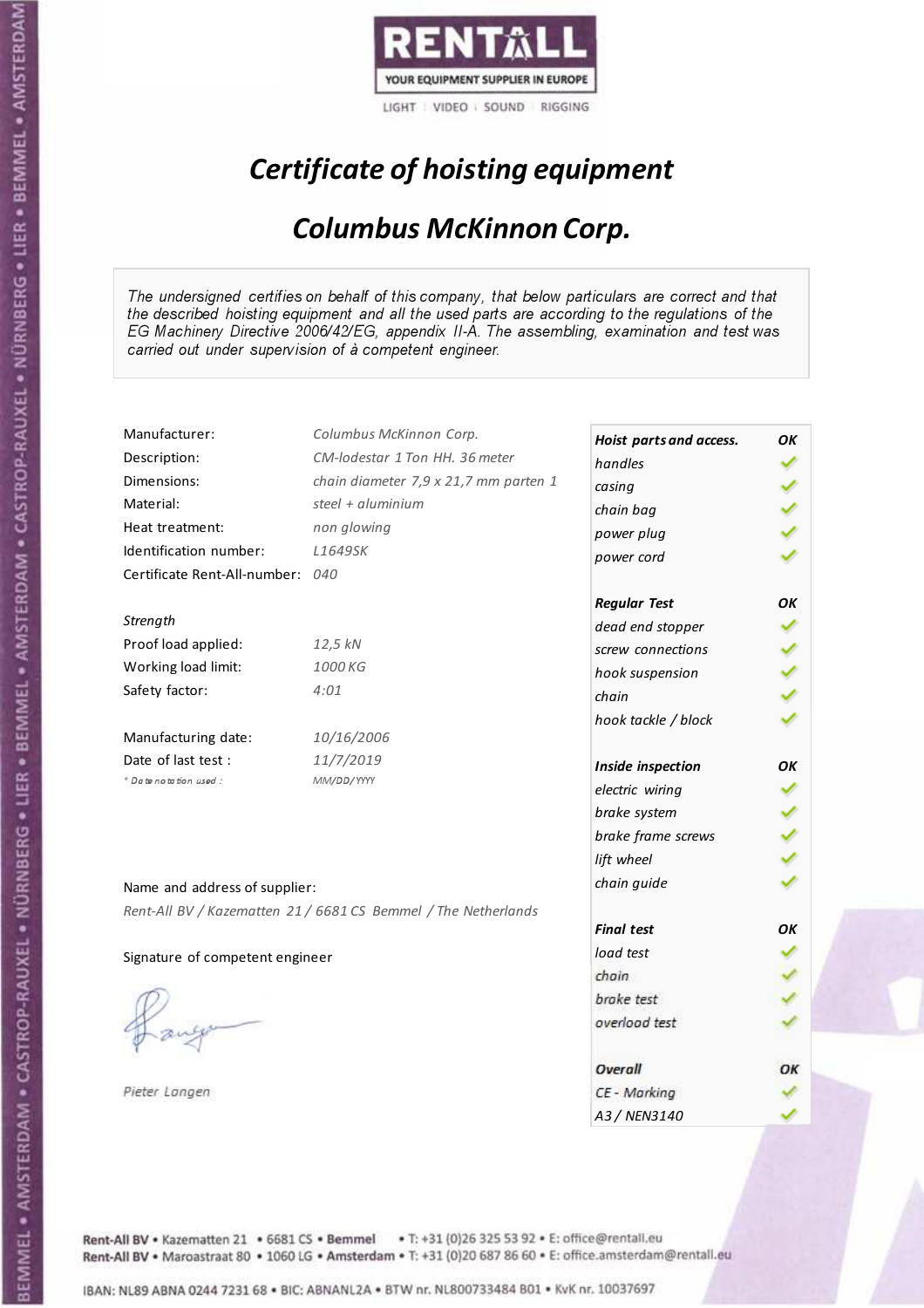

# Certificate of hoisting equipment

### Columbus McKinnon Corp.

The undersigned certifies on behalf of this company, that below particulars are correct and that the described hoisting equipment and all the used parts are according to the regulations of the EG Machinery Directive 2006/42/EG, appendix II-A. The assembling, examination and test was carried out under supervision of à competent engineer.

| Manufacturer:                    | Columbus McKinnon Corp.                                        | Hoist parts and access. | OK |
|----------------------------------|----------------------------------------------------------------|-------------------------|----|
| Description:                     | CM-lodestar 1 Ton HH. 36 meter                                 | handles                 |    |
| Dimensions:                      | chain diameter 7,9 x 21,7 mm parten 1                          | casing                  |    |
| Material:                        | steel + aluminium                                              | chain bag               |    |
| Heat treatment:                  | non glowing                                                    | power plug              |    |
| Identification number:           | L0917RM                                                        | power cord              |    |
| Certificate Rent-All-number: 041 |                                                                |                         |    |
|                                  |                                                                | <b>Regular Test</b>     | ΟK |
| Strength                         |                                                                | dead end stopper        |    |
| Proof load applied:              | 12,5 kN                                                        | screw connections       |    |
| Working load limit:              | 1000 KG                                                        | hook suspension         |    |
| Safety factor:                   | 4:01                                                           | chain                   |    |
|                                  |                                                                | hook tackle / block     |    |
| Manufacturing date:              | 12/15/2004                                                     |                         |    |
| Date of last test :              | 11/5/2018                                                      | Inside inspection       | OK |
| + Date notation used:            | MM/DD/YYYY                                                     | electric wiring         |    |
|                                  |                                                                | brake system            |    |
|                                  |                                                                | brake frame screws      |    |
|                                  |                                                                | lift wheel              |    |
| Name and address of supplier:    |                                                                | chain guide             |    |
|                                  | Rent-All BV / Kazematten 21 / 6681 CS Bemmel / The Netherlands |                         |    |
|                                  |                                                                | <b>Final test</b>       | OK |
| Signature of competent engineer  |                                                                | load test               |    |
|                                  |                                                                | chain                   |    |
|                                  |                                                                | brake test              |    |
|                                  |                                                                | overload test           |    |
|                                  |                                                                |                         |    |
|                                  |                                                                | Overall                 | ОΚ |
| Pieter Langen                    |                                                                | CE - Marking            |    |
|                                  |                                                                | A3/NFN3140              |    |

Rent-All BV . Kazematten 21 . 6681 CS . Bemmel . T: +31 (0)26 325 53 92 . E: office@rentall.eu Rent-All BV · Maroastraat 80 · 1060 LG · Amsterdam · T: +31 (0)20 687 86 60 · E: office.amsterdam@rentall.eu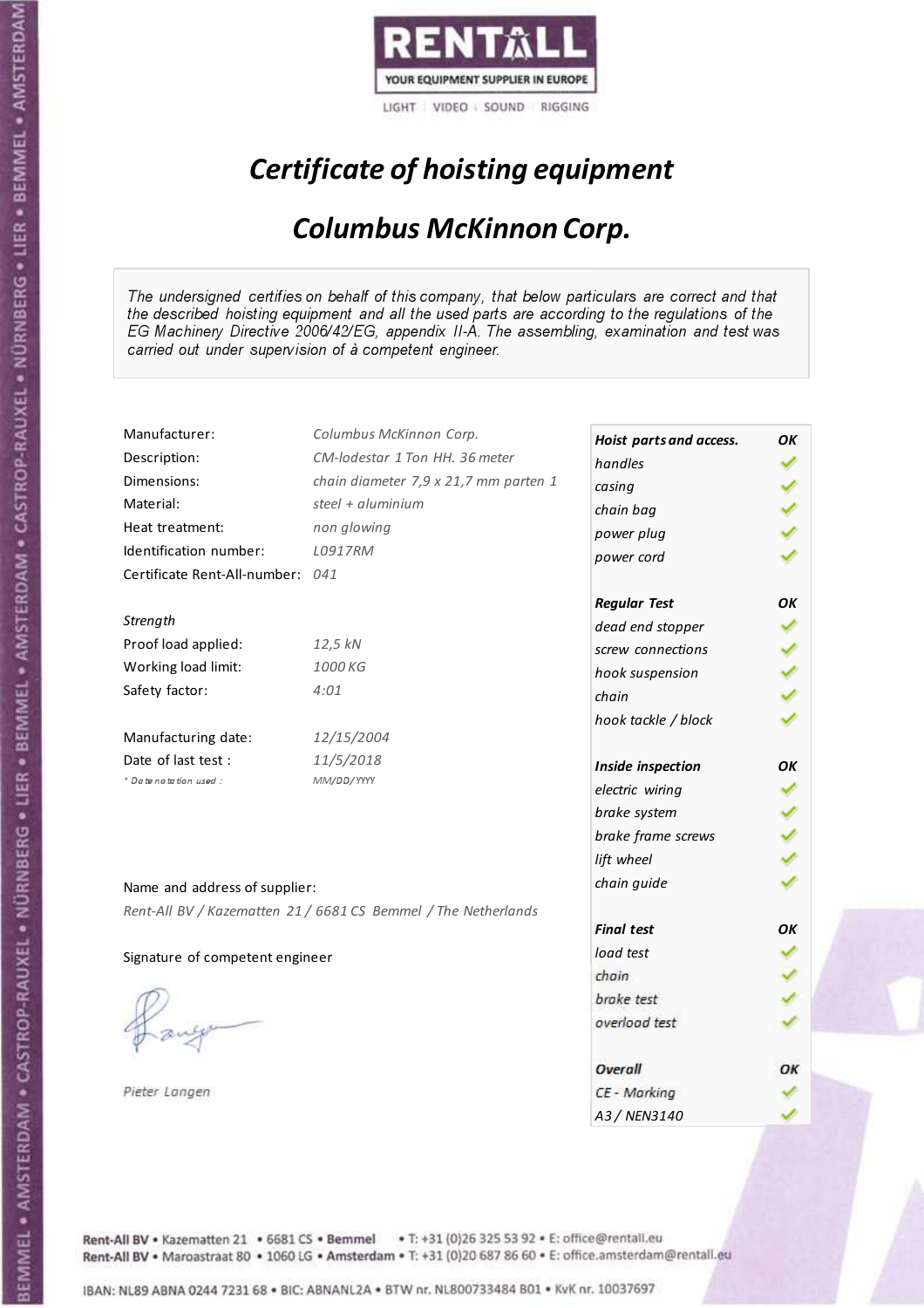

# Certificate of hoisting equipment

### Columbus McKinnon Corp.

The undersigned certifies on behalf of this company, that below particulars are correct and that the described hoisting equipment and all the used parts are according to the regulations of the EG Machinery Directive 2006/42/EG, appendix II-A. The assembling, examination and test was carried out under supervision of à competent engineer.

| Manufacturer:                   | Columbus McKinnon Corp.                                        | Hoist parts and access. | ΟK |
|---------------------------------|----------------------------------------------------------------|-------------------------|----|
| Description:                    | CM-lodestar 1 Ton HH, 36 meter                                 | handles                 |    |
| Dimensions:                     | chain diameter 7,9 x 21,7 mm parten 1                          | casing                  |    |
| Material:                       | steel + aluminium                                              | chain bag               |    |
| Heat treatment:                 | non glowing                                                    | power plug              |    |
| Identification number:          | L0903RM                                                        | power cord              |    |
| Certificate Rent-All-number:    | 042                                                            |                         |    |
|                                 |                                                                | <b>Regular Test</b>     | OK |
| Strength                        |                                                                | dead end stopper        |    |
| Proof load applied:             | 12,5 kN                                                        | screw connections       |    |
| Working load limit:             | 1000 KG                                                        | hook suspension         |    |
| Safety factor:                  | 4:01                                                           | chain                   |    |
|                                 |                                                                | hook tackle / block     |    |
| Manufacturing date:             | 12/15/2004                                                     |                         |    |
| Date of last test:              | 11/7/2019                                                      | Inside inspection       | ΟK |
| * Date notation used :          | MM/DD/YYYY                                                     | electric wiring         |    |
|                                 |                                                                | brake system            |    |
|                                 |                                                                | brake frame screws      |    |
|                                 |                                                                | lift wheel              |    |
|                                 |                                                                | chain guide             |    |
| Name and address of supplier:   |                                                                |                         |    |
|                                 | Rent-All BV / Kazematten 21 / 6681 CS Bemmel / The Netherlands | <b>Final test</b>       | OK |
| Signature of competent engineer |                                                                | load test               |    |
|                                 |                                                                | chain                   |    |
|                                 |                                                                | brake test              |    |
|                                 |                                                                | overload test           |    |
|                                 |                                                                |                         |    |
|                                 |                                                                | Overall                 | ОΚ |
| Pieter Langen                   |                                                                | CE - Marking            |    |
|                                 |                                                                | A3/NFN3140              |    |

Rent-All BV . Kazematten 21 . 6681 CS . Bemmel . T: +31 (0)26 325 53 92 . E: office@rentall.eu Rent-All BV · Maroastraat 80 · 1060 LG · Amsterdam · T: +31 (0)20 687 86 60 · E: office.amsterdam@rentall.eu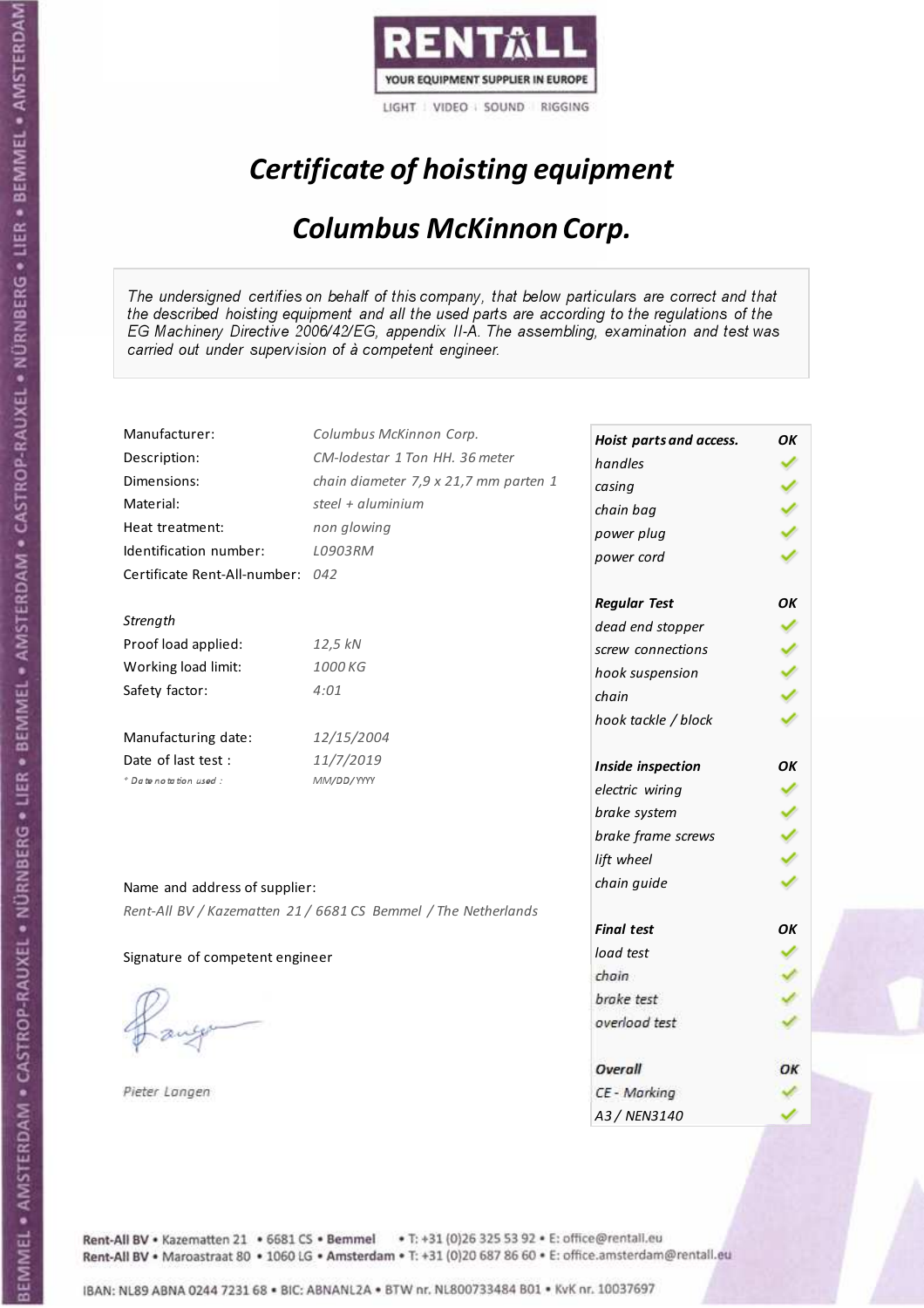

# Certificate of hoisting equipment

### Columbus McKinnon Corp.

The undersigned certifies on behalf of this company, that below particulars are correct and that the described hoisting equipment and all the used parts are according to the regulations of the EG Machinery Directive 2006/42/EG, appendix II-A. The assembling, examination and test was carried out under supervision of à competent engineer.

| Manufacturer:                    | Columbus McKinnon Corp.                                        | Hoist parts and access. | OK |
|----------------------------------|----------------------------------------------------------------|-------------------------|----|
| Description:                     | CM-lodestar 1 Ton HH, 36 meter                                 | handles                 |    |
| Dimensions:                      | chain diameter 7,9 x 21,7 mm parten 1                          | casing                  |    |
| Material:                        | steel + aluminium                                              | chain bag               |    |
| Heat treatment:                  | non glowing                                                    | power plug              |    |
| Identification number:           | <b>L4037RD</b>                                                 | power cord              |    |
| Certificate Rent-All-number: 044 |                                                                |                         |    |
|                                  |                                                                | <b>Regular Test</b>     | OK |
| Strength                         |                                                                | dead end stopper        |    |
| Proof load applied:              | 12,5 kN                                                        | screw connections       |    |
| Working load limit:              | 1000 KG                                                        | hook suspension         |    |
| Safety factor:                   | 4:01                                                           | chain                   |    |
|                                  |                                                                | hook tackle / block     |    |
| Manufacturing date:              | 4/15/2004                                                      |                         |    |
| Date of last test :              | 11/5/2019                                                      | Inside inspection       | OK |
| + Date notation used:            | MM/DD/YYYY                                                     | electric wiring         |    |
|                                  |                                                                | brake system            |    |
|                                  |                                                                | brake frame screws      |    |
|                                  |                                                                | lift wheel              |    |
| Name and address of supplier:    |                                                                | chain guide             |    |
|                                  | Rent-All BV / Kazematten 21 / 6681 CS Bemmel / The Netherlands |                         |    |
|                                  |                                                                | <b>Final test</b>       | OK |
| Signature of competent engineer  |                                                                | load test               |    |
|                                  |                                                                | chain                   |    |
|                                  |                                                                | brake test              |    |
|                                  |                                                                | overload test           |    |
|                                  |                                                                |                         |    |
|                                  |                                                                | Overall                 | ОΚ |
| Pieter Langen                    |                                                                | CE - Marking            |    |
|                                  |                                                                | A3 / NEN3140            |    |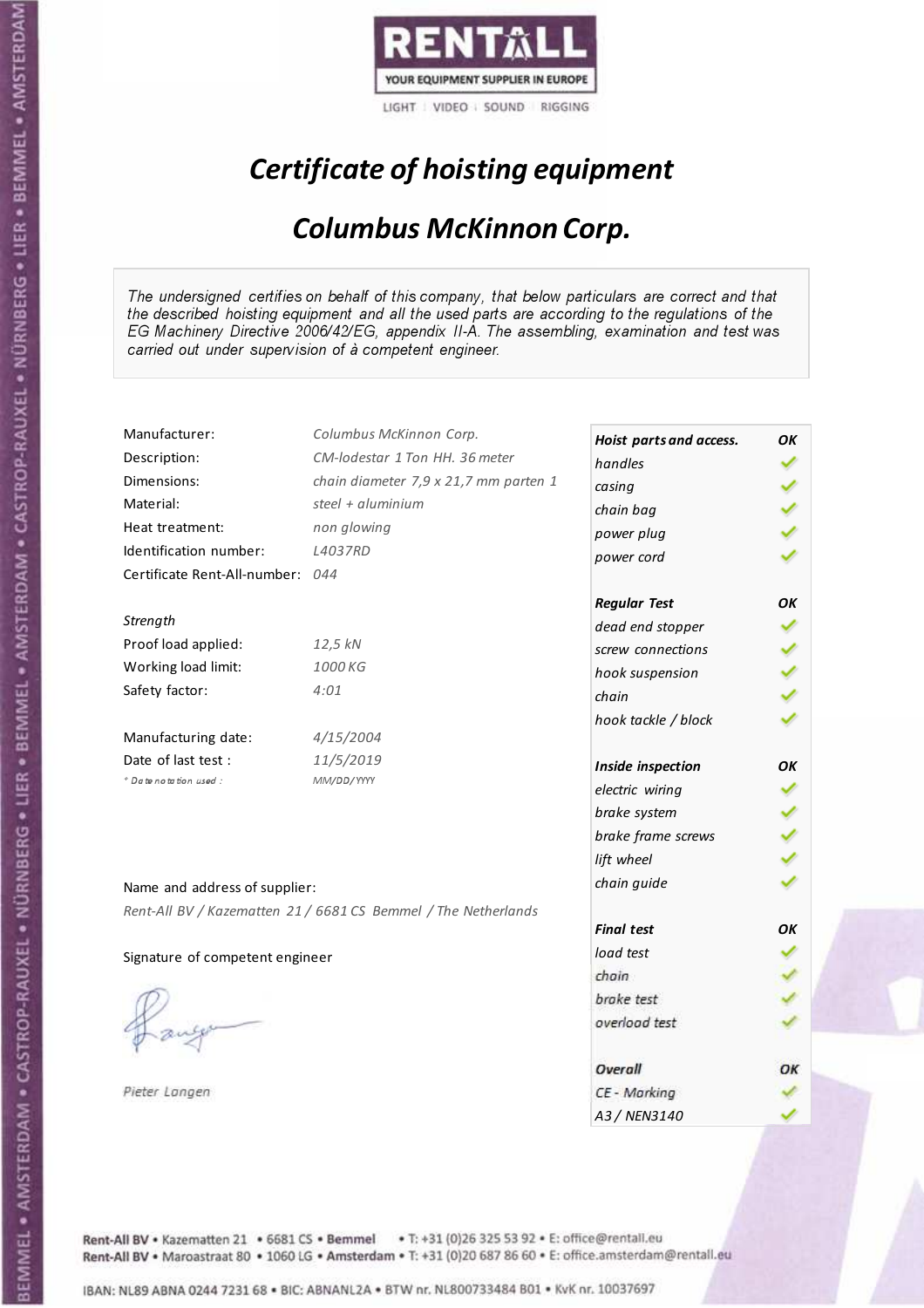

# Certificate of hoisting equipment

### Columbus McKinnon Corp.

The undersigned certifies on behalf of this company, that below particulars are correct and that the described hoisting equipment and all the used parts are according to the regulations of the EG Machinery Directive 2006/42/EG, appendix II-A. The assembling, examination and test was carried out under supervision of à competent engineer.

| Manufacturer:                    | Columbus McKinnon Corp.                                        | Hoist parts and access. | OK |
|----------------------------------|----------------------------------------------------------------|-------------------------|----|
| Description:                     | CM-lodestar 1 Ton HH, 36 meter                                 | handles                 |    |
| Dimensions:                      | chain diameter 7,9 x 21,7 mm parten 1                          | casing                  |    |
| Material:                        | steel + aluminium                                              | chain bag               |    |
| Heat treatment:                  | non glowing                                                    | power plug              |    |
| Identification number:           | <b>L1401RE</b>                                                 | power cord              |    |
| Certificate Rent-All-number: 045 |                                                                |                         |    |
|                                  |                                                                | <b>Regular Test</b>     | OK |
| Strength                         |                                                                | dead end stopper        |    |
| Proof load applied:              | 12,5 kN                                                        | screw connections       |    |
| Working load limit:              | 1000 KG                                                        | hook suspension         |    |
| Safety factor:                   | 4:01                                                           | chain                   |    |
|                                  |                                                                | hook tackle / block     |    |
| Manufacturing date:              | 5/15/2004                                                      |                         |    |
| Date of last test :              | 11/6/2019                                                      | Inside inspection       | OK |
| + Date notation used:            | MM/DD/YYYY                                                     | electric wiring         |    |
|                                  |                                                                | brake system            |    |
|                                  |                                                                | brake frame screws      |    |
|                                  |                                                                | lift wheel              |    |
| Name and address of supplier:    |                                                                | chain guide             |    |
|                                  | Rent-All BV / Kazematten 21 / 6681 CS Bemmel / The Netherlands |                         |    |
|                                  |                                                                | <b>Final test</b>       | OK |
| Signature of competent engineer  |                                                                | load test               |    |
|                                  |                                                                | chain                   |    |
|                                  |                                                                | brake test              |    |
|                                  |                                                                | overload test           |    |
|                                  |                                                                |                         |    |
|                                  |                                                                | Overall                 | ОΚ |
| Pieter Langen                    |                                                                | CE - Marking            |    |
|                                  |                                                                | A3 / NEN3140            |    |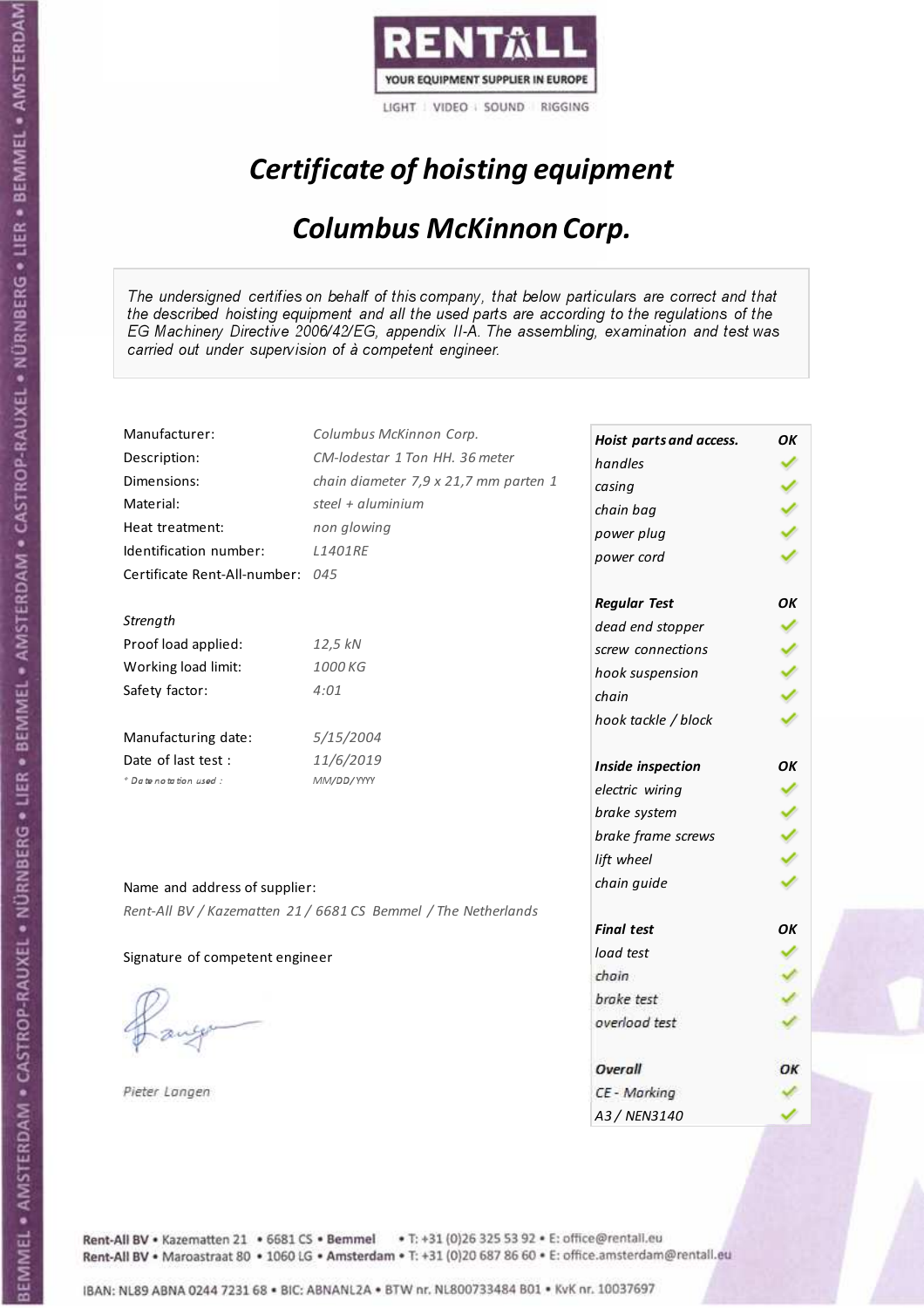

# Certificate of hoisting equipment

### Columbus McKinnon Corp.

The undersigned certifies on behalf of this company, that below particulars are correct and that the described hoisting equipment and all the used parts are according to the regulations of the EG Machinery Directive 2006/42/EG, appendix II-A. The assembling, examination and test was carried out under supervision of à competent engineer.

| Manufacturer:                    | Columbus McKinnon Corp.                                        |                         |    |
|----------------------------------|----------------------------------------------------------------|-------------------------|----|
| Description:                     | CM-lodestar 1 Ton HH, 36 meter                                 | Hoist parts and access. | ΟK |
| Dimensions:                      | chain diameter 7,9 x 21,7 mm parten 1                          | handles                 |    |
| Material:                        | steel + aluminium                                              | casing                  |    |
| Heat treatment:                  | non glowing                                                    | chain bag               |    |
| Identification number:           | L2125RL                                                        | power plug              |    |
|                                  |                                                                | power cord              |    |
| Certificate Rent-All-number: 046 |                                                                |                         |    |
|                                  |                                                                | <b>Regular Test</b>     | OK |
| Strength                         |                                                                | dead end stopper        |    |
| Proof load applied:              | 12,5 kN                                                        | screw connections       |    |
| Working load limit:              | 1000 KG                                                        | hook suspension         |    |
| Safety factor:                   | 4:01                                                           | chain                   |    |
|                                  |                                                                | hook tackle / block     |    |
| Manufacturing date:              | 11/15/2004                                                     |                         |    |
| Date of last test :              | 11/5/2019                                                      | Inside inspection       | OK |
| * Date notation used :           | MM/DD/YYYY                                                     | electric wiring         |    |
|                                  |                                                                | brake system            |    |
|                                  |                                                                | brake frame screws      |    |
|                                  |                                                                | lift wheel              |    |
|                                  |                                                                | chain guide             |    |
| Name and address of supplier:    |                                                                |                         |    |
|                                  | Rent-All BV / Kazematten 21 / 6681 CS Bemmel / The Netherlands | <b>Final test</b>       | OK |
| Signature of competent engineer  |                                                                | load test               |    |
|                                  |                                                                | chain                   |    |
|                                  |                                                                | brake test              |    |
|                                  |                                                                | overload test           |    |
|                                  |                                                                |                         |    |
|                                  |                                                                | Overall                 | ОΚ |
| Pieter Langen                    |                                                                | CE - Marking            |    |
|                                  |                                                                | A3 / NEN3140            |    |

Rent-All BV . Kazematten 21 . 6681 CS . Bemmel . T: +31 (0)26 325 53 92 . E: office@rentall.eu Rent-All BV · Maroastraat 80 · 1060 LG · Amsterdam · T: +31 (0)20 687 86 60 · E: office.amsterdam@rentall.eu

BEMMEL • AMSTERDAM • CASTROP-RAUXEL • NÜRNBERG • LIER • BEMMEL • AMSTERDAM • CASTROP-RAUXEL • NÜRNBERG • LIER • BEMMEL • AMSTERDAM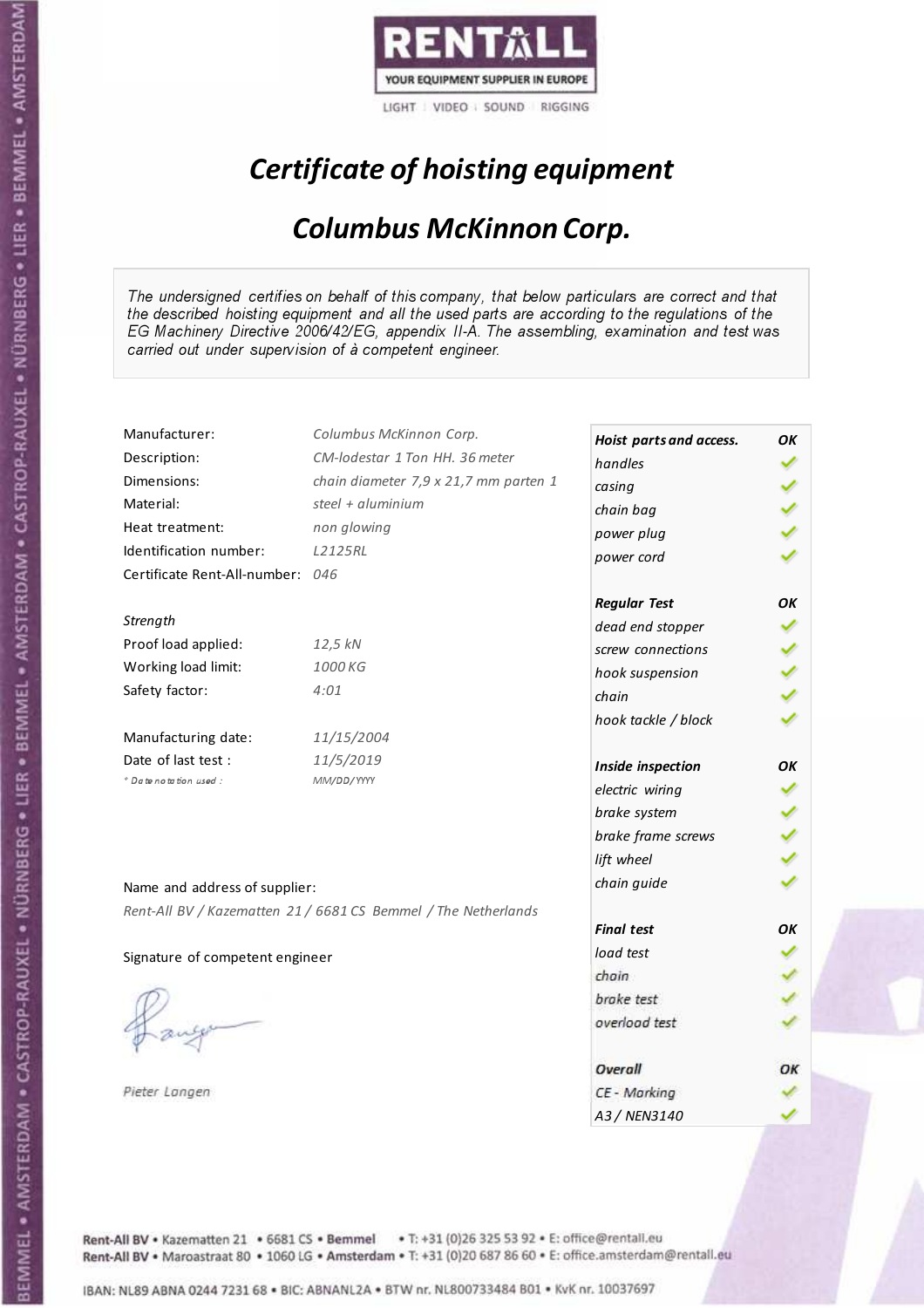

# Certificate of hoisting equipment

### Columbus McKinnon Corp.

The undersigned certifies on behalf of this company, that below particulars are correct and that the described hoisting equipment and all the used parts are according to the regulations of the EG Machinery Directive 2006/42/EG, appendix II-A. The assembling, examination and test was carried out under supervision of à competent engineer.

| Manufacturer:                    | Columbus McKinnon Corp.                                        | Hoist parts and access. | OK |
|----------------------------------|----------------------------------------------------------------|-------------------------|----|
| Description:                     | CM-lodestar 1 Ton HH. 36 meter                                 | handles                 |    |
| Dimensions:                      | chain diameter 7,9 x 21,7 mm parten 1                          | casing                  |    |
| Material:                        | steel + aluminium                                              | chain bag               |    |
| Heat treatment:                  | non glowing                                                    | power plug              |    |
| Identification number:           | <b>L1412RE</b>                                                 | power cord              |    |
| Certificate Rent-All-number: 047 |                                                                |                         |    |
|                                  |                                                                | <b>Regular Test</b>     | ΟK |
| Strength                         |                                                                | dead end stopper        |    |
| Proof load applied:              | 12,5 kN                                                        | screw connections       |    |
| Working load limit:              | 1000 KG                                                        | hook suspension         |    |
| Safety factor:                   | 4:01                                                           | chain                   |    |
|                                  |                                                                | hook tackle / block     |    |
| Manufacturing date:              | 5/15/2004                                                      |                         |    |
| Date of last test :              | 11/5/2019                                                      | Inside inspection       | OK |
| + Date notation used:            | MM/DD/YYYY                                                     | electric wiring         |    |
|                                  |                                                                | brake system            |    |
|                                  |                                                                | brake frame screws      |    |
|                                  |                                                                | lift wheel              |    |
| Name and address of supplier:    |                                                                | chain guide             |    |
|                                  | Rent-All BV / Kazematten 21 / 6681 CS Bemmel / The Netherlands |                         |    |
|                                  |                                                                | <b>Final test</b>       | OK |
| Signature of competent engineer  |                                                                | load test               |    |
|                                  |                                                                | chain                   |    |
|                                  |                                                                | brake test              |    |
|                                  |                                                                | overload test           |    |
|                                  |                                                                |                         |    |
|                                  |                                                                | Overall                 | ОΚ |
| Pieter Langen                    |                                                                | CE - Marking            |    |
|                                  |                                                                | A3/NFN3140              |    |

Rent-All BV . Kazematten 21 . 6681 CS . Bemmel . T: +31 (0)26 325 53 92 . E: office@rentall.eu Rent-All BV · Maroastraat 80 · 1060 LG · Amsterdam · T: +31 (0)20 687 86 60 · E: office.amsterdam@rentall.eu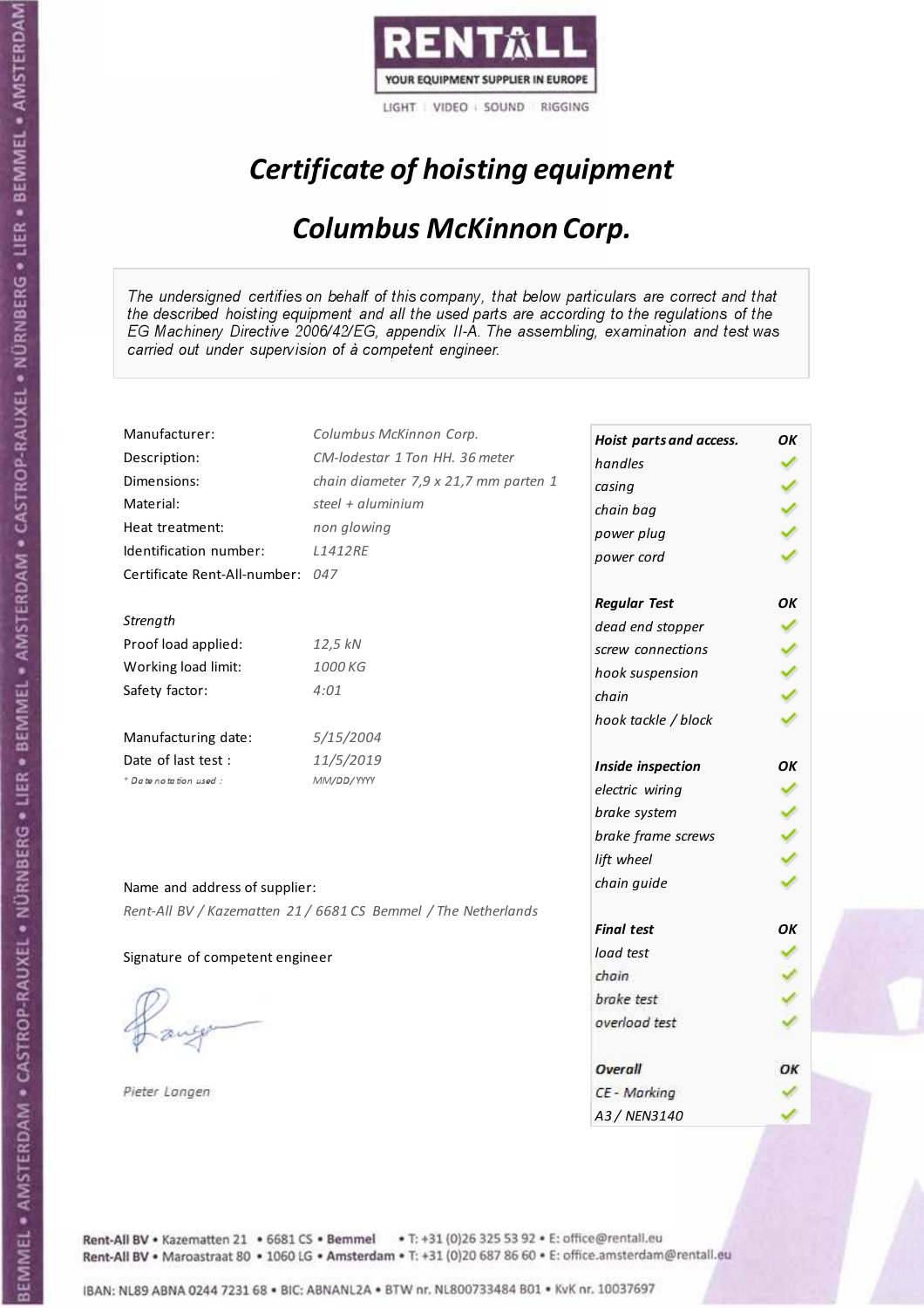

# Certificate of hoisting equipment

### Columbus McKinnon Corp.

The undersigned certifies on behalf of this company, that below particulars are correct and that the described hoisting equipment and all the used parts are according to the regulations of the EG Machinery Directive 2006/42/EG, appendix II-A. The assembling, examination and test was carried out under supervision of à competent engineer.

| Manufacturer:                   | Columbus McKinnon Corp.                                        |                                    | ΟK |
|---------------------------------|----------------------------------------------------------------|------------------------------------|----|
| Description:                    | CM-lodestar 1 Ton HH, 36 meter                                 | Hoist parts and access.<br>handles |    |
| Dimensions:                     | chain diameter 7,9 x 21,7 mm parten 1                          |                                    |    |
| Material:                       | steel + aluminium                                              | casing                             |    |
| Heat treatment:                 | non glowing                                                    | chain bag                          |    |
| Identification number:          | L1669SK                                                        | power plug                         |    |
| Certificate Rent-All-number:    | 049                                                            | power cord                         |    |
|                                 |                                                                |                                    |    |
|                                 |                                                                | <b>Regular Test</b>                | OK |
| Strength                        |                                                                | dead end stopper                   |    |
| Proof load applied:             | 12,5 kN                                                        | screw connections                  |    |
| Working load limit:             | 1000 KG                                                        | hook suspension                    |    |
| Safety factor:                  | 4:01                                                           | chain                              |    |
|                                 |                                                                | hook tackle / block                |    |
| Manufacturing date:             | 10/16/2006                                                     |                                    |    |
| Date of last test :             | 11/4/2019                                                      | Inside inspection                  | OK |
| * Date notation used :          | MM/DD/YYYY                                                     | electric wiring                    |    |
|                                 |                                                                | brake system                       |    |
|                                 |                                                                | brake frame screws                 |    |
|                                 |                                                                | lift wheel                         |    |
|                                 |                                                                | chain guide                        |    |
| Name and address of supplier:   |                                                                |                                    |    |
|                                 | Rent-All BV / Kazematten 21 / 6681 CS Bemmel / The Netherlands | <b>Final test</b>                  | OK |
| Signature of competent engineer |                                                                | load test                          |    |
|                                 |                                                                | chain                              |    |
|                                 |                                                                | brake test                         |    |
|                                 |                                                                | overload test                      |    |
|                                 |                                                                |                                    |    |
|                                 |                                                                | Overall                            | ОΚ |
| Pieter Langen                   |                                                                | CE - Marking                       |    |
|                                 |                                                                | A3 / NEN3140                       |    |

Rent-All BV . Kazematten 21 . 6681 CS . Bemmel . T: +31 (0)26 325 53 92 . E: office@rentall.eu Rent-All BV · Maroastraat 80 · 1060 LG · Amsterdam · T: +31 (0)20 687 86 60 · E: office.amsterdam@rentall.eu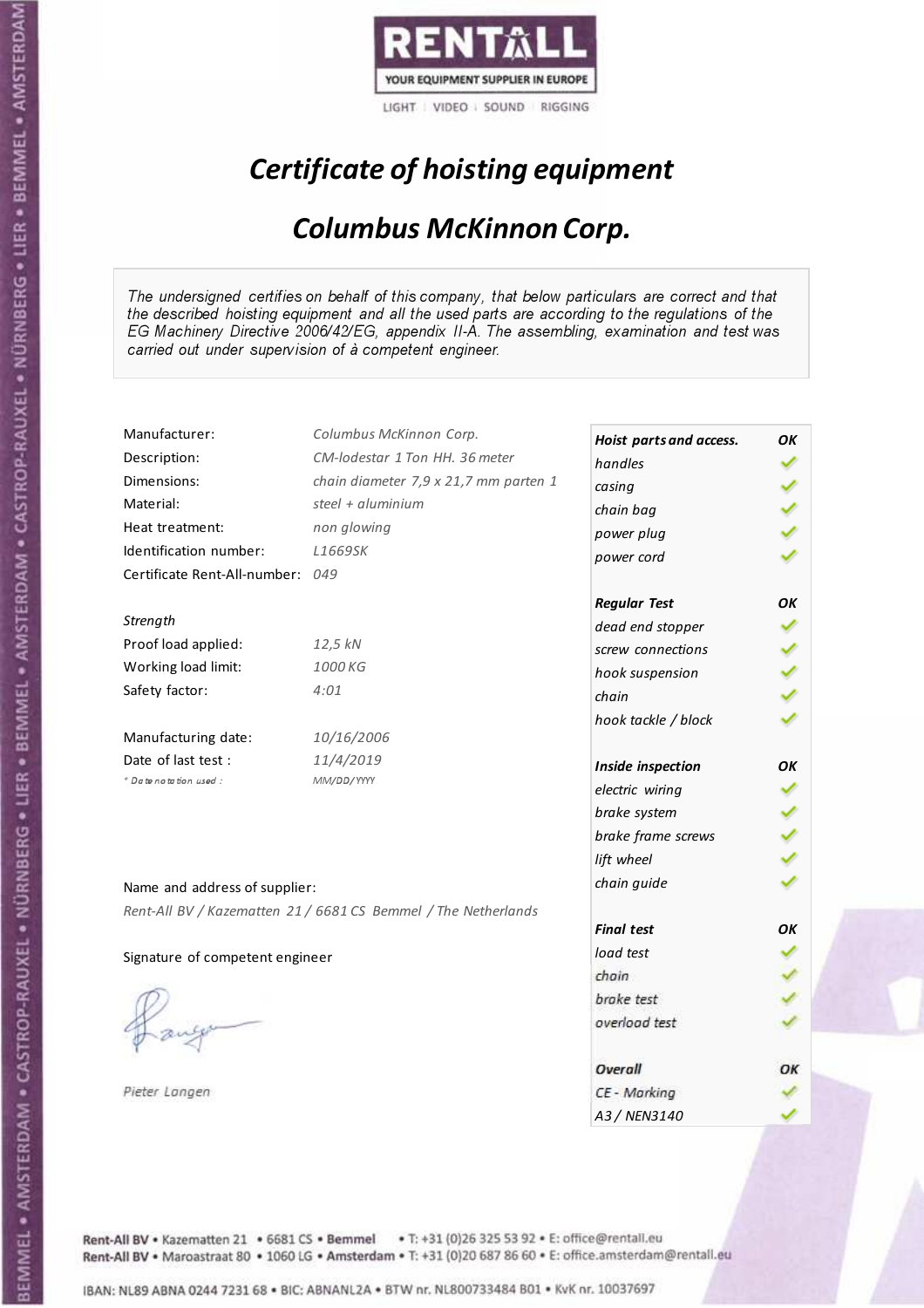

# Certificate of hoisting equipment

### Columbus McKinnon Corp.

The undersigned certifies on behalf of this company, that below particulars are correct and that the described hoisting equipment and all the used parts are according to the regulations of the EG Machinery Directive 2006/42/EG, appendix II-A. The assembling, examination and test was carried out under supervision of à competent engineer.

| Manufacturer:                   | Columbus McKinnon Corp.                                        | Hoist parts and access. | ΟK |
|---------------------------------|----------------------------------------------------------------|-------------------------|----|
| Description:                    | CM-lodestar 1 Ton HH, 36 meter                                 | handles                 |    |
| Dimensions:                     | chain diameter 7,9 x 21,7 mm parten 1                          | casing                  |    |
| Material:                       | steel + aluminium                                              | chain bag               |    |
| Heat treatment:                 | non glowing                                                    | power plug              |    |
| Identification number:          | L1661SK                                                        | power cord              |    |
| Certificate Rent-All-number:    | 050                                                            |                         |    |
|                                 |                                                                | <b>Regular Test</b>     | ΟK |
| Strength                        |                                                                | dead end stopper        |    |
| Proof load applied:             | 12,5 kN                                                        | screw connections       |    |
| Working load limit:             | 1000 KG                                                        | hook suspension         |    |
| Safety factor:                  | 4:01                                                           | chain                   |    |
|                                 |                                                                | hook tackle / block     |    |
| Manufacturing date:             | 10/16/2006                                                     |                         |    |
| Date of last test:              | 11/5/2019                                                      | Inside inspection       | ΟK |
| * Date notation used :          | MM/DD/YYYY                                                     | electric wiring         |    |
|                                 |                                                                | brake system            |    |
|                                 |                                                                | brake frame screws      |    |
|                                 |                                                                | lift wheel              |    |
|                                 |                                                                | chain guide             |    |
| Name and address of supplier:   |                                                                |                         |    |
|                                 | Rent-All BV / Kazematten 21 / 6681 CS Bemmel / The Netherlands | <b>Final test</b>       | OK |
|                                 |                                                                | load test               |    |
| Signature of competent engineer |                                                                | chain                   |    |
|                                 |                                                                |                         |    |
|                                 |                                                                | brake test              |    |
|                                 |                                                                | overload test           |    |
|                                 |                                                                | Overall                 | ОΚ |
| Pieter Langen                   |                                                                | CE - Marking            |    |
|                                 |                                                                | A3/NFN3140              |    |

Rent-All BV . Kazematten 21 . 6681 CS . Bemmel . T: +31 (0)26 325 53 92 . E: office@rentall.eu Rent-All BV · Maroastraat 80 · 1060 LG · Amsterdam · T: +31 (0)20 687 86 60 · E: office.amsterdam@rentall.eu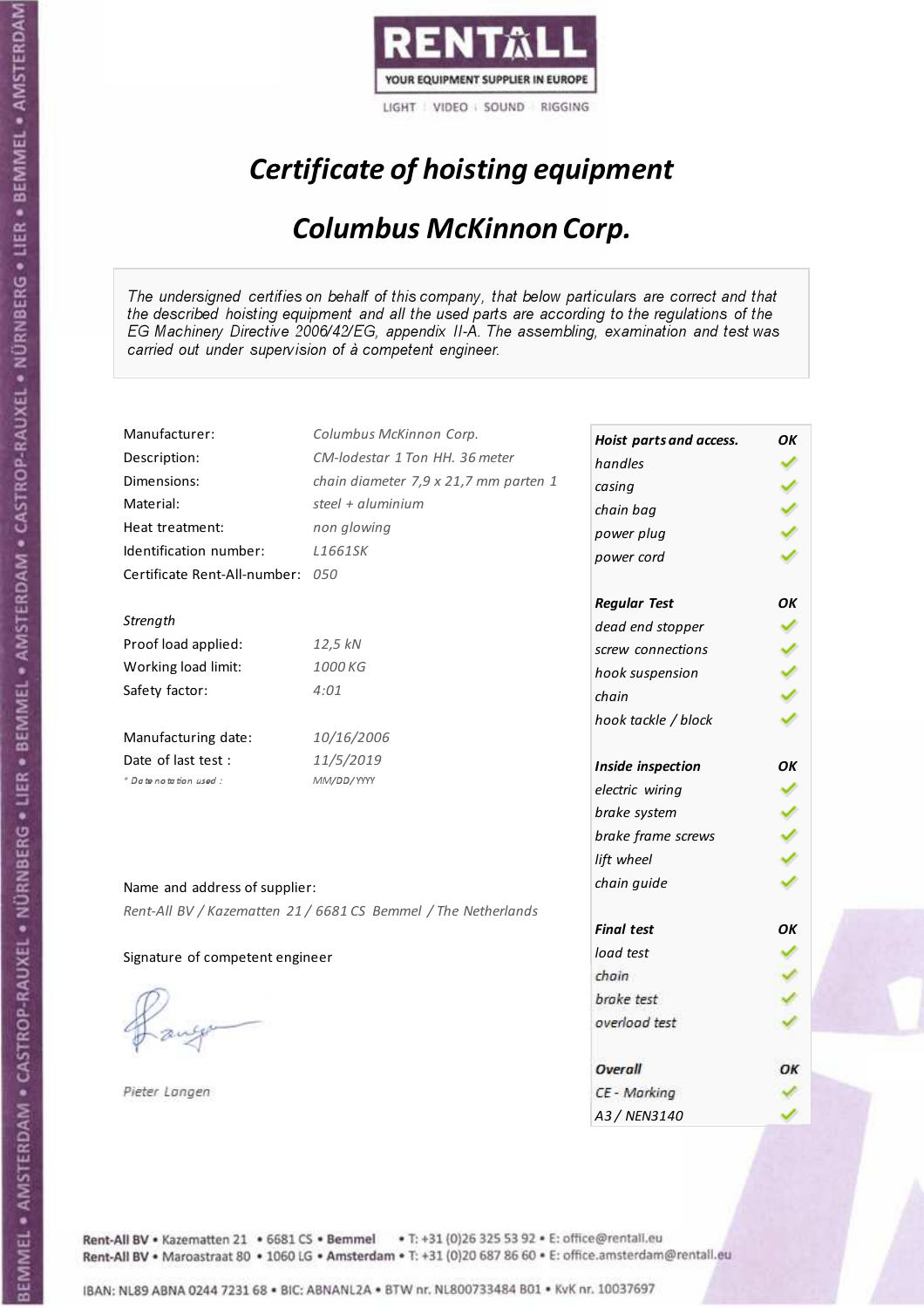

# Certificate of hoisting equipment

### Columbus McKinnon Corp.

The undersigned certifies on behalf of this company, that below particulars are correct and that the described hoisting equipment and all the used parts are according to the regulations of the EG Machinery Directive 2006/42/EG, appendix II-A. The assembling, examination and test was carried out under supervision of à competent engineer.

| Manufacturer:                    | Columbus McKinnon Corp.                                        | Hoist parts and access. | ΟK  |
|----------------------------------|----------------------------------------------------------------|-------------------------|-----|
| Description:                     | CM-lodestar 1 Ton HH, 36 meter                                 | handles                 |     |
| Dimensions:                      | chain diameter 7,9 x 21,7 mm parten 1                          | casing                  |     |
| Material:                        | steel + aluminium                                              | chain bag               |     |
| Heat treatment:                  | non glowing                                                    | power plug              |     |
| Identification number:           | L2375QS                                                        | power cord              |     |
| Certificate Rent-All-number: 051 |                                                                |                         |     |
|                                  |                                                                | <b>Regular Test</b>     | OK  |
| Strength                         |                                                                | dead end stopper        |     |
| Proof load applied:              | 12,5 kN                                                        | screw connections       |     |
| Working load limit:              | 1000 KG                                                        | hook suspension         |     |
| Safety factor:                   | 4:01                                                           | chain                   | くくく |
|                                  |                                                                | hook tackle / block     |     |
| Manufacturing date:              | 5/17/2003                                                      |                         |     |
| Date of last test :              | 11/7/2019                                                      | Inside inspection       | ОΚ  |
| + Date notation used:            | MM/DD/YYYY                                                     | electric wiring         |     |
|                                  |                                                                | brake system            |     |
|                                  |                                                                | brake frame screws      |     |
|                                  |                                                                | lift wheel              |     |
| Name and address of supplier:    |                                                                | chain guide             |     |
|                                  | Rent-All BV / Kazematten 21 / 6681 CS Bemmel / The Netherlands |                         |     |
|                                  |                                                                | <b>Final test</b>       | ΟK  |
| Signature of competent engineer  |                                                                | load test               |     |
|                                  |                                                                | chain                   |     |
|                                  |                                                                | brake test              |     |
|                                  |                                                                | overload test           |     |
|                                  |                                                                |                         |     |
|                                  |                                                                | Overall                 | ОК  |
| Pieter Langen                    |                                                                | CE - Marking            |     |
|                                  |                                                                | A3 / NEN3140            |     |

Rent-All BV . Kazematten 21 . 6681 CS . Bemmel . T: +31 (0)26 325 53 92 . E: office@rentall.eu Rent-All BV · Maroastraat 80 · 1060 LG · Amsterdam · T: +31 (0)20 687 86 60 · E: office.amsterdam@rentall.eu

IBAN: NL89 ABNA 0244 7231 68 . BIC: ABNANL2A . BTW nr. NL800733484 B01 . KvK nr. 10037697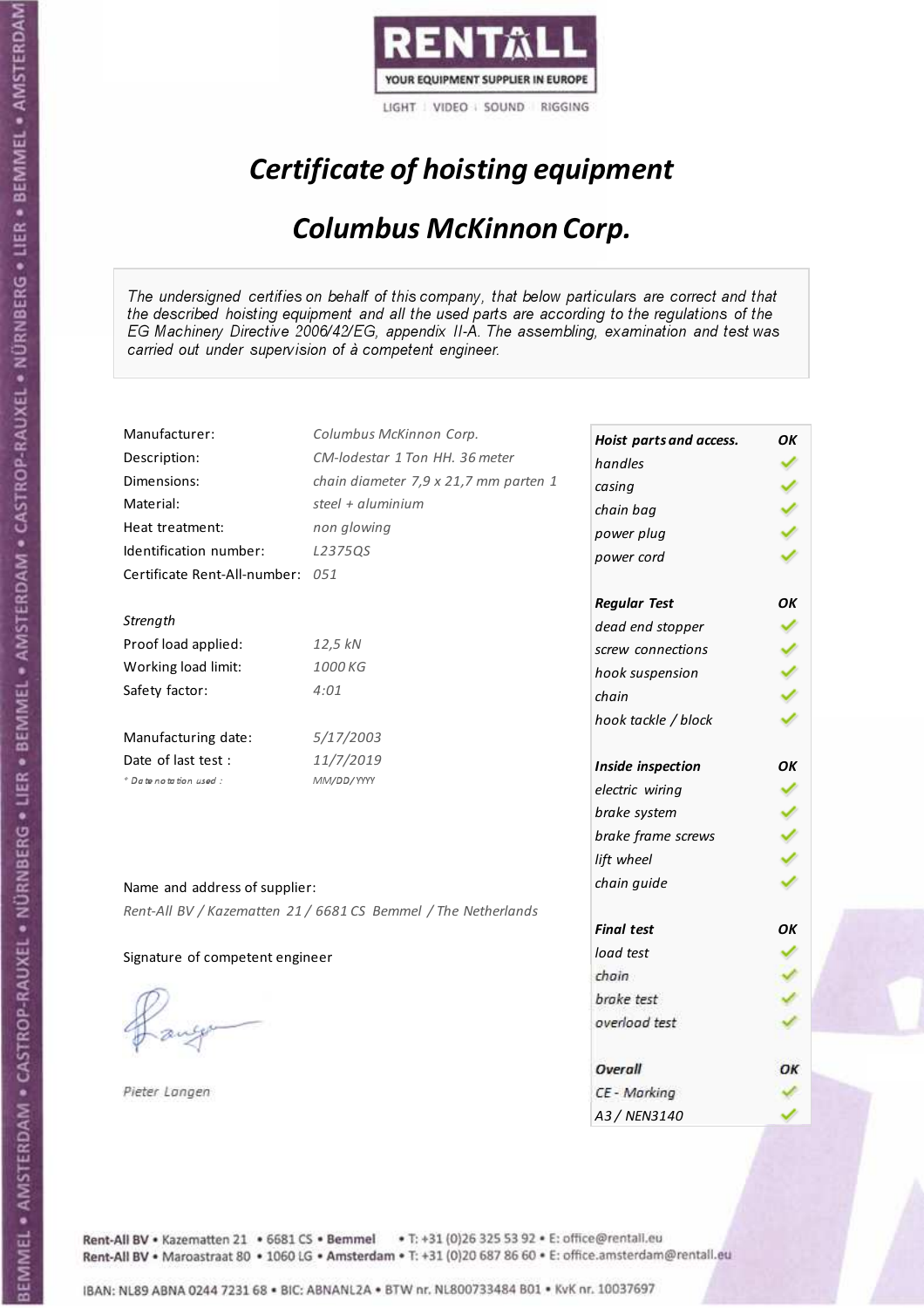

# Certificate of hoisting equipment

### Columbus McKinnon Corp.

The undersigned certifies on behalf of this company, that below particulars are correct and that the described hoisting equipment and all the used parts are according to the regulations of the EG Machinery Directive 2006/42/EG, appendix II-A. The assembling, examination and test was carried out under supervision of à competent engineer.

| Manufacturer:                    | Columbus McKinnon Corp.                                        | Hoist parts and access. | OK |
|----------------------------------|----------------------------------------------------------------|-------------------------|----|
| Description:                     | CM-lodestar 1 Ton HH. 36 meter                                 | handles                 |    |
| Dimensions:                      | chain diameter 7,9 x 21,7 mm parten 1                          | casing                  |    |
| Material:                        | steel + aluminium                                              | chain bag               |    |
| Heat treatment:                  | non glowing                                                    | power plug              |    |
| Identification number:           | L3502QZ                                                        | power cord              |    |
| Certificate Rent-All-number: 052 |                                                                |                         |    |
|                                  |                                                                | <b>Regular Test</b>     | ΟK |
| Strength                         |                                                                | dead end stopper        |    |
| Proof load applied:              | 12,5 kN                                                        | screw connections       |    |
| Working load limit:              | 1000 KG                                                        | hook suspension         |    |
| Safety factor:                   | 4:01                                                           | chain                   |    |
|                                  |                                                                | hook tackle / block     |    |
| Manufacturing date:              | 12/17/2003                                                     |                         |    |
| Date of last test :              | 11/5/2019                                                      | Inside inspection       | OΚ |
| + Date notation used:            | MM/DD/YYYY                                                     | electric wiring         |    |
|                                  |                                                                | brake system            |    |
|                                  |                                                                | brake frame screws      |    |
|                                  |                                                                | lift wheel              |    |
| Name and address of supplier:    |                                                                | chain guide             |    |
|                                  | Rent-All BV / Kazematten 21 / 6681 CS Bemmel / The Netherlands |                         |    |
|                                  |                                                                | <b>Final test</b>       | OK |
| Signature of competent engineer  |                                                                | load test               |    |
|                                  |                                                                | chain                   |    |
|                                  |                                                                | brake test              |    |
|                                  |                                                                | overload test           |    |
|                                  |                                                                |                         |    |
|                                  |                                                                | Overall                 | ОΚ |
| Pieter Langen                    |                                                                | CE - Marking            |    |
|                                  |                                                                | A3/NFN3140              |    |

Rent-All BV . Kazematten 21 . 6681 CS . Bemmel . T: +31 (0)26 325 53 92 . E: office@rentall.eu Rent-All BV · Maroastraat 80 · 1060 LG · Amsterdam · T: +31 (0)20 687 86 60 · E: office.amsterdam@rentall.eu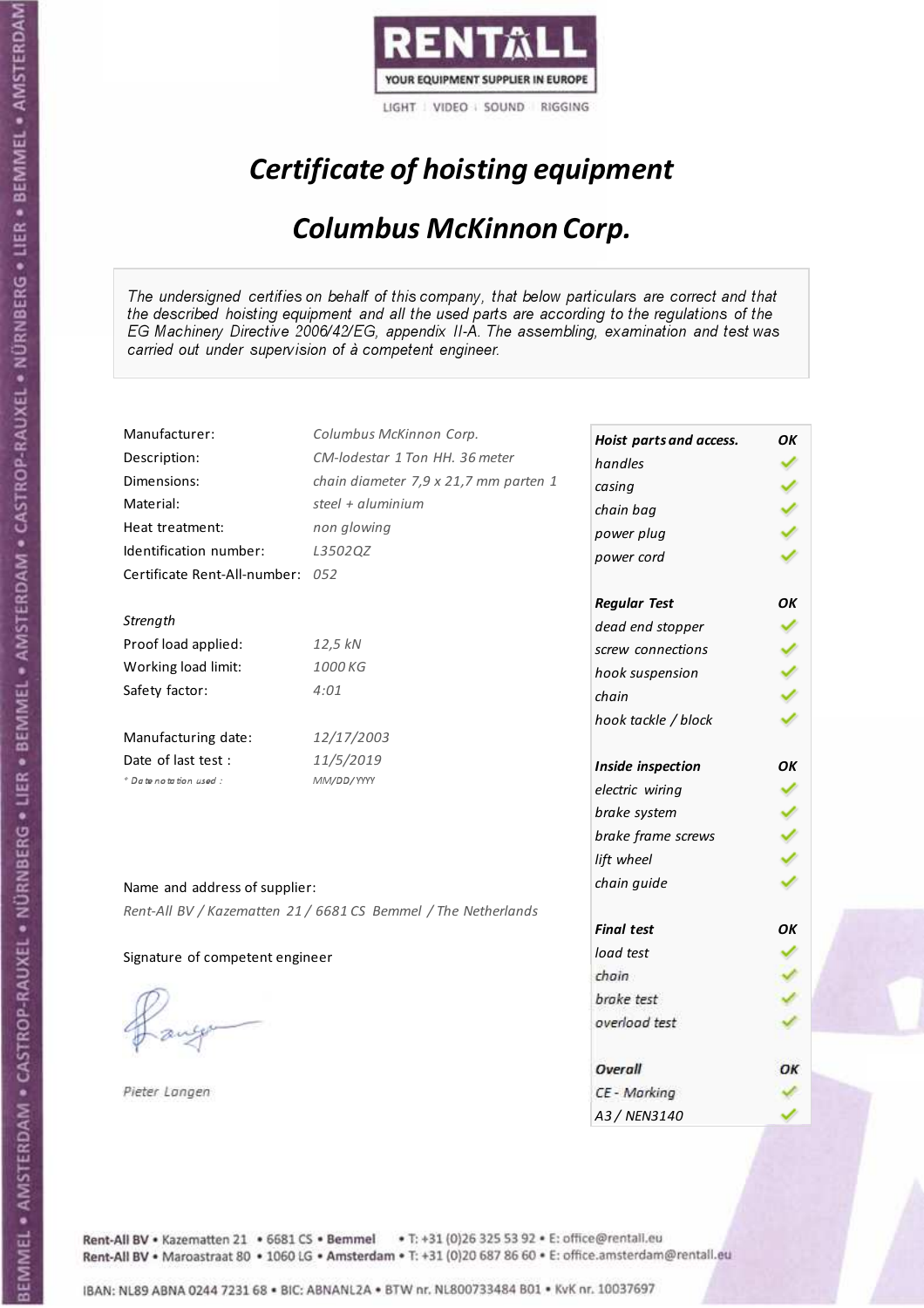

# Certificate of hoisting equipment

### Columbus McKinnon Corp.

The undersigned certifies on behalf of this company, that below particulars are correct and that the described hoisting equipment and all the used parts are according to the regulations of the EG Machinery Directive 2006/42/EG, appendix II-A. The assembling, examination and test was carried out under supervision of à competent engineer.

| Manufacturer:                    | Columbus McKinnon Corp.                                        | Hoist parts and access. | OK |
|----------------------------------|----------------------------------------------------------------|-------------------------|----|
| Description:                     | CM-lodestar 1 Ton HH, 36 meter                                 | handles                 |    |
| Dimensions:                      | chain diameter 7,9 x 21,7 mm parten 1                          | casing                  |    |
| Material:                        | steel + aluminium                                              | chain bag               |    |
| Heat treatment:                  | non glowing                                                    | power plug              |    |
| Identification number:           | L0559RD                                                        | power cord              |    |
| Certificate Rent-All-number: 053 |                                                                |                         |    |
|                                  |                                                                | <b>Regular Test</b>     | OK |
| Strength                         |                                                                | dead end stopper        |    |
| Proof load applied:              | 12,5 kN                                                        | screw connections       |    |
| Working load limit:              | 1000 KG                                                        | hook suspension         |    |
| Safety factor:                   | 4:01                                                           | chain                   |    |
|                                  |                                                                | hook tackle / block     |    |
| Manufacturing date:              | 4/15/2004                                                      |                         |    |
| Date of last test :              | 11/7/2019                                                      | Inside inspection       | OK |
| + Date notation used:            | MM/DD/YYYY                                                     | electric wiring         |    |
|                                  |                                                                | brake system            |    |
|                                  |                                                                | brake frame screws      |    |
|                                  |                                                                | lift wheel              |    |
| Name and address of supplier:    |                                                                | chain guide             |    |
|                                  | Rent-All BV / Kazematten 21 / 6681 CS Bemmel / The Netherlands |                         |    |
|                                  |                                                                | <b>Final test</b>       | OK |
| Signature of competent engineer  |                                                                | load test               |    |
|                                  |                                                                | chain                   |    |
|                                  |                                                                | brake test              |    |
|                                  |                                                                | overload test           |    |
|                                  |                                                                |                         |    |
|                                  |                                                                | Overall                 | ОΚ |
| Pieter Langen                    |                                                                | CE - Marking            |    |
|                                  |                                                                | A3 / NEN3140            |    |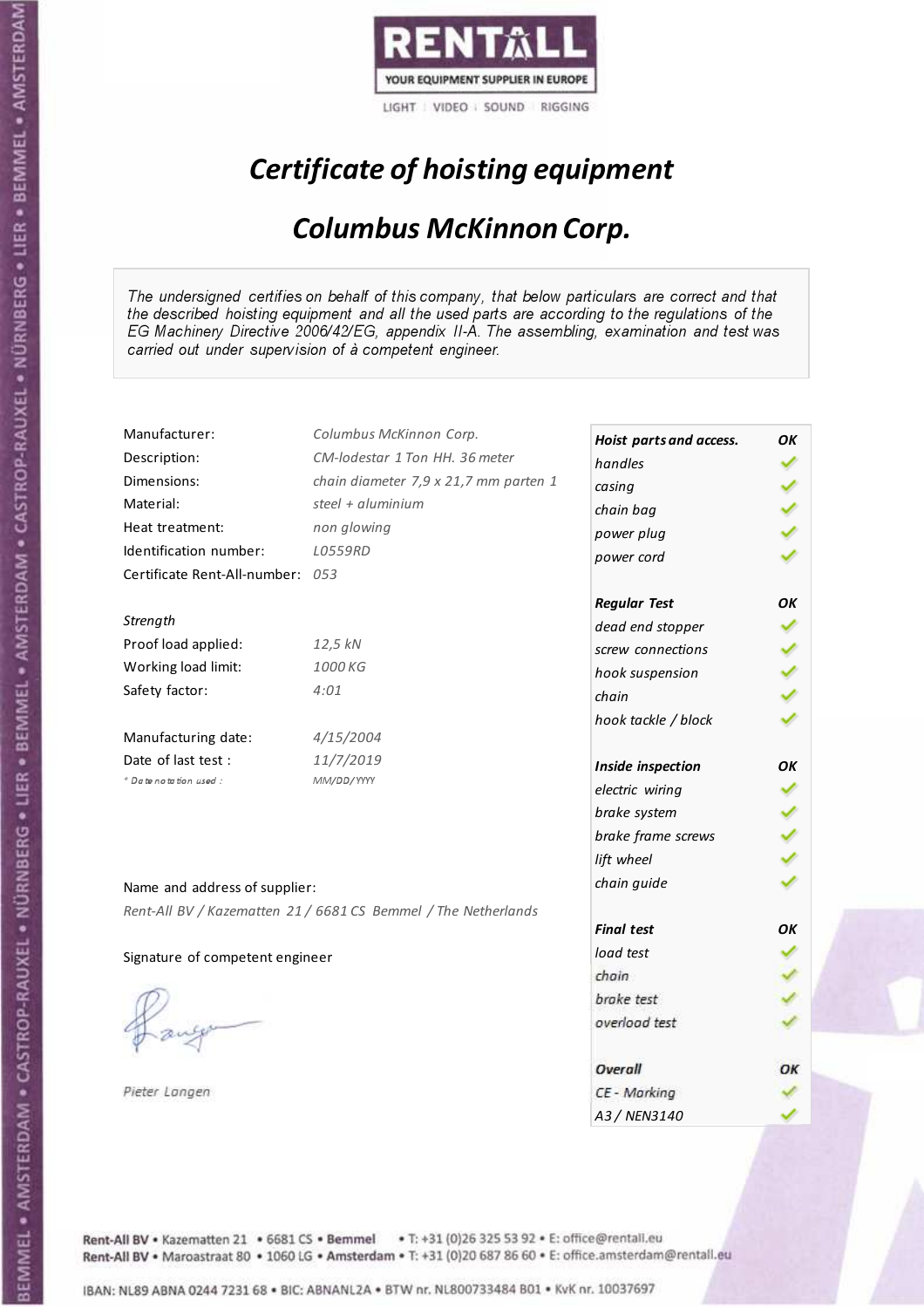

# Certificate of hoisting equipment

### Columbus McKinnon Corp.

The undersigned certifies on behalf of this company, that below particulars are correct and that the described hoisting equipment and all the used parts are according to the regulations of the EG Machinery Directive 2006/42/EG, appendix II-A. The assembling, examination and test was carried out under supervision of à competent engineer.

| Manufacturer:                    | Columbus McKinnon Corp.                                        | Hoist parts and access. | OK |
|----------------------------------|----------------------------------------------------------------|-------------------------|----|
| Description:                     | CM-lodestar 1 Ton HH, 36 meter                                 | handles                 |    |
| Dimensions:                      | chain diameter 7,9 x 21,7 mm parten 1                          | casing                  |    |
| Material:                        | steel + aluminium                                              | chain bag               |    |
| Heat treatment:                  | non glowing                                                    | power plug              |    |
| Identification number:           | <b>L1414RE</b>                                                 | power cord              |    |
| Certificate Rent-All-number: 054 |                                                                |                         |    |
|                                  |                                                                | <b>Regular Test</b>     | OK |
| Strength                         |                                                                | dead end stopper        |    |
| Proof load applied:              | 12,5 kN                                                        | screw connections       |    |
| Working load limit:              | 1000 KG                                                        | hook suspension         |    |
| Safety factor:                   | 4:01                                                           | chain                   |    |
|                                  |                                                                | hook tackle / block     |    |
| Manufacturing date:              | 5/15/2004                                                      |                         |    |
| Date of last test :              | 2/3/2020                                                       | Inside inspection       | OK |
| + Date notation used:            | MM/DD/YYYY                                                     | electric wiring         |    |
|                                  |                                                                | brake system            |    |
|                                  |                                                                | brake frame screws      |    |
|                                  |                                                                | lift wheel              |    |
| Name and address of supplier:    |                                                                | chain guide             |    |
|                                  | Rent-All BV / Kazematten 21 / 6681 CS Bemmel / The Netherlands |                         |    |
|                                  |                                                                | <b>Final test</b>       | OK |
| Signature of competent engineer  |                                                                | load test               |    |
|                                  |                                                                | chain                   |    |
|                                  |                                                                | brake test              |    |
|                                  |                                                                | overload test           |    |
|                                  |                                                                |                         |    |
|                                  |                                                                | Overall                 | ОΚ |
| Pieter Langen                    |                                                                | CE - Marking            |    |
|                                  |                                                                | A3 / NEN3140            |    |

Rent-All BV . Kazematten 21 . 6681 CS . Bemmel . T: +31 (0)26 325 53 92 . E: office@rentall.eu Rent-All BV · Maroastraat 80 · 1060 LG · Amsterdam · T: +31 (0)20 687 86 60 · E: office.amsterdam@rentall.eu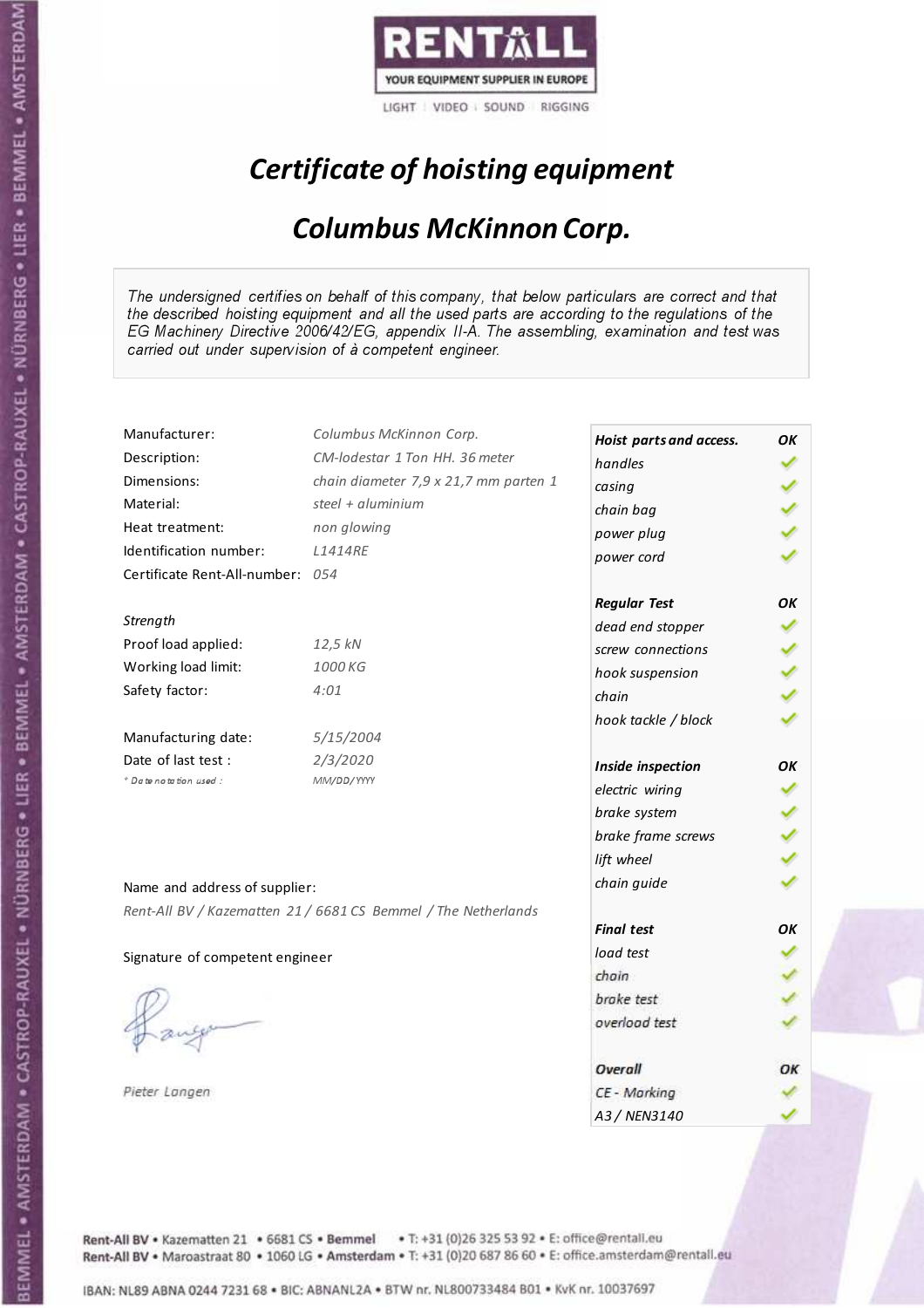

# Certificate of hoisting equipment

### Columbus McKinnon Corp.

The undersigned certifies on behalf of this company, that below particulars are correct and that the described hoisting equipment and all the used parts are according to the regulations of the EG Machinery Directive 2006/42/EG, appendix II-A. The assembling, examination and test was carried out under supervision of à competent engineer.

| Manufacturer:                    | Columbus McKinnon Corp.                                        | Hoist parts and access. | OK |
|----------------------------------|----------------------------------------------------------------|-------------------------|----|
| Description:                     | CM-lodestar 1 Ton HH. 36 meter                                 | handles                 |    |
| Dimensions:                      | chain diameter 7,9 x 21,7 mm parten 1                          | casing                  |    |
| Material:                        | steel + aluminium                                              | chain bag               |    |
| Heat treatment:                  | non glowing                                                    | power plug              |    |
| Identification number:           | L1975QL                                                        | power cord              |    |
| Certificate Rent-All-number: 055 |                                                                |                         |    |
|                                  |                                                                | <b>Regular Test</b>     | ΟK |
| Strength                         |                                                                | dead end stopper        |    |
| Proof load applied:              | 12,5 kN                                                        | screw connections       |    |
| Working load limit:              | 1000 KG                                                        | hook suspension         |    |
| Safety factor:                   | 4:01                                                           | chain                   |    |
|                                  |                                                                | hook tackle / block     |    |
| Manufacturing date:              | 11/16/2002                                                     |                         |    |
| Date of last test :              | 11/4/2019                                                      | Inside inspection       | OΚ |
| + Date notation used:            | MM/DD/YYYY                                                     | electric wiring         |    |
|                                  |                                                                | brake system            |    |
|                                  |                                                                | brake frame screws      |    |
|                                  |                                                                | lift wheel              |    |
| Name and address of supplier:    |                                                                | chain guide             |    |
|                                  |                                                                |                         |    |
|                                  | Rent-All BV / Kazematten 21 / 6681 CS Bemmel / The Netherlands | <b>Final test</b>       | OK |
| Signature of competent engineer  |                                                                | load test               |    |
|                                  |                                                                | chain                   |    |
|                                  |                                                                | brake test              |    |
|                                  |                                                                | overload test           |    |
|                                  |                                                                |                         |    |
|                                  |                                                                | Overall                 | ОΚ |
| Pieter Langen                    |                                                                | CE - Marking            |    |
|                                  |                                                                | A3/NFN3140              |    |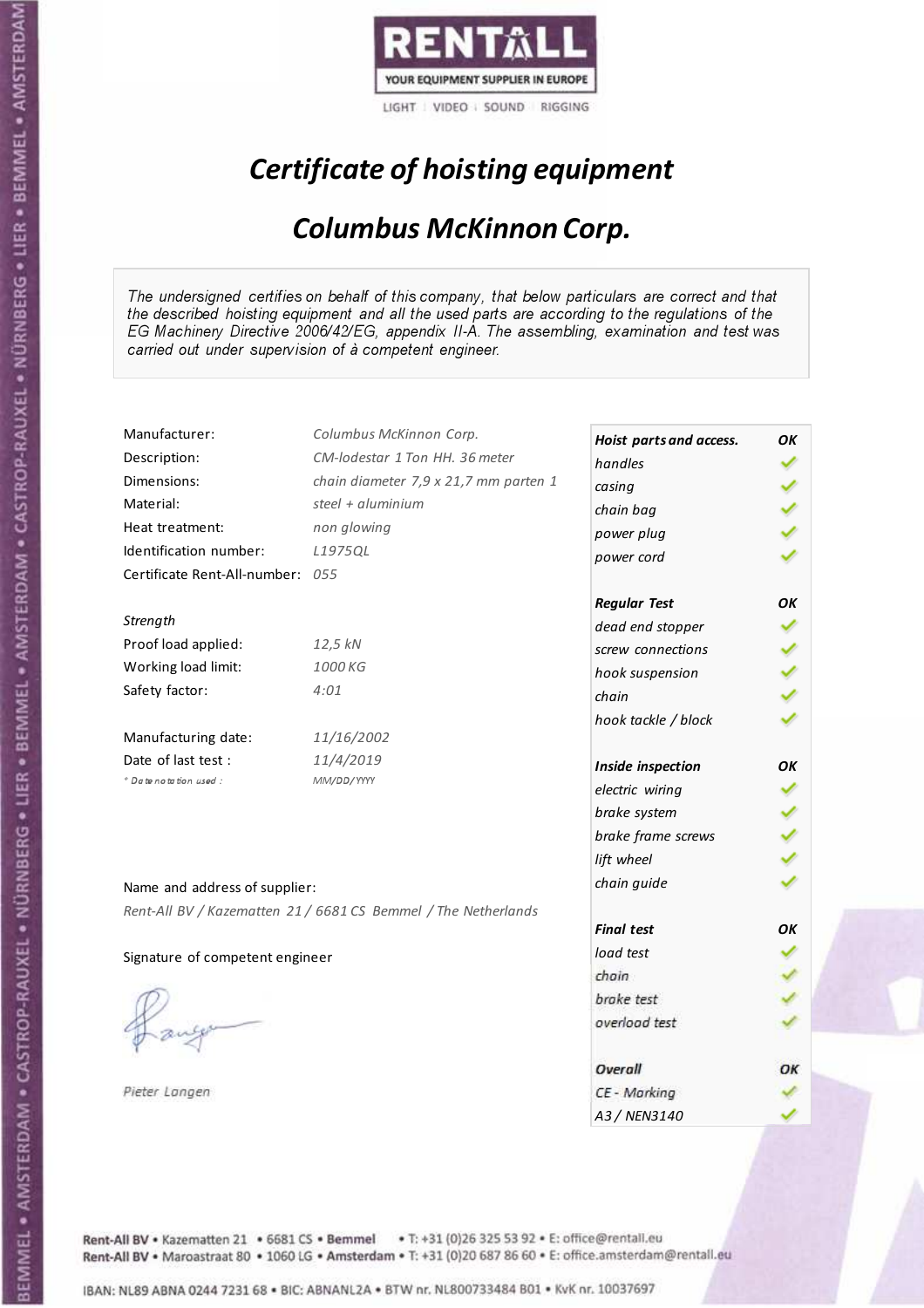

# Certificate of hoisting equipment

### Columbus McKinnon Corp.

The undersigned certifies on behalf of this company, that below particulars are correct and that the described hoisting equipment and all the used parts are according to the regulations of the EG Machinery Directive 2006/42/EG, appendix II-A. The assembling, examination and test was carried out under supervision of à competent engineer.

| Manufacturer:                    | Columbus McKinnon Corp.                                        | Hoist parts and access. | OK |
|----------------------------------|----------------------------------------------------------------|-------------------------|----|
| Description:                     | CM-lodestar 1 Ton HH, 36 meter                                 | handles                 |    |
| Dimensions:                      | chain diameter 7,9 x 21,7 mm parten 1                          | casing                  |    |
| Material:                        | steel + aluminium                                              | chain bag               |    |
| Heat treatment:                  | non glowing                                                    | power plug              |    |
| Identification number:           | L1368RE                                                        | power cord              |    |
| Certificate Rent-All-number: 056 |                                                                |                         |    |
|                                  |                                                                | <b>Regular Test</b>     | OK |
| Strength                         |                                                                | dead end stopper        |    |
| Proof load applied:              | 12,5 kN                                                        | screw connections       |    |
| Working load limit:              | 1000 KG                                                        | hook suspension         |    |
| Safety factor:                   | 4:01                                                           | chain                   |    |
|                                  |                                                                | hook tackle / block     |    |
| Manufacturing date:              | 5/15/2004                                                      |                         |    |
| Date of last test :              | 11/5/2019                                                      | Inside inspection       | OK |
| + Date notation used:            | MM/DD/YYYY                                                     | electric wiring         |    |
|                                  |                                                                | brake system            |    |
|                                  |                                                                | brake frame screws      |    |
|                                  |                                                                | lift wheel              |    |
| Name and address of supplier:    |                                                                | chain guide             |    |
|                                  | Rent-All BV / Kazematten 21 / 6681 CS Bemmel / The Netherlands |                         |    |
|                                  |                                                                | <b>Final test</b>       | OK |
| Signature of competent engineer  |                                                                | load test               |    |
|                                  |                                                                | chain                   |    |
|                                  |                                                                | brake test              |    |
|                                  |                                                                | overload test           |    |
|                                  |                                                                |                         |    |
|                                  |                                                                | Overall                 | ОΚ |
| Pieter Langen                    |                                                                | CE - Marking            |    |
|                                  |                                                                | A3 / NEN3140            |    |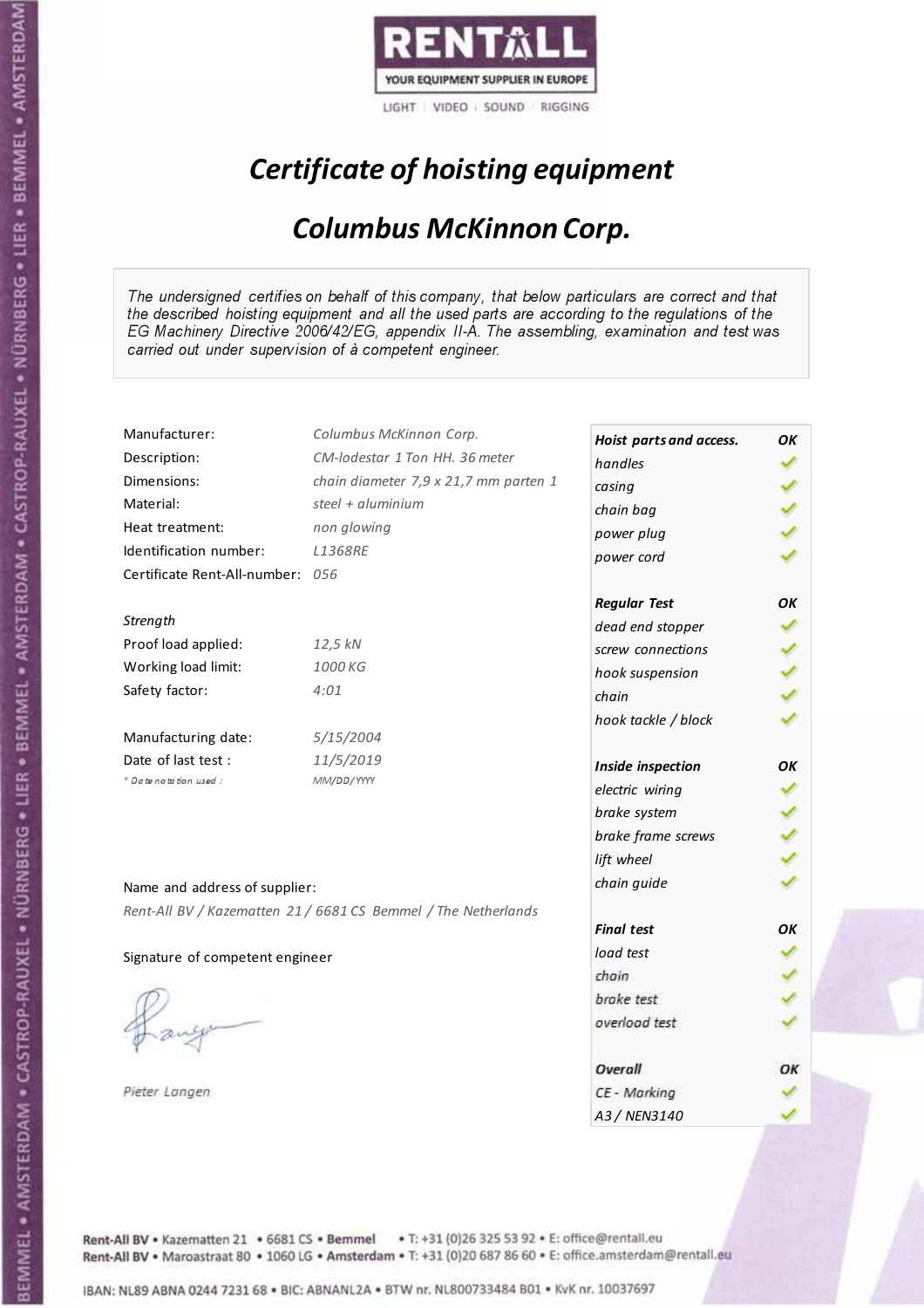

# Certificate of hoisting equipment

### Columbus McKinnon Corp.

The undersigned certifies on behalf of this company, that below particulars are correct and that the described hoisting equipment and all the used parts are according to the regulations of the EG Machinery Directive 2006/42/EG, appendix II-A. The assembling, examination and test was carried out under supervision of à competent engineer.

| Manufacturer:                                 | Columbus McKinnon Corp.                                        | Hoist parts and access. | ΟK |
|-----------------------------------------------|----------------------------------------------------------------|-------------------------|----|
| Description:                                  | CM-lodestar 1 Ton HH, 36 meter                                 | handles                 |    |
| Dimensions:                                   | chain diameter 7,9 x 21,7 mm parten 1                          | casing                  |    |
| Material:                                     | steel + aluminium                                              | chain bag               |    |
| Heat treatment:                               | non glowing                                                    |                         |    |
| Identification number:                        | L1656SK                                                        | power plug              |    |
| Certificate Rent-All-number: 057              |                                                                | power cord              |    |
|                                               |                                                                |                         | OK |
| Strength                                      |                                                                | <b>Regular Test</b>     |    |
| Proof load applied:                           | 12,5 kN                                                        | dead end stopper        |    |
| Working load limit:                           | 1000 KG                                                        | screw connections       |    |
| Safety factor:                                | 4:01                                                           | hook suspension         |    |
|                                               |                                                                | chain                   |    |
|                                               |                                                                | hook tackle / block     |    |
| Manufacturing date:                           | 10/16/2006                                                     |                         |    |
| Date of last test :<br>* Date notation used : | 11/4/2019                                                      | Inside inspection       | OK |
|                                               | MM/DD/YYYY                                                     | electric wiring         |    |
|                                               |                                                                | brake system            |    |
|                                               |                                                                | brake frame screws      |    |
|                                               |                                                                | lift wheel              |    |
| Name and address of supplier:                 |                                                                | chain guide             |    |
|                                               | Rent-All BV / Kazematten 21 / 6681 CS Bemmel / The Netherlands |                         |    |
|                                               |                                                                | <b>Final test</b>       | OK |
| Signature of competent engineer               |                                                                | load test               |    |
|                                               |                                                                | chain                   |    |
|                                               |                                                                | brake test              |    |
|                                               |                                                                | overload test           |    |
|                                               |                                                                |                         |    |
|                                               |                                                                | Overall                 | ОΚ |
| Pieter Langen                                 |                                                                | CE - Marking            |    |
|                                               |                                                                | A3 / NEN3140            |    |

Rent-All BV . Kazematten 21 . 6681 CS . Bemmel . T: +31 (0)26 325 53 92 . E: office@rentall.eu Rent-All BV · Maroastraat 80 · 1060 LG · Amsterdam · T: +31 (0)20 687 86 60 · E: office.amsterdam@rentall.eu

IBAN: NL89 ABNA 0244 7231 68 . BIC: ABNANL2A . BTW nr. NL800733484 B01 . KvK nr. 10037697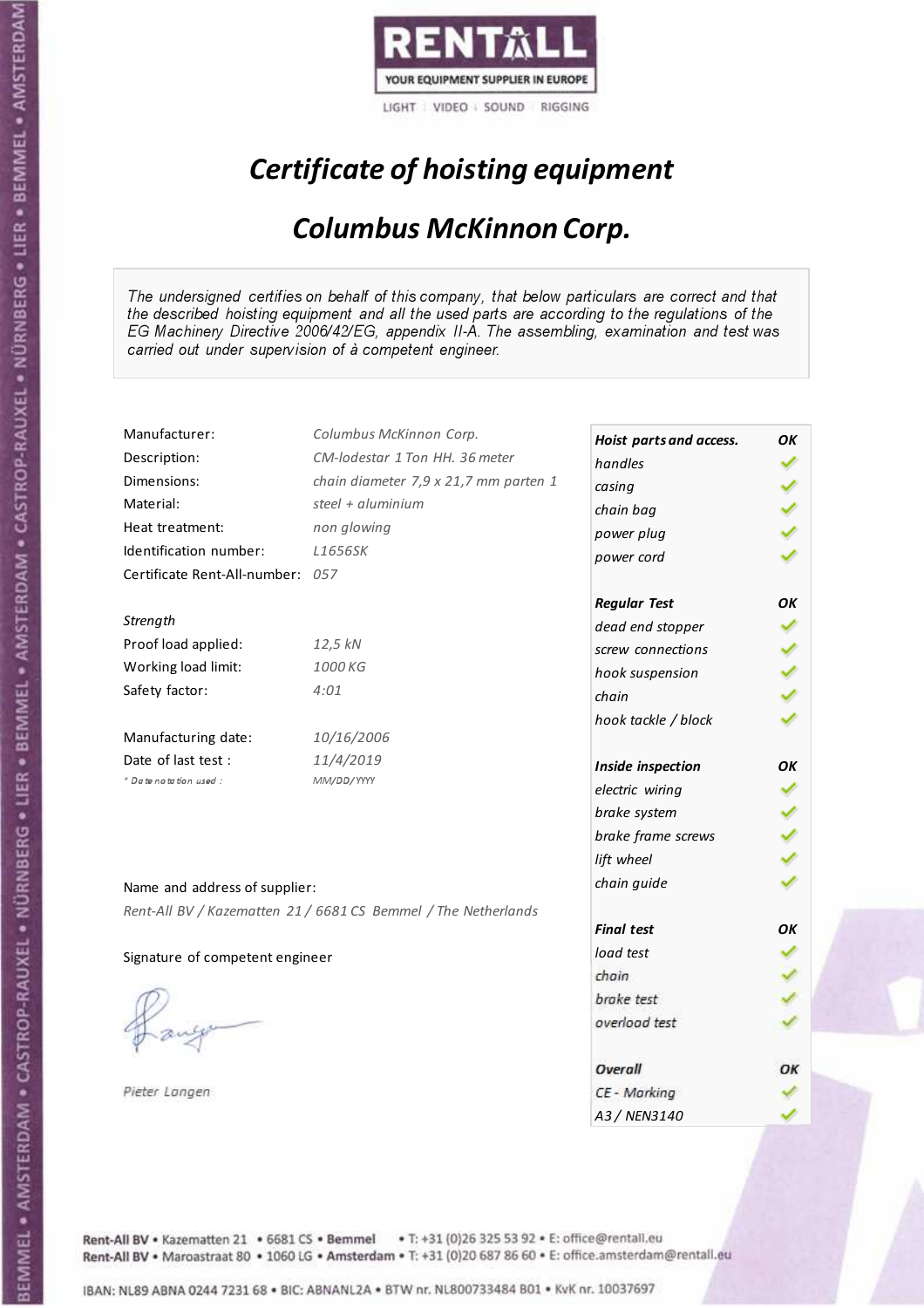

# Certificate of hoisting equipment

### Columbus McKinnon Corp.

The undersigned certifies on behalf of this company, that below particulars are correct and that the described hoisting equipment and all the used parts are according to the regulations of the EG Machinery Directive 2006/42/EG, appendix II-A. The assembling, examination and test was carried out under supervision of à competent engineer.

| Manufacturer:                    | Columbus McKinnon Corp.                                        | Hoist parts and access. | OK |
|----------------------------------|----------------------------------------------------------------|-------------------------|----|
| Description:                     | CM-lodestar 1 Ton HH, 36 meter                                 | handles                 |    |
| Dimensions:                      | chain diameter 7,9 x 21,7 mm parten 1                          | casing                  |    |
| Material:                        | steel + aluminium                                              | chain bag               |    |
| Heat treatment:                  | non glowing                                                    | power plug              |    |
| Identification number:           | L1208QR                                                        | power cord              |    |
| Certificate Rent-All-number: 058 |                                                                |                         |    |
|                                  |                                                                | <b>Regular Test</b>     | OK |
| Strength                         |                                                                | dead end stopper        |    |
| Proof load applied:              | 12,5 kN                                                        | screw connections       |    |
| Working load limit:              | 1000 KG                                                        | hook suspension         |    |
| Safety factor:                   | 4:01                                                           | chain                   |    |
|                                  |                                                                | hook tackle / block     |    |
| Manufacturing date:              | 4/17/2003                                                      |                         |    |
| Date of last test:               | 4/9/2019                                                       | Inside inspection       | OΚ |
| * Date notation used :           | MM/DD/YYYY                                                     | electric wiring         |    |
|                                  |                                                                | brake system            |    |
|                                  |                                                                | brake frame screws      |    |
|                                  |                                                                | lift wheel              |    |
| Name and address of supplier:    |                                                                | chain guide             |    |
|                                  | Rent-All BV / Kazematten 21 / 6681 CS Bemmel / The Netherlands |                         |    |
|                                  |                                                                | <b>Final test</b>       | OK |
| Signature of competent engineer  |                                                                | load test               |    |
|                                  |                                                                | chain                   |    |
|                                  |                                                                | brake test              |    |
|                                  |                                                                | overload test           |    |
|                                  |                                                                |                         |    |
|                                  |                                                                | Overall                 | ОΚ |
| Pieter Langen                    |                                                                | CE - Marking            |    |
|                                  |                                                                | A3/NFN3140              |    |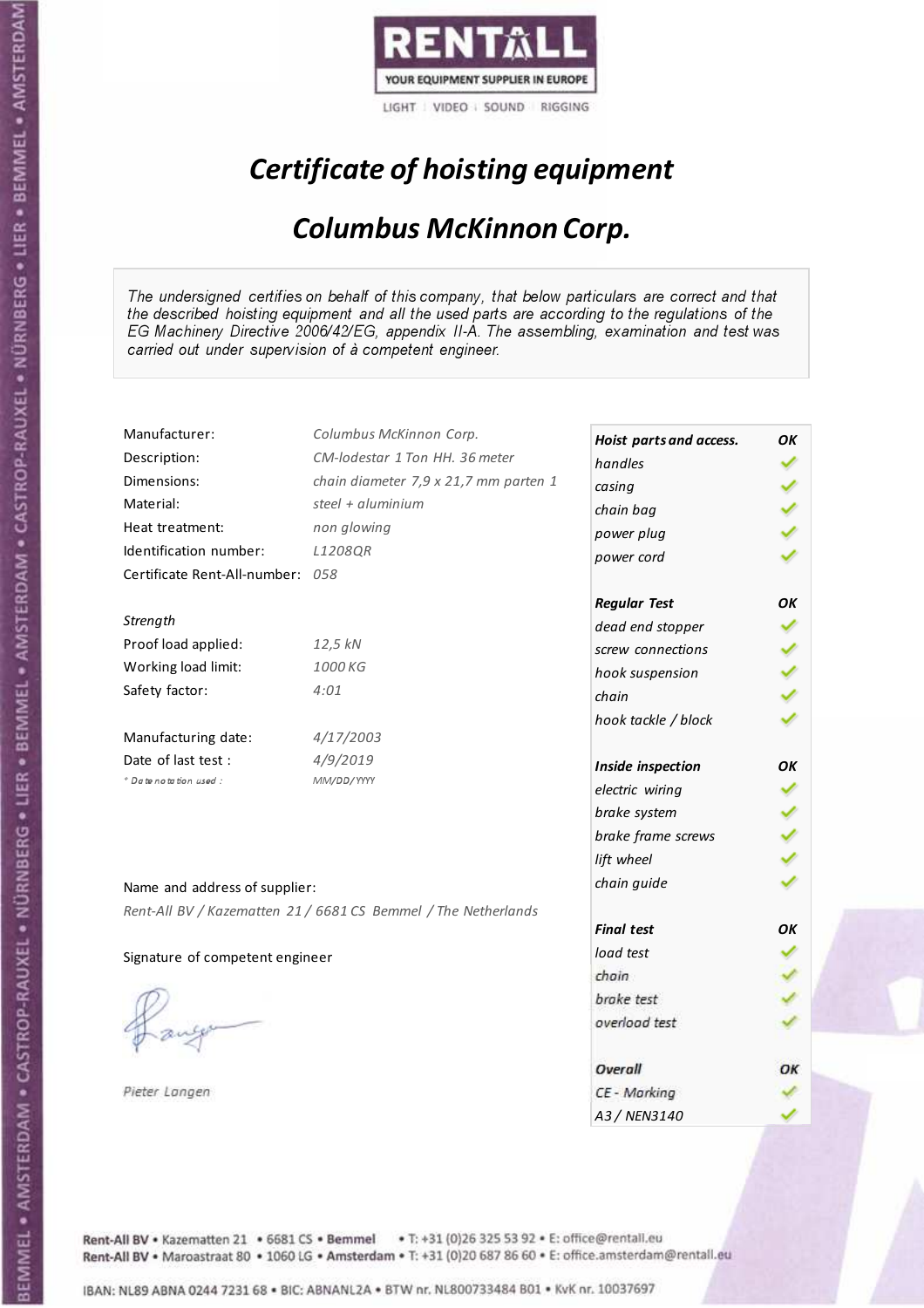

# Certificate of hoisting equipment

### Columbus McKinnon Corp.

The undersigned certifies on behalf of this company, that below particulars are correct and that the described hoisting equipment and all the used parts are according to the regulations of the EG Machinery Directive 2006/42/EG, appendix II-A. The assembling, examination and test was carried out under supervision of à competent engineer.

| Manufacturer:                    | Columbus McKinnon Corp.                                        | Hoist parts and access. | OK |
|----------------------------------|----------------------------------------------------------------|-------------------------|----|
| Description:                     | CM-lodestar 1 Ton HH, 36 meter                                 | handles                 |    |
| Dimensions:                      | chain diameter 7,9 x 21,7 mm parten 1                          | casing                  |    |
| Material:                        | steel + aluminium                                              | chain bag               |    |
| Heat treatment:                  | non glowing                                                    | power plug              |    |
| Identification number:           | L1983QJ                                                        | power cord              |    |
| Certificate Rent-All-number: 059 |                                                                |                         |    |
|                                  |                                                                | <b>Regular Test</b>     | OK |
| Strength                         |                                                                | dead end stopper        |    |
| Proof load applied:              | 12,5 kN                                                        | screw connections       |    |
| Working load limit:              | 1000 KG                                                        | hook suspension         |    |
| Safety factor:                   | 4:01                                                           | chain                   |    |
|                                  |                                                                | hook tackle / block     |    |
| Manufacturing date:              | 9/16/2002                                                      |                         |    |
| Date of last test :              | 11/4/2019                                                      | Inside inspection       | OK |
| + Date notation used:            | MM/DD/YYYY                                                     | electric wiring         |    |
|                                  |                                                                | brake system            |    |
|                                  |                                                                | brake frame screws      |    |
|                                  |                                                                | lift wheel              |    |
| Name and address of supplier:    |                                                                | chain guide             |    |
|                                  | Rent-All BV / Kazematten 21 / 6681 CS Bemmel / The Netherlands |                         |    |
|                                  |                                                                | <b>Final test</b>       | OK |
| Signature of competent engineer  |                                                                | load test               |    |
|                                  |                                                                | chain                   |    |
|                                  |                                                                | brake test              |    |
|                                  |                                                                | overload test           |    |
|                                  |                                                                |                         |    |
|                                  |                                                                | Overall                 | ОΚ |
| Pieter Langen                    |                                                                | CE - Marking            |    |
|                                  |                                                                | A3 / NEN3140            |    |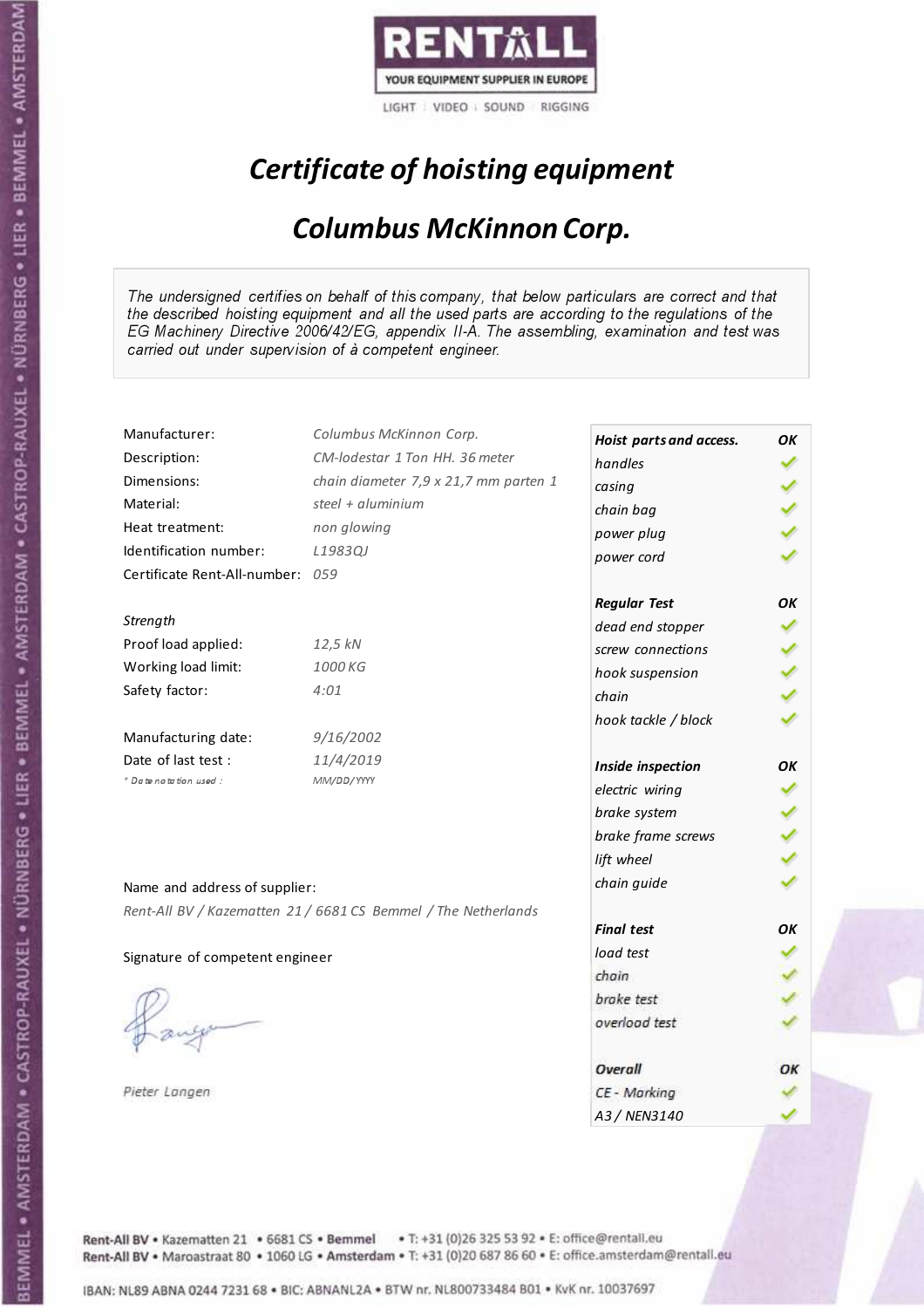

# Certificate of hoisting equipment

### Columbus McKinnon Corp.

The undersigned certifies on behalf of this company, that below particulars are correct and that the described hoisting equipment and all the used parts are according to the regulations of the EG Machinery Directive 2006/42/EG, appendix II-A. The assembling, examination and test was carried out under supervision of à competent engineer.

| Manufacturer:                    | Columbus McKinnon Corp.                                        | Hoist parts and access. | OK |
|----------------------------------|----------------------------------------------------------------|-------------------------|----|
| Description:                     | CM-lodestar 1 Ton HH. 36 meter                                 | handles                 |    |
| Dimensions:                      | chain diameter 7,9 x 21,7 mm parten 1                          | casing                  |    |
| Material:                        | steel + aluminium                                              | chain bag               |    |
| Heat treatment:                  | non glowing                                                    | power plug              |    |
| Identification number:           | L2382QS                                                        | power cord              |    |
| Certificate Rent-All-number: 060 |                                                                |                         |    |
|                                  |                                                                | <b>Regular Test</b>     | ΟK |
| Strength                         |                                                                | dead end stopper        |    |
| Proof load applied:              | 12,5 kN                                                        | screw connections       |    |
| Working load limit:              | 1000 KG                                                        | hook suspension         |    |
| Safety factor:                   | 4:01                                                           | chain                   |    |
|                                  |                                                                | hook tackle / block     |    |
| Manufacturing date:              | 5/17/2003                                                      |                         |    |
| Date of last test :              | 11/5/2019                                                      | Inside inspection       | OΚ |
| + Date notation used:            | MM/DD/YYYY                                                     | electric wiring         |    |
|                                  |                                                                | brake system            |    |
|                                  |                                                                | brake frame screws      |    |
|                                  |                                                                | lift wheel              |    |
| Name and address of supplier:    |                                                                | chain guide             |    |
|                                  | Rent-All BV / Kazematten 21 / 6681 CS Bemmel / The Netherlands |                         |    |
|                                  |                                                                | <b>Final test</b>       | OK |
| Signature of competent engineer  |                                                                | load test               |    |
|                                  |                                                                | chain                   |    |
|                                  |                                                                | brake test              |    |
|                                  |                                                                | overload test           |    |
|                                  |                                                                |                         |    |
|                                  |                                                                | Overall                 | ОΚ |
| Pieter Langen                    |                                                                | CE - Marking            |    |
|                                  |                                                                | A3/NFN3140              |    |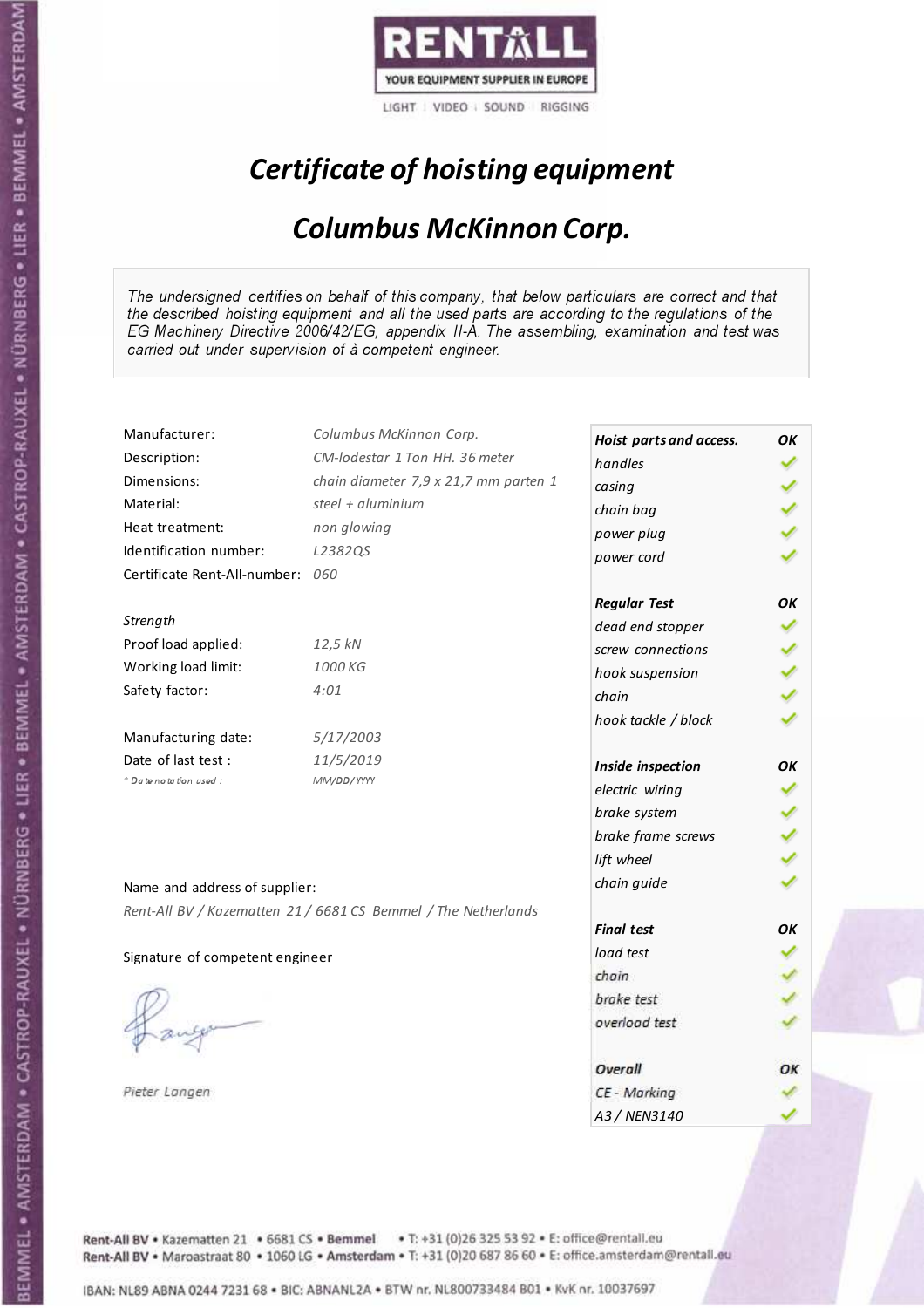

# Certificate of hoisting equipment

### Columbus McKinnon Corp.

The undersigned certifies on behalf of this company, that below particulars are correct and that the described hoisting equipment and all the used parts are according to the regulations of the EG Machinery Directive 2006/42/EG, appendix II-A. The assembling, examination and test was carried out under supervision of à competent engineer.

| Manufacturer:                    | Columbus McKinnon Corp.                                        | Hoist parts and access. | OK |
|----------------------------------|----------------------------------------------------------------|-------------------------|----|
| Description:                     | CM-lodestar 1 Ton HH, 36 meter                                 | handles                 |    |
| Dimensions:                      | chain diameter 7,9 x 21,7 mm parten 1                          | casing                  |    |
| Material:                        | steel + aluminium                                              | chain bag               |    |
| Heat treatment:                  | non glowing                                                    | power plug              |    |
| Identification number:           | L2383QS                                                        | power cord              |    |
| Certificate Rent-All-number: 061 |                                                                |                         |    |
|                                  |                                                                | <b>Regular Test</b>     | OK |
| Strength                         |                                                                | dead end stopper        |    |
| Proof load applied:              | 12,5 kN                                                        | screw connections       |    |
| Working load limit:              | 1000 KG                                                        | hook suspension         |    |
| Safety factor:                   | 4:01                                                           | chain                   |    |
|                                  |                                                                | hook tackle / block     |    |
| Manufacturing date:              | 5/17/2003                                                      |                         |    |
| Date of last test:               | 11/4/2019                                                      | Inside inspection       | OK |
| + Date notation used:            | MM/DD/YYYY                                                     | electric wiring         |    |
|                                  |                                                                | brake system            |    |
|                                  |                                                                | brake frame screws      |    |
|                                  |                                                                | lift wheel              |    |
| Name and address of supplier:    |                                                                | chain guide             |    |
|                                  | Rent-All BV / Kazematten 21 / 6681 CS Bemmel / The Netherlands |                         |    |
|                                  |                                                                | <b>Final test</b>       | OΚ |
| Signature of competent engineer  |                                                                | load test               |    |
|                                  |                                                                | chain                   |    |
|                                  |                                                                | brake test              |    |
|                                  |                                                                | overload test           |    |
|                                  |                                                                |                         |    |
|                                  |                                                                | Overall                 | ОΚ |
| Pieter Langen                    |                                                                | CE - Marking            |    |
|                                  |                                                                | A3 / NEN3140            |    |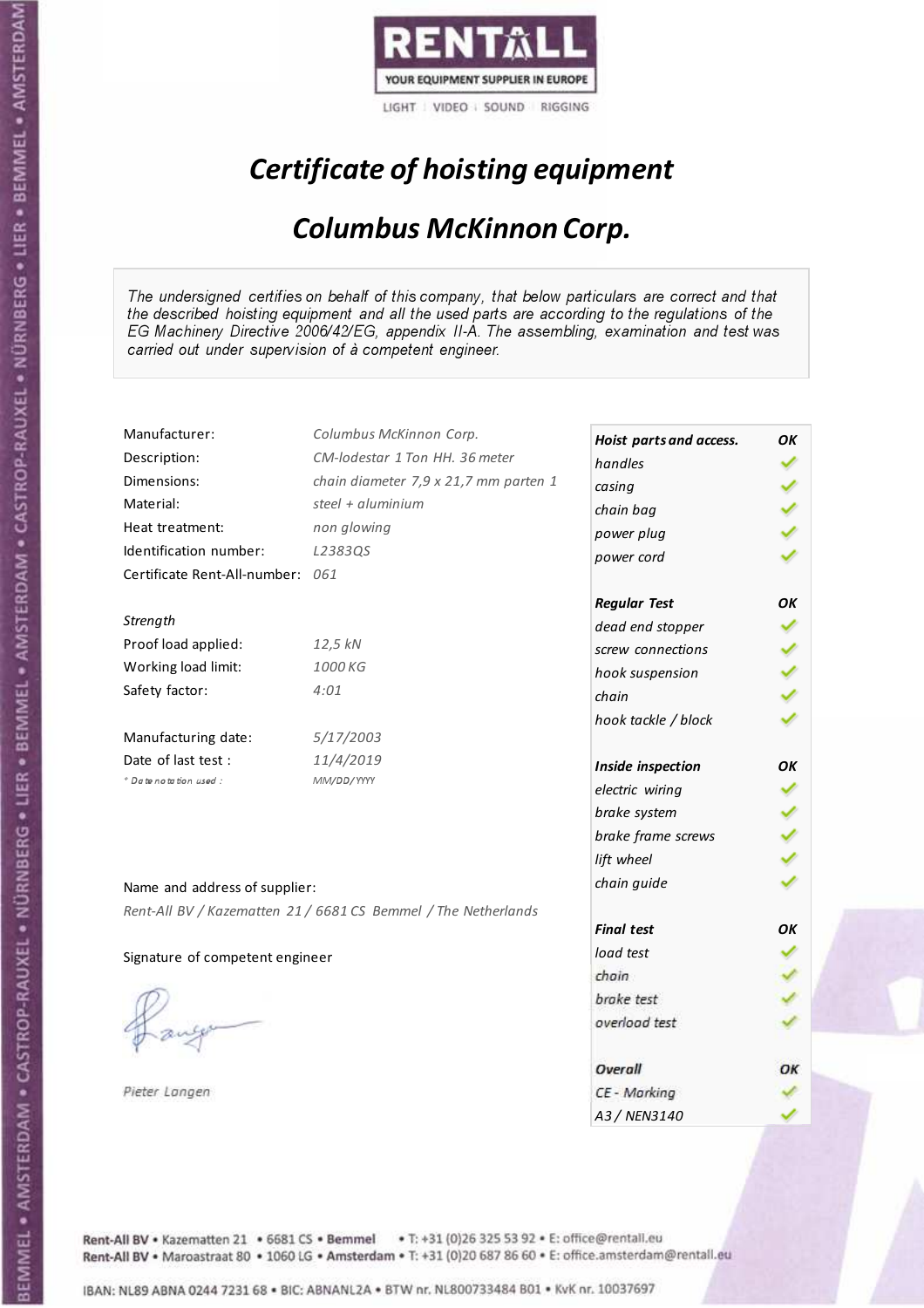

# Certificate of hoisting equipment

### Columbus McKinnon Corp.

The undersigned certifies on behalf of this company, that below particulars are correct and that the described hoisting equipment and all the used parts are according to the regulations of the EG Machinery Directive 2006/42/EG, appendix II-A. The assembling, examination and test was carried out under supervision of à competent engineer.

| Manufacturer:                    | Columbus McKinnon Corp.                                        | Hoist parts and access. | ΟK |
|----------------------------------|----------------------------------------------------------------|-------------------------|----|
| Description:                     | CM-lodestar 1 Ton HH, 36 meter                                 | handles                 |    |
| Dimensions:                      | chain diameter 7,9 x 21,7 mm parten 1                          | casing                  |    |
| Material:                        | steel + aluminium                                              | chain bag               |    |
| Heat treatment:                  | non glowing                                                    | power plug              |    |
| Identification number:           | L1662SK                                                        | power cord              |    |
| Certificate Rent-All-number: 062 |                                                                |                         |    |
|                                  |                                                                | <b>Regular Test</b>     | ΟK |
| Strength                         |                                                                | dead end stopper        |    |
| Proof load applied:              | 12,5 kN                                                        | screw connections       |    |
| Working load limit:              | 1000 KG                                                        | hook suspension         |    |
| Safety factor:                   | 4:01                                                           | chain                   |    |
|                                  |                                                                | hook tackle / block     |    |
| Manufacturing date:              | 10/16/2006                                                     |                         |    |
| Date of last test:               | 11/6/2019                                                      | Inside inspection       | OΚ |
| * Date notation used :           | MM/DD/YYYY                                                     | electric wiring         |    |
|                                  |                                                                | brake system            |    |
|                                  |                                                                | brake frame screws      |    |
|                                  |                                                                | lift wheel              |    |
| Name and address of supplier:    |                                                                | chain guide             |    |
|                                  | Rent-All BV / Kazematten 21 / 6681 CS Bemmel / The Netherlands |                         |    |
|                                  |                                                                | <b>Final test</b>       | OK |
| Signature of competent engineer  |                                                                | load test               |    |
|                                  |                                                                | chain                   |    |
|                                  |                                                                | brake test              |    |
|                                  |                                                                | overload test           |    |
|                                  |                                                                |                         |    |
|                                  |                                                                | Overall                 | ОΚ |
| Pieter Langen                    |                                                                | CE - Marking            |    |
|                                  |                                                                | A3/NFN3140              |    |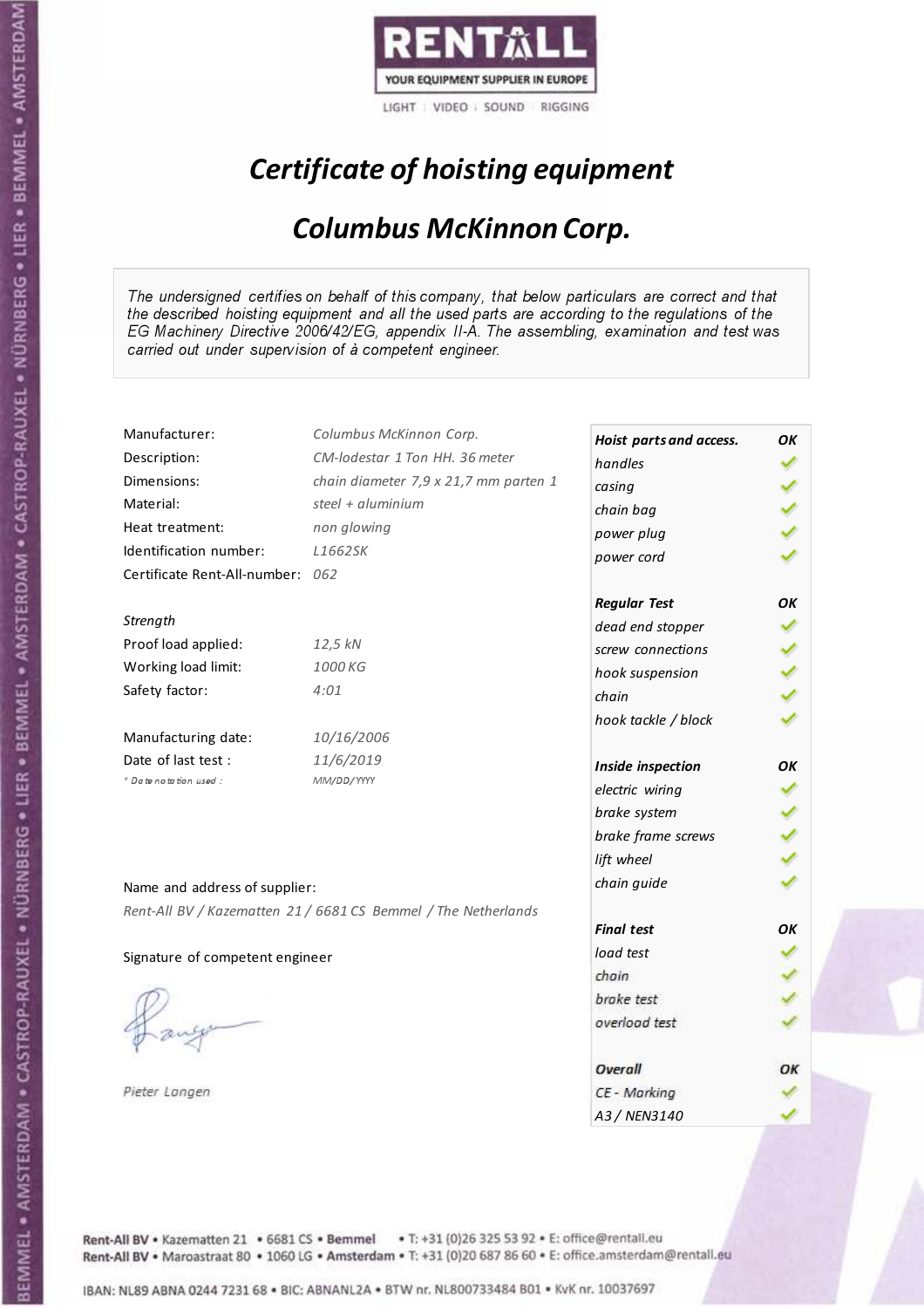

# Certificate of hoisting equipment

### Columbus McKinnon Corp.

The undersigned certifies on behalf of this company, that below particulars are correct and that the described hoisting equipment and all the used parts are according to the regulations of the EG Machinery Directive 2006/42/EG, appendix II-A. The assembling, examination and test was carried out under supervision of à competent engineer.

| Manufacturer:                    | Columbus McKinnon Corp.                                        | Hoist parts and access. | OK |
|----------------------------------|----------------------------------------------------------------|-------------------------|----|
| Description:                     | CM-lodestar 1 Ton HH, 36 meter                                 | handles                 |    |
| Dimensions:                      | chain diameter 7,9 x 21,7 mm parten 1                          | casing                  |    |
| Material:                        | steel + aluminium                                              | chain bag               |    |
| Heat treatment:                  | non glowing                                                    | power plug              |    |
| Identification number:           | <b>LO530RD</b>                                                 | power cord              |    |
| Certificate Rent-All-number: 063 |                                                                |                         |    |
|                                  |                                                                | <b>Regular Test</b>     | OK |
| Strength                         |                                                                | dead end stopper        |    |
| Proof load applied:              | 12,5 kN                                                        | screw connections       |    |
| Working load limit:              | 1000 KG                                                        | hook suspension         |    |
| Safety factor:                   | 4:01                                                           | chain                   |    |
|                                  |                                                                | hook tackle / block     |    |
| Manufacturing date:              | 4/15/2004                                                      |                         |    |
| Date of last test :              | 11/7/2019                                                      | Inside inspection       | OK |
| + Date notation used:            | MM/DD/YYYY                                                     | electric wiring         |    |
|                                  |                                                                | brake system            |    |
|                                  |                                                                | brake frame screws      |    |
|                                  |                                                                | lift wheel              |    |
| Name and address of supplier:    |                                                                | chain guide             |    |
|                                  | Rent-All BV / Kazematten 21 / 6681 CS Bemmel / The Netherlands |                         |    |
|                                  |                                                                | <b>Final test</b>       | OK |
| Signature of competent engineer  |                                                                | load test               |    |
|                                  |                                                                | chain                   |    |
|                                  |                                                                | brake test              |    |
|                                  |                                                                | overload test           |    |
|                                  |                                                                |                         |    |
|                                  |                                                                | Overall                 | ОΚ |
| Pieter Langen                    |                                                                | CE - Marking            |    |
|                                  |                                                                | A3 / NEN3140            |    |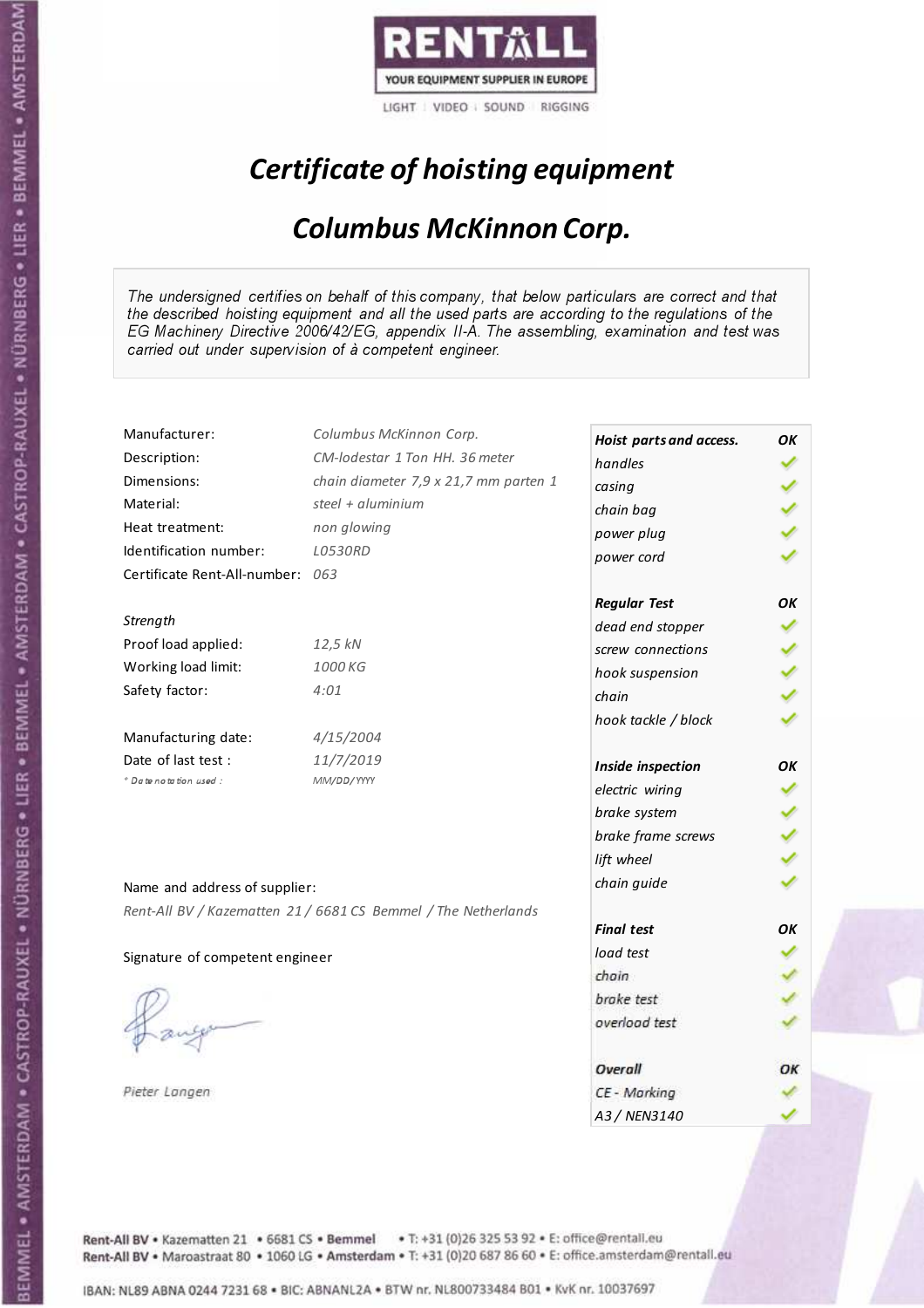

# Certificate of hoisting equipment

### Columbus McKinnon Corp.

The undersigned certifies on behalf of this company, that below particulars are correct and that the described hoisting equipment and all the used parts are according to the regulations of the EG Machinery Directive 2006/42/EG, appendix II-A. The assembling, examination and test was carried out under supervision of à competent engineer.

| Manufacturer:                    | Columbus McKinnon Corp.                                        | Hoist parts and access. | OK |
|----------------------------------|----------------------------------------------------------------|-------------------------|----|
| Description:                     | CM-lodestar 1 Ton HH. 36 meter                                 | handles                 |    |
| Dimensions:                      | chain diameter 7,9 x 21,7 mm parten 1                          | casing                  |    |
| Material:                        | steel + aluminium                                              | chain bag               |    |
| Heat treatment:                  | non glowing                                                    | power plug              |    |
| Identification number:           | L2373QS                                                        | power cord              |    |
| Certificate Rent-All-number: 064 |                                                                |                         |    |
|                                  |                                                                | <b>Regular Test</b>     | ΟK |
| Strength                         |                                                                | dead end stopper        |    |
| Proof load applied:              | 12,5 kN                                                        | screw connections       |    |
| Working load limit:              | 1000 KG                                                        | hook suspension         |    |
| Safety factor:                   | 4:01                                                           | chain                   |    |
|                                  |                                                                | hook tackle / block     |    |
| Manufacturing date:              | 5/17/2003                                                      |                         |    |
| Date of last test :              | 11/4/2019                                                      | Inside inspection       | OΚ |
| + Date notation used:            | MM/DD/YYYY                                                     | electric wiring         |    |
|                                  |                                                                | brake system            |    |
|                                  |                                                                | brake frame screws      |    |
|                                  |                                                                | lift wheel              |    |
| Name and address of supplier:    |                                                                | chain guide             |    |
|                                  | Rent-All BV / Kazematten 21 / 6681 CS Bemmel / The Netherlands |                         |    |
|                                  |                                                                | <b>Final test</b>       | OK |
| Signature of competent engineer  |                                                                | load test               |    |
|                                  |                                                                | chain                   |    |
|                                  |                                                                | brake test              |    |
|                                  |                                                                | overload test           |    |
|                                  |                                                                |                         |    |
|                                  |                                                                | Overall                 | ОΚ |
| Pieter Langen                    |                                                                | CE - Marking            |    |
|                                  |                                                                | A3/NFN3140              |    |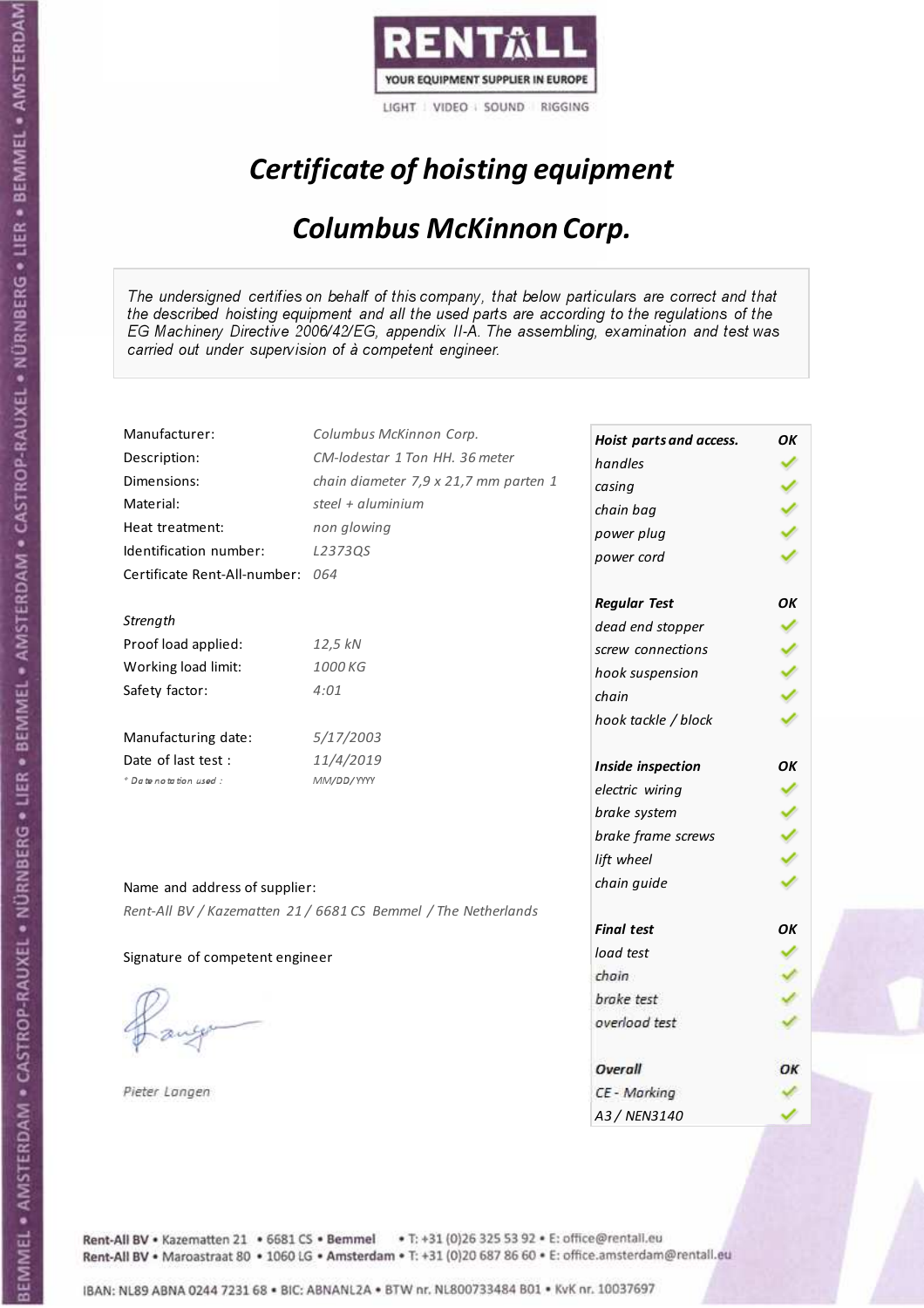

# Certificate of hoisting equipment

### Columbus McKinnon Corp.

The undersigned certifies on behalf of this company, that below particulars are correct and that the described hoisting equipment and all the used parts are according to the regulations of the EG Machinery Directive 2006/42/EG, appendix II-A. The assembling, examination and test was carried out under supervision of à competent engineer.

| Manufacturer:                    | Columbus McKinnon Corp.                                        | Hoist parts and access. | OK |
|----------------------------------|----------------------------------------------------------------|-------------------------|----|
| Description:                     | CM-lodestar 1 Ton HH. 36 meter                                 | handles                 |    |
| Dimensions:                      | chain diameter 7,9 x 21,7 mm parten 1                          | casing                  |    |
| Material:                        | steel + aluminium                                              | chain bag               |    |
| Heat treatment:                  | non glowing                                                    | power plug              |    |
| Identification number:           | L2374QS                                                        | power cord              |    |
| Certificate Rent-All-number: 065 |                                                                |                         |    |
|                                  |                                                                | <b>Regular Test</b>     | ΟK |
| Strength                         |                                                                | dead end stopper        |    |
| Proof load applied:              | 12,5 kN                                                        | screw connections       |    |
| Working load limit:              | 1000 KG                                                        | hook suspension         |    |
| Safety factor:                   | 4:01                                                           | chain                   |    |
|                                  |                                                                | hook tackle / block     |    |
| Manufacturing date:              | 5/17/2003                                                      |                         |    |
| Date of last test :              | 11/5/2019                                                      | Inside inspection       | OΚ |
| + Date notation used:            | MM/DD/YYYY                                                     | electric wiring         |    |
|                                  |                                                                | brake system            |    |
|                                  |                                                                | brake frame screws      |    |
|                                  |                                                                | lift wheel              |    |
| Name and address of supplier:    |                                                                | chain guide             |    |
|                                  | Rent-All BV / Kazematten 21 / 6681 CS Bemmel / The Netherlands |                         |    |
|                                  |                                                                | <b>Final test</b>       | OK |
| Signature of competent engineer  |                                                                | load test               |    |
|                                  |                                                                | chain                   |    |
|                                  |                                                                | brake test              |    |
|                                  |                                                                | overload test           |    |
|                                  |                                                                |                         |    |
|                                  |                                                                | Overall                 | ОΚ |
| Pieter Langen                    |                                                                | CE - Marking            |    |
|                                  |                                                                | A3/NFN3140              |    |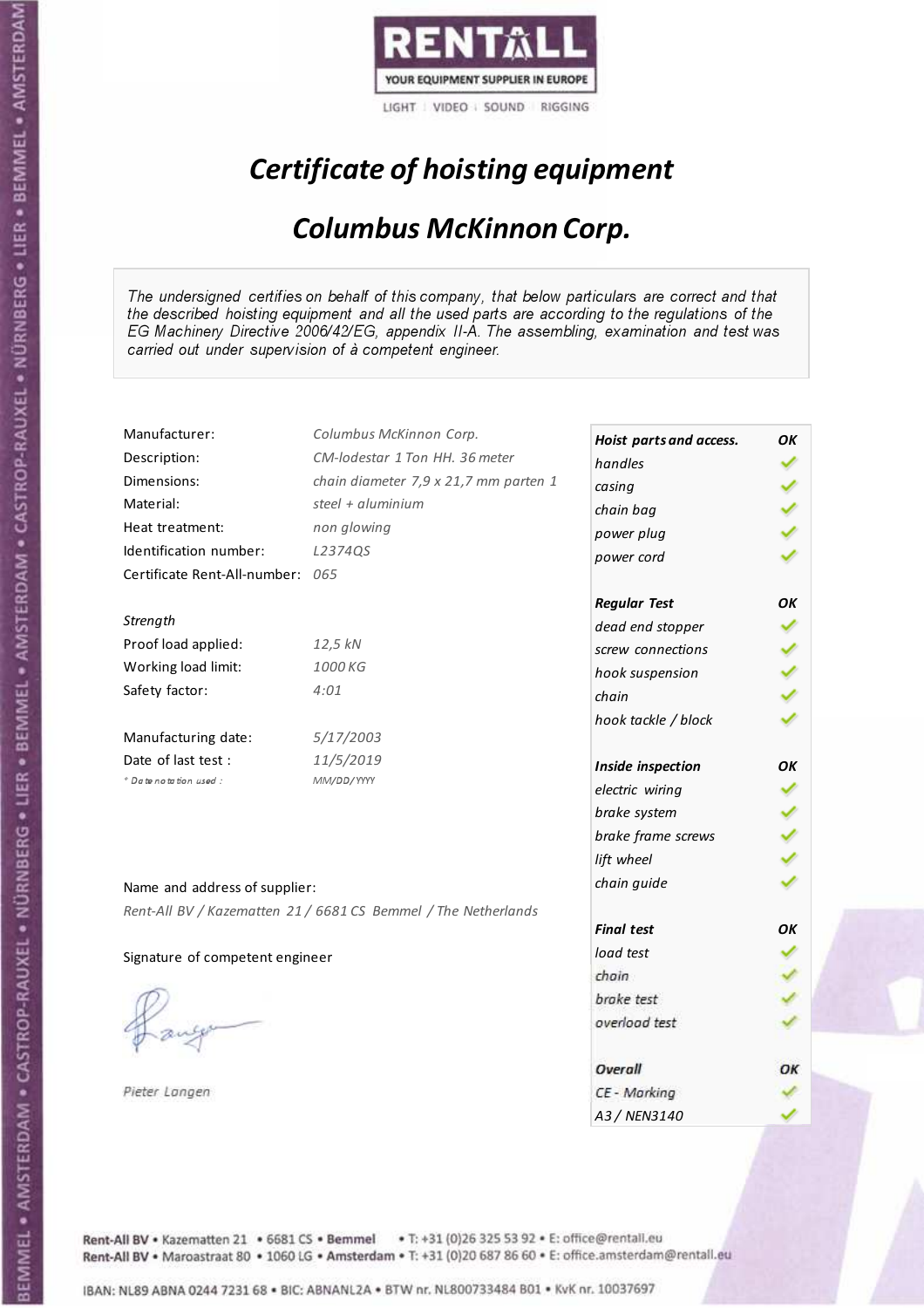

# Certificate of hoisting equipment

### Columbus McKinnon Corp.

The undersigned certifies on behalf of this company, that below particulars are correct and that the described hoisting equipment and all the used parts are according to the regulations of the EG Machinery Directive 2006/42/EG, appendix II-A. The assembling, examination and test was carried out under supervision of à competent engineer.

| Manufacturer:                    | Columbus McKinnon Corp.                                        | Hoist parts and access. | OK |
|----------------------------------|----------------------------------------------------------------|-------------------------|----|
| Description:                     | CM-lodestar 1 Ton HH, 36 meter                                 | handles                 |    |
| Dimensions:                      | chain diameter 7,9 x 21,7 mm parten 1                          | casing                  |    |
| Material:                        | steel + aluminium                                              | chain bag               |    |
| Heat treatment:                  | non glowing                                                    | power plug              |    |
| Identification number:           | L2599QD                                                        | power cord              |    |
| Certificate Rent-All-number: 066 |                                                                |                         |    |
|                                  |                                                                | <b>Regular Test</b>     | OK |
| Strength                         |                                                                | dead end stopper        |    |
| Proof load applied:              | 12,5 kN                                                        | screw connections       |    |
| Working load limit:              | 1000 KG                                                        | hook suspension         |    |
| Safety factor:                   | 4:01                                                           | chain                   |    |
|                                  |                                                                | hook tackle / block     |    |
| Manufacturing date:              | 4/16/2002                                                      |                         |    |
| Date of last test :              | 11/6/2019                                                      | Inside inspection       | OK |
| + Date notation used:            | MM/DD/YYYY                                                     | electric wiring         |    |
|                                  |                                                                | brake system            |    |
|                                  |                                                                | brake frame screws      |    |
|                                  |                                                                | lift wheel              |    |
| Name and address of supplier:    |                                                                | chain guide             |    |
|                                  | Rent-All BV / Kazematten 21 / 6681 CS Bemmel / The Netherlands |                         |    |
|                                  |                                                                | <b>Final test</b>       | OK |
| Signature of competent engineer  |                                                                | load test               |    |
|                                  |                                                                | chain                   |    |
|                                  |                                                                | brake test              |    |
|                                  |                                                                | overload test           |    |
|                                  |                                                                |                         |    |
|                                  |                                                                | Overall                 | ОΚ |
| Pieter Langen                    |                                                                | CE - Marking            |    |
|                                  |                                                                | A3 / NEN3140            |    |

Rent-All BV . Kazematten 21 . 6681 CS . Bemmel . T: +31 (0)26 325 53 92 . E: office@rentall.eu Rent-All BV · Maroastraat 80 · 1060 LG · Amsterdam · T: +31 (0)20 687 86 60 · E: office.amsterdam@rentall.eu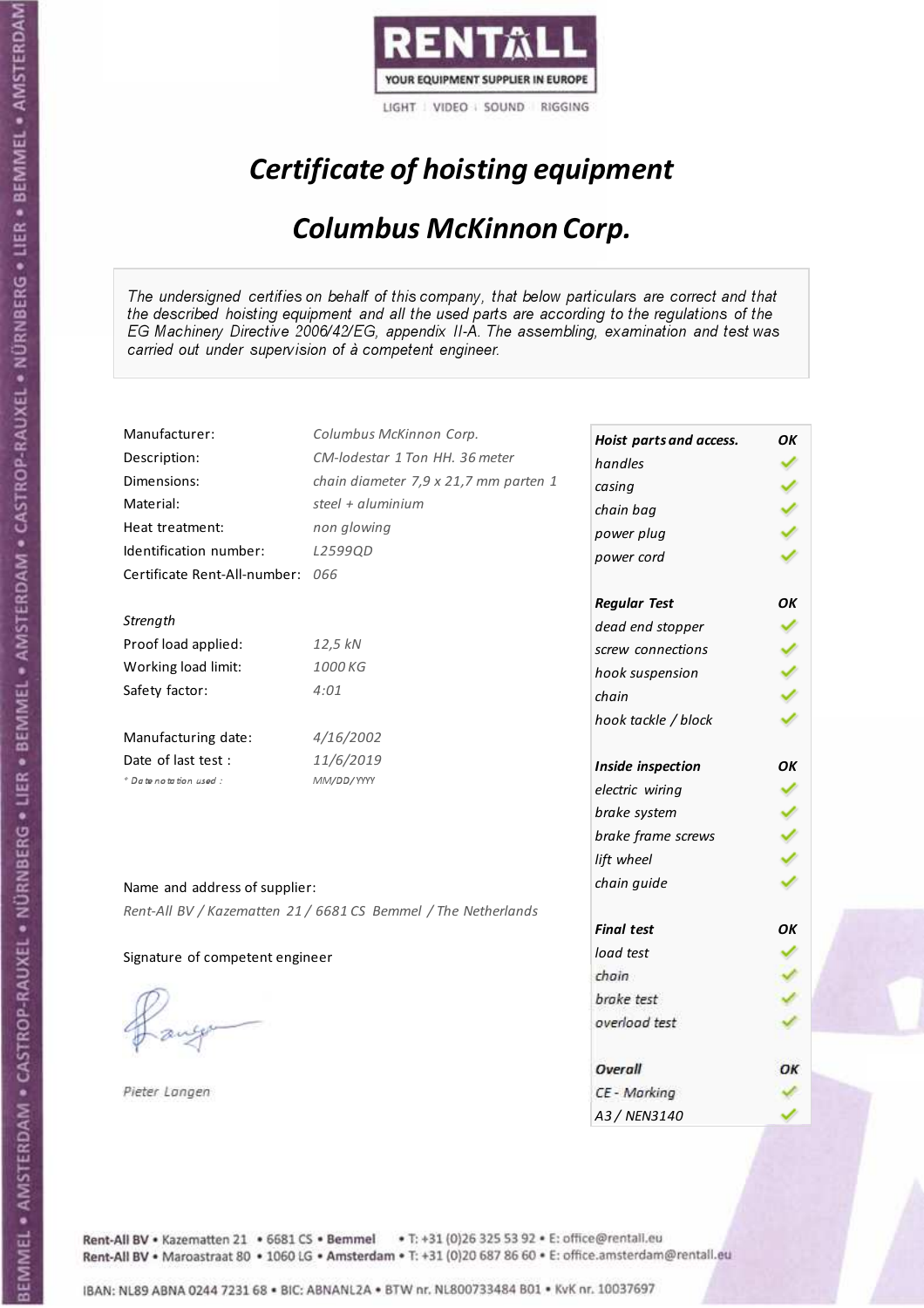

# Certificate of hoisting equipment

### Columbus McKinnon Corp.

The undersigned certifies on behalf of this company, that below particulars are correct and that the described hoisting equipment and all the used parts are according to the regulations of the EG Machinery Directive 2006/42/EG, appendix II-A. The assembling, examination and test was carried out under supervision of à competent engineer.

| Manufacturer:                    | Columbus McKinnon Corp.                                        | Hoist parts and access. | OK |
|----------------------------------|----------------------------------------------------------------|-------------------------|----|
| Description:                     | CM-lodestar 1 Ton HH, 36 meter                                 | handles                 |    |
| Dimensions:                      | chain diameter 7,9 x 21,7 mm parten 1                          | casing                  |    |
| Material:                        | steel + aluminium                                              | chain bag               |    |
| Heat treatment:                  | non glowing                                                    | power plug              |    |
| Identification number:           | L0019QN                                                        | power cord              |    |
| Certificate Rent-All-number: 068 |                                                                |                         |    |
|                                  |                                                                | <b>Regular Test</b>     | OK |
| Strength                         |                                                                | dead end stopper        |    |
| Proof load applied:              | 12,5 kN                                                        | screw connections       |    |
| Working load limit:              | 1000 KG                                                        | hook suspension         |    |
| Safety factor:                   | 4:01                                                           | chain                   |    |
|                                  |                                                                | hook tackle / block     |    |
| Manufacturing date:              | 1/17/2003                                                      |                         |    |
| Date of last test:               | 7/17/2018                                                      | Inside inspection       | OK |
| + Date notation used:            | MM/DD/YYYY                                                     | electric wiring         |    |
|                                  |                                                                | brake system            |    |
|                                  |                                                                | brake frame screws      |    |
|                                  |                                                                | lift wheel              |    |
| Name and address of supplier:    |                                                                | chain guide             |    |
|                                  | Rent-All BV / Kazematten 21 / 6681 CS Bemmel / The Netherlands |                         |    |
|                                  |                                                                | <b>Final test</b>       | OΚ |
| Signature of competent engineer  |                                                                | load test               |    |
|                                  |                                                                | chain                   |    |
|                                  |                                                                | brake test              |    |
|                                  |                                                                | overload test           |    |
|                                  |                                                                |                         |    |
|                                  |                                                                | Overall                 | ОΚ |
| Pieter Langen                    |                                                                | CE - Marking            |    |
|                                  |                                                                | A3 / NEN3140            |    |

Rent-All BV . Kazematten 21 . 6681 CS . Bemmel . T: +31 (0)26 325 53 92 . E: office@rentall.eu Rent-All BV · Maroastraat 80 · 1060 LG · Amsterdam · T: +31 (0)20 687 86 60 · E: office.amsterdam@rentall.eu

IBAN: NL89 ABNA 0244 7231 68 . BIC: ABNANL2A . BTW nr. NL800733484 B01 . KvK nr. 10037697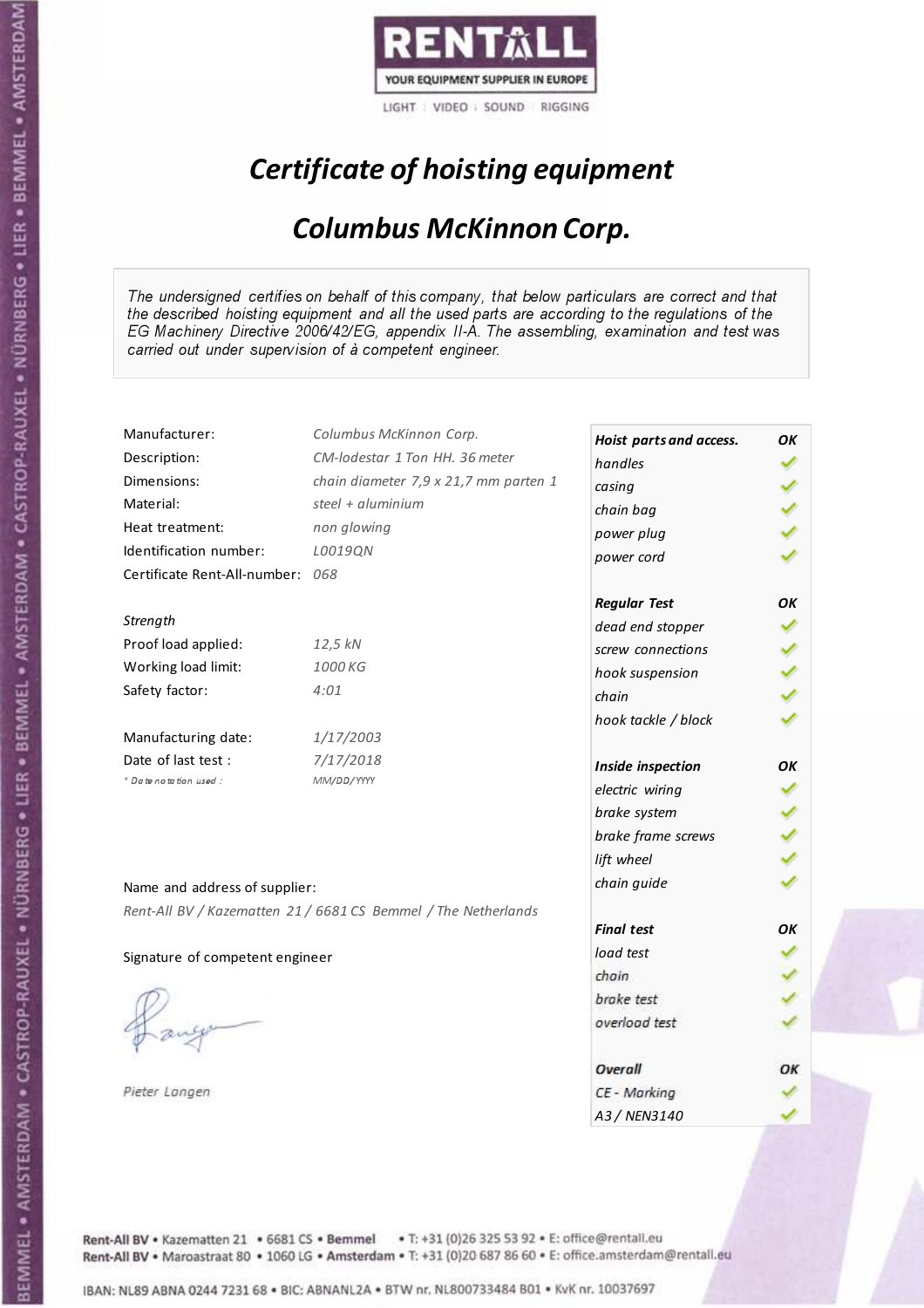

# Certificate of hoisting equipment

### Columbus McKinnon Corp.

The undersigned certifies on behalf of this company, that below particulars are correct and that the described hoisting equipment and all the used parts are according to the regulations of the EG Machinery Directive 2006/42/EG, appendix II-A. The assembling, examination and test was carried out under supervision of à competent engineer.

| Manufacturer:                    | Columbus McKinnon Corp.                                        | Hoist parts and access. | OK |
|----------------------------------|----------------------------------------------------------------|-------------------------|----|
| Description:                     | CM-lodestar 1 Ton HH, 36 meter                                 | handles                 |    |
| Dimensions:                      | chain diameter 7,9 x 21,7 mm parten 1                          | casing                  |    |
| Material:                        | steel + aluminium                                              | chain bag               |    |
| Heat treatment:                  | non glowing                                                    | power plug              |    |
| Identification number:           | <b>L1376RE</b>                                                 | power cord              |    |
| Certificate Rent-All-number: 069 |                                                                |                         |    |
|                                  |                                                                | <b>Regular Test</b>     | OK |
| Strength                         |                                                                | dead end stopper        |    |
| Proof load applied:              | 12,5 kN                                                        | screw connections       |    |
| Working load limit:              | 1000 KG                                                        | hook suspension         |    |
| Safety factor:                   | 4:01                                                           | chain                   |    |
|                                  |                                                                | hook tackle / block     |    |
| Manufacturing date:              | 5/15/2004                                                      |                         |    |
| Date of last test:               | 11/5/2019                                                      | Inside inspection       | OΚ |
| * Date notation used :           | MM/DD/YYYY                                                     | electric wiring         |    |
|                                  |                                                                | brake system            |    |
|                                  |                                                                | brake frame screws      |    |
|                                  |                                                                | lift wheel              |    |
| Name and address of supplier:    |                                                                | chain guide             |    |
|                                  | Rent-All BV / Kazematten 21 / 6681 CS Bemmel / The Netherlands |                         |    |
|                                  |                                                                | <b>Final test</b>       | OK |
| Signature of competent engineer  |                                                                | load test               |    |
|                                  |                                                                | chain                   |    |
|                                  |                                                                | brake test              |    |
|                                  |                                                                | overload test           |    |
|                                  |                                                                |                         |    |
|                                  |                                                                | Overall                 | ОΚ |
| Pieter Langen                    |                                                                | CE - Marking            |    |
|                                  |                                                                | A3/NFN3140              |    |

Rent-All BV . Kazematten 21 . 6681 CS . Bemmel . T: +31 (0)26 325 53 92 . E: office@rentall.eu Rent-All BV · Maroastraat 80 · 1060 LG · Amsterdam · T: +31 (0)20 687 86 60 · E: office.amsterdam@rentall.eu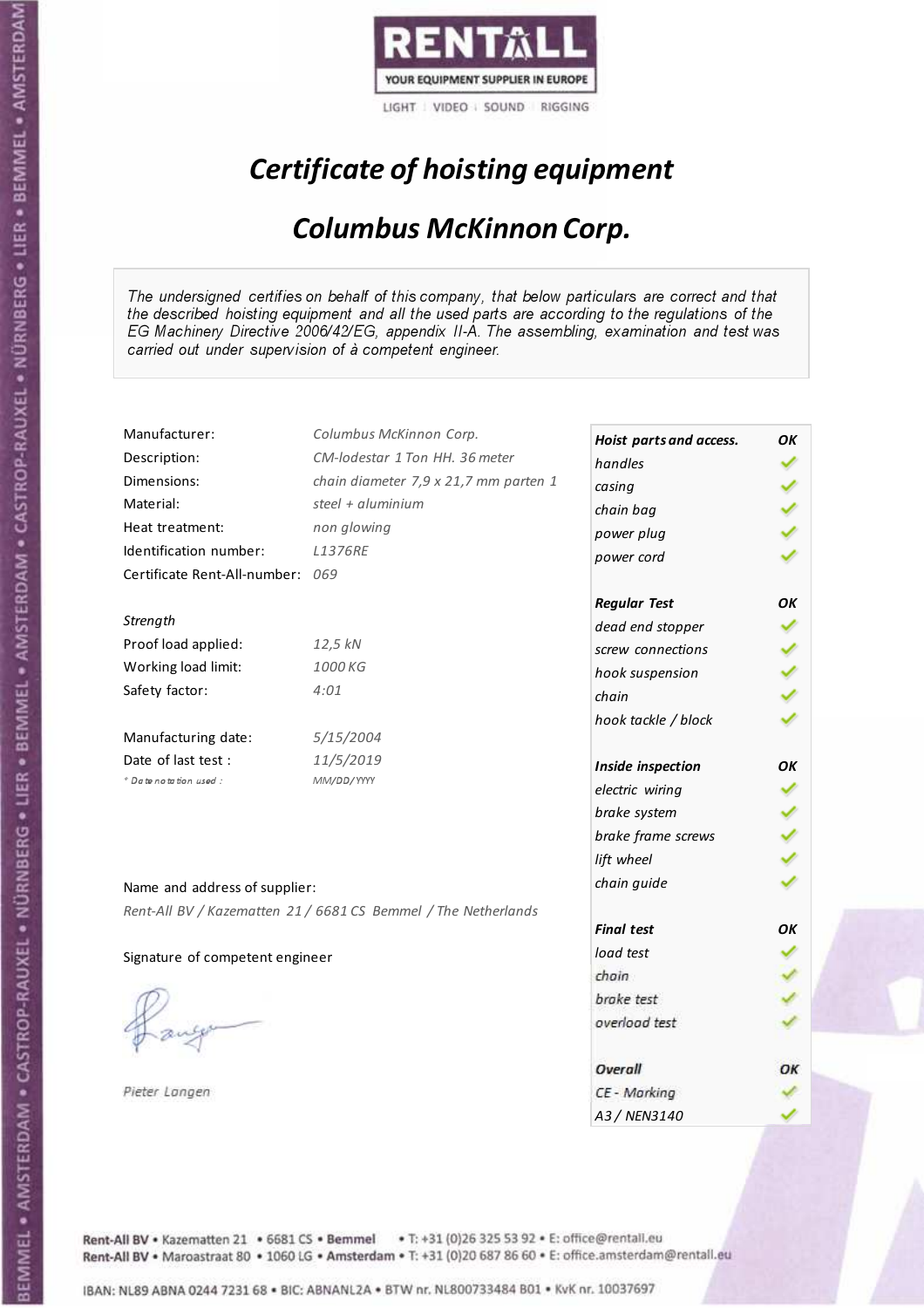

# Certificate of hoisting equipment

### Columbus McKinnon Corp.

The undersigned certifies on behalf of this company, that below particulars are correct and that the described hoisting equipment and all the used parts are according to the regulations of the EG Machinery Directive 2006/42/EG, appendix II-A. The assembling, examination and test was carried out under supervision of à competent engineer.

| Manufacturer:                    | Columbus McKinnon Corp.                                        | Hoist parts and access. | OK  |
|----------------------------------|----------------------------------------------------------------|-------------------------|-----|
| Description:                     | CM-lodestar 1 Ton HH, 36 meter                                 | handles                 |     |
| Dimensions:                      | chain diameter 7,9 x 21,7 mm parten 1                          | casing                  |     |
| Material:                        | steel + aluminium                                              | chain bag               |     |
| Heat treatment:                  | non glowing                                                    | power plug              |     |
| Identification number:           | <b>L1440RE</b>                                                 | power cord              |     |
| Certificate Rent-All-number: 070 |                                                                |                         |     |
|                                  |                                                                | <b>Regular Test</b>     | OK  |
| Strength                         |                                                                | dead end stopper        |     |
| Proof load applied:              | 12,5 kN                                                        | screw connections       |     |
| Working load limit:              | 1000 KG                                                        | hook suspension         | くりょ |
| Safety factor:                   | 4:01                                                           | chain                   |     |
|                                  |                                                                | hook tackle / block     |     |
| Manufacturing date:              | 5/15/2004                                                      |                         |     |
| Date of last test :              | 11/5/2019                                                      | Inside inspection       | OK  |
| + Date notation used:            | MM/DD/YYYY                                                     | electric wiring         |     |
|                                  |                                                                | brake system            |     |
|                                  |                                                                | brake frame screws      |     |
|                                  |                                                                | lift wheel              |     |
| Name and address of supplier:    |                                                                | chain guide             |     |
|                                  | Rent-All BV / Kazematten 21 / 6681 CS Bemmel / The Netherlands |                         |     |
|                                  |                                                                | <b>Final test</b>       | OК  |
| Signature of competent engineer  |                                                                | load test               |     |
|                                  |                                                                | chain                   |     |
|                                  |                                                                | brake test              |     |
|                                  |                                                                | overload test           |     |
|                                  |                                                                |                         |     |
|                                  |                                                                | Overall                 | ОΚ  |
| Pieter Langen                    |                                                                | CE - Marking            |     |
|                                  |                                                                | A3 / NEN3140            |     |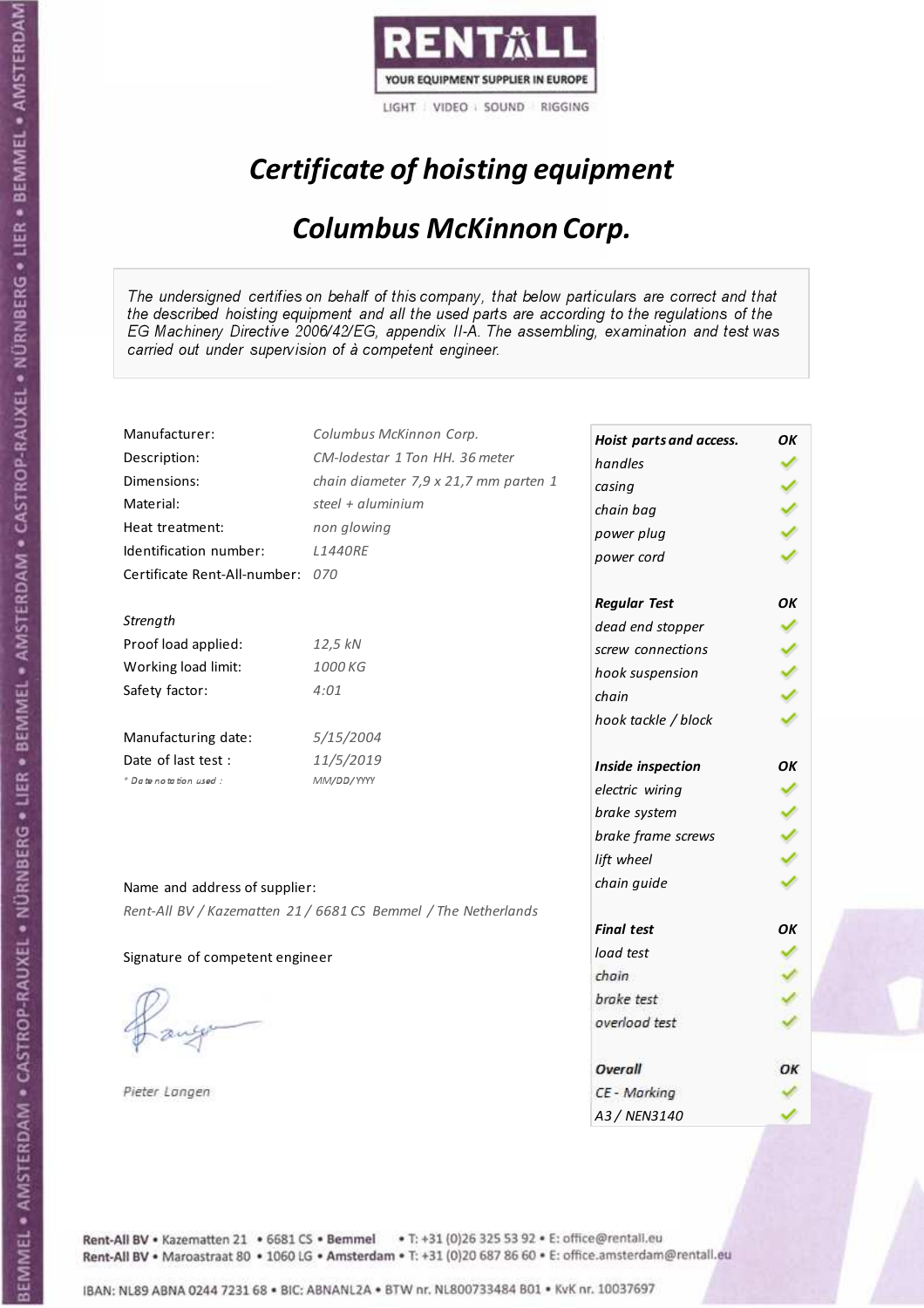

# Certificate of hoisting equipment

### Columbus McKinnon Corp.

The undersigned certifies on behalf of this company, that below particulars are correct and that the described hoisting equipment and all the used parts are according to the regulations of the EG Machinery Directive 2006/42/EG, appendix II-A. The assembling, examination and test was carried out under supervision of à competent engineer.

| Manufacturer:                    | Columbus McKinnon Corp.                                        | Hoist parts and access. | OK |
|----------------------------------|----------------------------------------------------------------|-------------------------|----|
| Description:                     | CM-lodestar 1 Ton HH, 36 meter                                 | handles                 |    |
| Dimensions:                      | chain diameter 7,9 x 21,7 mm parten 1                          | casing                  |    |
| Material:                        | steel + aluminium                                              | chain bag               |    |
| Heat treatment:                  | non glowing                                                    | power plug              |    |
| Identification number:           | L1968OL                                                        | power cord              |    |
| Certificate Rent-All-number: 071 |                                                                |                         |    |
|                                  |                                                                | <b>Regular Test</b>     | OK |
| Strength                         |                                                                | dead end stopper        |    |
| Proof load applied:              | 12,5 kN                                                        | screw connections       |    |
| Working load limit:              | 1000 KG                                                        | hook suspension         |    |
| Safety factor:                   | 4:01                                                           | chain                   |    |
|                                  |                                                                | hook tackle / block     |    |
| Manufacturing date:              | 11/16/2002                                                     |                         |    |
| Date of last test :              | 11/4/2019                                                      | Inside inspection       | OK |
| + Date notation used:            | MM/DD/YYYY                                                     | electric wiring         |    |
|                                  |                                                                | brake system            |    |
|                                  |                                                                | brake frame screws      |    |
|                                  |                                                                | lift wheel              |    |
| Name and address of supplier:    |                                                                | chain guide             |    |
|                                  | Rent-All BV / Kazematten 21 / 6681 CS Bemmel / The Netherlands |                         |    |
|                                  |                                                                | <b>Final test</b>       | OK |
| Signature of competent engineer  |                                                                | load test               |    |
|                                  |                                                                | chain                   |    |
|                                  |                                                                | brake test              |    |
|                                  |                                                                | overload test           |    |
|                                  |                                                                |                         |    |
|                                  |                                                                | Overall                 | ОΚ |
| Pieter Langen                    |                                                                | CE - Marking            |    |
|                                  |                                                                | A3 / NEN3140            |    |

Rent-All BV . Kazematten 21 . 6681 CS . Bemmel . T: +31 (0)26 325 53 92 . E: office@rentall.eu Rent-All BV · Maroastraat 80 · 1060 LG · Amsterdam · T: +31 (0)20 687 86 60 · E: office.amsterdam@rentall.eu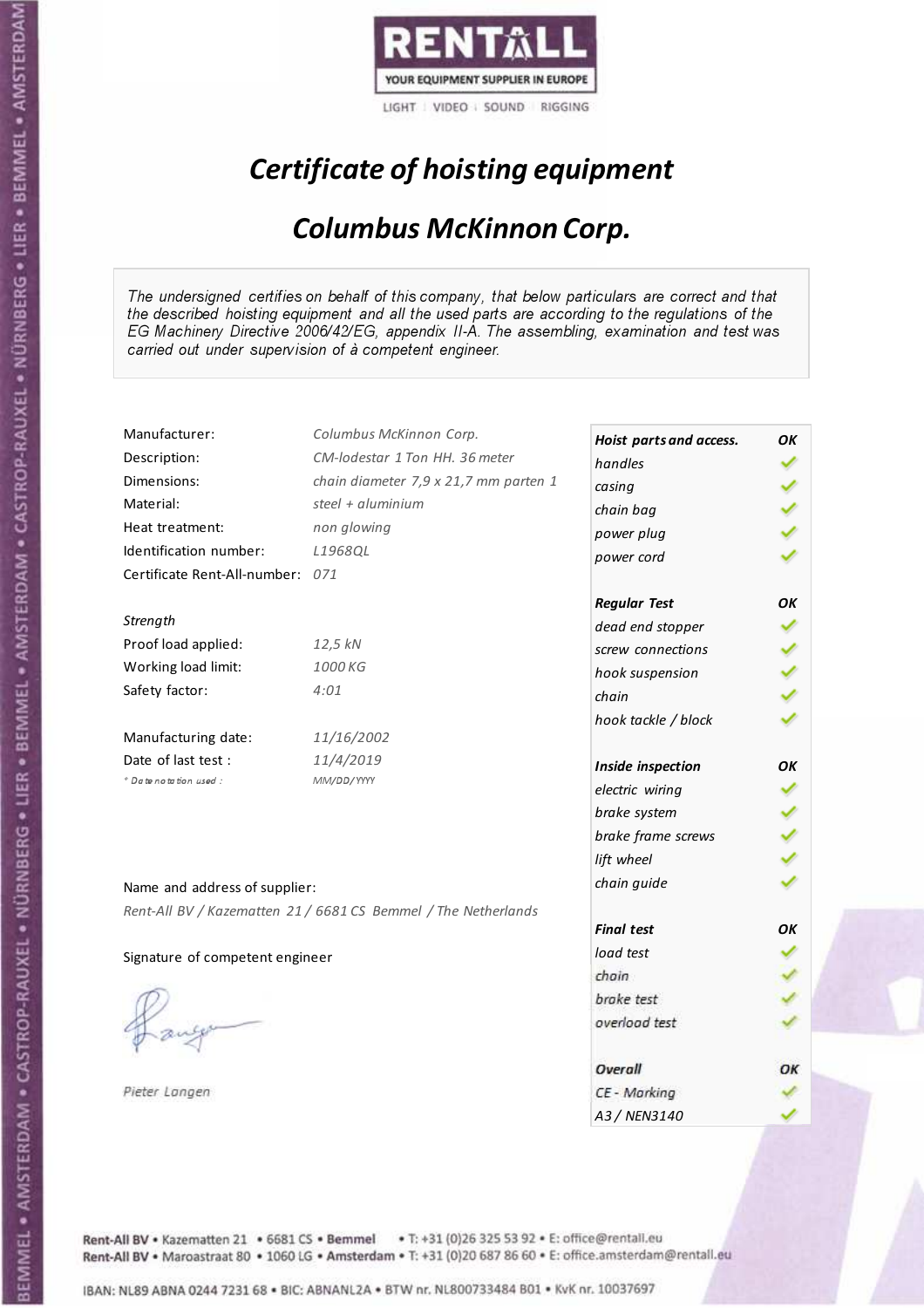

# Certificate of hoisting equipment

### Columbus McKinnon Corp.

The undersigned certifies on behalf of this company, that below particulars are correct and that the described hoisting equipment and all the used parts are according to the regulations of the EG Machinery Directive 2006/42/EG, appendix II-A. The assembling, examination and test was carried out under supervision of à competent engineer.

| Manufacturer:                    | Columbus McKinnon Corp.                                        | Hoist parts and access. | OK |
|----------------------------------|----------------------------------------------------------------|-------------------------|----|
| Description:                     | CM-lodestar 1 Ton HH, 36 meter                                 | handles                 |    |
| Dimensions:                      | chain diameter 7,9 x 21,7 mm parten 1                          | casing                  |    |
| Material:                        | steel + aluminium                                              | chain bag               |    |
| Heat treatment:                  | non glowing                                                    | power plug              |    |
| Identification number:           | L1966QL                                                        | power cord              |    |
| Certificate Rent-All-number: 072 |                                                                |                         |    |
|                                  |                                                                | <b>Regular Test</b>     | OK |
| Strength                         |                                                                | dead end stopper        |    |
| Proof load applied:              | 12,5 kN                                                        | screw connections       |    |
| Working load limit:              | 1000 KG                                                        | hook suspension         |    |
| Safety factor:                   | 4:01                                                           | chain                   |    |
|                                  |                                                                | hook tackle / block     |    |
| Manufacturing date:              | 11/16/2002                                                     |                         |    |
| Date of last test:               | 11/5/2019                                                      | Inside inspection       | OΚ |
| * Date notation used :           | MM/DD/YYYY                                                     | electric wiring         |    |
|                                  |                                                                | brake system            |    |
|                                  |                                                                | brake frame screws      |    |
|                                  |                                                                | lift wheel              |    |
| Name and address of supplier:    |                                                                | chain guide             |    |
|                                  | Rent-All BV / Kazematten 21 / 6681 CS Bemmel / The Netherlands |                         |    |
|                                  |                                                                | <b>Final test</b>       | OK |
| Signature of competent engineer  |                                                                | load test               |    |
|                                  |                                                                | chain                   |    |
|                                  |                                                                | brake test              |    |
|                                  |                                                                | overload test           |    |
|                                  |                                                                |                         |    |
|                                  |                                                                | Overall                 | ОΚ |
| Pieter Langen                    |                                                                | CE - Marking            |    |
|                                  |                                                                | A3/NFN3140              |    |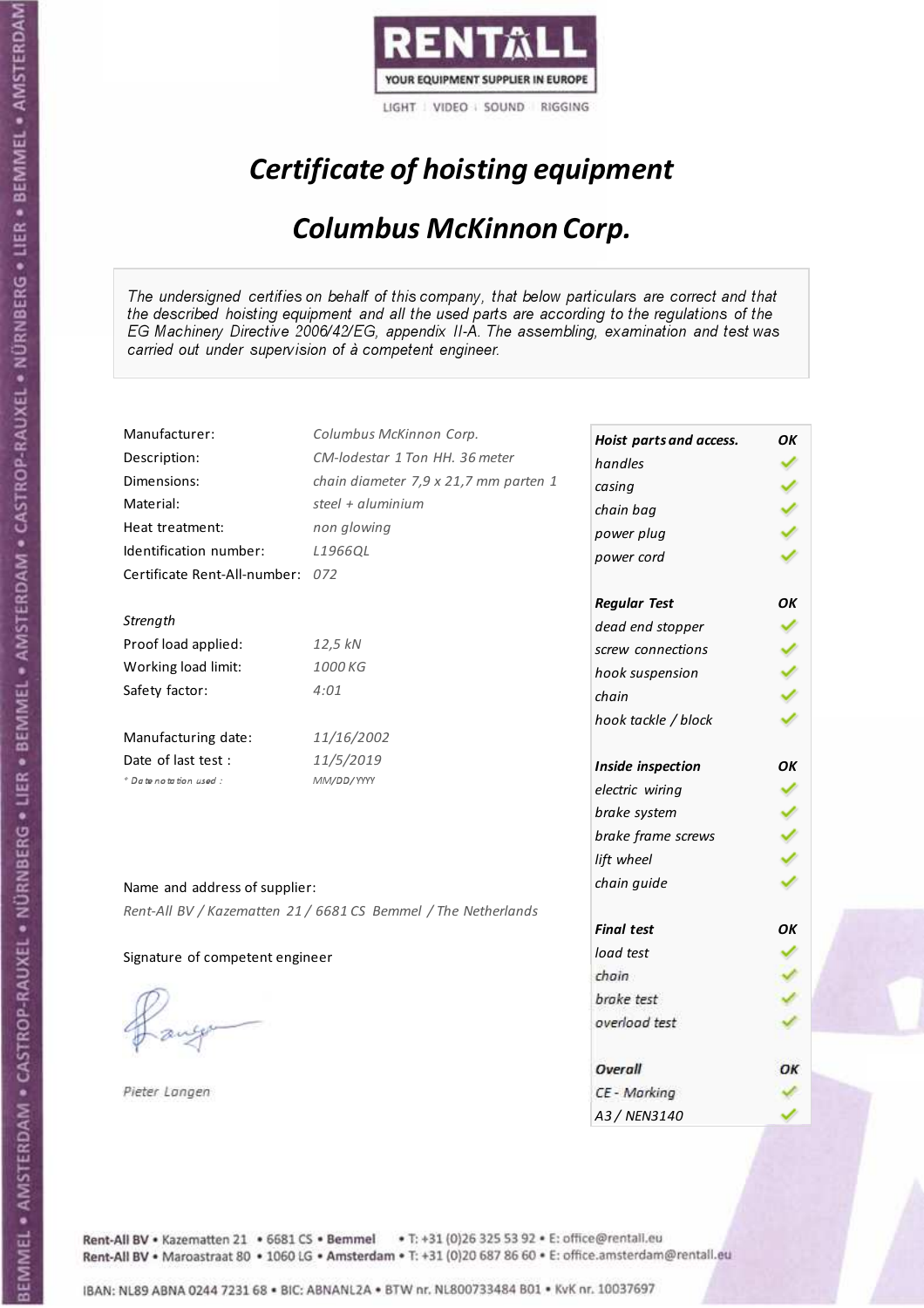

# Certificate of hoisting equipment

### Columbus McKinnon Corp.

The undersigned certifies on behalf of this company, that below particulars are correct and that the described hoisting equipment and all the used parts are according to the regulations of the EG Machinery Directive 2006/42/EG, appendix II-A. The assembling, examination and test was carried out under supervision of à competent engineer.

| Manufacturer:                    | Columbus McKinnon Corp.                                        | Hoist parts and access. | ΟK |
|----------------------------------|----------------------------------------------------------------|-------------------------|----|
| Description:                     | CM-lodestar 1 Ton HH. 36 meter                                 | handles                 |    |
| Dimensions:                      | chain diameter 7,9 x 21,7 mm parten 1                          | casing                  |    |
| Material:                        | steel + $aluminim$                                             | chain bag               |    |
| Heat treatment:                  | non glowing                                                    | power plug              |    |
| Identification number:           | L0549QE                                                        | power cord              |    |
| Certificate Rent-All-number: 073 |                                                                |                         |    |
|                                  |                                                                | <b>Regular Test</b>     | ΟK |
| Strength                         |                                                                | dead end stopper        |    |
| Proof load applied:              | 12,5 kN                                                        | screw connections       |    |
| Working load limit:              | 1000 KG                                                        | hook suspension         |    |
| Safety factor:                   | 4:01                                                           | chain                   |    |
|                                  |                                                                | hook tackle / block     |    |
| Manufacturing date:              | 5/16/2002                                                      |                         |    |
| Date of last test :              | 11/4/2019                                                      | Inside inspection       | ОΚ |
| + Date notation used:            | MM/DD/YYYY                                                     | electric wiring         |    |
|                                  |                                                                | brake system            |    |
|                                  |                                                                | brake frame screws      |    |
|                                  |                                                                | lift wheel              |    |
| Name and address of supplier:    |                                                                | chain guide             |    |
|                                  | Rent-All BV / Kazematten 21 / 6681 CS Bemmel / The Netherlands |                         |    |
|                                  |                                                                | <b>Final test</b>       | OК |
| Signature of competent engineer  |                                                                | load test               |    |
|                                  |                                                                | chain                   |    |
|                                  |                                                                | brake test              |    |
|                                  |                                                                | overload test           |    |
|                                  |                                                                |                         |    |
|                                  |                                                                | Overall                 | ОК |
| Pieter Langen                    |                                                                | CE - Marking            |    |
|                                  |                                                                | A3 / NEN3140            |    |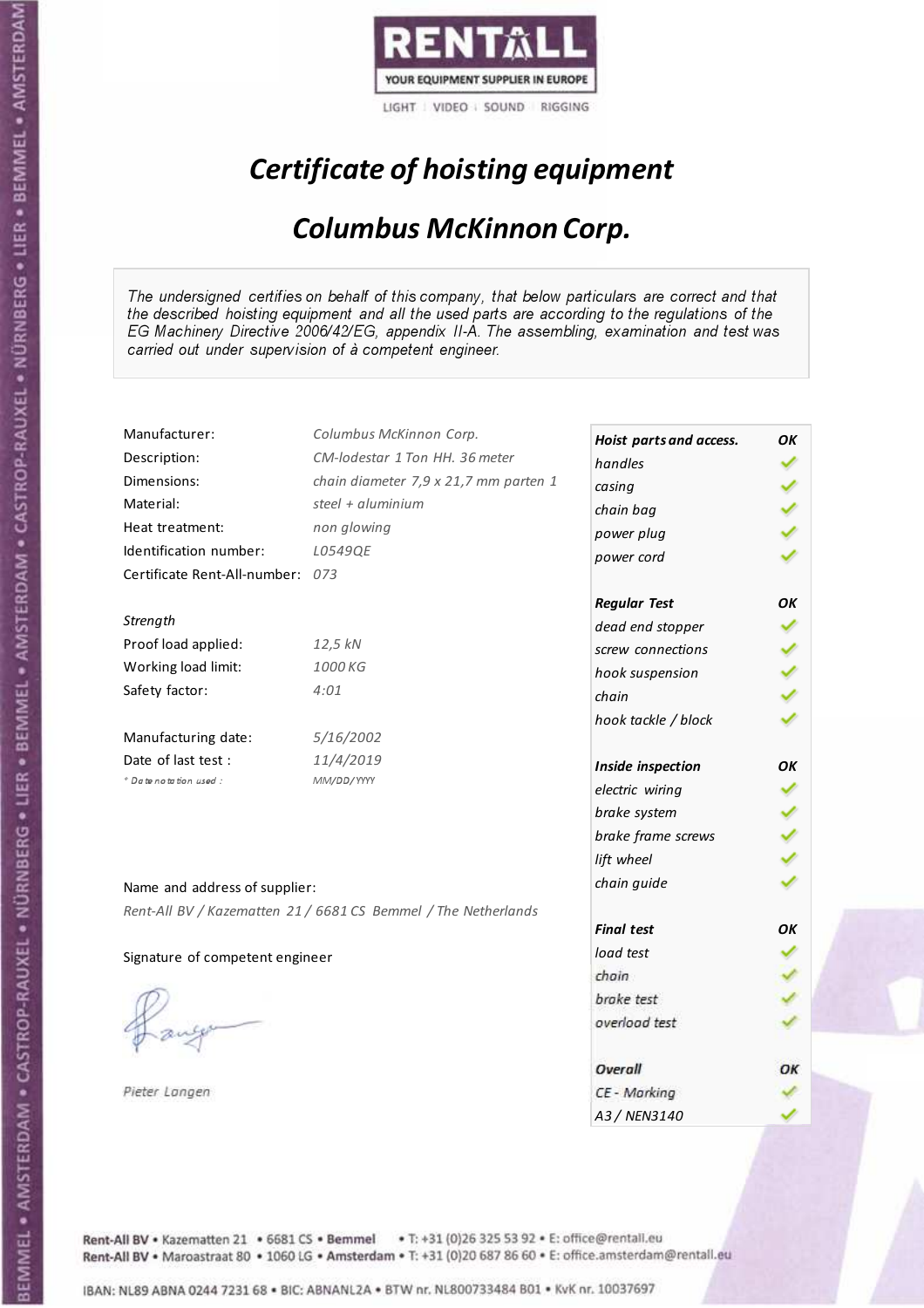

# Certificate of hoisting equipment

### Columbus McKinnon Corp.

The undersigned certifies on behalf of this company, that below particulars are correct and that the described hoisting equipment and all the used parts are according to the regulations of the EG Machinery Directive 2006/42/EG, appendix II-A. The assembling, examination and test was carried out under supervision of à competent engineer.

| Manufacturer:                    | Columbus McKinnon Corp.                                        | Hoist parts and access. | OK  |
|----------------------------------|----------------------------------------------------------------|-------------------------|-----|
| Description:                     | CM-lodestar 1 Ton HH, 36 meter                                 | handles                 |     |
| Dimensions:                      | chain diameter 7,9 x 21,7 mm parten 1                          | casing                  |     |
| Material:                        | steel + aluminium                                              | chain bag               |     |
| Heat treatment:                  | non glowing                                                    | power plug              |     |
| Identification number:           | L1978QJ                                                        | power cord              |     |
| Certificate Rent-All-number: 074 |                                                                |                         |     |
|                                  |                                                                | <b>Regular Test</b>     | OK  |
| Strength                         |                                                                | dead end stopper        |     |
| Proof load applied:              | 12,5 kN                                                        | screw connections       |     |
| Working load limit:              | 1000 KG                                                        | hook suspension         | くりょ |
| Safety factor:                   | 4:01                                                           | chain                   |     |
|                                  |                                                                | hook tackle / block     |     |
| Manufacturing date:              | 9/16/2002                                                      |                         |     |
| Date of last test :              | 11/5/2019                                                      | Inside inspection       | OK  |
| + Date notation used:            | MM/DD/YYYY                                                     | electric wiring         |     |
|                                  |                                                                | brake system            |     |
|                                  |                                                                | brake frame screws      |     |
|                                  |                                                                | lift wheel              |     |
| Name and address of supplier:    |                                                                | chain guide             |     |
|                                  | Rent-All BV / Kazematten 21 / 6681 CS Bemmel / The Netherlands |                         |     |
|                                  |                                                                | <b>Final test</b>       | OК  |
| Signature of competent engineer  |                                                                | load test               |     |
|                                  |                                                                | chain                   |     |
|                                  |                                                                | brake test              |     |
|                                  |                                                                | overload test           |     |
|                                  |                                                                |                         |     |
|                                  |                                                                | Overall                 | ОΚ  |
| Pieter Langen                    |                                                                | CE - Marking            |     |
|                                  |                                                                | A3 / NEN3140            |     |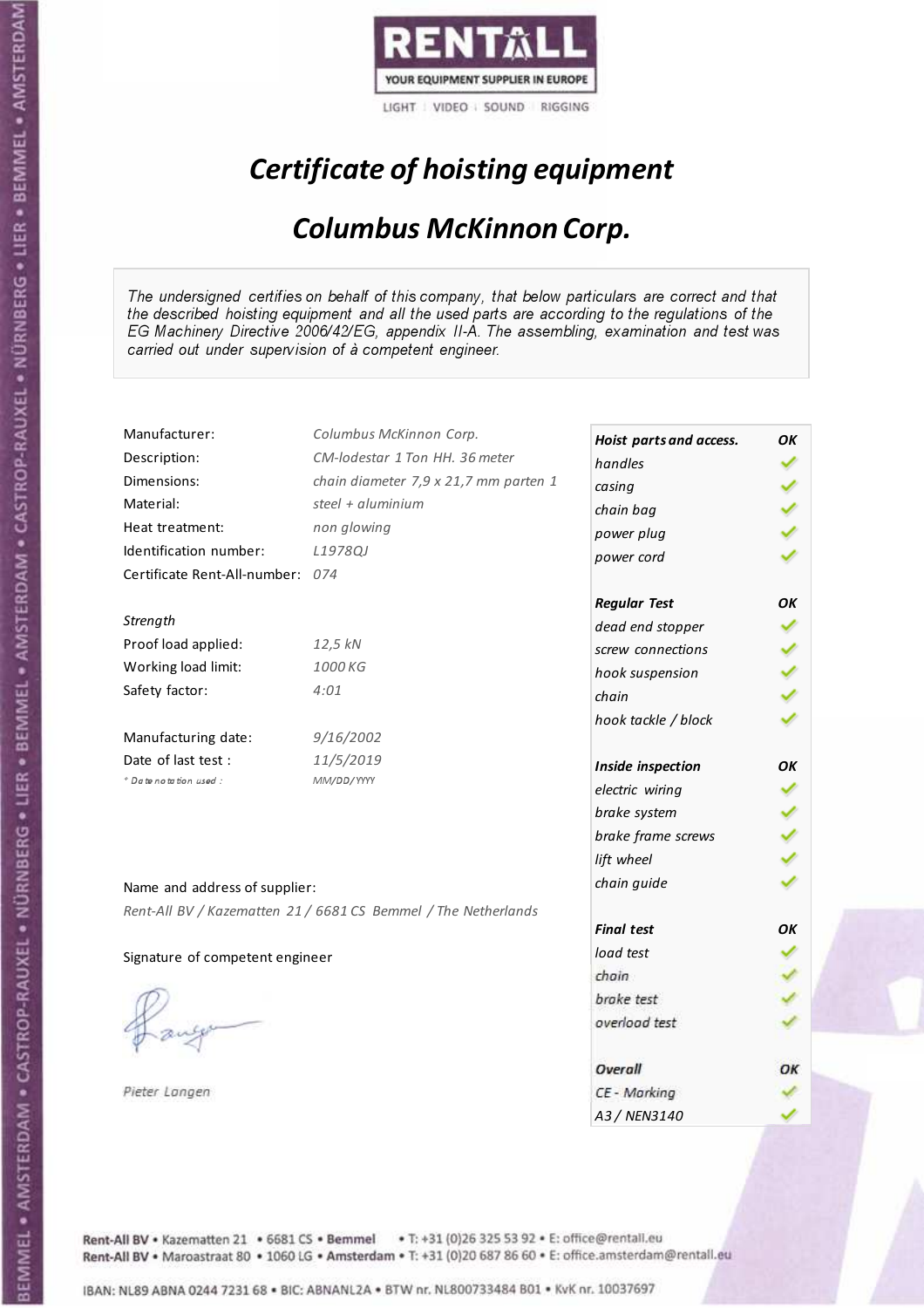

# Certificate of hoisting equipment

### Columbus McKinnon Corp.

The undersigned certifies on behalf of this company, that below particulars are correct and that the described hoisting equipment and all the used parts are according to the regulations of the EG Machinery Directive 2006/42/EG, appendix II-A. The assembling, examination and test was carried out under supervision of à competent engineer.

| Manufacturer:                    | Columbus McKinnon Corp.                                        | Hoist parts and access. | ΟK |
|----------------------------------|----------------------------------------------------------------|-------------------------|----|
| Description:                     | CM-lodestar 1 Ton HH, 36 meter                                 | handles                 |    |
| Dimensions:                      | chain diameter 7,9 x 21,7 mm parten 1                          | casing                  |    |
| Material:                        | steel + aluminium                                              | chain bag               |    |
| Heat treatment:                  | non glowing                                                    | power plug              |    |
| Identification number:           | L0677SK                                                        | power cord              |    |
| Certificate Rent-All-number: 075 |                                                                |                         |    |
|                                  |                                                                | <b>Regular Test</b>     | OK |
| Strength                         |                                                                | dead end stopper        |    |
| Proof load applied:              | 12,5 kN                                                        | screw connections       |    |
| Working load limit:              | 1000 KG                                                        | hook suspension         |    |
| Safety factor:                   | 4:01                                                           | chain                   |    |
|                                  |                                                                | hook tackle / block     |    |
| Manufacturing date:              | 10/16/2006                                                     |                         |    |
| Date of last test:               | 11/5/2019                                                      | Inside inspection       | ΟK |
| * Date notation used :           | MM/DD/YYYY                                                     | electric wiring         |    |
|                                  |                                                                | brake system            |    |
|                                  |                                                                | brake frame screws      |    |
|                                  |                                                                | lift wheel              |    |
| Name and address of supplier:    |                                                                | chain guide             |    |
|                                  | Rent-All BV / Kazematten 21 / 6681 CS Bemmel / The Netherlands |                         |    |
|                                  |                                                                | <b>Final test</b>       | OK |
| Signature of competent engineer  |                                                                | load test               |    |
|                                  |                                                                | chain                   |    |
|                                  |                                                                | brake test              |    |
|                                  |                                                                | overload test           |    |
|                                  |                                                                |                         |    |
|                                  |                                                                | Overall                 | ОΚ |
| Pieter Langen                    |                                                                | CE - Marking            |    |
|                                  |                                                                | A3/NFN3140              |    |

Rent-All BV . Kazematten 21 . 6681 CS . Bemmel . T: +31 (0)26 325 53 92 . E: office@rentall.eu Rent-All BV · Maroastraat 80 · 1060 LG · Amsterdam · T: +31 (0)20 687 86 60 · E: office.amsterdam@rentall.eu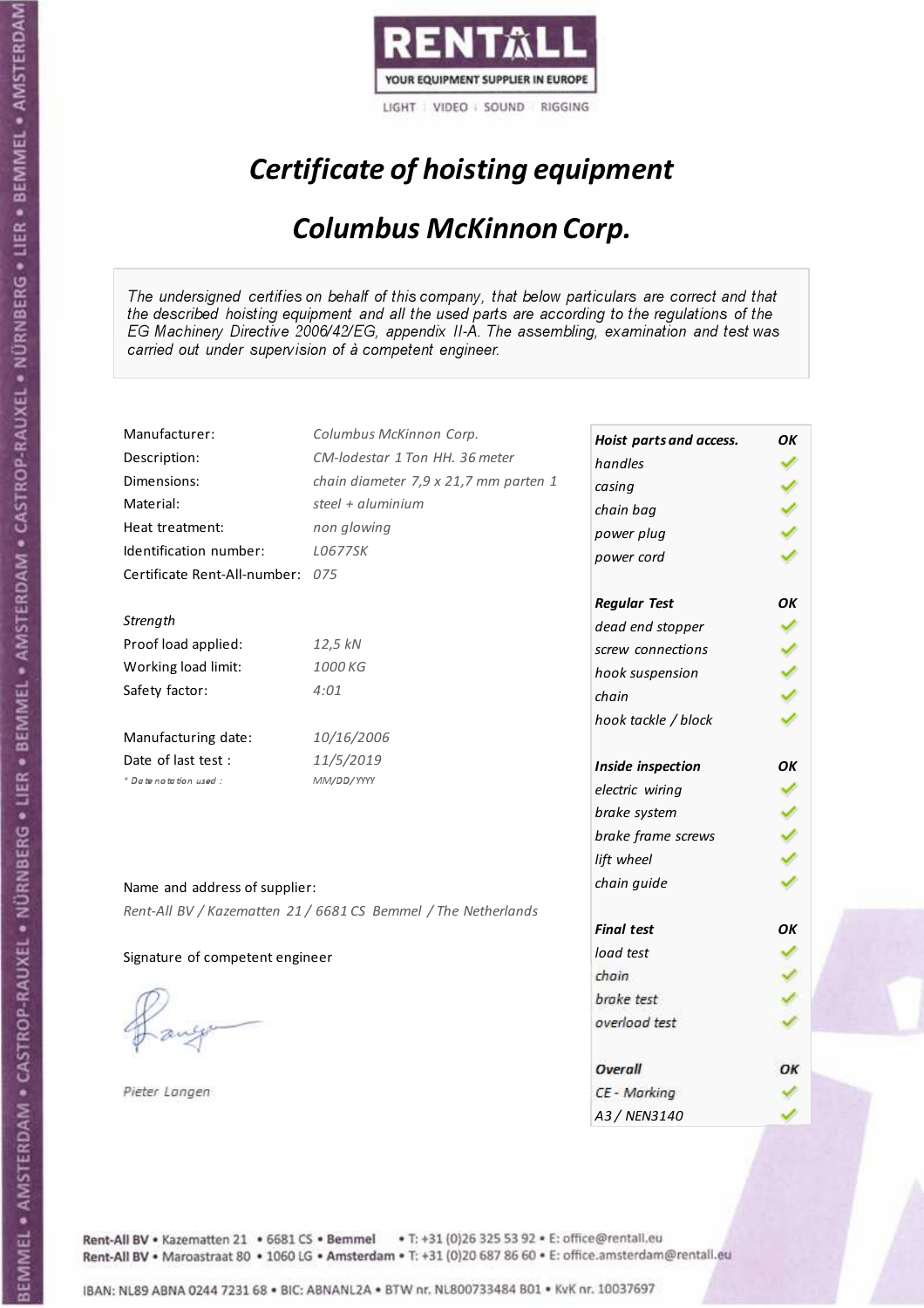

# Certificate of hoisting equipment

### Columbus McKinnon Corp.

The undersigned certifies on behalf of this company, that below particulars are correct and that the described hoisting equipment and all the used parts are according to the regulations of the EG Machinery Directive 2006/42/EG, appendix II-A. The assembling, examination and test was carried out under supervision of à competent engineer.

| Manufacturer:                    | Columbus McKinnon Corp.                                        | Hoist parts and access. | OK |
|----------------------------------|----------------------------------------------------------------|-------------------------|----|
| Description:                     | CM-lodestar 1 Ton HH, 36 meter                                 | handles                 |    |
| Dimensions:                      | chain diameter 7,9 x 21,7 mm parten 1                          | casing                  |    |
| Material:                        | steel + aluminium                                              | chain bag               |    |
| Heat treatment:                  | non glowing                                                    | power plug              |    |
| Identification number:           | L1969QL                                                        | power cord              |    |
| Certificate Rent-All-number: 077 |                                                                |                         |    |
|                                  |                                                                | <b>Regular Test</b>     | OK |
| Strength                         |                                                                | dead end stopper        |    |
| Proof load applied:              | 12,5 kN                                                        | screw connections       |    |
| Working load limit:              | 1000 KG                                                        | hook suspension         |    |
| Safety factor:                   | 4:01                                                           | chain                   |    |
|                                  |                                                                | hook tackle / block     |    |
| Manufacturing date:              | 11/16/2002                                                     |                         |    |
| Date of last test:               | 11/5/2019                                                      | Inside inspection       | OΚ |
| * Date notation used :           | MM/DD/YYYY                                                     | electric wiring         |    |
|                                  |                                                                | brake system            |    |
|                                  |                                                                | brake frame screws      |    |
|                                  |                                                                | lift wheel              |    |
| Name and address of supplier:    |                                                                | chain guide             |    |
|                                  |                                                                |                         |    |
|                                  | Rent-All BV / Kazematten 21 / 6681 CS Bemmel / The Netherlands | <b>Final test</b>       | OK |
| Signature of competent engineer  |                                                                | load test               |    |
|                                  |                                                                | chain                   |    |
|                                  |                                                                | brake test              |    |
|                                  |                                                                | overload test           |    |
|                                  |                                                                |                         |    |
|                                  |                                                                | Overall                 | ОΚ |
| Pieter Langen                    |                                                                | CE - Marking            |    |
|                                  |                                                                | A3/NFN3140              |    |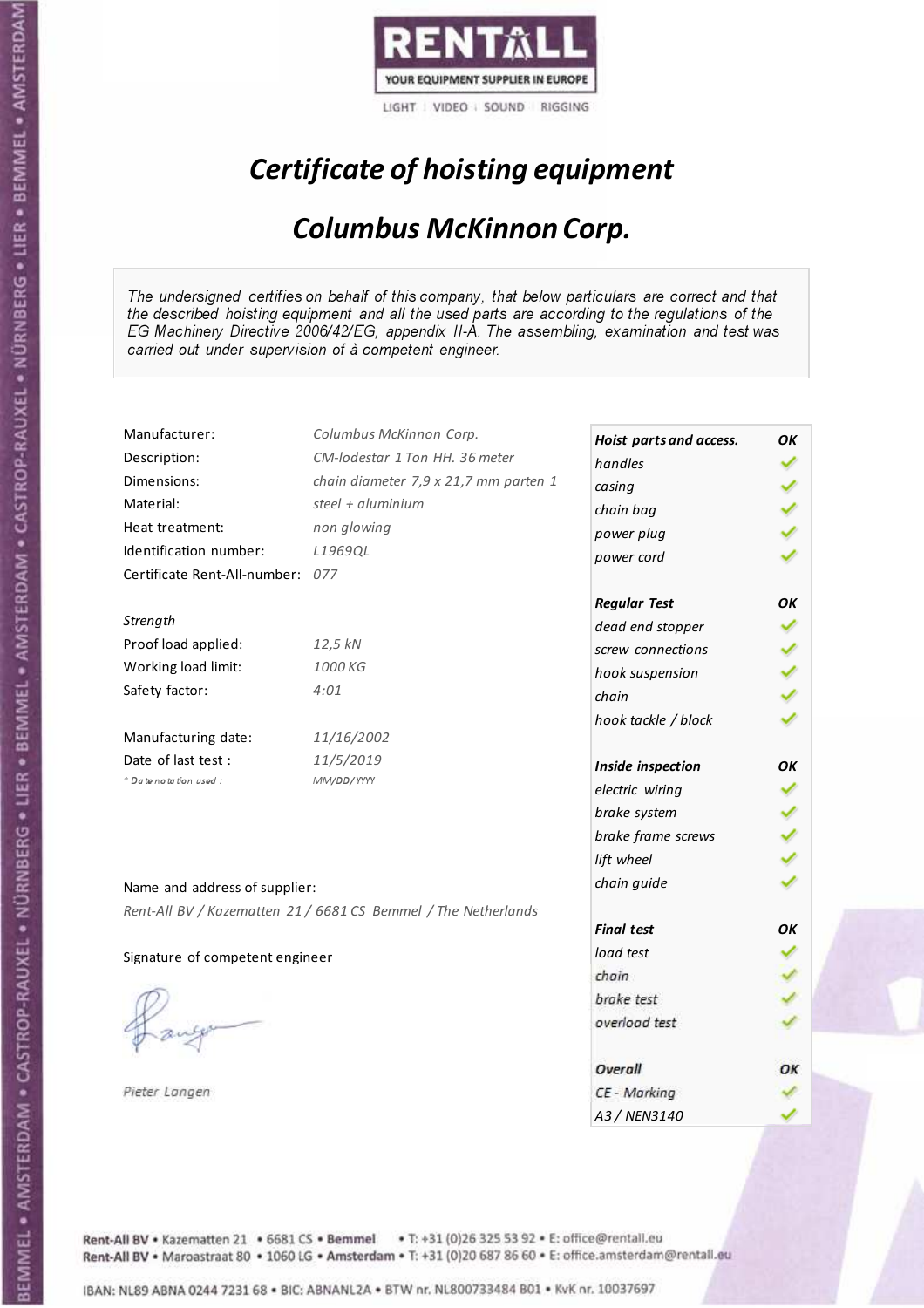

# Certificate of hoisting equipment

### Columbus McKinnon Corp.

The undersigned certifies on behalf of this company, that below particulars are correct and that the described hoisting equipment and all the used parts are according to the regulations of the EG Machinery Directive 2006/42/EG, appendix II-A. The assembling, examination and test was carried out under supervision of à competent engineer.

| Manufacturer:                    | Columbus McKinnon Corp.                                        | Hoist parts and access. | OK |
|----------------------------------|----------------------------------------------------------------|-------------------------|----|
| Description:                     | CM-lodestar 1 Ton HH. 36 meter                                 | handles                 |    |
| Dimensions:                      | chain diameter 7,9 x 21,7 mm parten 1                          | casing                  |    |
| Material:                        | steel + aluminium                                              | chain bag               |    |
| Heat treatment:                  | non glowing                                                    | power plug              |    |
| Identification number:           | L1988QL                                                        | power cord              |    |
| Certificate Rent-All-number: 078 |                                                                |                         |    |
|                                  |                                                                | <b>Regular Test</b>     | ΟK |
| Strength                         |                                                                | dead end stopper        |    |
| Proof load applied:              | 12,5 kN                                                        | screw connections       |    |
| Working load limit:              | 1000 KG                                                        | hook suspension         |    |
| Safety factor:                   | 4:01                                                           | chain                   |    |
|                                  |                                                                | hook tackle / block     |    |
| Manufacturing date:              | 11/16/2002                                                     |                         |    |
| Date of last test :              | 11/5/2019                                                      | Inside inspection       | OΚ |
| + Date notation used:            | MM/DD/YYYY                                                     | electric wiring         |    |
|                                  |                                                                | brake system            |    |
|                                  |                                                                | brake frame screws      |    |
|                                  |                                                                | lift wheel              |    |
| Name and address of supplier:    |                                                                | chain guide             |    |
|                                  | Rent-All BV / Kazematten 21 / 6681 CS Bemmel / The Netherlands |                         |    |
|                                  |                                                                | <b>Final test</b>       | OK |
| Signature of competent engineer  |                                                                | load test               |    |
|                                  |                                                                | chain                   |    |
|                                  |                                                                | brake test              |    |
|                                  |                                                                | overload test           |    |
|                                  |                                                                |                         |    |
|                                  |                                                                | Overall                 | ОΚ |
| Pieter Langen                    |                                                                | CE - Marking            |    |
|                                  |                                                                | A3/NFN3140              |    |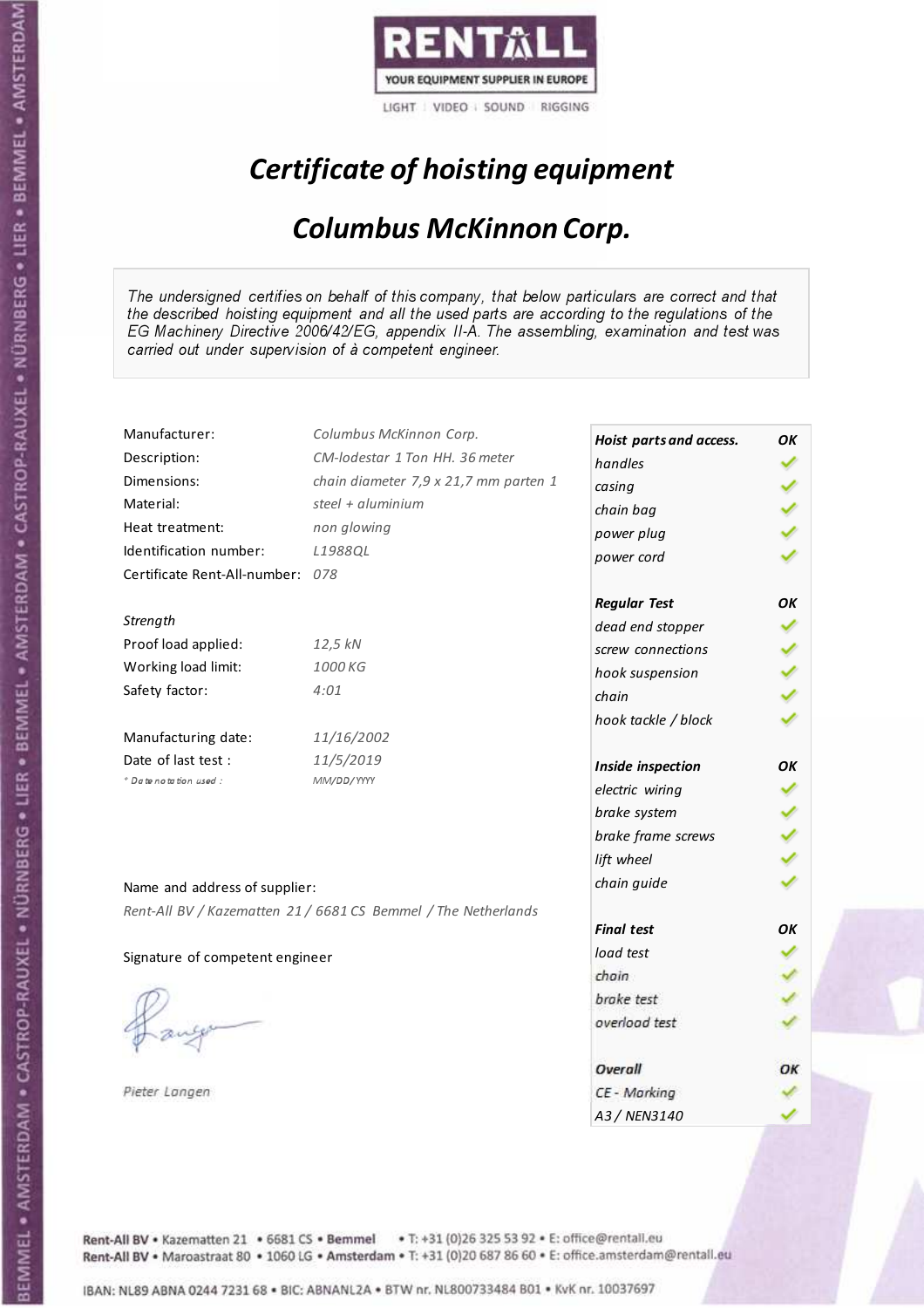

# Certificate of hoisting equipment

### Columbus McKinnon Corp.

The undersigned certifies on behalf of this company, that below particulars are correct and that the described hoisting equipment and all the used parts are according to the regulations of the EG Machinery Directive 2006/42/EG, appendix II-A. The assembling, examination and test was carried out under supervision of à competent engineer.

| Manufacturer:                    | Columbus McKinnon Corp.                                        | Hoist parts and access. | OK |
|----------------------------------|----------------------------------------------------------------|-------------------------|----|
| Description:                     | CM-lodestar 1 Ton HH. 36 meter                                 | handles                 |    |
| Dimensions:                      | chain diameter 7,9 x 21,7 mm parten 1                          | casing                  |    |
| Material:                        | steel + aluminium                                              | chain bag               |    |
| Heat treatment:                  | non glowing                                                    | power plug              |    |
| Identification number:           | L1976QL                                                        | power cord              |    |
| Certificate Rent-All-number: 079 |                                                                |                         |    |
|                                  |                                                                | <b>Regular Test</b>     | ΟK |
| Strength                         |                                                                | dead end stopper        |    |
| Proof load applied:              | 12,5 kN                                                        | screw connections       |    |
| Working load limit:              | 1000 KG                                                        | hook suspension         |    |
| Safety factor:                   | 4:01                                                           | chain                   |    |
|                                  |                                                                | hook tackle / block     |    |
| Manufacturing date:              | 11/16/2002                                                     |                         |    |
| Date of last test :              | 11/6/2019                                                      | Inside inspection       | OΚ |
| + Date notation used:            | MM/DD/YYYY                                                     | electric wiring         |    |
|                                  |                                                                | brake system            |    |
|                                  |                                                                | brake frame screws      |    |
|                                  |                                                                | lift wheel              |    |
| Name and address of supplier:    |                                                                | chain guide             |    |
|                                  | Rent-All BV / Kazematten 21 / 6681 CS Bemmel / The Netherlands |                         |    |
|                                  |                                                                | <b>Final test</b>       | OK |
| Signature of competent engineer  |                                                                | load test               |    |
|                                  |                                                                | chain                   |    |
|                                  |                                                                | brake test              |    |
|                                  |                                                                | overload test           |    |
|                                  |                                                                |                         |    |
|                                  |                                                                | Overall                 | ОΚ |
| Pieter Langen                    |                                                                | CE - Marking            |    |
|                                  |                                                                | A3/NFN3140              |    |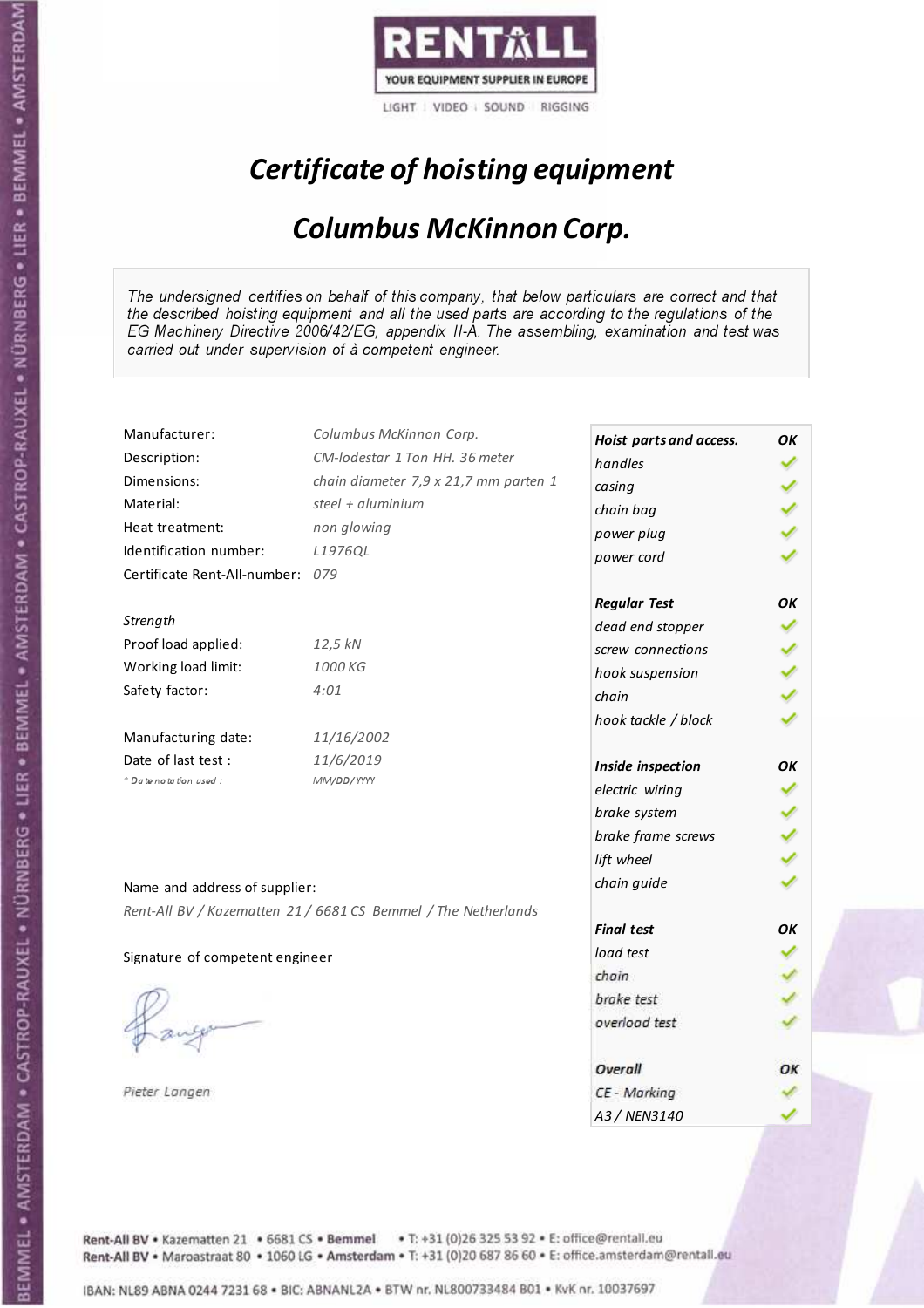

# Certificate of hoisting equipment

### Columbus McKinnon Corp.

The undersigned certifies on behalf of this company, that below particulars are correct and that the described hoisting equipment and all the used parts are according to the regulations of the EG Machinery Directive 2006/42/EG, appendix II-A. The assembling, examination and test was carried out under supervision of à competent engineer.

| Manufacturer:                    | Columbus McKinnon Corp.                                        | Hoist parts and access. | OK |
|----------------------------------|----------------------------------------------------------------|-------------------------|----|
| Description:                     | CM-lodestar 1 Ton HH. 36 meter                                 | handles                 |    |
| Dimensions:                      | chain diameter 7,9 x 21,7 mm parten 1                          | casing                  |    |
| Material:                        | steel + aluminium                                              | chain bag               |    |
| Heat treatment:                  | non glowing                                                    | power plug              |    |
| Identification number:           | L0515QE                                                        | power cord              |    |
| Certificate Rent-All-number: 080 |                                                                |                         |    |
|                                  |                                                                | <b>Regular Test</b>     | ΟK |
| Strength                         |                                                                | dead end stopper        |    |
| Proof load applied:              | 12,5 kN                                                        | screw connections       |    |
| Working load limit:              | 1000 KG                                                        | hook suspension         |    |
| Safety factor:                   | 4:01                                                           | chain                   |    |
|                                  |                                                                | hook tackle / block     |    |
| Manufacturing date:              | 5/16/2002                                                      |                         |    |
| Date of last test :              | 11/5/2019                                                      | Inside inspection       | OΚ |
| + Date notation used:            | MM/DD/YYYY                                                     | electric wiring         |    |
|                                  |                                                                | brake system            |    |
|                                  |                                                                | brake frame screws      |    |
|                                  |                                                                | lift wheel              |    |
| Name and address of supplier:    |                                                                | chain guide             |    |
|                                  | Rent-All BV / Kazematten 21 / 6681 CS Bemmel / The Netherlands |                         |    |
|                                  |                                                                | <b>Final test</b>       | OK |
| Signature of competent engineer  |                                                                | load test               |    |
|                                  |                                                                | chain                   |    |
|                                  |                                                                | brake test              |    |
|                                  |                                                                | overload test           |    |
|                                  |                                                                |                         |    |
|                                  |                                                                | Overall                 | ОΚ |
| Pieter Langen                    |                                                                | CE - Marking            |    |
|                                  |                                                                | A3/NFN3140              |    |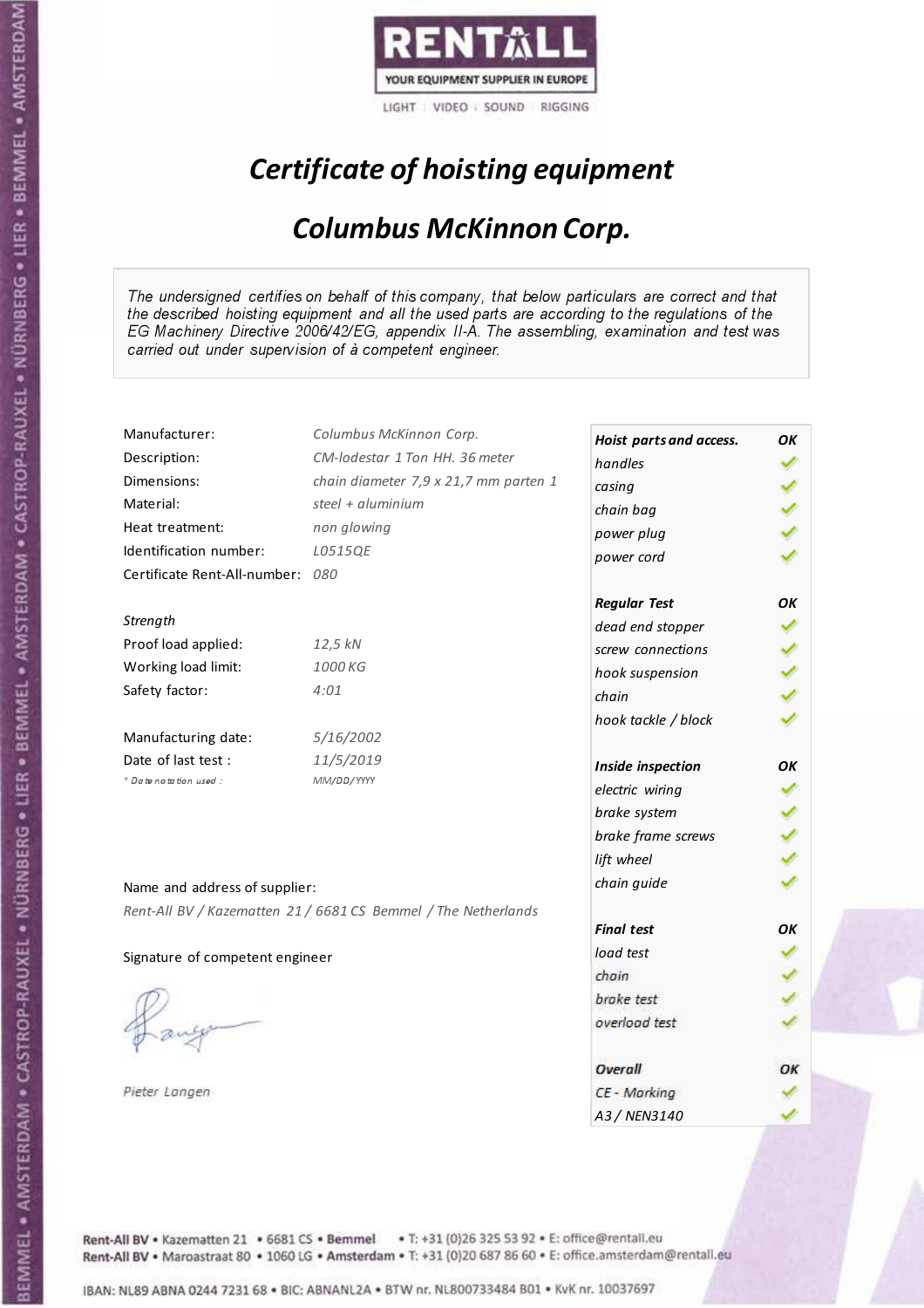

# Certificate of hoisting equipment

### Columbus McKinnon Corp.

The undersigned certifies on behalf of this company, that below particulars are correct and that the described hoisting equipment and all the used parts are according to the regulations of the EG Machinery Directive 2006/42/EG, appendix II-A. The assembling, examination and test was carried out under supervision of à competent engineer.

| Manufacturer:                    | Columbus McKinnon Corp.                                        | Hoist parts and access. | OK |
|----------------------------------|----------------------------------------------------------------|-------------------------|----|
| Description:                     | CM-lodestar 1 Ton HH, 36 meter                                 | handles                 |    |
| Dimensions:                      | chain diameter 7,9 x 21,7 mm parten 1                          | casing                  |    |
| Material:                        | steel + aluminium                                              | chain bag               |    |
| Heat treatment:                  | non glowing                                                    | power plug              |    |
| Identification number:           | L1667SK                                                        | power cord              |    |
| Certificate Rent-All-number: 081 |                                                                |                         |    |
|                                  |                                                                | <b>Regular Test</b>     | OK |
| Strength                         |                                                                | dead end stopper        |    |
| Proof load applied:              | 12,5 kN                                                        | screw connections       |    |
| Working load limit:              | 1000 KG                                                        | hook suspension         |    |
| Safety factor:                   | 4:01                                                           | chain                   |    |
|                                  |                                                                | hook tackle / block     |    |
| Manufacturing date:              | 10/16/2006                                                     |                         |    |
| Date of last test:               | 11/7/2019                                                      | Inside inspection       | OΚ |
| * Date notation used :           | MM/DD/YYYY                                                     | electric wiring         |    |
|                                  |                                                                | brake system            |    |
|                                  |                                                                | brake frame screws      |    |
|                                  |                                                                | lift wheel              |    |
| Name and address of supplier:    |                                                                | chain guide             |    |
|                                  | Rent-All BV / Kazematten 21 / 6681 CS Bemmel / The Netherlands |                         |    |
|                                  |                                                                | <b>Final test</b>       | OK |
| Signature of competent engineer  |                                                                | load test               |    |
|                                  |                                                                | chain                   |    |
|                                  |                                                                | brake test              |    |
|                                  |                                                                | overload test           |    |
|                                  |                                                                |                         |    |
|                                  |                                                                | Overall                 | ОΚ |
| Pieter Langen                    |                                                                | CE - Marking            |    |
|                                  |                                                                | A3/NFN3140              |    |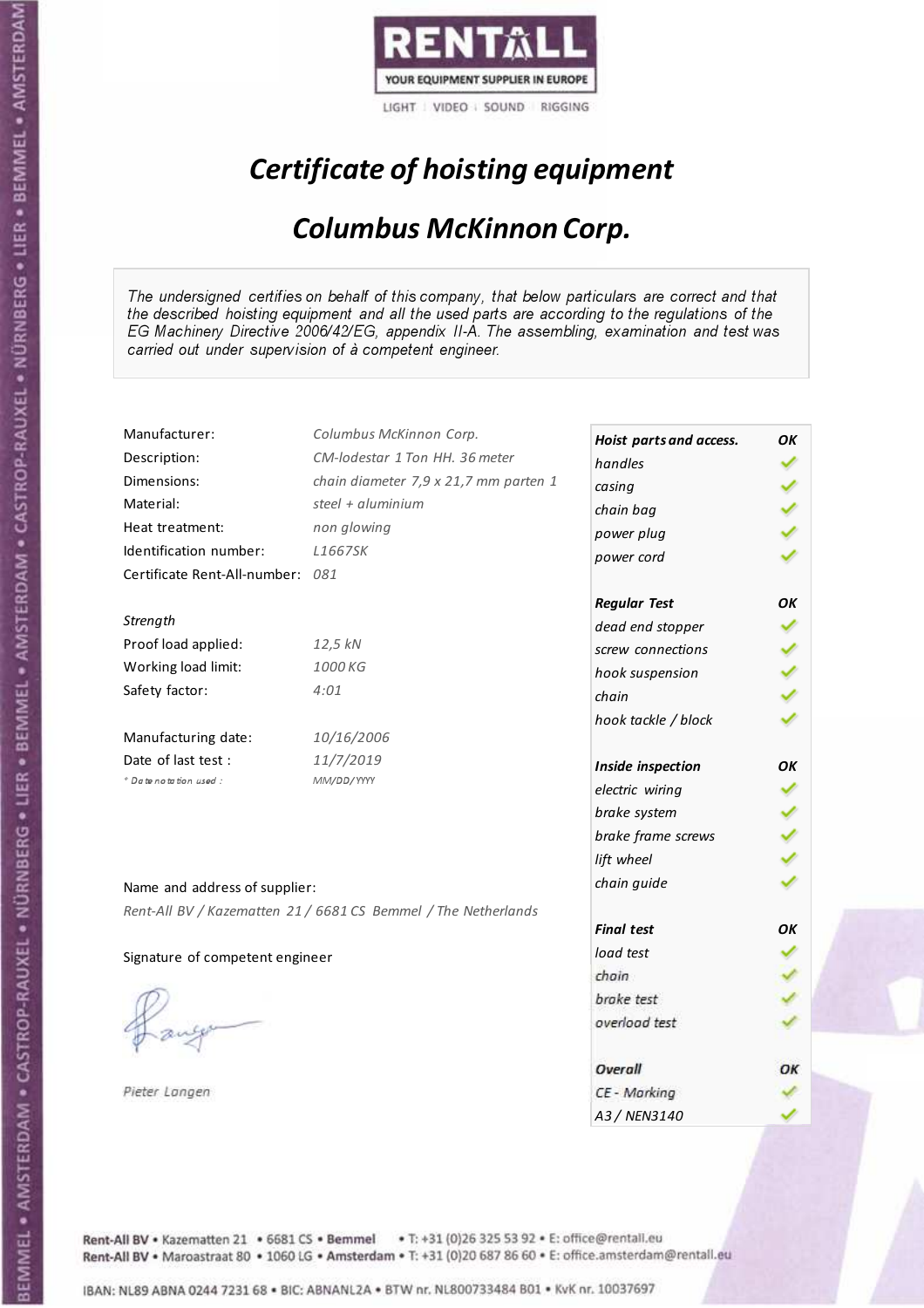

# Certificate of hoisting equipment

## Columbus McKinnon Corp.

The undersigned certifies on behalf of this company, that below particulars are correct and that the described hoisting equipment and all the used parts are according to the regulations of the EG Machinery Directive 2006/42/EG, appendix II-A. The assembling, examination and test was carried out under supervision of à competent engineer.

| Manufacturer:                    | Columbus McKinnon Corp.                                        | Hoist parts and access. | OK |
|----------------------------------|----------------------------------------------------------------|-------------------------|----|
| Description:                     | CM-lodestar 1 Ton HH, 36 meter                                 | handles                 |    |
| Dimensions:                      | chain diameter 7,9 x 21,7 mm parten 1                          | casing                  |    |
| Material:                        | steel + aluminium                                              | chain bag               |    |
| Heat treatment:                  | non glowing                                                    | power plug              |    |
| Identification number:           | <b>L1388RE</b>                                                 | power cord              |    |
| Certificate Rent-All-number: 082 |                                                                |                         |    |
|                                  |                                                                | <b>Regular Test</b>     | OK |
| Strength                         |                                                                | dead end stopper        |    |
| Proof load applied:              | 12,5 kN                                                        | screw connections       |    |
| Working load limit:              | 1000 KG                                                        | hook suspension         |    |
| Safety factor:                   | 4:01                                                           | chain                   |    |
|                                  |                                                                | hook tackle / block     |    |
| Manufacturing date:              | 5/15/2004                                                      |                         |    |
| Date of last test :              | 11/7/2019                                                      | Inside inspection       | OK |
| + Date notation used:            | MM/DD/YYYY                                                     | electric wiring         |    |
|                                  |                                                                | brake system            |    |
|                                  |                                                                | brake frame screws      |    |
|                                  |                                                                | lift wheel              |    |
| Name and address of supplier:    |                                                                | chain guide             |    |
|                                  | Rent-All BV / Kazematten 21 / 6681 CS Bemmel / The Netherlands |                         |    |
|                                  |                                                                | <b>Final test</b>       | OK |
| Signature of competent engineer  |                                                                | load test               |    |
|                                  |                                                                | chain                   |    |
|                                  |                                                                | brake test              |    |
|                                  |                                                                | overload test           |    |
|                                  |                                                                |                         |    |
|                                  |                                                                | Overall                 | ОΚ |
| Pieter Langen                    |                                                                | CE - Marking            |    |
|                                  |                                                                | A3 / NEN3140            |    |

Rent-All BV . Kazematten 21 . 6681 CS . Bemmel . T: +31 (0)26 325 53 92 . E: office@rentall.eu Rent-All BV · Maroastraat 80 · 1060 LG · Amsterdam · T: +31 (0)20 687 86 60 · E: office.amsterdam@rentall.eu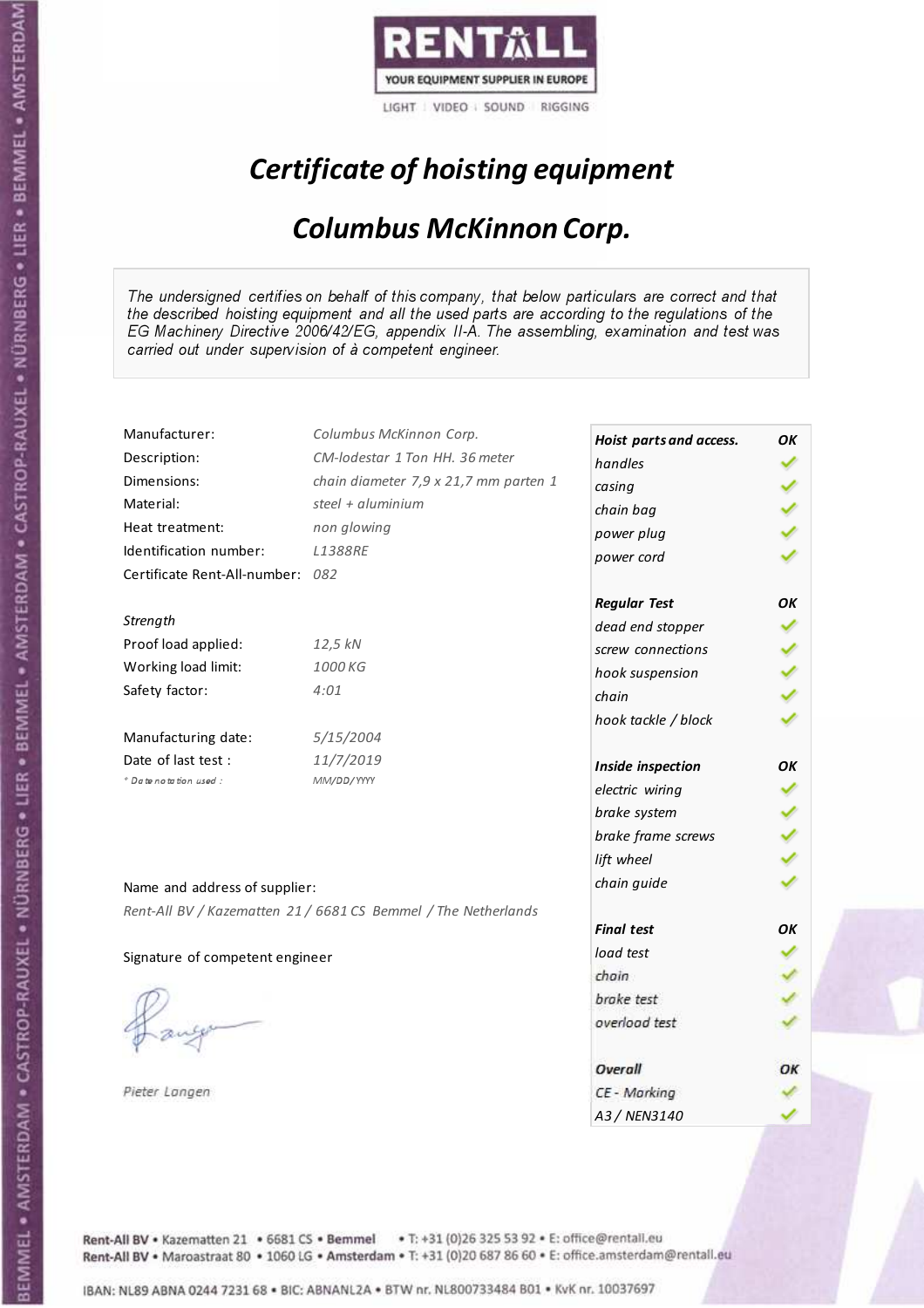

# Certificate of hoisting equipment

## Columbus McKinnon Corp.

The undersigned certifies on behalf of this company, that below particulars are correct and that the described hoisting equipment and all the used parts are according to the regulations of the EG Machinery Directive 2006/42/EG, appendix II-A. The assembling, examination and test was carried out under supervision of à competent engineer.

| Manufacturer:                    | Columbus McKinnon Corp.                                        | Hoist parts and access. | OK |
|----------------------------------|----------------------------------------------------------------|-------------------------|----|
| Description:                     | CM-lodestar 1 Ton HH. 36 meter                                 | handles                 |    |
| Dimensions:                      | chain diameter 7,9 x 21,7 mm parten 1                          | casing                  |    |
| Material:                        | steel + aluminium                                              | chain bag               |    |
| Heat treatment:                  | non glowing                                                    | power plug              |    |
| Identification number:           | L1977QL                                                        | power cord              |    |
| Certificate Rent-All-number: 083 |                                                                |                         |    |
|                                  |                                                                | <b>Regular Test</b>     | ΟK |
| Strength                         |                                                                | dead end stopper        |    |
| Proof load applied:              | 12,5 kN                                                        | screw connections       |    |
| Working load limit:              | 1000 KG                                                        | hook suspension         |    |
| Safety factor:                   | 4:01                                                           | chain                   |    |
|                                  |                                                                | hook tackle / block     |    |
| Manufacturing date:              | 11/16/2002                                                     |                         |    |
| Date of last test :              | 11/5/2019                                                      | Inside inspection       | OΚ |
| + Date notation used:            | MM/DD/YYYY                                                     | electric wiring         |    |
|                                  |                                                                | brake system            |    |
|                                  |                                                                | brake frame screws      |    |
|                                  |                                                                | lift wheel              |    |
| Name and address of supplier:    |                                                                | chain guide             |    |
|                                  |                                                                |                         |    |
|                                  | Rent-All BV / Kazematten 21 / 6681 CS Bemmel / The Netherlands | <b>Final test</b>       | OK |
| Signature of competent engineer  |                                                                | load test               |    |
|                                  |                                                                | chain                   |    |
|                                  |                                                                | brake test              |    |
|                                  |                                                                | overload test           |    |
|                                  |                                                                |                         |    |
|                                  |                                                                | Overall                 | ОΚ |
| Pieter Langen                    |                                                                | CE - Marking            |    |
|                                  |                                                                | A3/NFN3140              |    |

Rent-All BV . Kazematten 21 . 6681 CS . Bemmel . T: +31 (0)26 325 53 92 . E: office@rentall.eu Rent-All BV · Maroastraat 80 · 1060 LG · Amsterdam · T: +31 (0)20 687 86 60 · E: office.amsterdam@rentall.eu

IBAN: NL89 ABNA 0244 7231 68 . BIC: ABNANL2A . BTW nr. NL800733484 B01 . KvK nr. 10037697

BEMMEL • AMSTERDAM • CASTROP-RAUXEL • NÜRNBERG • LIER • BEMMEL • AMSTERDAM • CASTROP-RAUXEL • NÜRNBERG • LIER • BEMMEL • AMSTERDAM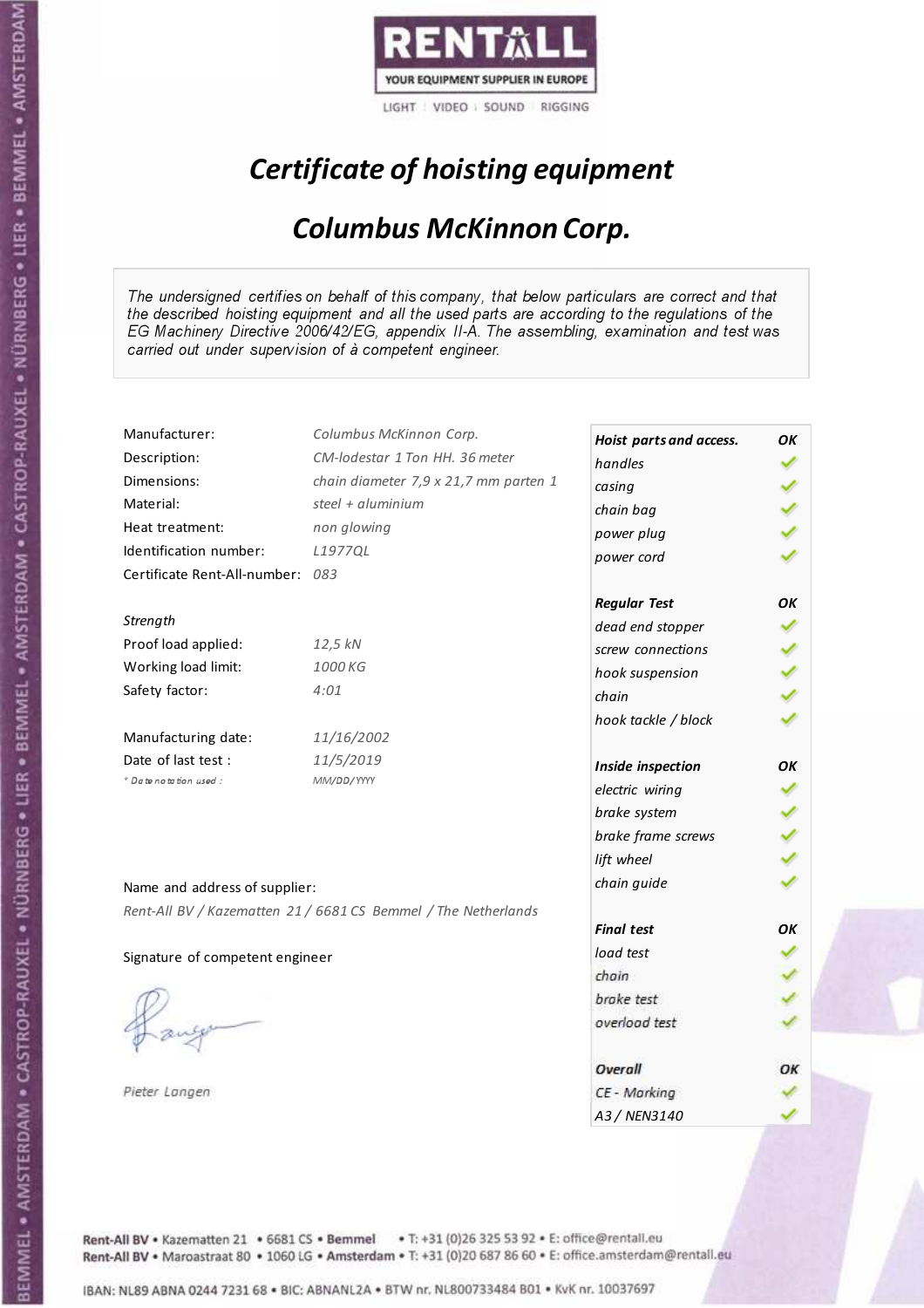

# Certificate of hoisting equipment

## Columbus McKinnon Corp.

The undersigned certifies on behalf of this company, that below particulars are correct and that the described hoisting equipment and all the used parts are according to the regulations of the EG Machinery Directive 2006/42/EG, appendix II-A. The assembling, examination and test was carried out under supervision of à competent engineer.

| Manufacturer:                    | Columbus McKinnon Corp.                                        | Hoist parts and access. | OK  |
|----------------------------------|----------------------------------------------------------------|-------------------------|-----|
| Description:                     | CM-lodestar 1 Ton HH, 36 meter                                 | handles                 |     |
| Dimensions:                      | chain diameter 7,9 x 21,7 mm parten 1                          | casing                  |     |
| Material:                        | steel + aluminium                                              | chain bag               |     |
| Heat treatment:                  | non glowing                                                    | power plug              |     |
| Identification number:           | L0646RD                                                        | power cord              |     |
| Certificate Rent-All-number: 084 |                                                                |                         |     |
|                                  |                                                                | <b>Regular Test</b>     | OK  |
| Strength                         |                                                                | dead end stopper        |     |
| Proof load applied:              | 12,5 kN                                                        | screw connections       |     |
| Working load limit:              | 1000 KG                                                        | hook suspension         | くりょ |
| Safety factor:                   | 4:01                                                           | chain                   |     |
|                                  |                                                                | hook tackle / block     |     |
| Manufacturing date:              | 4/15/2004                                                      |                         |     |
| Date of last test:               | 11/5/2019                                                      | Inside inspection       | OК  |
| + Date notation used:            | MM/DD/YYYY                                                     | electric wiring         |     |
|                                  |                                                                | brake system            |     |
|                                  |                                                                | brake frame screws      |     |
|                                  |                                                                | lift wheel              |     |
| Name and address of supplier:    |                                                                | chain guide             |     |
|                                  | Rent-All BV / Kazematten 21 / 6681 CS Bemmel / The Netherlands |                         |     |
|                                  |                                                                | <b>Final test</b>       | OК  |
| Signature of competent engineer  |                                                                | load test               |     |
|                                  |                                                                | chain                   |     |
|                                  |                                                                | brake test              |     |
|                                  |                                                                | overload test           |     |
|                                  |                                                                |                         |     |
|                                  |                                                                | Overall                 | ОΚ  |
| Pieter Langen                    |                                                                | CE - Marking            |     |
|                                  |                                                                | A3 / NEN3140            |     |

Rent-All BV . Kazematten 21 . 6681 CS . Bemmel . T: +31 (0)26 325 53 92 . E: office@rentall.eu Rent-All BV · Maroastraat 80 · 1060 LG · Amsterdam · T: +31 (0)20 687 86 60 · E: office.amsterdam@rentall.eu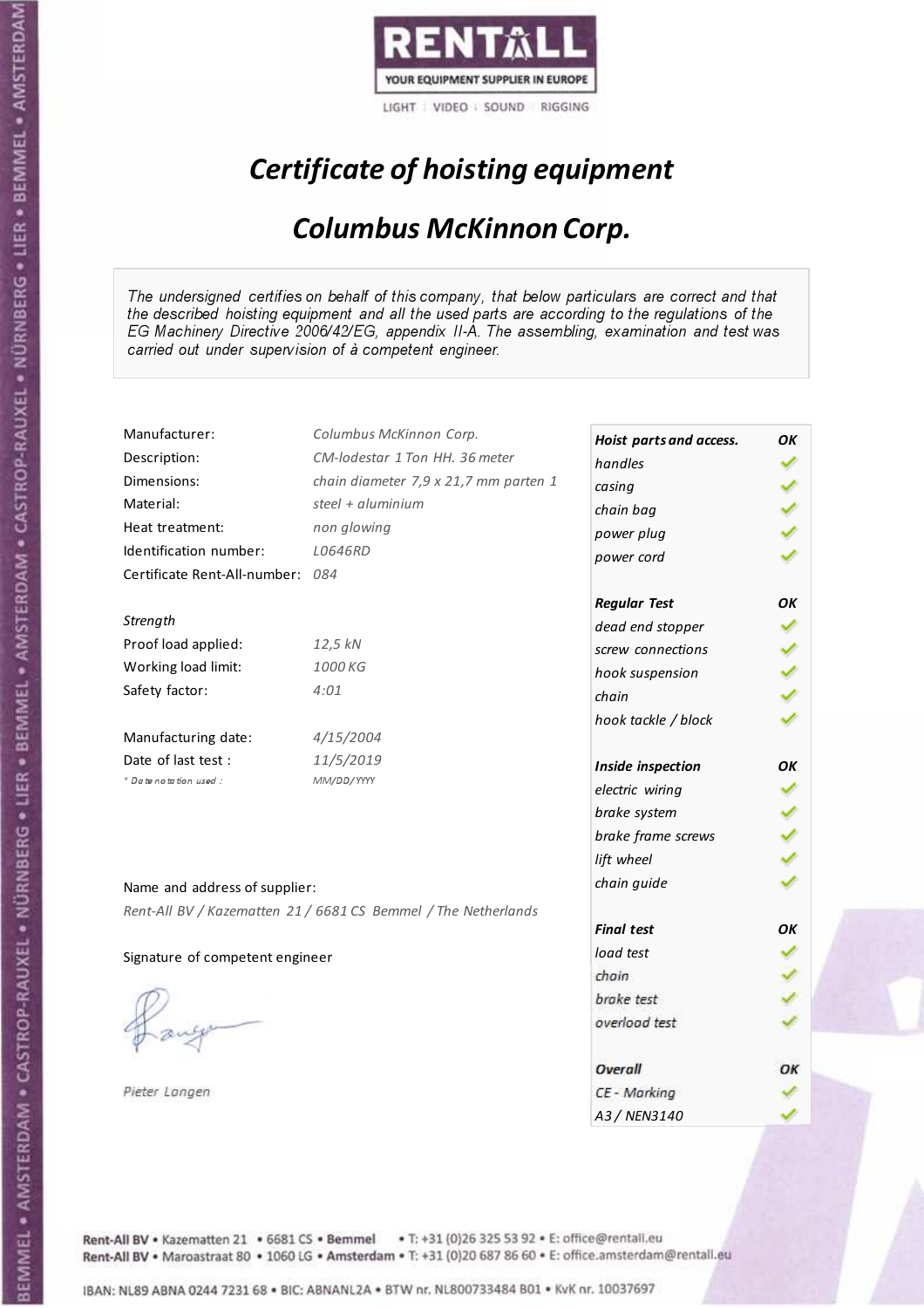

# Certificate of hoisting equipment

## Columbus McKinnon Corp.

The undersigned certifies on behalf of this company, that below particulars are correct and that the described hoisting equipment and all the used parts are according to the regulations of the EG Machinery Directive 2006/42/EG, appendix II-A. The assembling, examination and test was carried out under supervision of à competent engineer.

| Manufacturer:                    | Columbus McKinnon Corp.                                        | Hoist parts and access. | OK |
|----------------------------------|----------------------------------------------------------------|-------------------------|----|
| Description:                     | CM-lodestar 1 Ton HH, 36 meter                                 | handles                 |    |
| Dimensions:                      | chain diameter 7,9 x 21,7 mm parten 1                          | casing                  |    |
| Material:                        | steel + aluminium                                              | chain bag               |    |
| Heat treatment:                  | non glowing                                                    | power plug              |    |
| Identification number:           | L3516QZ                                                        | power cord              |    |
| Certificate Rent-All-number: 085 |                                                                |                         |    |
|                                  |                                                                | <b>Regular Test</b>     | OK |
| Strength                         |                                                                | dead end stopper        |    |
| Proof load applied:              | 12,5 kN                                                        | screw connections       |    |
| Working load limit:              | 1000 KG                                                        | hook suspension         |    |
| Safety factor:                   | 4:01                                                           | chain                   |    |
|                                  |                                                                | hook tackle / block     |    |
| Manufacturing date:              | 12/17/2003                                                     |                         |    |
| Date of last test:               | 11/14/2019                                                     | Inside inspection       | OK |
| + Date notation used:            | MM/DD/YYYY                                                     | electric wiring         |    |
|                                  |                                                                | brake system            |    |
|                                  |                                                                | brake frame screws      |    |
|                                  |                                                                | lift wheel              |    |
| Name and address of supplier:    |                                                                | chain guide             |    |
|                                  | Rent-All BV / Kazematten 21 / 6681 CS Bemmel / The Netherlands |                         |    |
|                                  |                                                                | <b>Final test</b>       | OΚ |
| Signature of competent engineer  |                                                                | load test               |    |
|                                  |                                                                | chain                   |    |
|                                  |                                                                | brake test              |    |
|                                  |                                                                | overload test           |    |
|                                  |                                                                |                         |    |
|                                  |                                                                | Overall                 | ОΚ |
| Pieter Langen                    |                                                                | CE - Marking            |    |
|                                  |                                                                | A3 / NEN3140            |    |

Rent-All BV . Kazematten 21 . 6681 CS . Bemmel . T: +31 (0)26 325 53 92 . E: office@rentall.eu Rent-All BV · Maroastraat 80 · 1060 LG · Amsterdam · T: +31 (0)20 687 86 60 · E: office.amsterdam@rentall.eu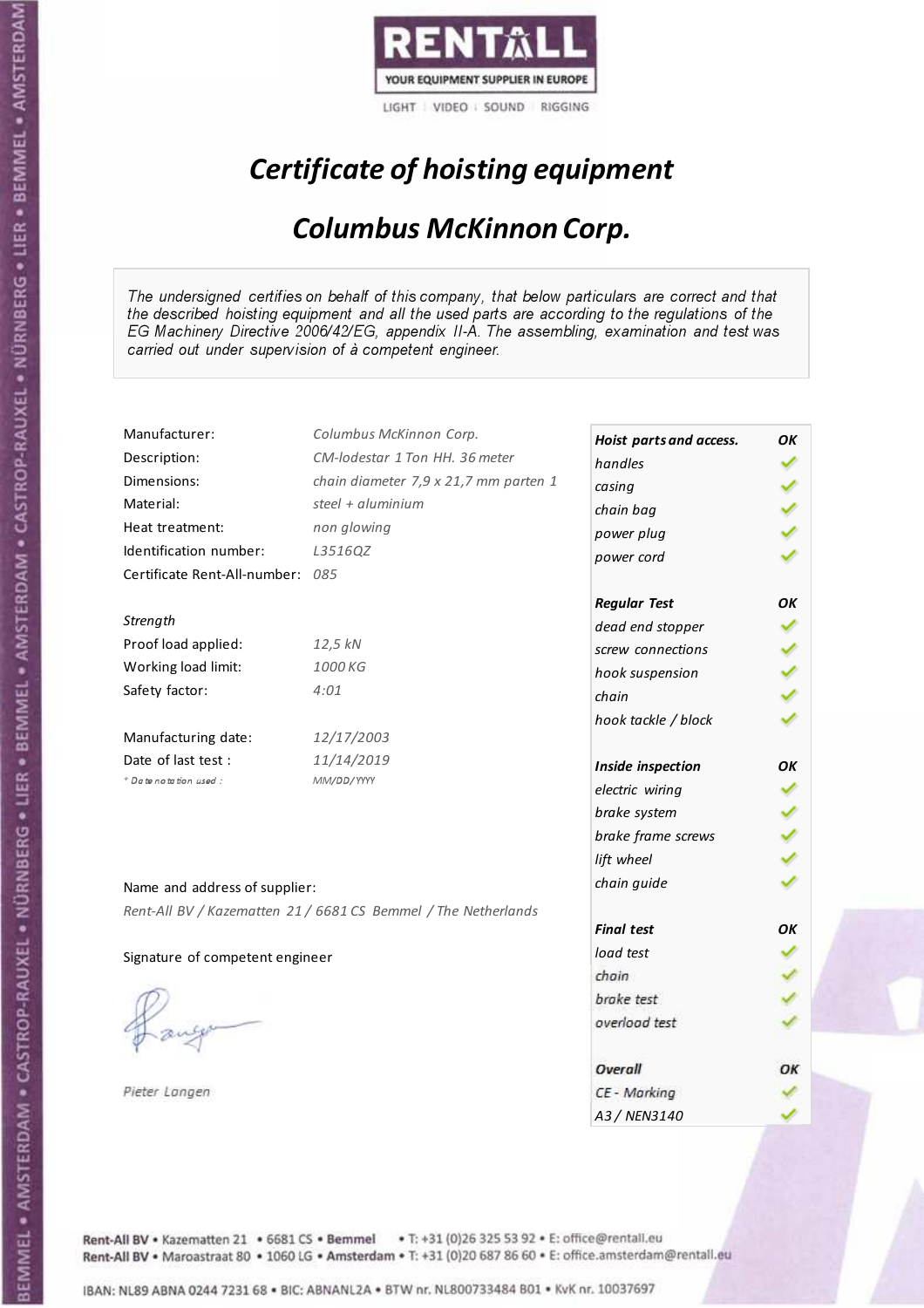

# Certificate of hoisting equipment

## Columbus McKinnon Corp.

The undersigned certifies on behalf of this company, that below particulars are correct and that the described hoisting equipment and all the used parts are according to the regulations of the EG Machinery Directive 2006/42/EG, appendix II-A. The assembling, examination and test was carried out under supervision of à competent engineer.

| Manufacturer:                    | Columbus McKinnon Corp.                                        | Hoist parts and access. | ΟK |
|----------------------------------|----------------------------------------------------------------|-------------------------|----|
| Description:                     | CM-lodestar 1 Ton HH, 36 meter                                 | handles                 |    |
| Dimensions:                      | chain diameter 7,9 x 21,7 mm parten 1                          | casing                  |    |
| Material:                        | steel + aluminium                                              | chain bag               |    |
| Heat treatment:                  | non glowing                                                    | power plug              |    |
| Identification number:           | L2124RL                                                        | power cord              |    |
| Certificate Rent-All-number: 086 |                                                                |                         |    |
|                                  |                                                                | <b>Regular Test</b>     | ΟK |
| Strength                         |                                                                | dead end stopper        |    |
| Proof load applied:              | 12,5 kN                                                        | screw connections       |    |
| Working load limit:              | 1000 KG                                                        | hook suspension         |    |
| Safety factor:                   | 4:01                                                           | chain                   |    |
|                                  |                                                                | hook tackle / block     |    |
| Manufacturing date:              | 11/15/2004                                                     |                         |    |
| Date of last test:               | 11/4/2019                                                      | Inside inspection       | OК |
| + Date notation used:            | MM/DD/YYYY                                                     | electric wiring         |    |
|                                  |                                                                | brake system            |    |
|                                  |                                                                | brake frame screws      |    |
|                                  |                                                                | lift wheel              |    |
| Name and address of supplier:    |                                                                | chain guide             |    |
|                                  | Rent-All BV / Kazematten 21 / 6681 CS Bemmel / The Netherlands |                         |    |
|                                  |                                                                | <b>Final test</b>       | OΚ |
| Signature of competent engineer  |                                                                | load test               |    |
|                                  |                                                                | chain                   |    |
|                                  |                                                                | brake test              |    |
|                                  |                                                                | overload test           |    |
|                                  |                                                                |                         |    |
|                                  |                                                                | Overall                 | ОΚ |
| Pieter Langen                    |                                                                | CE - Marking            |    |
|                                  |                                                                | A3 / NEN3140            |    |

Rent-All BV . Kazematten 21 . 6681 CS . Bemmel . T: +31 (0)26 325 53 92 . E: office@rentall.eu Rent-All BV · Maroastraat 80 · 1060 LG · Amsterdam · T: +31 (0)20 687 86 60 · E: office.amsterdam@rentall.eu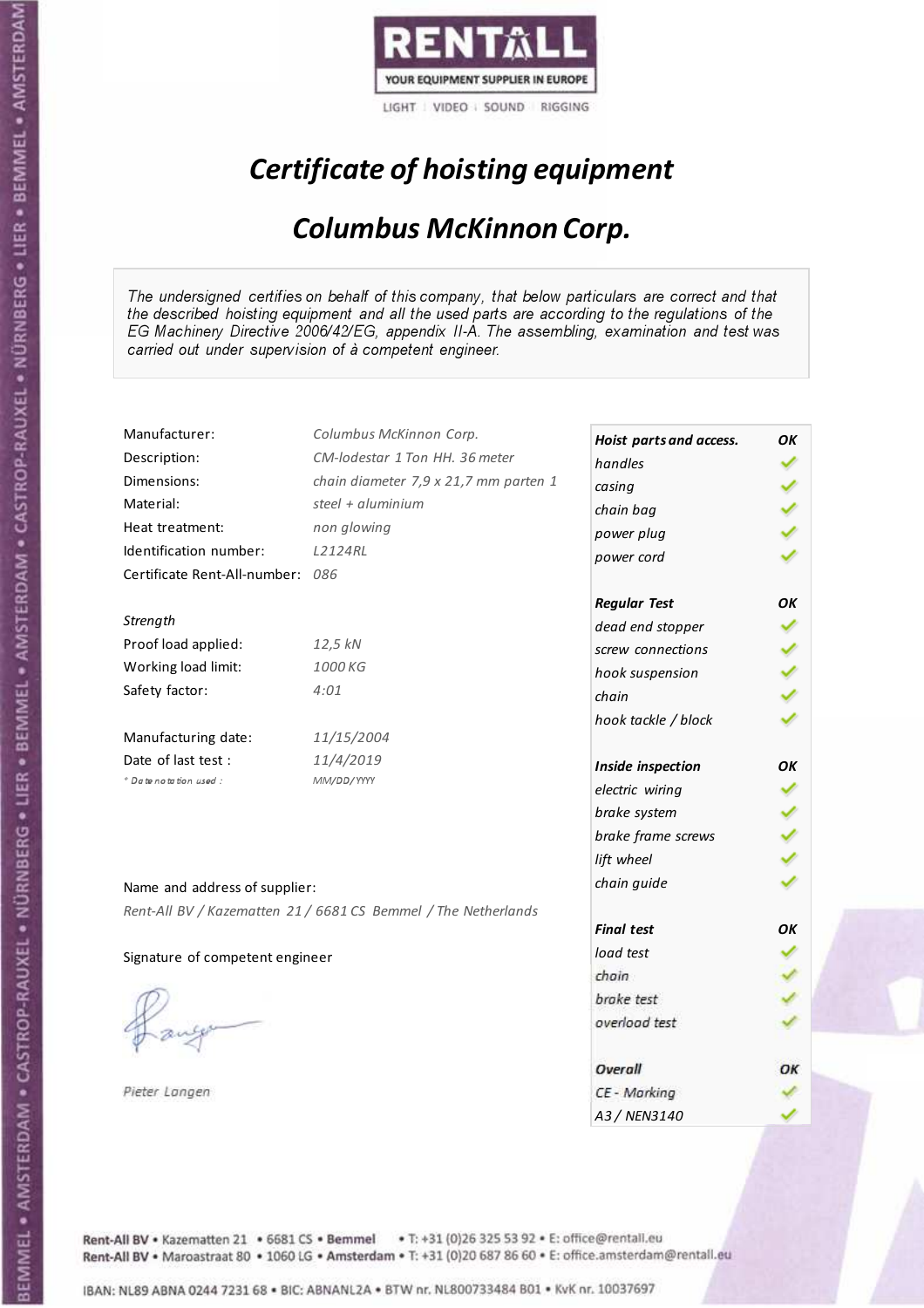

# Certificate of hoisting equipment

## Columbus McKinnon Corp.

The undersigned certifies on behalf of this company, that below particulars are correct and that the described hoisting equipment and all the used parts are according to the regulations of the EG Machinery Directive 2006/42/EG, appendix II-A. The assembling, examination and test was carried out under supervision of à competent engineer.

| Manufacturer:                    | Columbus McKinnon Corp.                                        | Hoist parts and access. | OK |
|----------------------------------|----------------------------------------------------------------|-------------------------|----|
| Description:                     | CM-lodestar 1 Ton HH, 36 meter                                 | handles                 |    |
| Dimensions:                      | chain diameter 7,9 x 21,7 mm parten 1                          | casing                  |    |
| Material:                        | steel + aluminium                                              | chain bag               |    |
| Heat treatment:                  | non glowing                                                    | power plug              |    |
| Identification number:           | L0910RM                                                        | power cord              |    |
| Certificate Rent-All-number: 087 |                                                                |                         |    |
|                                  |                                                                | <b>Regular Test</b>     | OK |
| Strength                         |                                                                | dead end stopper        |    |
| Proof load applied:              | 12,5 kN                                                        | screw connections       |    |
| Working load limit:              | 1000 KG                                                        | hook suspension         |    |
| Safety factor:                   | 4:01                                                           | chain                   |    |
|                                  |                                                                | hook tackle / block     |    |
| Manufacturing date:              | 12/15/2004                                                     |                         |    |
| Date of last test:               | 11/4/2019                                                      | Inside inspection       | OК |
| + Date notation used:            | MM/DD/YYYY                                                     | electric wiring         |    |
|                                  |                                                                | brake system            |    |
|                                  |                                                                | brake frame screws      |    |
|                                  |                                                                | lift wheel              |    |
|                                  |                                                                | chain guide             |    |
| Name and address of supplier:    |                                                                |                         |    |
|                                  | Rent-All BV / Kazematten 21 / 6681 CS Bemmel / The Netherlands | <b>Final test</b>       | OK |
|                                  |                                                                | load test               |    |
| Signature of competent engineer  |                                                                | chain                   |    |
|                                  |                                                                | brake test              |    |
|                                  |                                                                | overload test           |    |
|                                  |                                                                |                         |    |
|                                  |                                                                | Overall                 | ОΚ |
| Pieter Langen                    |                                                                | CE - Marking            |    |
|                                  |                                                                | A3 / NEN3140            |    |

Rent-All BV . Kazematten 21 . 6681 CS . Bemmel . T: +31 (0)26 325 53 92 . E: office@rentall.eu Rent-All BV · Maroastraat 80 · 1060 LG · Amsterdam · T: +31 (0)20 687 86 60 · E: office.amsterdam@rentall.eu